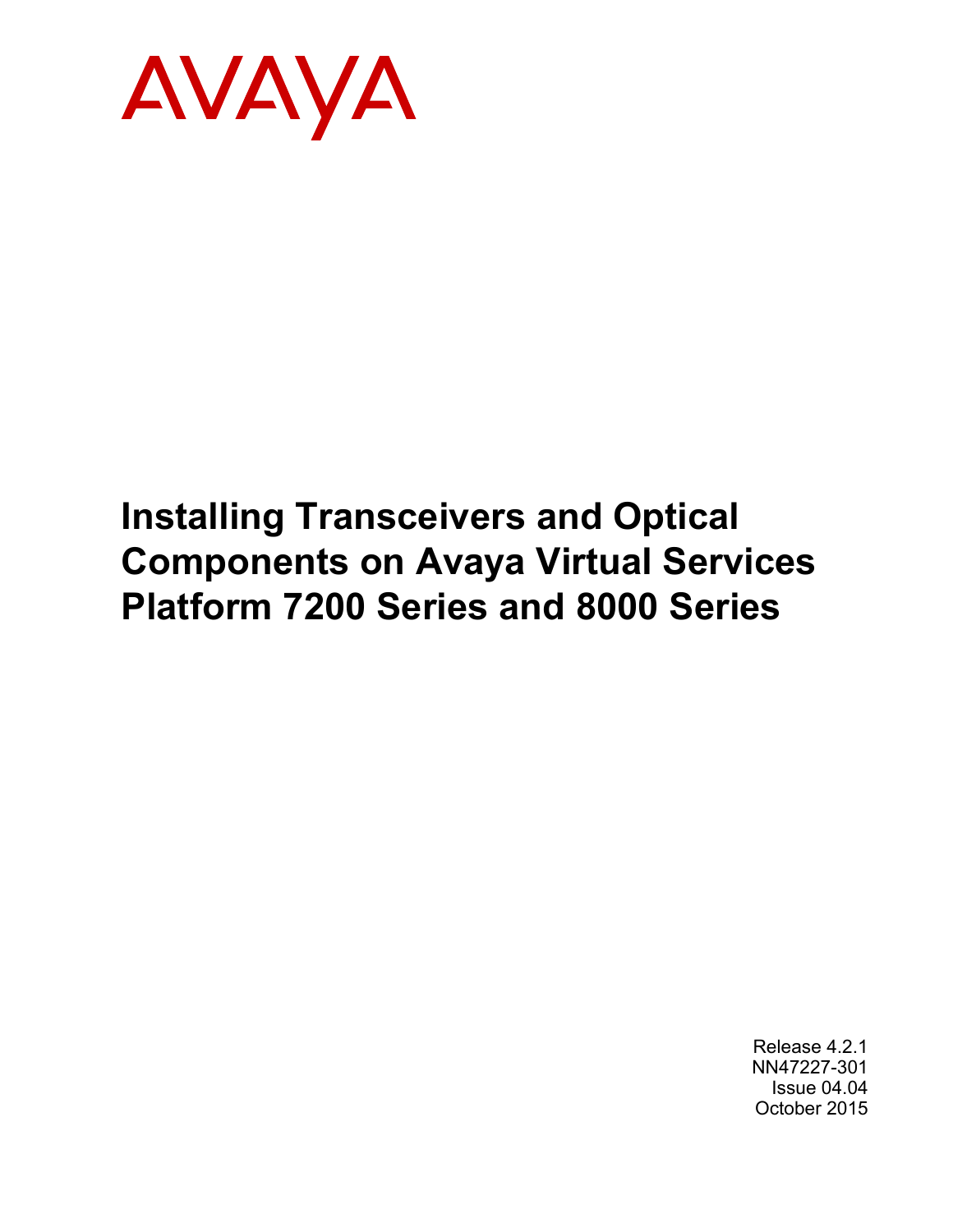#### **Notice**

While reasonable efforts have been made to ensure that the information in this document is complete and accurate at the time of printing, Avaya assumes no liability for any errors. Avaya reserves the right to make changes and corrections to the information in this document without the obligation to notify any person or organization of such changes.

#### **Documentation disclaimer**

"Documentation" means information published by Avaya in varying mediums which may include product information, operating instructions and performance specifications that Avaya may generally make available to users of its products and Hosted Services. Documentation does not include marketing materials. Avaya shall not be responsible for any modifications, additions, or deletions to the original published version of documentation unless such modifications, additions, or deletions were performed by Avaya. End User agrees to indemnify and hold harmless Avaya, Avaya's agents, servants and employees against all claims, lawsuits, demands and judgments arising out of, or in connection with, subsequent modifications, additions or deletions to this documentation, to the extent made by End User.

#### **Link disclaimer**

Avaya is not responsible for the contents or reliability of any linked websites referenced within this site or documentation provided by Avaya. Avaya is not responsible for the accuracy of any information, statement or content provided on these sites and does not necessarily endorse the products, services, or information described or offered within them. Avaya does not guarantee that these links will work all the time and has no control over the availability of the linked pages.

#### **Warranty**

Avaya provides a limited warranty on Avaya hardware and software. Refer to your sales agreement to establish the terms of the limited warranty. In addition, Avaya's standard warranty language, as well as information regarding support for this product while under warranty is available to Avaya customers and other parties through the Avaya Support website: [http://support.avaya.com](http://support.avaya.com/) or such successor site as designated by Avaya. Please note that if You acquired the product(s) from an authorized Avaya Channel Partner outside of the United States and Canada, the warranty is provided to You by said Avaya Channel Partner and not by Avaya.

#### **Licenses**

THE SOFTWARE LICENSE TERMS AVAILABLE ON THE AVAYA WEBSITE, [HTTP://SUPPORT.AVAYA.COM/LICENSEINFO](http://support.avaya.com/LicenseInfo) OR SUCH SUCCESSOR SITE AS DESIGNATED BY AVAYA, ARE APPLICABLE TO ANYONE WHO DOWNLOADS, USES AND/OR INSTALLS AVAYA SOFTWARE, PURCHASED FROM AVAYA INC. ANY AVAYA AFFILIATE, OR AN AVAYA CHANNEL PARTNER (AS APPLICABLE) UNDER A COMMERCIAL AGREEMENT WITH AVAYA OR AN AVAYA CHANNEL PARTNER. UNLESS OTHERWISE AGREED TO BY AVAYA IN WRITING, AVAYA DOES NOT EXTEND THIS LICENSE IF THE SOFTWARE WAS OBTAINED FROM ANYONE OTHER THAN AVAYA, AN AVAYA AFFILIATE OR AN AVAYA CHANNEL PARTNER; AVAYA RESERVES THE RIGHT TO TAKE LEGAL ACTION AGAINST YOU AND ANYONE ELSE USING OR SELLING THE SOFTWARE WITHOUT A LICENSE. BY INSTALLING, DOWNLOADING OR USING THE SOFTWARE, OR AUTHORIZING OTHERS TO DO SO, YOU, ON BEHALF OF YOURSELF AND THE ENTITY FOR WHOM YOU ARE INSTALLING, DOWNLOADING OR USING THE SOFTWARE (HEREINAFTER REFERRED TO INTERCHANGEABLY AS "YOU" AND "END USER"), AGREE TO THESE TERMS AND CONDITIONS AND CREATE A BINDING CONTRACT BETWEEN YOU AND AVAYA INC. OR THE APPLICABLE AVAYA AFFILIATE ("AVAYA").

Avaya grants You a license within the scope of the license types described below, with the exception of Heritage Nortel Software, for which the scope of the license is detailed below. Where the order documentation does not expressly identify a license type, the applicable license will be a Designated System License. The

applicable number of licenses and units of capacity for which the license is granted will be one (1), unless a different number of licenses or units of capacity is specified in the documentation or other materials available to You. "Software" means computer programs in object code, provided by Avaya or an Avaya Channel Partner, whether as stand-alone products, pre-installed on hardware products, and any upgrades, updates, patches, bug fixes, or modified versions thereto. "Designated Processor" means a single stand-alone computing device. "Server" means a Designated Processor that hosts a software application to be accessed by multiple users. "Instance" means a single copy of the Software executing at a particular time: (i) on one physical machine; or (ii) on one deployed software virtual machine ("VM") or similar deployment.

#### **Licence types**

Designated System(s) License (DS). End User may install and use each copy or an Instance of the Software only on a number of Designated Processors up to the number indicated in the order. Avaya may require the Designated Processor(s) to be identified in the order by type, serial number, feature key, Instance, location or other specific designation, or to be provided by End User to Avaya through electronic means established by Avaya specifically for this purpose.

#### **Heritage Nortel Software**

"Heritage Nortel Software" means the software that was acquired by Avaya as part of its purchase of the Nortel Enterprise Solutions Business in December 2009. The Heritage Nortel Software currently available for license from Avaya is the software contained within the list of Heritage Nortel Products located at [http://support.avaya.com/](http://support.avaya.com/LicenseInfo) [LicenseInfo](http://support.avaya.com/LicenseInfo) under the link "Heritage Nortel Products" or such successor site as designated by Avaya. For Heritage Nortel Software, Avaya grants You a license to use Heritage Nortel Software provided hereunder solely to the extent of the authorized activation or authorized usage level, solely for the purpose specified in the Documentation, and solely as embedded in, for execution on, or for communication with Avaya equipment. Charges for Heritage Nortel Software may be based on extent of activation or use authorized as specified in an order or invoice.

#### **Copyright**

Except where expressly stated otherwise, no use should be made of materials on this site, the Documentation, Software, Hosted Service, or hardware provided by Avaya. All content on this site, the documentation, Hosted Service, and the product provided by Avaya including the selection, arrangement and design of the content is owned either by Avaya or its licensors and is protected by copyright and other intellectual property laws including the sui generis rights relating to the protection of databases. You may not modify, copy, reproduce, republish, upload, post, transmit or distribute in any way any content, in whole or in part, including any code and software unless expressly authorized by Avaya. Unauthorized reproduction, transmission, dissemination, storage, and or use without the express written consent of Avaya can be a criminal, as well as a civil offense under the applicable law.

#### **Third Party Components**

"Third Party Components" mean certain software programs or portions thereof included in the Software or Hosted Service may contain software (including open source software) distributed under third party agreements ("Third Party Components"), which contain terms regarding the rights to use certain portions of the Software ("Third Party Terms"). As required, information regarding distributed Linux OS source code (for those products that have distributed Linux OS source code) and identifying the copyright holders of the Third Party Components and the Third Party Terms that apply is available in the products, Documentation or on Avaya's website at: [http://](http://support.avaya.com/Copyright) [support.avaya.com/Copyright](http://support.avaya.com/Copyright) or such successor site as designated by Avaya. You agree to the Third Party Terms for any such Third Party Components.

#### **Preventing Toll Fraud**

"Toll Fraud" is the unauthorized use of your telecommunications system by an unauthorized party (for example, a person who is not a corporate employee, agent, subcontractor, or is not working on your company's behalf). Be aware that there can be a risk of Toll Fraud associated with your system and that, if Toll Fraud occurs, it can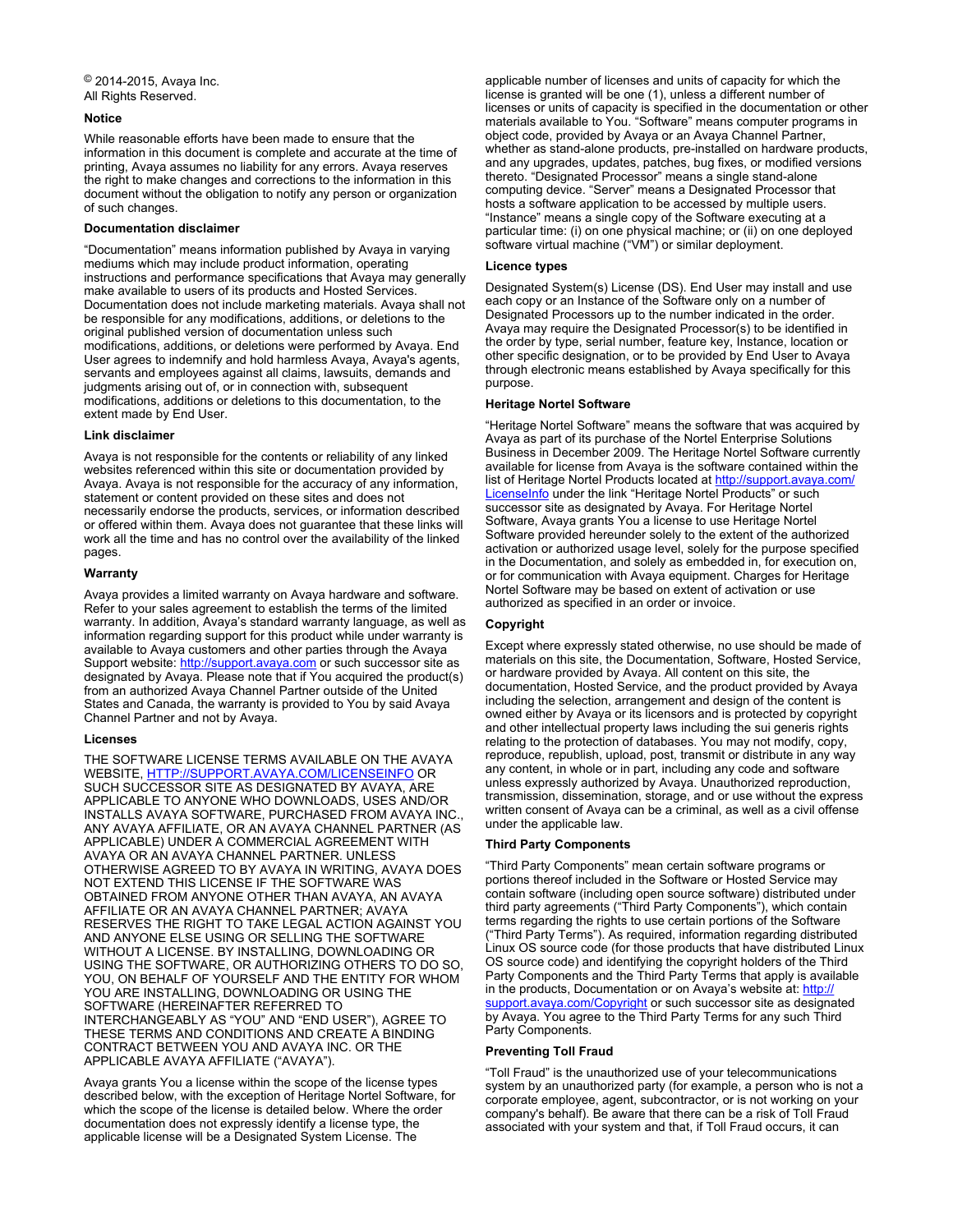result in substantial additional charges for your telecommunications services.

#### **Avaya Toll Fraud intervention**

If You suspect that You are being victimized by Toll Fraud and You need technical assistance or support, call Technical Service Center Toll Fraud Intervention Hotline at +1-800-643-2353 for the United States and Canada. For additional support telephone numbers, see the Avaya Support website: <http://support.avaya.com> or such successor site as designated by Avaya. Suspected security vulnerabilities with Avaya products should be reported to Avaya by sending mail to: securityalerts@avaya.com.

#### **Downloading Documentation**

For the most current versions of Documentation, see the Avaya Support website: <http://support.avaya.com>, or such successor site as designated by Avaya.

#### **Contact Avaya Support**

See the Avaya Support website:<http://support.avaya.com>for product or Hosted Service notices and articles, or to report a problem with your Avaya product or Hosted Service. For a list of support telephone numbers and contact addresses, go to the Avaya Support website: <http://support.avaya.com>(or such successor site as designated by Avaya), scroll to the bottom of the page, and select Contact Avaya Support.

#### **Trademarks**

The trademarks, logos and service marks ("Marks") displayed in this site, the Documentation, Hosted Service(s), and product(s) provided by Avaya are the registered or unregistered Marks of Avaya, its affiliates, or other third parties. Users are not permitted to use such Marks without prior written consent from Avaya or such third party which may own the Mark. Nothing contained in this site, the Documentation, Hosted Service(s) and product(s) should be construed as granting, by implication, estoppel, or otherwise, any license or right in and to the Marks without the express written permission of Avaya or the applicable third party.

Avaya is a registered trademark of Avaya Inc.

All non-Avaya trademarks are the property of their respective owners. Linux® is the registered trademark of Linus Torvalds in the U.S. and other countries.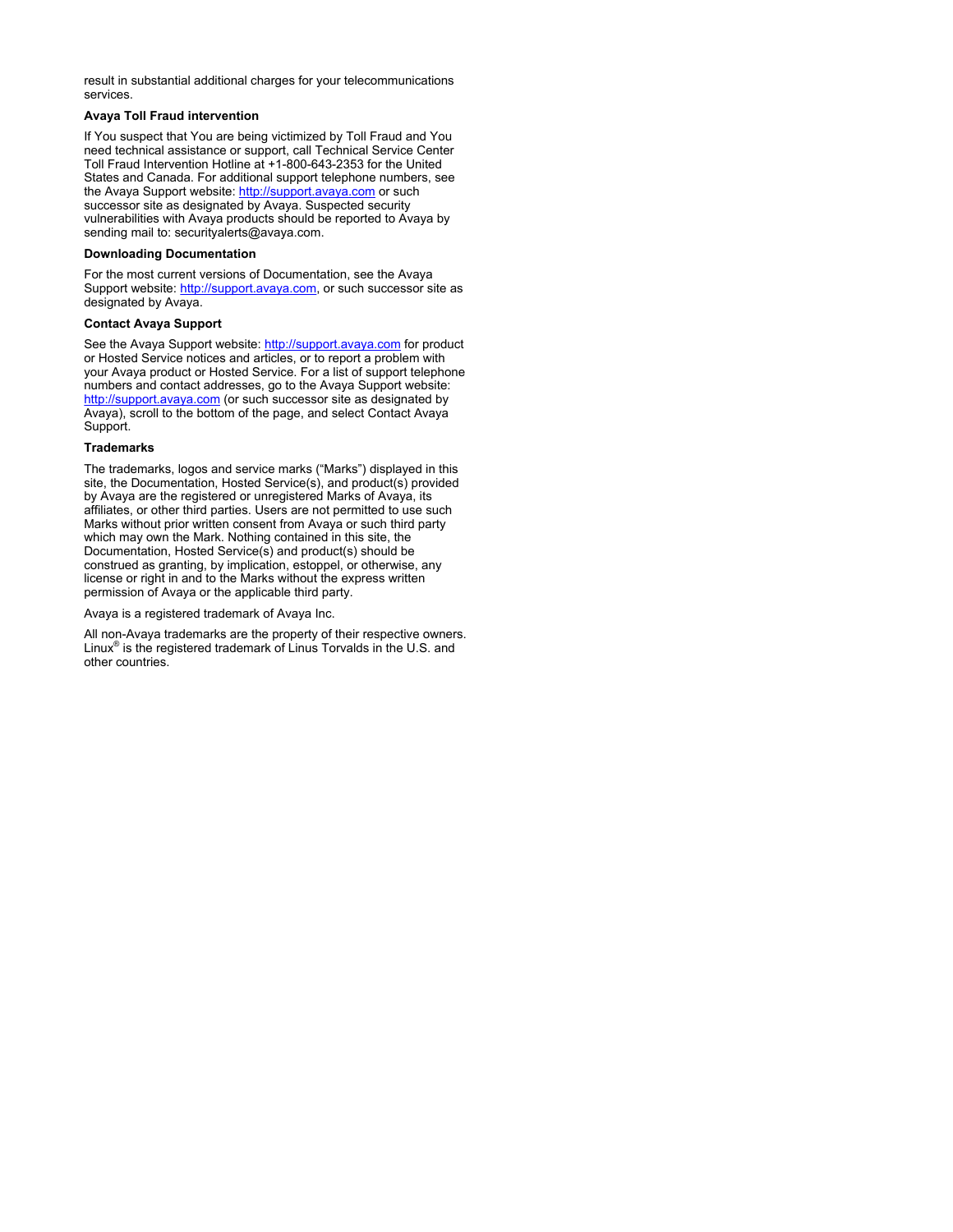# **Contents**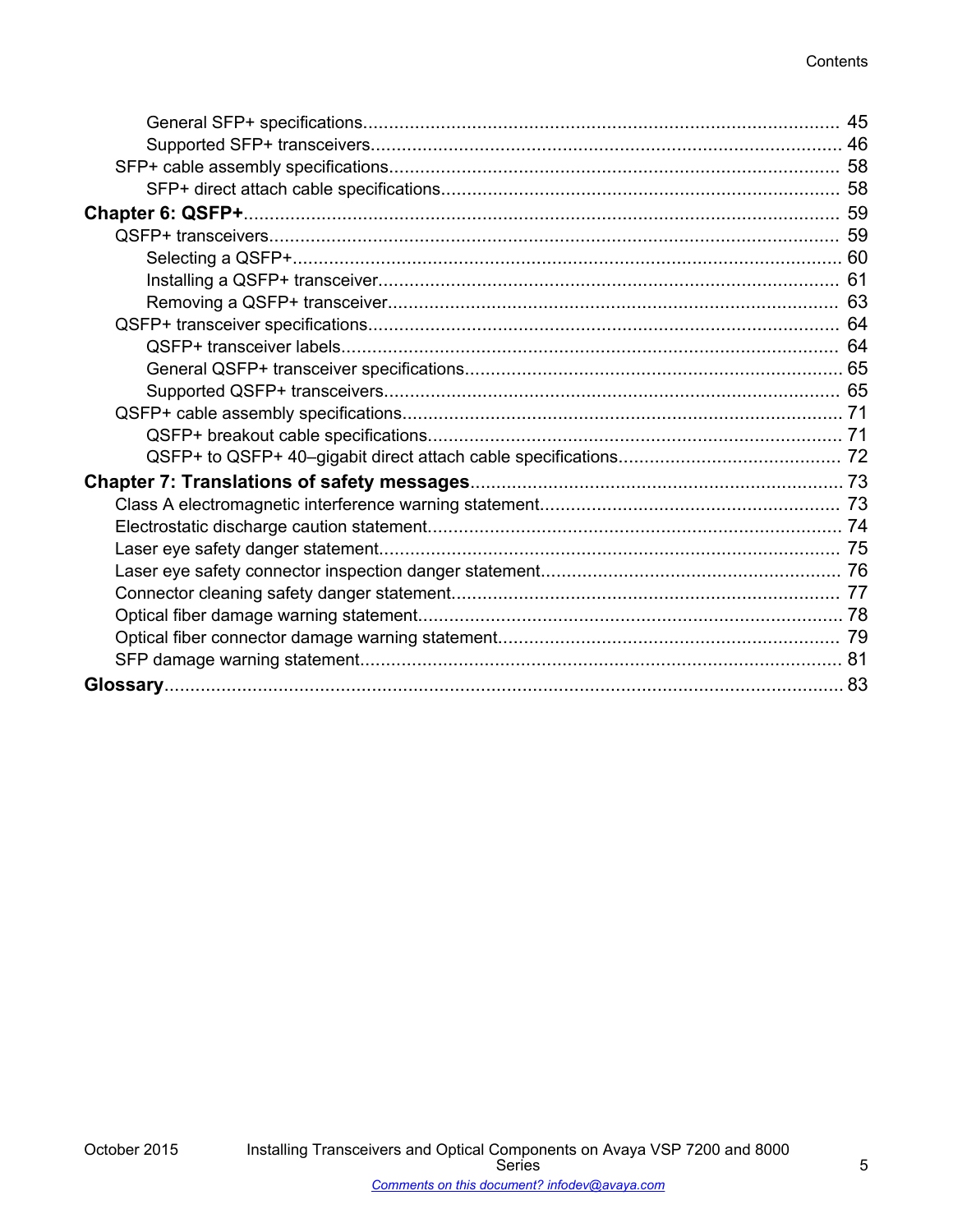# <span id="page-5-0"></span>**Chapter 1: Introduction**

# **Purpose**

This document is used to select, install, and remove Small Form Factor Pluggable (SFP), Small Form Factor Pluggable plus (SFP+), and Quad Small Form Factor Pluggable plus (QSFP+). Specifications for each supported device are included.

This document is renamed to *Installing Transceivers and Optical Components on Avaya Virtual Services Platform 7200 Series and 8000 Series*, NN47227-301. Avaya Virtual Services Platform 8000 Series includes Avaya Virtual Services Platform 8200 and Avaya Virtual Services Platform 8400.

# **Related resources**

# **Documentation**

See the *Documentation Reference for Avaya Virtual Services Platform 7200 Series and 8000 Series*, NN47227-100 for a list of the documentation for this product.

# **Training**

Ongoing product training is available. For more information or to register, you can access the Web site at [http://avaya-learning.com/.](http://avaya-learning.com/)

# **Viewing Avaya Mentor videos**

Avaya Mentor videos provide technical content on how to install, configure, and troubleshoot Avaya products.

## **About this task**

Videos are available on the Avaya Support website, listed under the video document type, and on the Avaya-run channel on YouTube.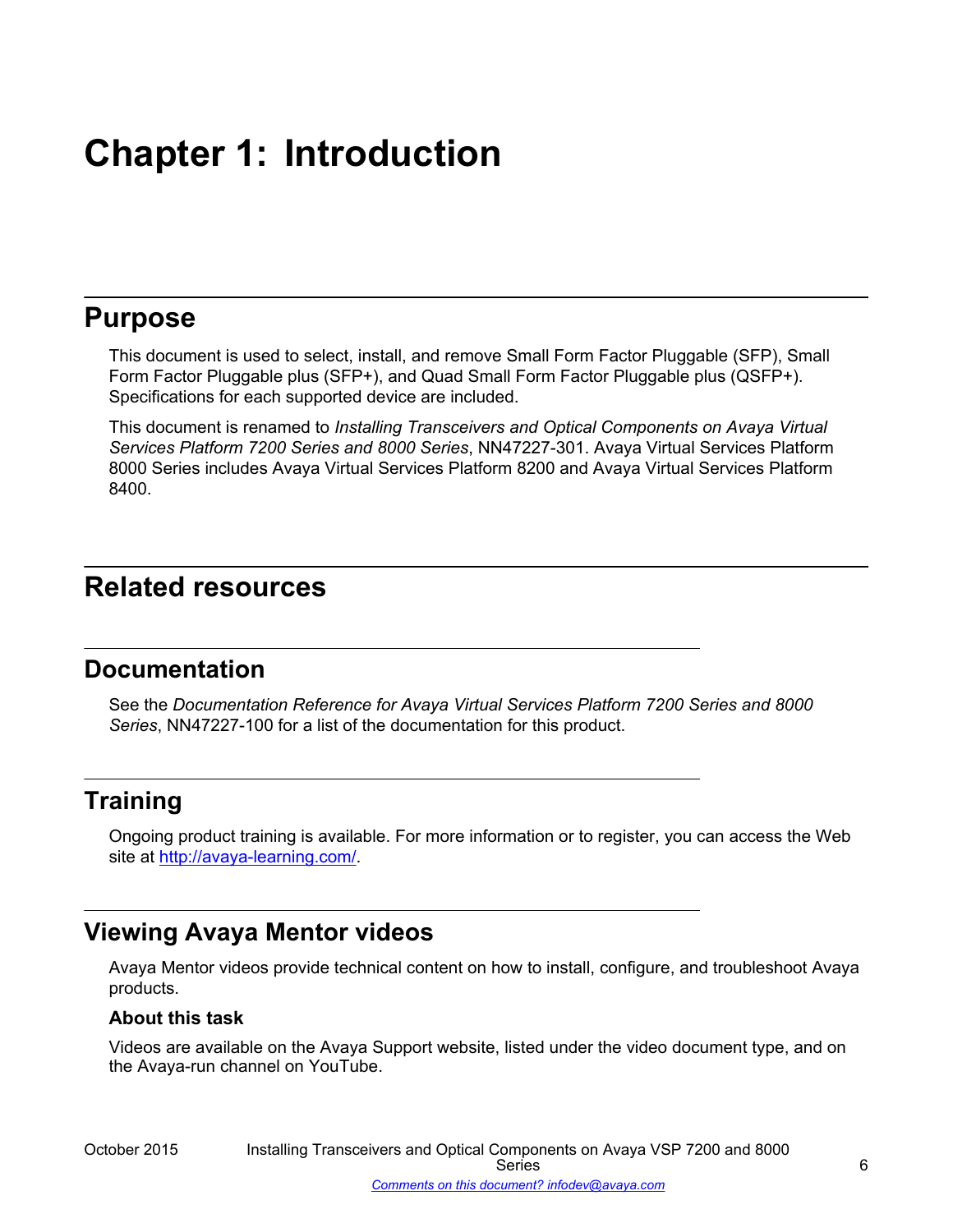# <span id="page-6-0"></span>**Procedure**

- To find videos on the Avaya Support website, go to [http://support.avaya.com](http://support.avaya.com/) and perform one of the following actions:
	- In **Search**, type Avaya Mentor Videos to see a list of the available videos.
	- In **Search**, type the product name. On the Search Results page, select **Video** in the **Content Type** column on the left.
- To find the Avaya Mentor videos on YouTube, go to [www.youtube.com/AvayaMentor](http://www.youtube.com/AvayaMentor) and perform one of the following actions:
	- Enter a key word or key words in the **Search Channel** to search for a specific product or topic.
	- Scroll down Playlists, and click the name of a topic to see the available list of videos posted on the website.

**RNote:** 

Videos are not available for all products.

# **Subscribing to e-notifications**

Subscribe to e-notifications to receive an email notification when documents are added to or changed on the Avaya Support website.

#### **About this task**

You can subscribe to different types of general notifications, for example, Product Correction Notices (PCN), which apply to any product or a specific product. You can also subscribe to specific types of documentation for a specific product, for example, Application & Technical Notes for Virtual Services Platform 7000.

## **Procedure**

- 1. In an Internet browser, go to [https://support.avaya.com](https://support.avaya.com/).
- 2. Type your username and password, and then click **Login**.
- 3. Under **My Information**, select **SSO login Profile**.
- 4. Click **E-NOTIFICATIONS**.
- 5. In the GENERAL NOTIFICATIONS area, select the required documentation types, and then click **UPDATE**.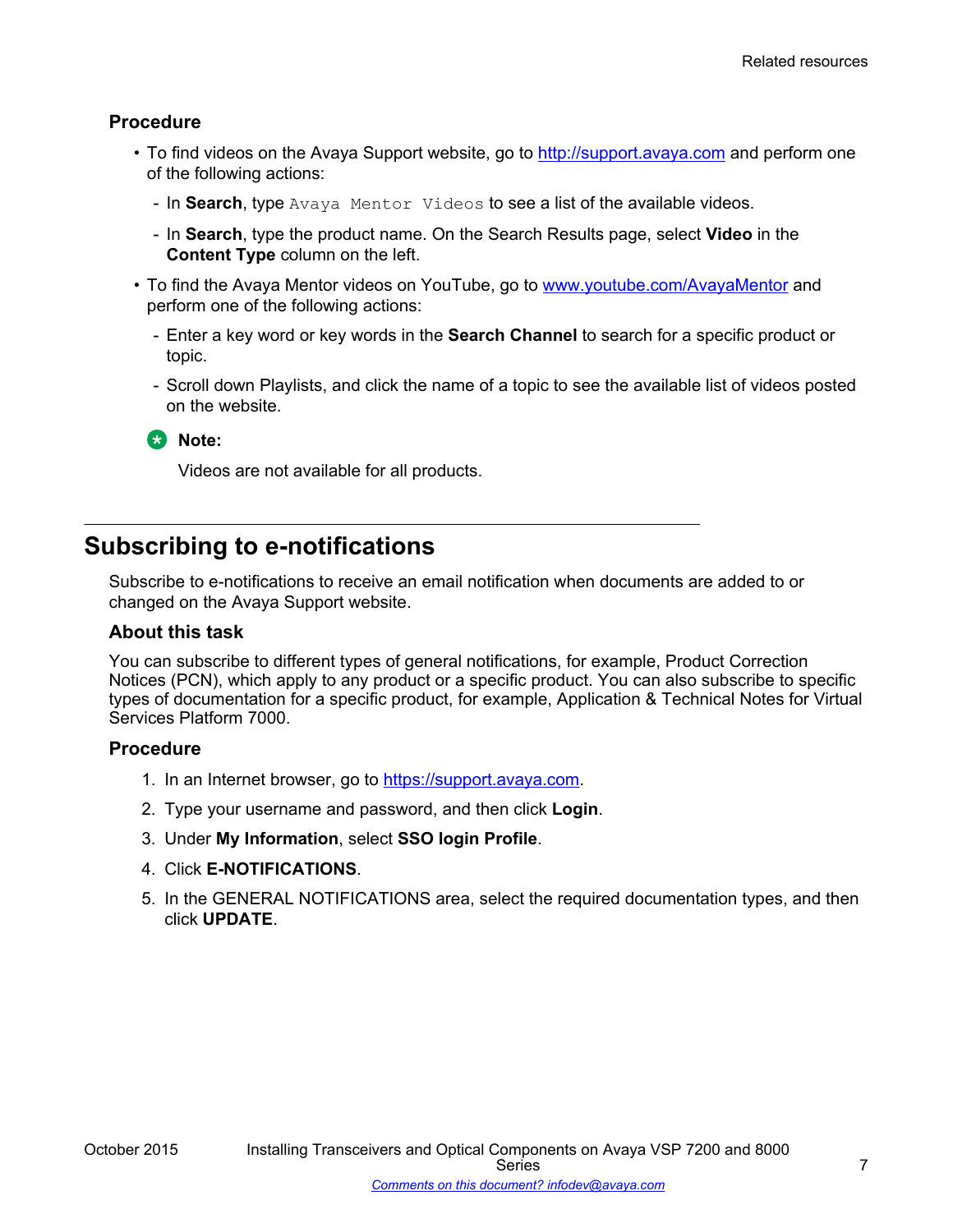| End of Sale and/or Manufacturer Support Notices |  |
|-------------------------------------------------|--|
| <b>Product Correction Notices (PCN)</b>         |  |
| <b>Product Support Notices</b>                  |  |
| <b>Security Advisories</b>                      |  |
| <b>Services Support Notices</b>                 |  |
|                                                 |  |

- 6. Click **OK**.
- 7. In the PRODUCT NOTIFICATIONS area, click **Add More Products**.

| <b>PRODUCT NOTIFICATIONS</b> | <b>Add More Products</b> |
|------------------------------|--------------------------|
| <b>Show Details</b>          | 1 Notices                |

- 8. Scroll through the list, and then select the product name.
- 9. Select a release version.
- 10. Select the check box next to the required documentation types.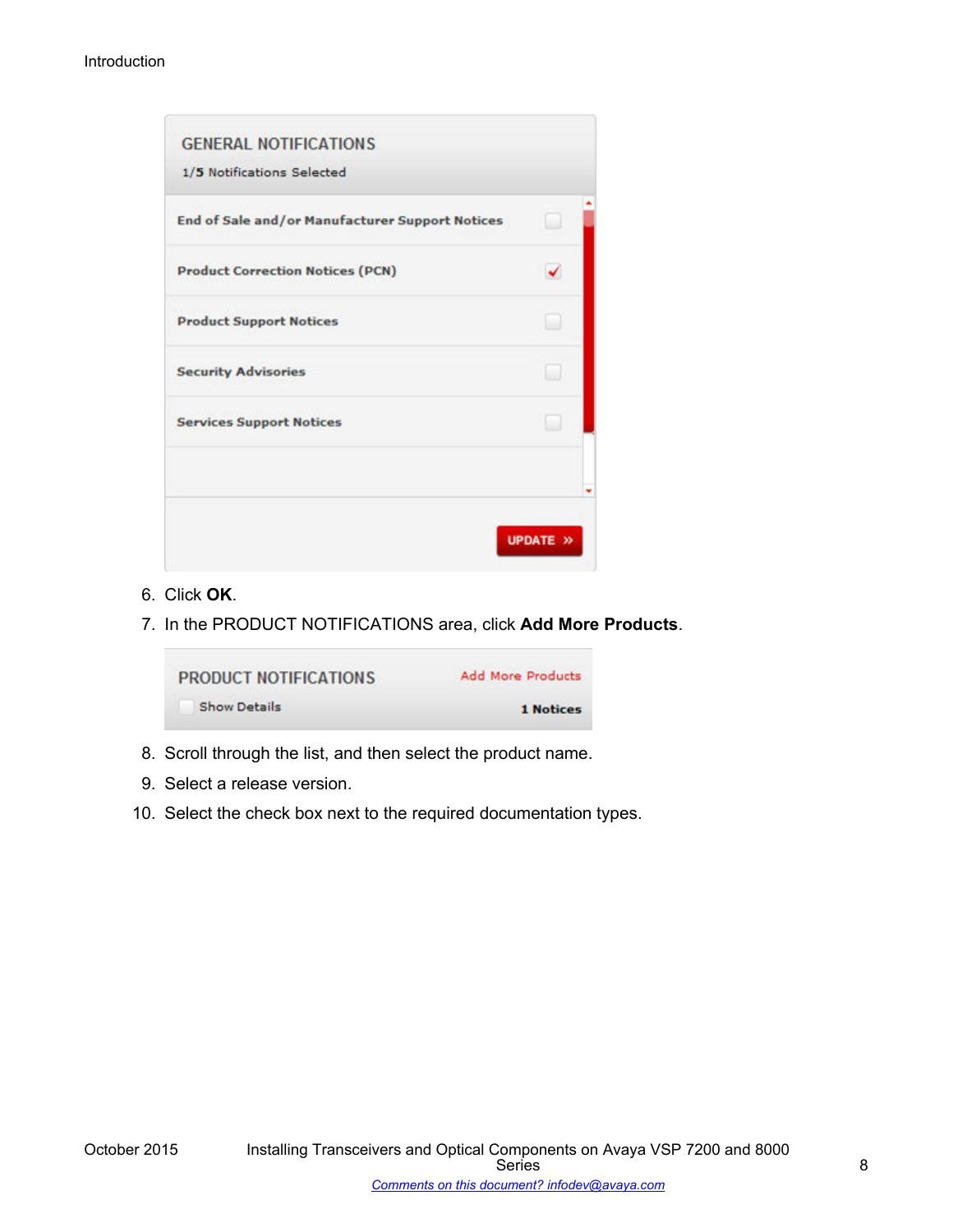<span id="page-8-0"></span>

| <b>PRODUCTS</b>                                   | <b>My Notifications</b> |                                                                   |                        |
|---------------------------------------------------|-------------------------|-------------------------------------------------------------------|------------------------|
| Virtual Services Platform 7000                    |                         | <b>VIRTUAL SERVICES PLATFORM 7000</b><br>Select a Release Version |                        |
| Virtualization Provisioning Service               |                         | All and Future<br>٠                                               |                        |
| Visual Messenger <sup>16</sup> for OCTEL® 250/350 |                         | Administration and System Programming                             |                        |
| <b>Visual Vectors</b>                             |                         | Application Developer Information                                 |                        |
| Visualization Performance and Fault Manager       |                         | <b>Application Notes</b>                                          | w                      |
| <b>Voice Portal</b>                               |                         | Application and Technical Notes                                   | ✓                      |
| Voice over IP Monitoring                          |                         | Declarations of Conformity                                        |                        |
| W310 Wireless LAN Gateway                         |                         | Documentation Library                                             | ↵                      |
| <b>WLAN 2200 Series</b>                           |                         |                                                                   | <b>SUBMIT &gt;&gt;</b> |
| <b>WLAN Handset 2200 Series</b>                   |                         |                                                                   |                        |

11. Click **Submit**.

# **Support**

Go to the Avaya Support website at<http://support.avaya.com>for the most up-to-date documentation, product notices, and knowledge articles. You can also search for release notes, downloads, and resolutions to issues. Use the online service request system to create a service request. Chat with live agents to get answers to questions, or request an agent to connect you to a support team if an issue requires additional expertise.

# **Searching a documentation collection**

On the Avaya Support website, you can download the documentation library for a specific product and software release to perform searches across an entire document collection. For example, you can perform a single, simultaneous search across the collection to quickly find all occurrences of a particular feature. Use this procedure to perform an index search of your documentation collection.

# **Before you begin**

- Download the documentation collection zip file to your local computer.
- You must have Adobe Acrobat or Adobe Reader installed on your computer.

## **Procedure**

- 1. Extract the document collection zip file into a folder.
- 2. Navigate to the folder that contains the extracted files and open the file named <*product\_name\_release*>.pdx.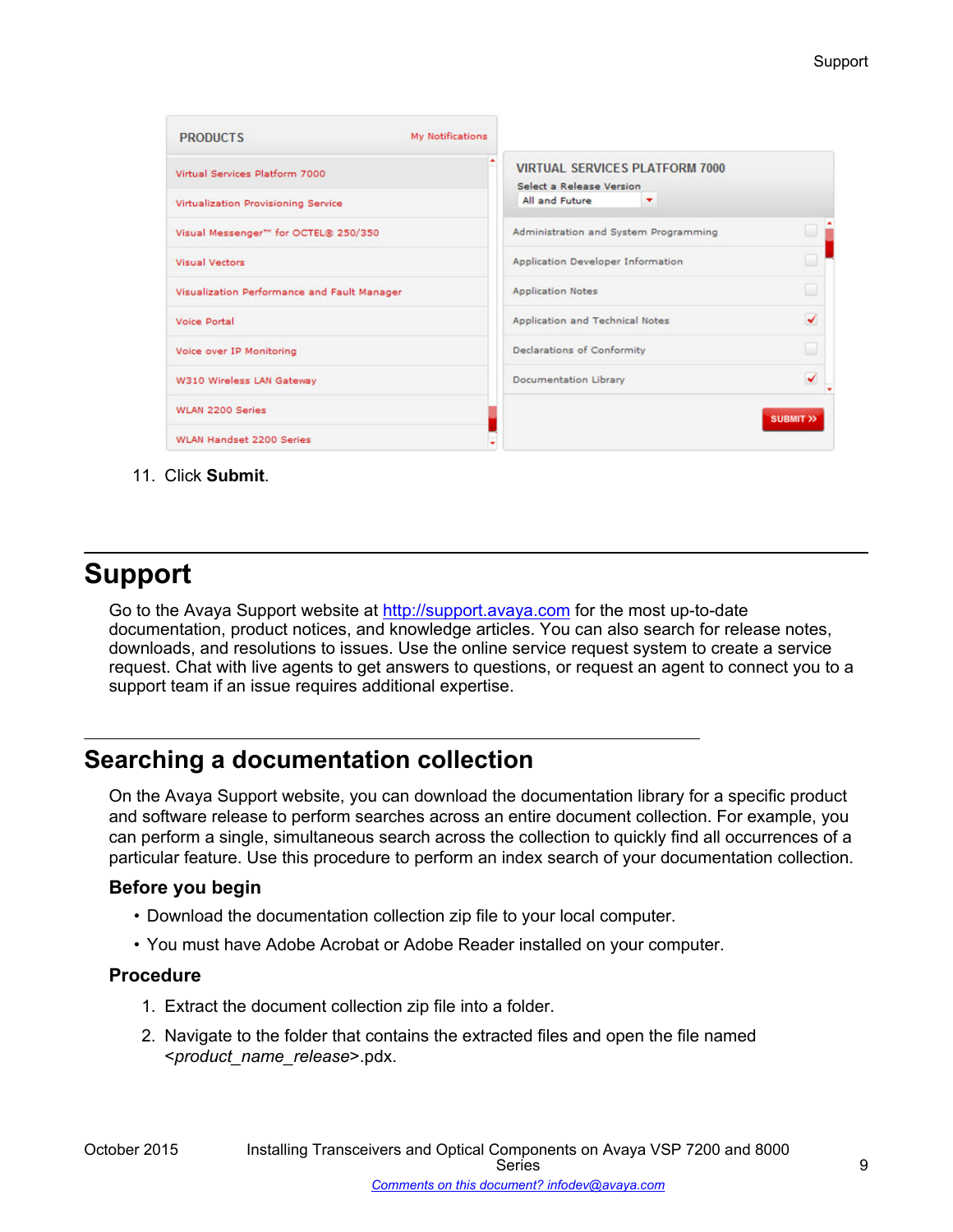- 3. In the Search dialog box, select the option **In the index named <***product\_name\_release***>.pdx**.
- 4. Enter a search word or phrase.
- 5. Select any of the following to narrow your search:
	- Whole Words Only
	- Case-Sensitive
	- Include Bookmarks
	- Include Comments
- 6. Click **Search**.

The search results show the number of documents and instances found. You can sort the search results by Relevance Ranking, Date Modified, Filename, or Location. The default is Relevance Ranking.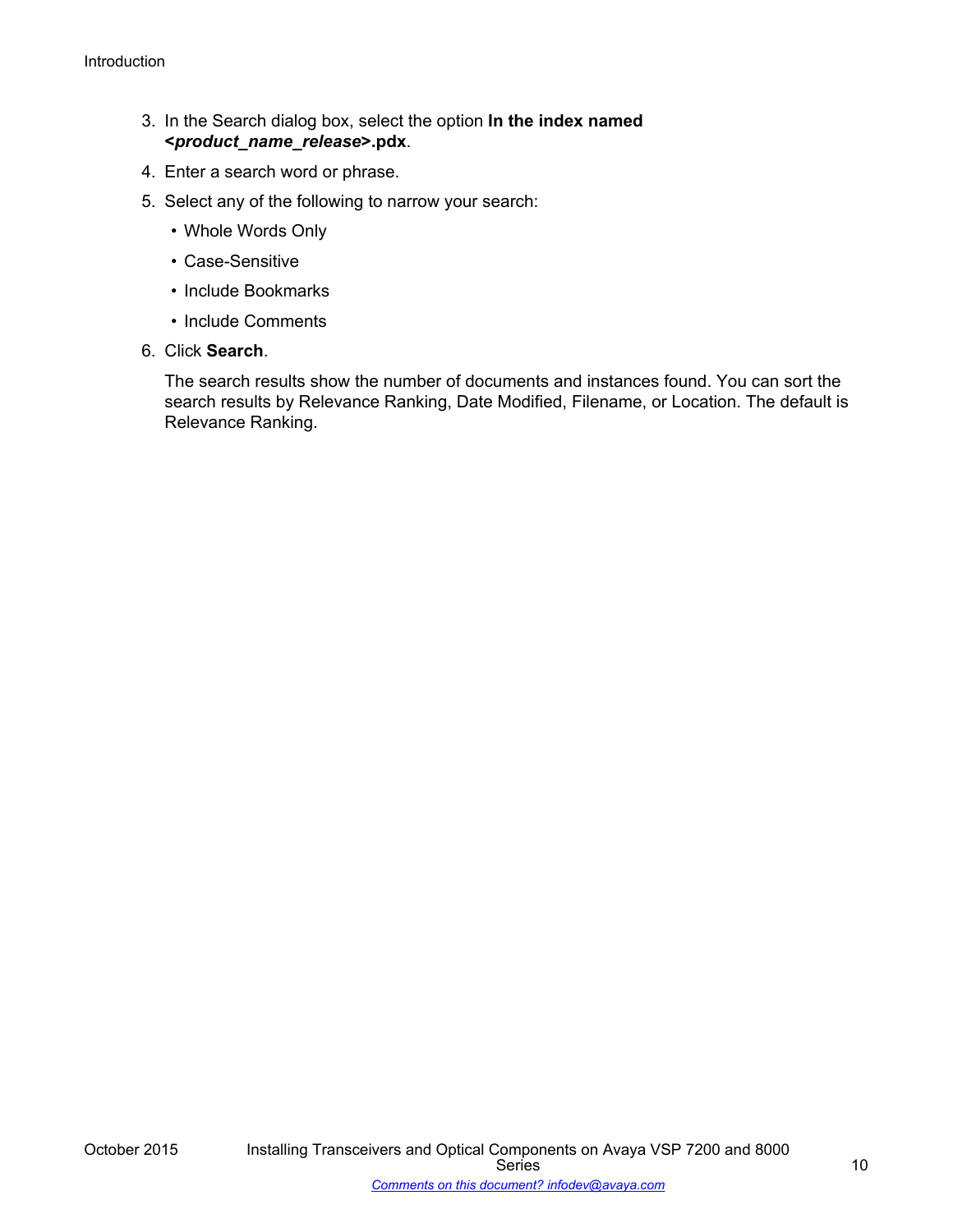# <span id="page-10-0"></span>**Chapter 2: New in this release**

The following sections detail what is new in *Installing Transceivers and Optical Components on Avaya Virtual Services Platform 7200 Series and 8000 Series*, NN47227-301.

# **VOSS 4.2.1**

# **Features**

See the following sections for information about feature changes.

#### **10GBASE-BX SFP+**

VOSS 4.2.1 release introduces support for 10GBASE-BX SFP+ bi-directional SFP+ Ethernet transceiver. For more information, see [10GBASE-BX SFP+ specifications](#page-56-0) on page 57.

## **QSFP+ to four SFP+ 10–gigabit Active breakout cable (BOC)**

VOSS 4.2.1 release supports QSFP+ to four SFP+ 10–gigabit Active breakout cable of 10 meter length. For more information, see [QSFP+ breakout cable specifications](#page-70-0) on page 71.

#### **QSFP+ to QSFP+ 40–gigabit Active DAC**

VOSS 4.2.1 release supports QSFP+ to QSFP+ 40–gigabit Active DAC (10 meter). For more information, see [QSFP+ to QSFP+ 40–gigabit direct attach cable specifications](#page-71-0) on page 72.

#### **40GBASE-LM4 QSFP+**

VOSS 4.2.1 release introduces support for 40GBASE-LM4 QSFP+ Ethernet transceiver. For more information, see [40GBASE-LM4 QSFP+ specifications](#page-67-0) on page 68.

#### **40GBASE-ER4 QSFP+**

VOSS 4.2.1 release introduces support for 40GBASE-ER4 QSFP+ Ethernet transceiver. For more information, see [40GBASE-ER4 QSFP+ specifications](#page-68-0) on page 69.

# **Other changes for VOSS 4.2.1**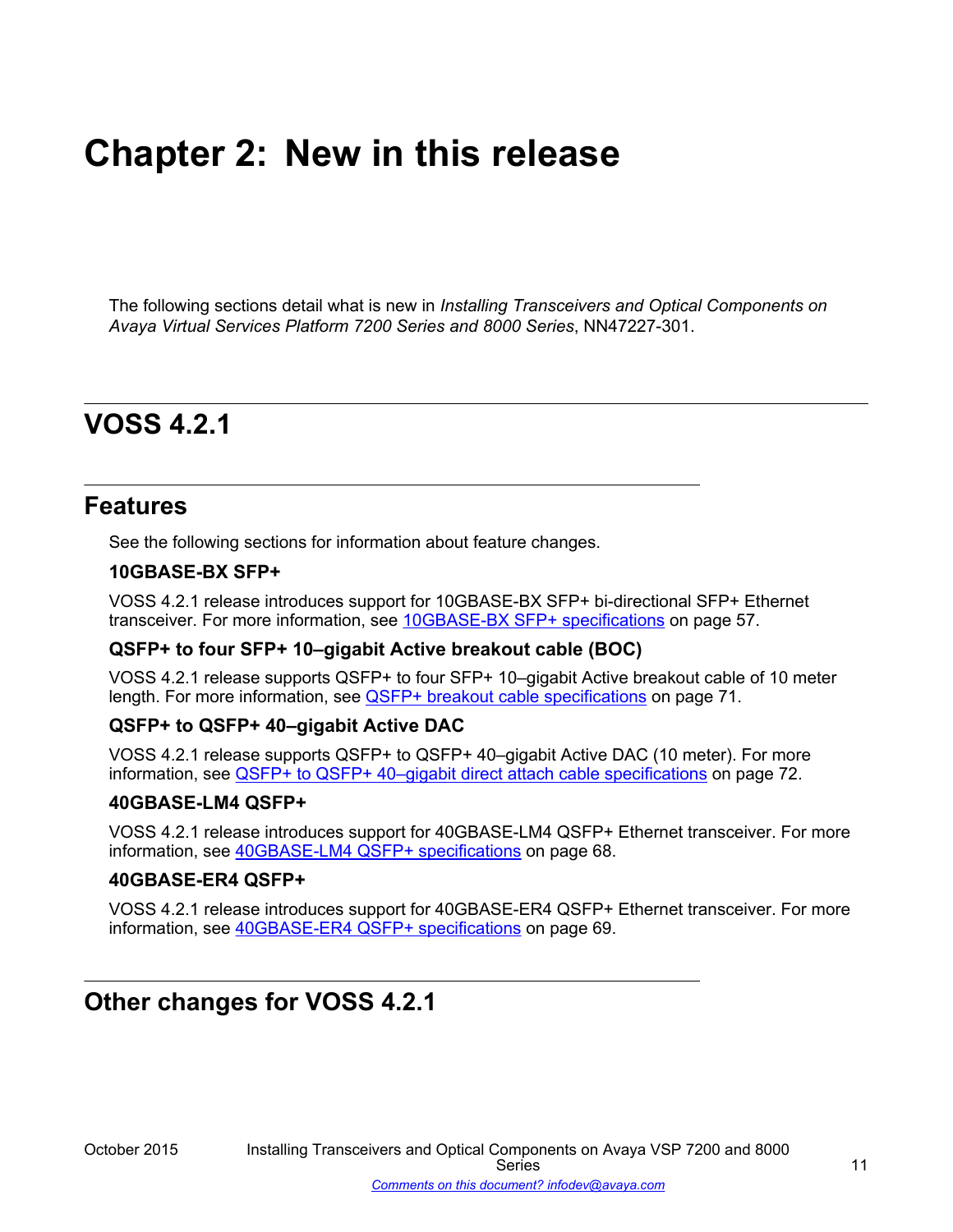# <span id="page-11-0"></span>**VSP 7200 Series**

The VSP 7200 Series hardware is introduced in VOSS 4.2.1 release. The VSP 7200 Series models include VSP 7254XSQ and VSP 7254XTQ.

# **VOSS 4.2**

# **Features**

See the following sections for information about feature changes.

# **QSFP+ cable assembly specifications**

This section provides cable assembly specifications for the supported 40 gigabit QSFP+ transceiver model. For more information, see, [QSFP+ cable assembly specifications](#page-70-0) on page 71.

## **QSFP+ breakout cable specifications**

The QSFP+ to four SFP+ 10 gigabit Breakout Cable (BOC) assembly directly connects one QSFP+ port to four SFP+ ports.

For more information, see, [QSFP+ breakout cable specifications](#page-70-0) on page 71.

#### **QSFP+ to QSFP+ 40 gigabit direct attach cable specifications**

The QSFP+ to QSFP+ 40 gigabit Direct Attach Cable (DAC) assembly directly connects two QSFP+ ports. The new .5m cable is added in this release.

For more information, see, [QSFP+ to QSFP+ 40–gigabit direct attach cable specifications](#page-71-0) on page 72.

# **Other changes**

See the following sections about the changes that are not feature related.

## **SFP+**

Created new section for SFP+ cable assembly specification.

For more information, see [SFP+ cable assembly specifications](#page-57-0) on page 58.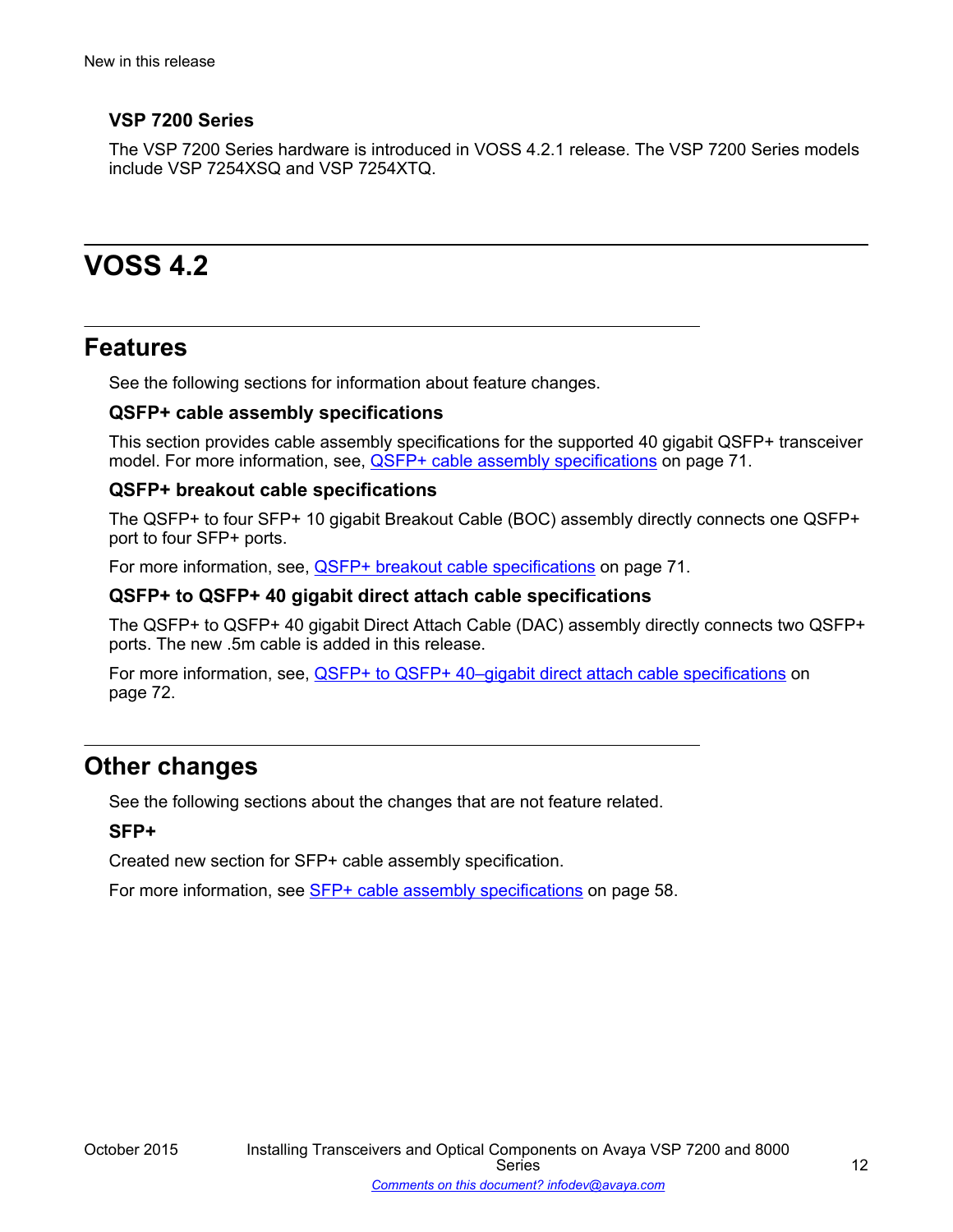# <span id="page-12-0"></span>**Chapter 3: Safety and equipment care information**

This chapter contains important safety and regulatory information. Read this section before you install Small Form Factor Pluggable (SFP), Small Form Factor Pluggable plus (SFP+), and Quad Small Form Factor Pluggable plus (QSFP+).

# **Fiber optic equipment care**

Use the information in this section to properly maintain and care for fiber optic equipment.

Transceivers are static sensitive.

Dust contamination can reduce the performance of optical parts in transceivers. When you store a transceiver, or after you disconnect it from a fiber optic cable, always keep a dust cover over the optical bore.

Dispose of this product according to all national laws and regulations.

To prevent equipment damage, observe the following electrostatic discharge (ESD) precautions when you handle or install the components:

- Ground yourself and the equipment to an earth or building ground. Use a grounded workbench mat (or foam that dissipates static charge) and a grounding wrist strap. The wrist strap must touch the skin and you must ground it through a one megaohm resistor.
- Do not touch anyone who is not grounded
- Leave all components in their ESD-safe packaging until installation, and use only a staticshielding bag for all storage, transport, and handling.

Clear the area of synthetic materials such as polyester, plastic, vinyl, or styrofoam because these materials carry static electricity that damages the equipment.

# **Fiber optic cable care**

Although reinforcing material and plastic insulation protects the glass fiber in fiber optic cable, it is subject to damage.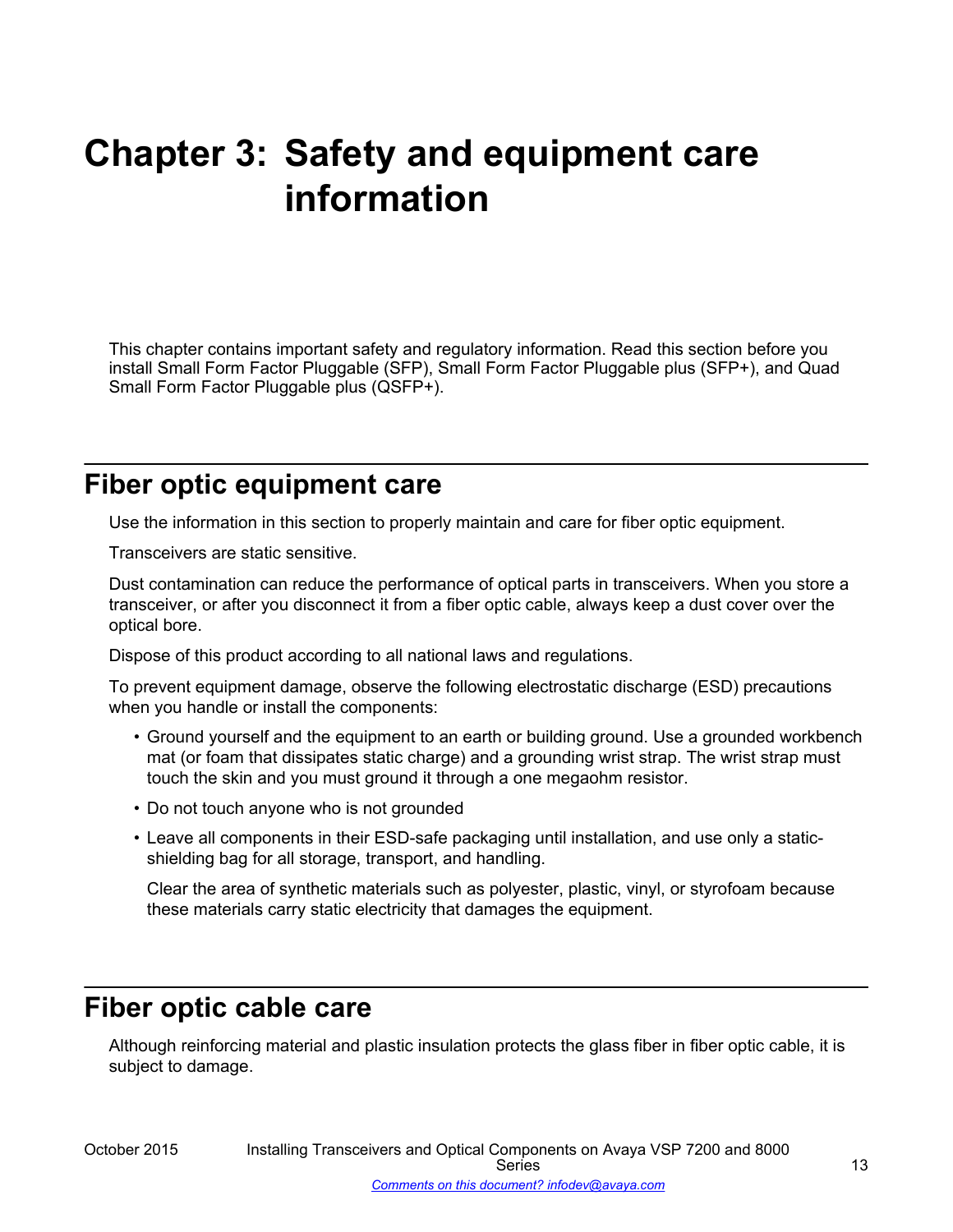<span id="page-13-0"></span>Use the following precautions to avoid damaging the glass fiber:

- Do not kink, knot, or vigorously flex the cable.
- Do not bend the cable to less than a 40 mm radius.
- Do not stand on fiber optic cable; keep the cable off the floor.
- Do not pull fiber optic cable harder than you do a cable containing copper wire of comparable size.
- Do not allow a static load of more than a few pounds on a section of the cable.
- Place protective caps on fiber optic connectors that are not in use.
- Store unused fiber optic patch cables in a cabinet, on a cable rack, or flat on a shelf.

Frequent overstressing of fiber optic cable causes progressive degeneration that leads to failure.

If you suspect damage to a fiber optic cable, either due to mishandling or an abnormally high error rate observed in one direction, reverse the cable pairs. If the high error rate appears in the other direction, replace the cable.

# **Warning:**

# **Risk of equipment damage**

Do not crush fiber optic cable. If fiber optic cable is in the same tray or duct with large, heavy electrical cables, the weight of the electrical cable can damage the fiber optic cable.

# **Fiber optic connector care**

Before you connect fiber optic connectors to transmission equipment, test equipment, patch panels, or other connectors, ensure fiber optic connectors are clean. The performance of an optical fiber connector depends on how clean the connector and coupling are at the time of connection.

A damaged or dirty connector can damage a connector with which it pairs. A connector must be clean before you insert it into a transmitter or receiver.

Never clean an optical connector while it carries light. Optical power can cause ignition of the cleaning material when it contacts the end of the optical connector and can destroy the connector. Typical cleaning materials, for example, tissues saturated with alcohol, combust almost instantaneously after you expose them to optical power levels of +15 dBm or higher.

Visually inspect the connector to determine cleanliness and to determine if it needs replacing. You must replace a connector that has a scratch across the core, or a scratch that appears to end in the core.

The proper connector cleaning method depends on the connector contaminants:

• Judge cleanliness by visual inspection with a fiber microscope. First inspect the connector, and then clean as required.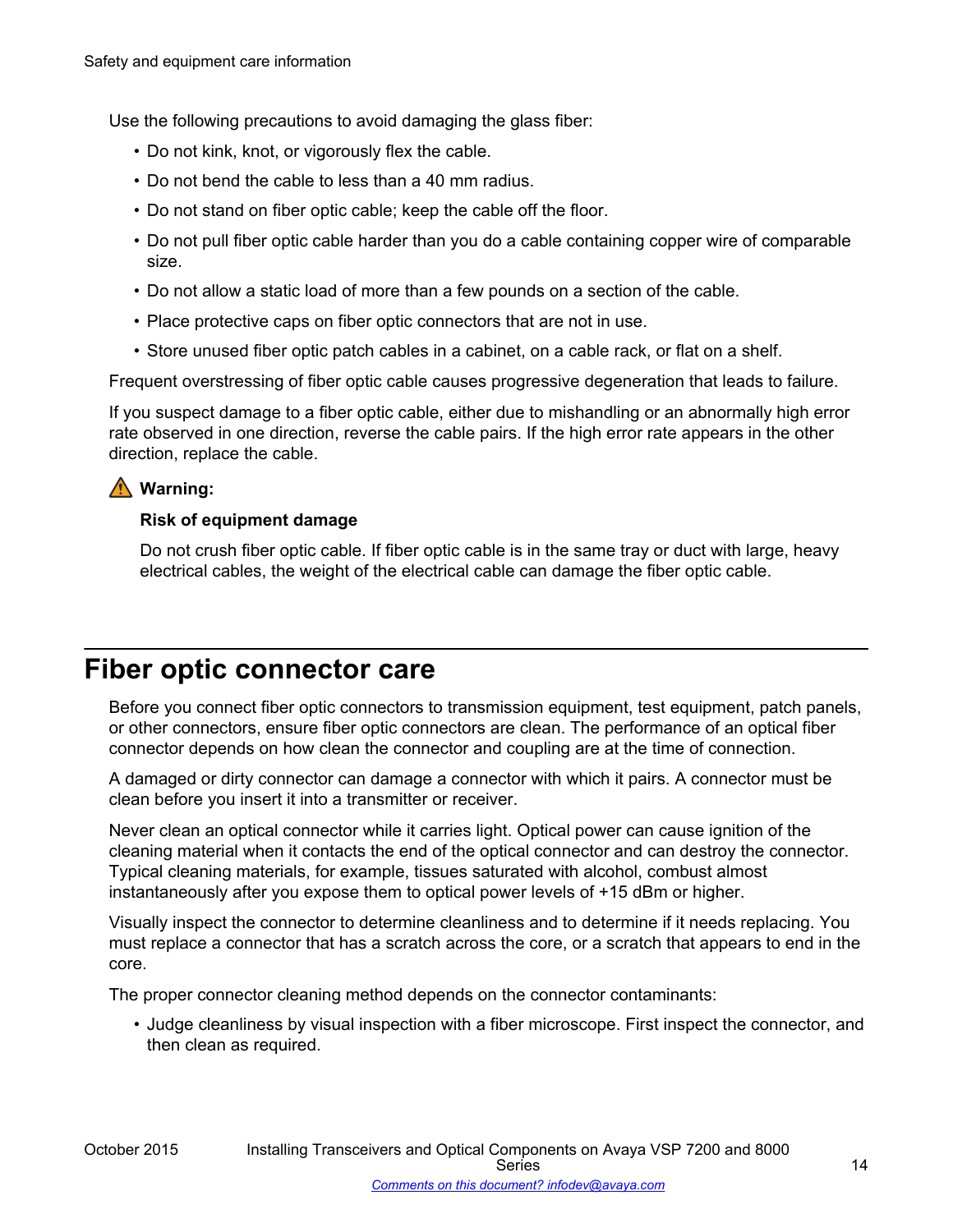# <span id="page-14-0"></span>**A** Danger:

# **Risk of eye injury**

When you inspect a connector, ensure that light sources are off. The light source in fiber optic cables can damage your eyes.

- If you suspect only the possibility of dust particles, for example, if you leave a connector uncapped in a clean environment, use high-quality canned air or a reel cleaner, for example, a Cletop, to clean the connector. A reel cleaner is a good choice to ensure that no dust contaminates the connector.
- If the connector is visibly dirty or you suspect contamination by chemicals (for example, matching gel), use high-quality alcohol and canned air to clean the connector. This method is the most thorough cleaning method. In some cases, a reel cleaner can suffice.

The more surface manipulation you apply to the connector, the more likely you are to damage the connector.

When you insert a connector ferrule into a connector or adapter, ensure that the ferrule tip does not touch the outside of the mating connector or adapter. This action can produce scratches and dirt deposits on the connector.

To help prevent connectors from collecting dust, cover them when not in use. To avoid the transfer of oil or other contaminants from your fingers to the end face of the ferrule, handle connectors with care. Do not touch the connector end face.

# **Cleaning single connectors**

Clean connectors so that the optical signal is minimally attenuated by the connector.

Perform this procedure if you suspect more than dust contamination.

# **Before you begin**

- You need a lens-grade, lint-free tissue, for example, Kimwipes.
- You need an optical-grade isopropyl alcohol (IPA) (98% or more pure).
- You need a high-quality canned compressed air with extension tube.

Compressed air must be free of dust, water, and oil, or filmy deposits or scratches on the surface of the connector can result.

• You need a fiber optic microscope to inspect connectors.

# **A** Danger:

## **Risk of eye injury**

When you inspect a connector, ensure that light sources are off. The light source used in fiber optic cables can damage your eyes.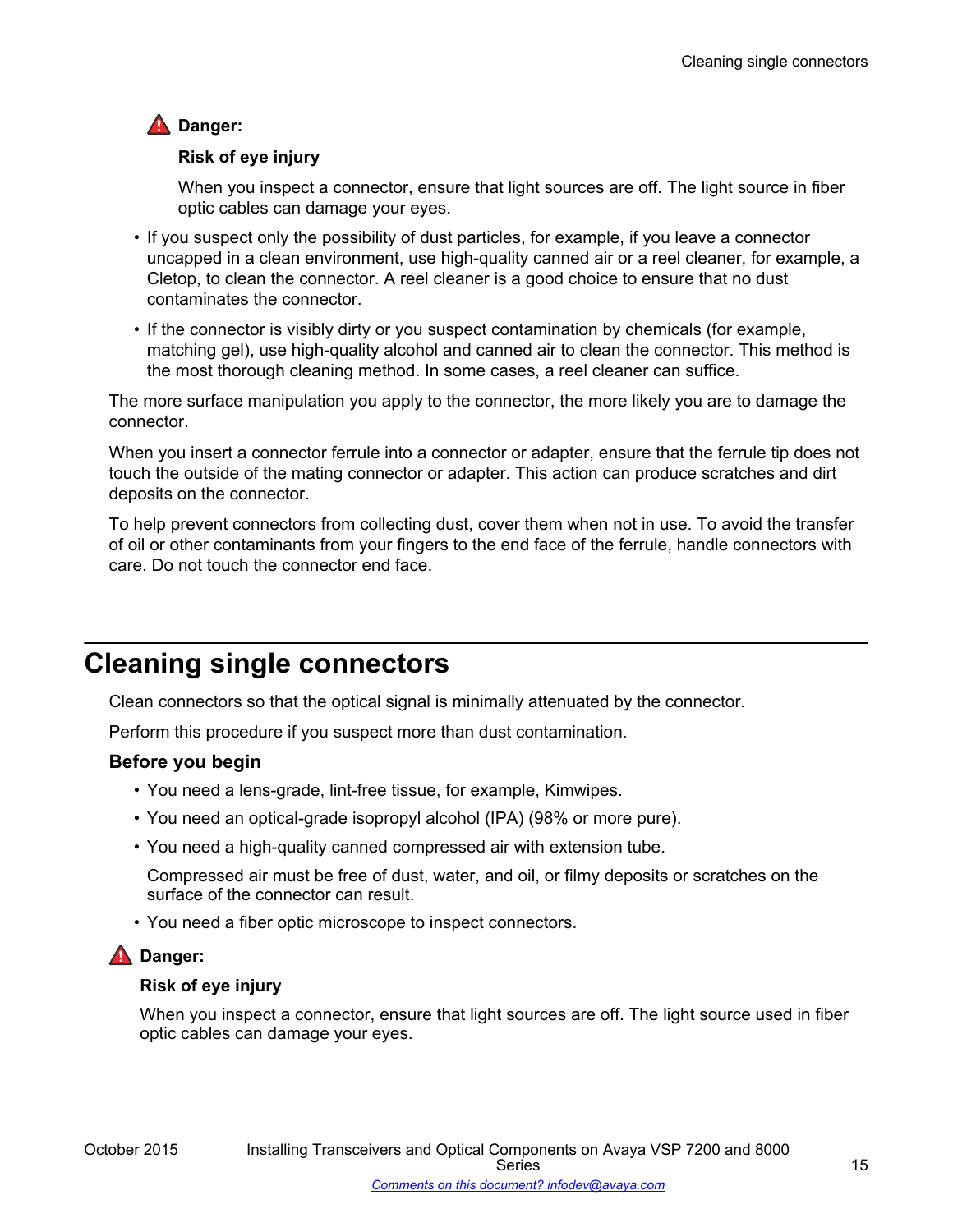<span id="page-15-0"></span>To avoid getting debris in your eyes, wear safety glasses when you work with the canned air duster.

To avoid eye irritation on contact, wear safety glasses when you work with isopropyl alcohol.

## **Procedure**

- 1. Remove dust or debris by applying canned air to the cylindrical and end-face surfaces of the connector.
- 2. Gently wipe the cylindrical and end-face surfaces with a tissue dampened with optical-grade isopropyl alcohol.
- 3. Gently wipe the cylindrical and end-face surfaces with a dry tissue.

## **Important:**

Do not let the IPA evaporate; wipe it dry immediately. Alcohols can leave a residue that is difficult to remove.

- 4. Dry the connector surfaces by applying canned air.
- 5. Inspect the connector to ensure it is clean and undamaged.

To prevent contamination, do not touch the connector surfaces after cleaning; and cover connectors with dust caps if they are not in use.

# **Cleaning duplex connectors**

Clean connectors so that the optical signal is minimally attenuated by the connector.

Perform this procedure when you suspect more than dust contamination.

## **Before you begin**

- You need a lens-grade, lint-free tissue, for example, Kimwipes.
- You need an optical-grade isopropyl alcohol (IPA) (98% or more pure).
- You need a high-quality canned compressed air with extension tube.

Compressed air must be free of dust, water, and oil, or filmy deposits or scratches on the surface of the connector can result.

• You need a fiber optic microscope to inspect connectors.

## **About this task**

# **A** Danger:

## **Risk of eye injury**

When you inspect a connector, ensure that light sources are off. The light source in fiber optic cables can damage your eyes.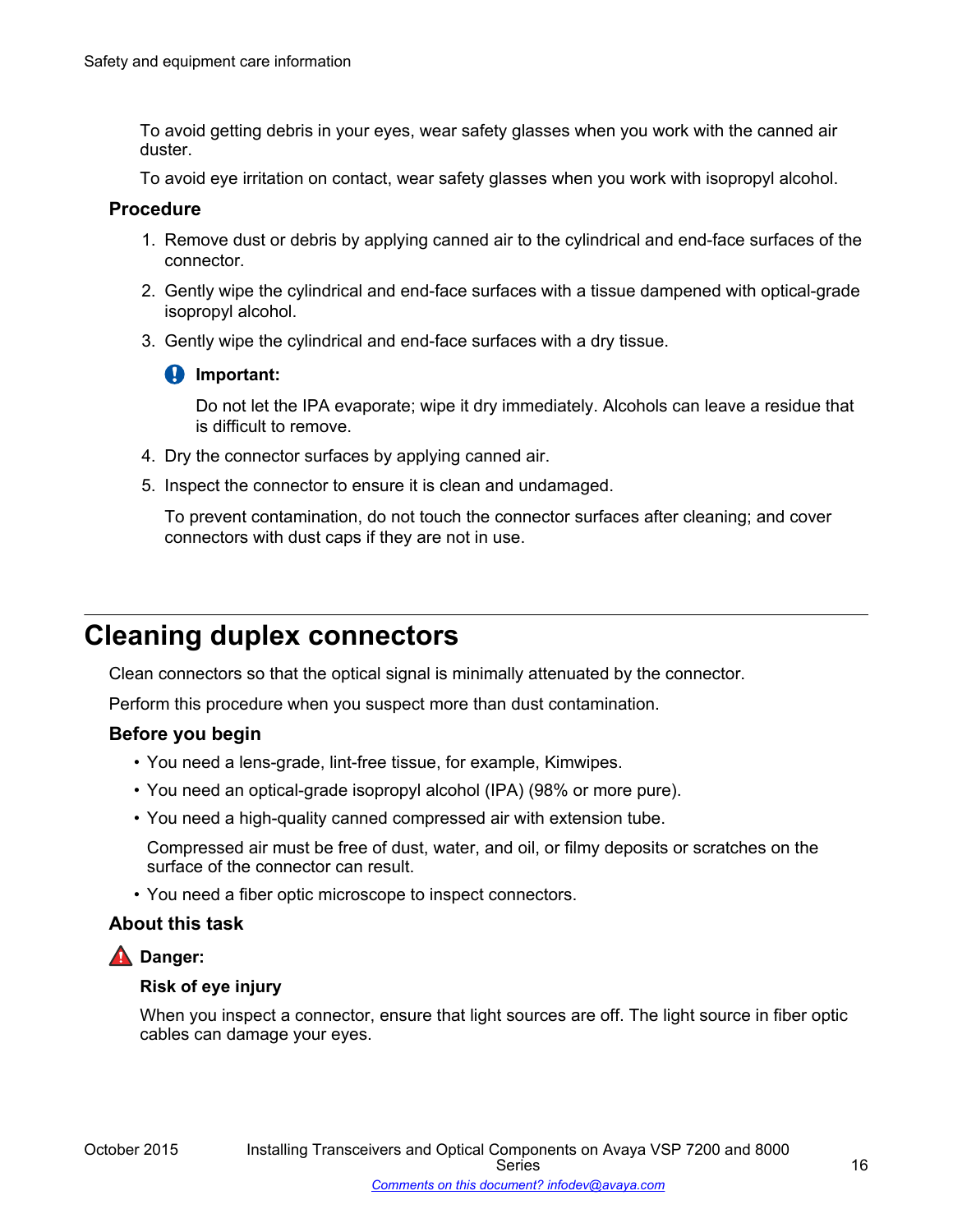<span id="page-16-0"></span>To avoid getting debris in your eyes, wear safety glasses when you work with the canned air duster.

To avoid eye irritation on contact, wear safety glasses when you work with isopropyl alcohol.

#### **Procedure**

1. Remove or retract the shroud.

On removable shroud connectors, hold the shroud on the top and bottom at the letter designation, apply medium pressure, and then pull it free from the connector body. Do not discard the shroud.

#### **OR**

On retractable shroud connectors, hold the shroud in the retracted position.

- 2. Remove dust or debris by applying canned air to the cylindrical and end-face surfaces of the connector.
- 3. Gently wipe the cylindrical and end-face surfaces of both ferrules using a tissue saturated with optical-grade isopropyl alcohol.
- 4. Gently wipe the cylindrical and end-face surfaces with a dry tissue.

## *<u></u>* Important:

Do not let the IPA evaporate; wipe it dry immediately. Alcohols can leave a residue that is difficult to remove.

- 5. Blow dry the connector surfaces with canned air.
- 6. Inspect the connector to ensure it is clean and undamaged.
- 7. Using care to not touch the clean ferrules, gently push the shroud back onto the connector until it seats and locks in place.

# **Cleaning receptacles**

Clean connector receptacles or ports so that the optical signal is minimally attenuated by the connection.

## **Before you begin**

- You need an optical-grade isopropyl alcohol (IPA) (98% or more pure).
- You need cleaning swabs (also called cleaning sticks or wands).
- You need a high-quality canned compressed air with extension tube.

Compressed air must be free of dust, water, and oil, or filmy deposits or scratches on the surface of the connector can result.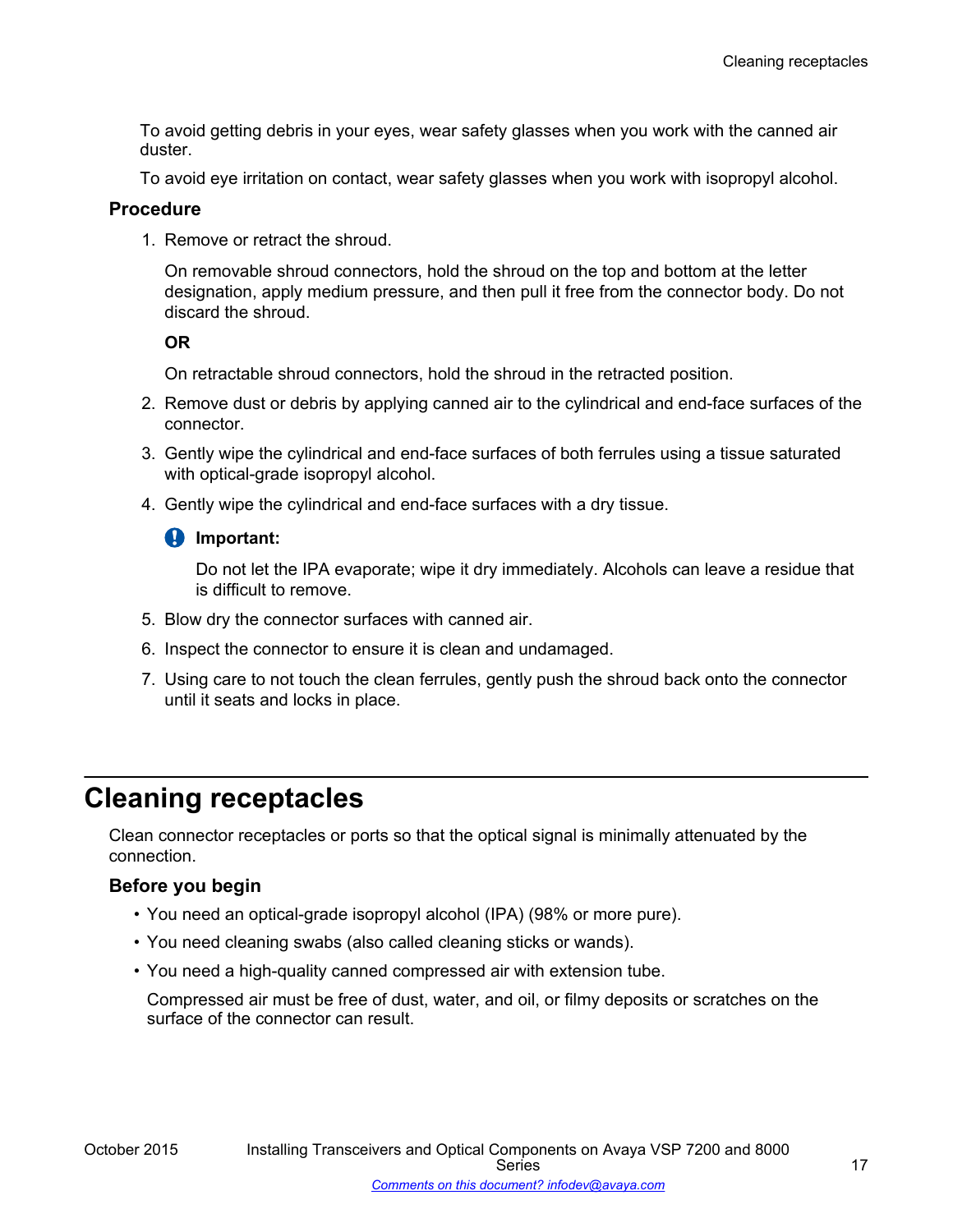# **Warning:**

#### **Risk of equipment damage**

To avoid contamination, only clean optical ports if you see evidence of contamination or reduced performance exists, or during their initial installation.

To prevent oil contamination of connectors, use only high-quality canned compressed air.

Do not allow the air extension tube to touch the bottom of the optical port.

## **Procedure**

- 1. Remove dust or debris by blowing canned air into the optical port of the device using the canned air extension tube.
- 2. Clean the optical port by inserting a wand moistened with alcohol into the receptacle and rotating it.

Use each cleaning wand to clean only one optical port.

3. Dry the optical port by inserting a dry wand into the receptacle and rotating it.

## *<u>D* Important:</u>

Do not let the IPA evaporate; wipe it dry immediately. Alcohols can leave a residue that is difficult to remove.

- 4. Remove lint by blowing compressed air into the optical port.
- 5. Reconnect the optical connector and check for proper function.

If you do not reinstall the connector, use a protective cap.

If problems persist, ensure that the connector or receptacle is free from damage.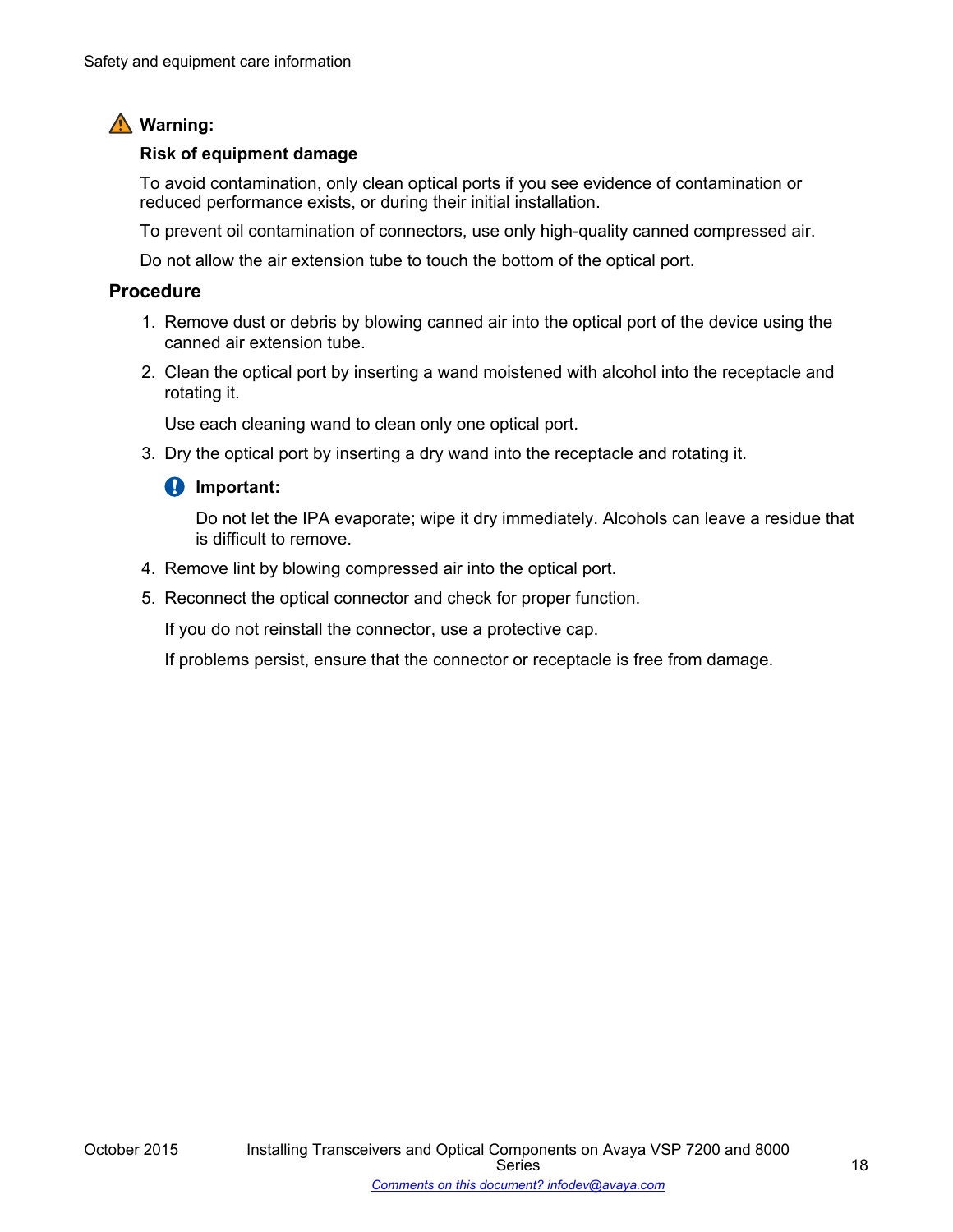# <span id="page-18-0"></span>**Chapter 4: SFP**

This chapter provides installation procedures and specifications for Small Form Factor Pluggable (SFP) transceivers.

# **SFP transceivers**

This section describes how to select and install Small Form Factor Pluggable (SFP) transceivers.

Use an SFP to connect a device motherboard to a fiber optic or unshielded twisted pair network cable. The SFP transceivers described in this section provide Ethernet at 1 gigabit per second (Gbps).

The Avaya VSP 8200 supports SFP transceivers on ports 1/1-1/40 and 2/1-2/40 .

The Avaya VSP 8400 ports can be used with SFP transceivers depending on the type of Ethernet Switch Modules (ESM) installed. For information on ESM types, see, *Installing the Avaya Virtual Services Platform 8000 Series*, NN47227-300.

The Avaya VSP 7200 Series supports SFP transceivers on ports 1/1–1/48.

## **Important:**

The VSP 8000 and VSP 7200 Series operate in forgiving mode for SFP transceivers, which means that the switch will bring up the port operationally when using non-Avaya SFP transceivers. Avaya does not provide support for operational issues related to these SFP transceivers, but they will operate and the port link will come up. The switch logs the device as an unsupported or unknown device.

## **CR** Note:

Auto-negotiation is always disabled for 1 Gigabit Ethernet transceivers on VSP 7254XSQ, so for proper operation with a 1000BASE-T SFP, the remote 1000BASE-T interface must have autonegotiation enabled. If not, the link will not be established. Also note that because the SFP+ ports on the VSP 7254XSQ only support 1 and 10 Gbps speeds, the AA1419043-E6 1000BASE-T SFP will only operate at 1G speeds.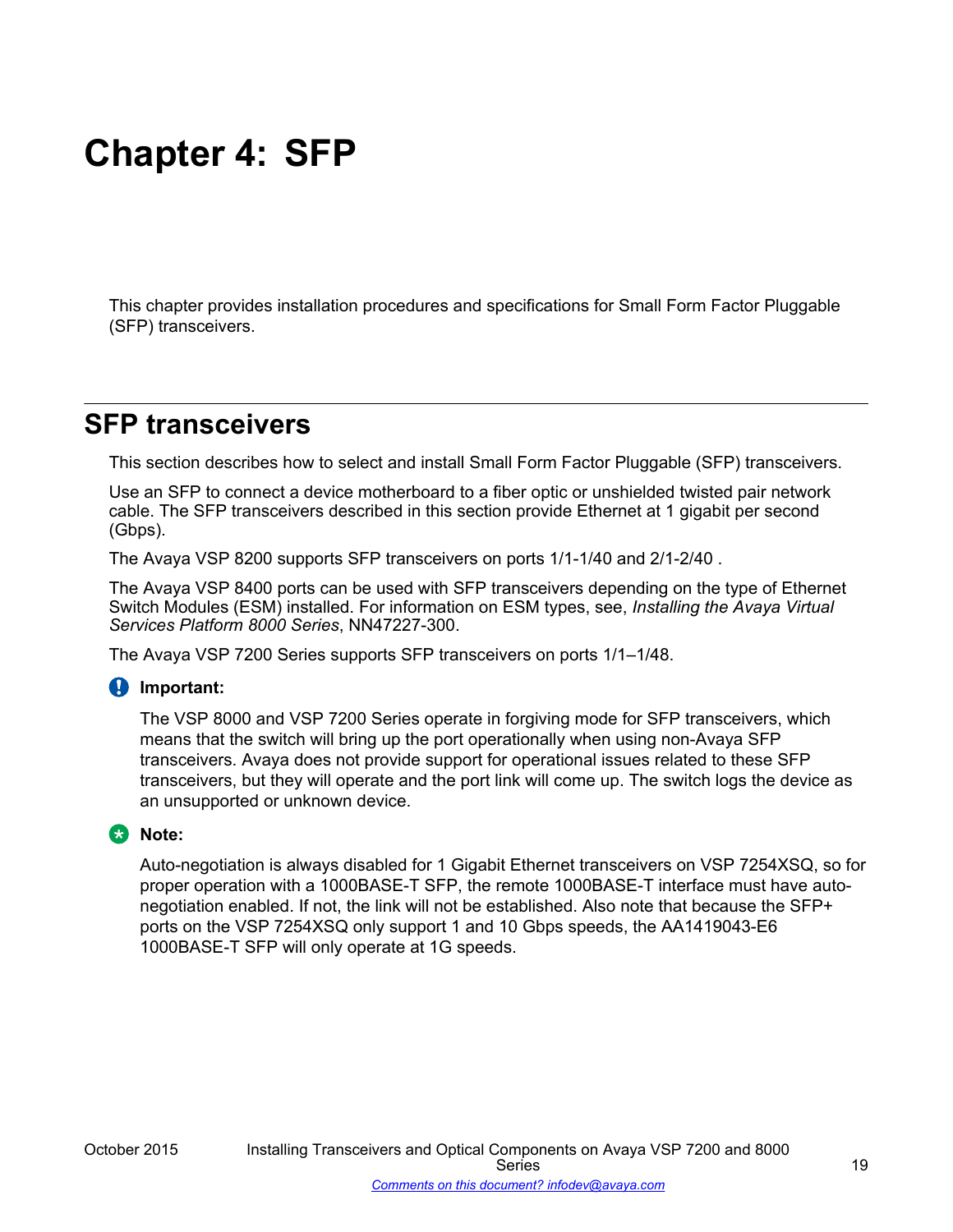# <span id="page-19-0"></span>**Selecting an SFP**

Use an SFP transceiver to connect a device motherboard to a fiber optic or unshielded twisted pair network cable. Select the appropriate transceiver to provide the required reach.

# **Procedure**

1. Determine the required reach.

Depending on the product, SFP transceivers are available for cable distances of up to 100 meters (m), 550 m, 10 kilometers (km), 40 km, 70 km, and 120 km.

2. Determine the required media and connector type.

You need fiber optic cable for a reach over 100 m.

Possible media include CAT5, single mode fiber, and multimode fiber. Possible connectors include LC, MT-RJ, and RJ-45.

3. If the media is optical fiber, determine wavelength restrictions or requirements.

To expand available bandwidth on a common optical fiber, use Coarse Wavelength Division Multiplexing (CWDM) SFP transceivers.

4. Determine if you need digital diagnostic monitoring (DDM). DDM is enabled by default.

Not all SFP transceivers or products support DDM.

# **Job aid**

SFP transceivers are hot-swappable input and output interface devices designed for use with Avaya products to allow gigabit Ethernet ports to link with other gigabit Ethernet ports over various media types.

The system also supports CWDM SFP transceivers. CWDM technology consolidates multiple optical channels on a common optical fiber. CWDM uses multiple wavelengths to expand available bandwidth.

CWDM SFP transceivers support high speed data communications for Metropolitan Area Networks (MAN). The system uses a grid of eight CWDM optical wavelengths in both ring and point-to-point configurations. All components are color-coded by wavelength.

# **Important:**

The attainable cable length can vary depending on the quality of the fiber optic cable used.

The following table describes the SFP transceivers including the reach provided by various SFP transceivers. This table is informational only—not all Avaya Ethernet switching and routing products support all the SFP transceivers listed here.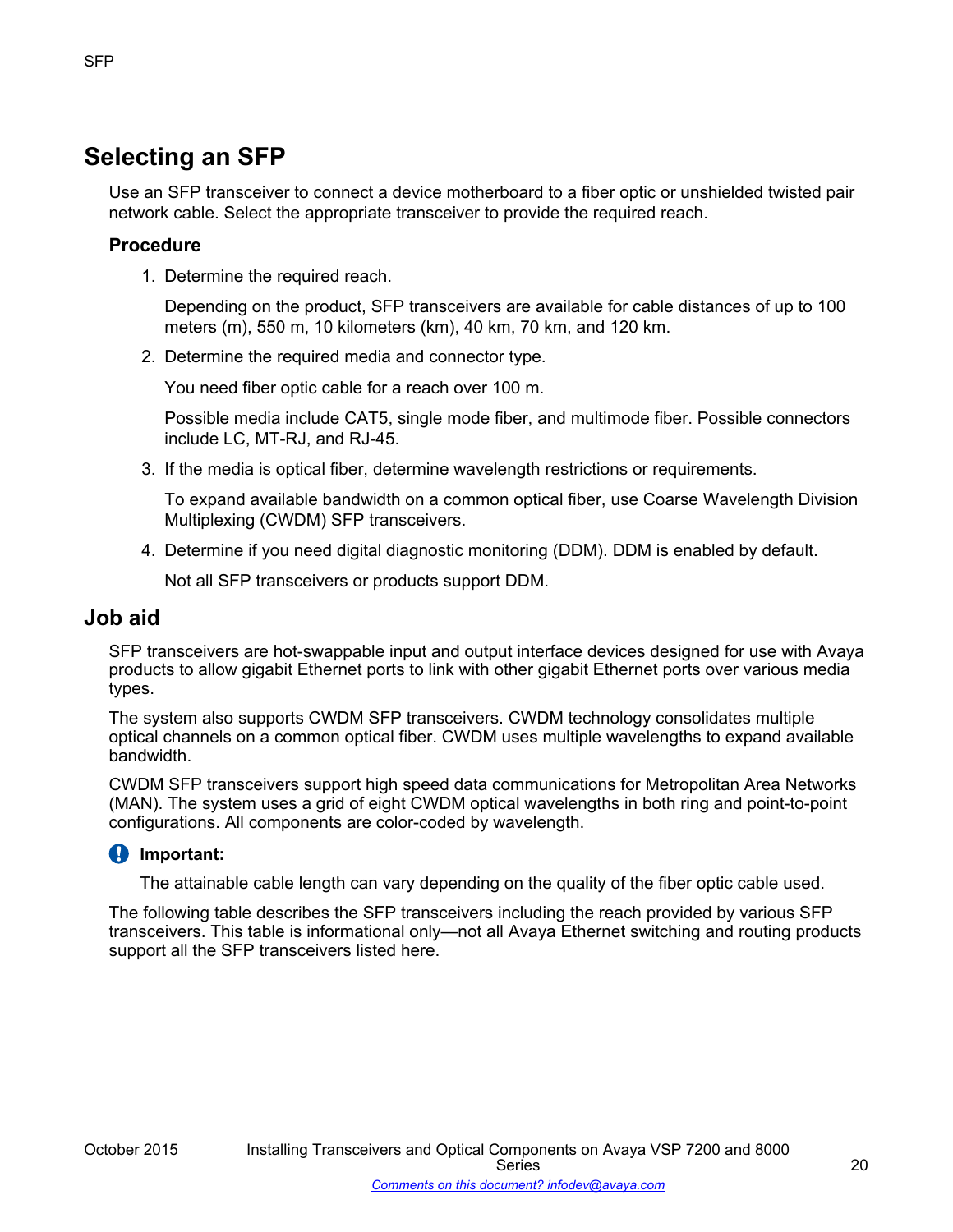**Table 1: Compatible 1000BASE SFP transceivers**

| <b>Model</b>                         | <b>Description</b>                                                                                                                                                                                                                            | <b>Minimum software version</b> |                 |                 | Part number                                         |
|--------------------------------------|-----------------------------------------------------------------------------------------------------------------------------------------------------------------------------------------------------------------------------------------------|---------------------------------|-----------------|-----------------|-----------------------------------------------------|
|                                      |                                                                                                                                                                                                                                               | <b>VSP 7200</b>                 | <b>VSP 8200</b> | <b>VSP 8400</b> |                                                     |
| 0<br>Important:                      |                                                                                                                                                                                                                                               |                                 |                 |                 |                                                     |
|                                      | Avaya supports SFP transceivers with the following part numbers: AA1419013-E5, AA1419014-E5,<br>AA1419015-E5, and AA1419025-E5 to AA1419040-E5. However, Avaya strongly recommends using<br>the newer DDI versions of these SFP transceivers. |                                 |                 |                 |                                                     |
| 1000BASE-SX<br><b>SFP</b>            | 850 nm LC connector                                                                                                                                                                                                                           | 4.2.1                           | 4.0.0           | 4.2.0           | AA1419013-<br>$E5*$                                 |
| 1000BASE-SX<br><b>SFP</b>            | <b>LC Digital Diagnostic</b><br>Monitoring Interface                                                                                                                                                                                          | 4.2.1                           | 4.0.0           | 4.2.0           | AA1419014-<br>$E5*$                                 |
| 1000BASE-LX<br><b>SFP</b>            | 1310 nm LC connector                                                                                                                                                                                                                          | 4.2.1                           | 4.0.0           | 4.2.0           | AA1419015-<br>$E5*$                                 |
| 1000BASE-XD<br><b>CWDM SFP</b>       | From 1470 nm to 1610<br>nm LC connector, up to<br>40 km                                                                                                                                                                                       | 4.2.1                           | 4.0.0           | 4.2.0           | AA1419025-<br>E5 to<br>AA1419032-<br>E <sub>5</sub> |
| 1000BASE-ZX<br><b>CWDM SFP</b>       | From 1470 nm to 1610<br>nm LC connector, up to<br>70 km                                                                                                                                                                                       | 4.2.1                           | 4.0.0           | 4.2.0           | AA1419033-<br>E5 to<br>AA1419040-<br>E <sub>5</sub> |
| 1000BASE-T SFP                       | gigabit Ethernet, RJ-45<br>connector                                                                                                                                                                                                          | 4.2.1                           | 4.0.0           | 4.2.0           | AA1419043-<br>E <sub>6</sub>                        |
| 1000BASE-SX<br><b>DDI SFP</b>        | 850 nm, gigabit Ethernet,<br>duplex LC connector                                                                                                                                                                                              | 4.2.1                           | 4.0.0           | 4.2.0           | AA1419048-<br>E <sub>6</sub>                        |
| 1000BASE-LX<br><b>DDI SFP</b>        | 1310 nm, gigabit<br>Ethernet, duplex LC<br>connector                                                                                                                                                                                          | 4.2.1                           | 4.0.0           | 4.2.0           | AA1419049-<br>E <sub>6</sub>                        |
| 1000BASE-XD<br><b>DDI SFP</b>        | 1310 nm, gigabit<br>Ethernet, duplex LC<br>connector                                                                                                                                                                                          | 4.2.1                           | 4.0.0           | 4.2.0           | AA1419050-<br>$E6*$                                 |
|                                      | 1550 nm, gigabit<br>Ethernet, duplex LC<br>connector                                                                                                                                                                                          | 4.2.1                           | 4.0.0           | 4.2.0           | AA1419051-<br>$E6*$                                 |
| 1000BASE-ZX<br><b>DDI SFP</b>        | 1550 nm, gigabit<br>Ethernet, duplex LC<br>connector                                                                                                                                                                                          | 4.2.1                           | 4.0.0           | 4.2.0           | AA1419052-<br>$E6*$                                 |
| 1000BASE-XD<br>DDI CWDM 40<br>km SFP | gigabit Ethernet, duplex<br>LC connector                                                                                                                                                                                                      | 4.2.1                           | 4.0.0           | 4.2.0           | AA1419053-<br>E6 to<br>AA1419060-<br>$E6*$          |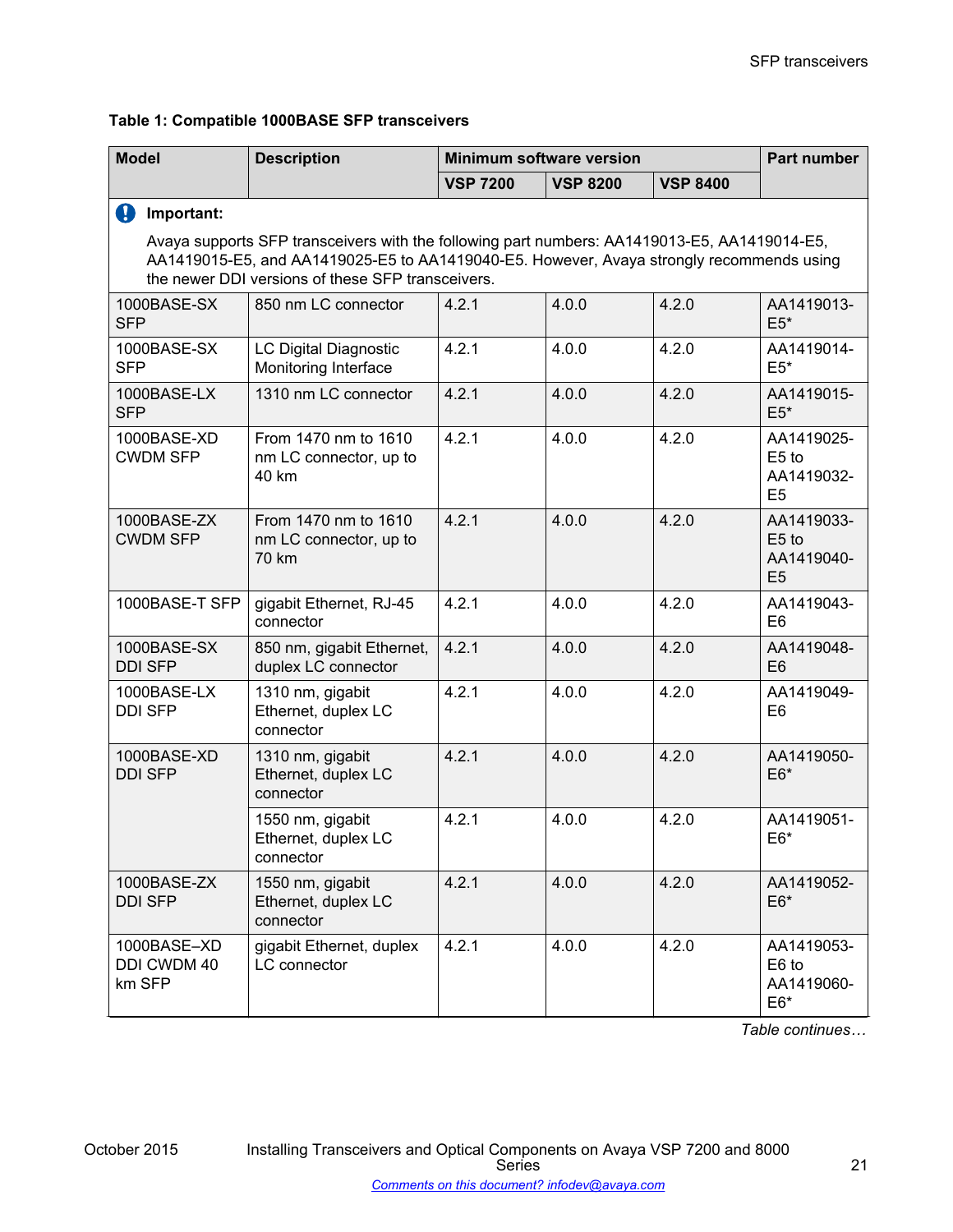<span id="page-21-0"></span>

| <b>Model</b>                               | <b>Description</b>                                                                  | <b>Minimum software version</b> |                 |                 | Part number                                                                                            |
|--------------------------------------------|-------------------------------------------------------------------------------------|---------------------------------|-----------------|-----------------|--------------------------------------------------------------------------------------------------------|
|                                            |                                                                                     | <b>VSP 7200</b>                 | <b>VSP 8200</b> | <b>VSP 8400</b> |                                                                                                        |
| 1000BASE-ZX<br><b>DDI CWDM70</b><br>km SFP | gigabit Ethernet, duplex<br><b>LC</b> connector                                     | 4.2.1                           | 4.0.0           | 4.2.0           | AA1419061-<br>E <sub>6</sub> to<br>AA1419068-<br>$E6*$                                                 |
| 1000BASE-BX10<br><b>DDI SFP</b>            | 1310 nm (tx) and 1490<br>nm (rx)<br>gigabit Ethernet, single-<br>fiber LC connector | 4.2.1                           | 4.0.0           | 4.2.0           | AA1419069-<br>E6 (10 km at<br>1310 nm)<br>and mating<br>pair<br>AA1419070-<br>E6 (10 km at<br>1490 nm) |
| 1000BASE-EX<br><b>DDI SFP</b>              | 1550 nm, gigabit<br>Ethernet, duplex LC<br>connector                                | 4.2.1                           | 4.0.0           | 4.2.0           | AA1419071-<br>$E6*$                                                                                    |
| 1000BASE-BX10<br><b>DDI SFP</b>            | 1490 nm (tx) 1310 nm<br>(rx)<br>gigabit Ethernet, single-<br>fiber LC connector     | 4.2.1                           | 4.0.0           | 4.2.0           | AA1419076-<br>E6 (40 km at<br>1310 nm)<br>and mating<br>pair<br>AA1419077-<br>E6 (40 km at<br>1490 nm) |

# *<u></u>* Important:

Avaya recommends the use of Avaya branded SFP transceivers as they have been through extensive qualification and testing. Avaya will not be responsible for issues related to non-Avaya branded SFP transceivers.

For more information about SFP specifications, see **SFP** specifications on page 25.

# **Installing an SFP**

Install an SFP to provide an interface between the device and the network cable.

# **Before you begin**

- Verify that the SFP is the correct model for your network configuration.
- Before you install the optical connector, ensure it is clean.

**Danger:**

**Risk of eye injury by laser**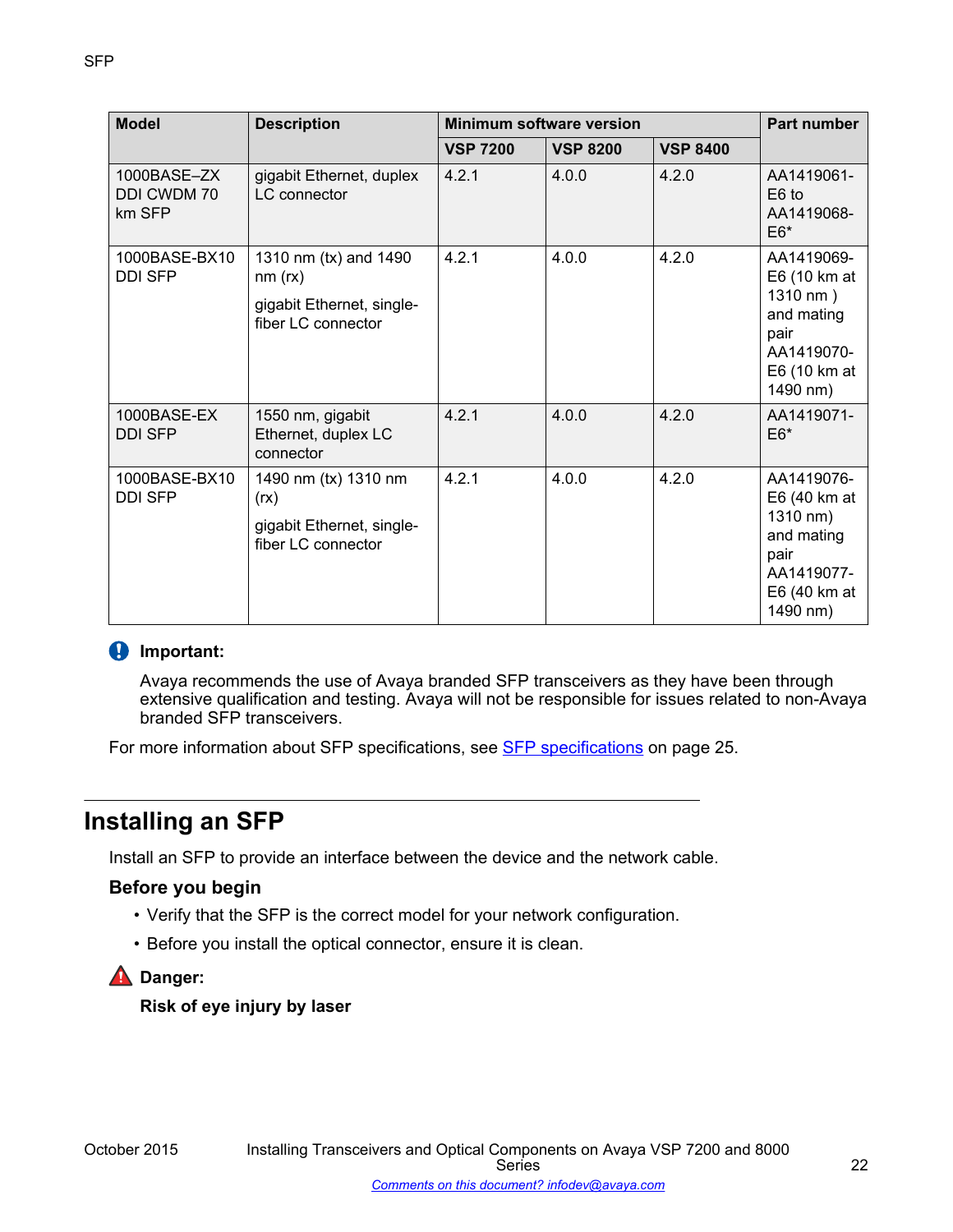Fiber optic equipment can emit laser or infrared light that can injure your eyes. Never look into an optical fiber or connector port. Always assume that fiber optic cables connect to a light source.



## **A** Electrostatic alert:

ESD can damage electronic circuits. Do not touch electronic hardware unless you wear a grounding wrist strap or other static-dissipating device.

# **Warning:**

#### **Risk of equipment damage**

Only trained personnel can install this product.

#### **About this task**

Installing an SFP takes approximately 3 minutes.

#### **Procedure**

- 1. Remove the SFP from its protective packaging.
- 2. Grasp the SFP transceiver between your thumb and forefinger.
- 3. Insert the device into the port on the module.

Depending on the module type, you must insert some SFP transceivers into the port with the bail facing up and some SFP transceivers with the bail facing down.

## **Warning:**

#### **Risk of equipment damage**

SFP transceivers are keyed to prevent incorrect insertion. If the SFP transceiver resists pressure, do not force it; turn it over, and reinsert it.

Apply a light pressure to the device until it clicks and locks into position.

4. Remove the dust cover from the optical bore, and insert the fiber optic connector.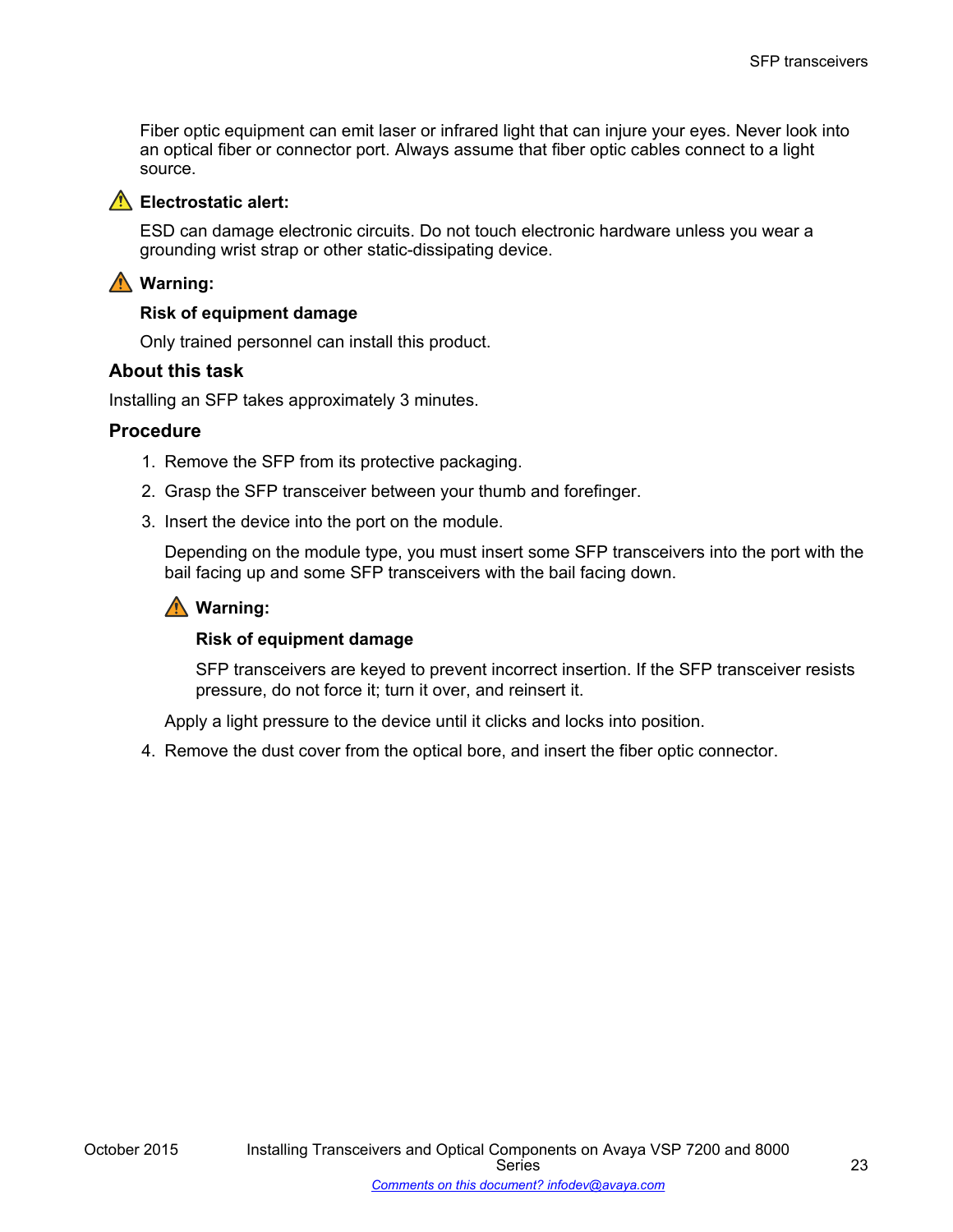# <span id="page-23-0"></span>**Example**



# **Job aid**

Depending on the transceiver manufacturer, the SFP transceiver can use different types of locking and extractor mechanisms.

The following figure shows the typical mechanism used on SFP transceivers; other locking mechanisms exist although they are not shown here. In the following figure, the SFP transceiver uses the bore plug. Pull the bail to release the device.



# **Removing an SFP**

Remove an SFP to replace it or to commission it elsewhere.

# **Before you begin**

• Wear an antistatic wrist strap.

**A** Danger:

**Risk of eye injury by laser**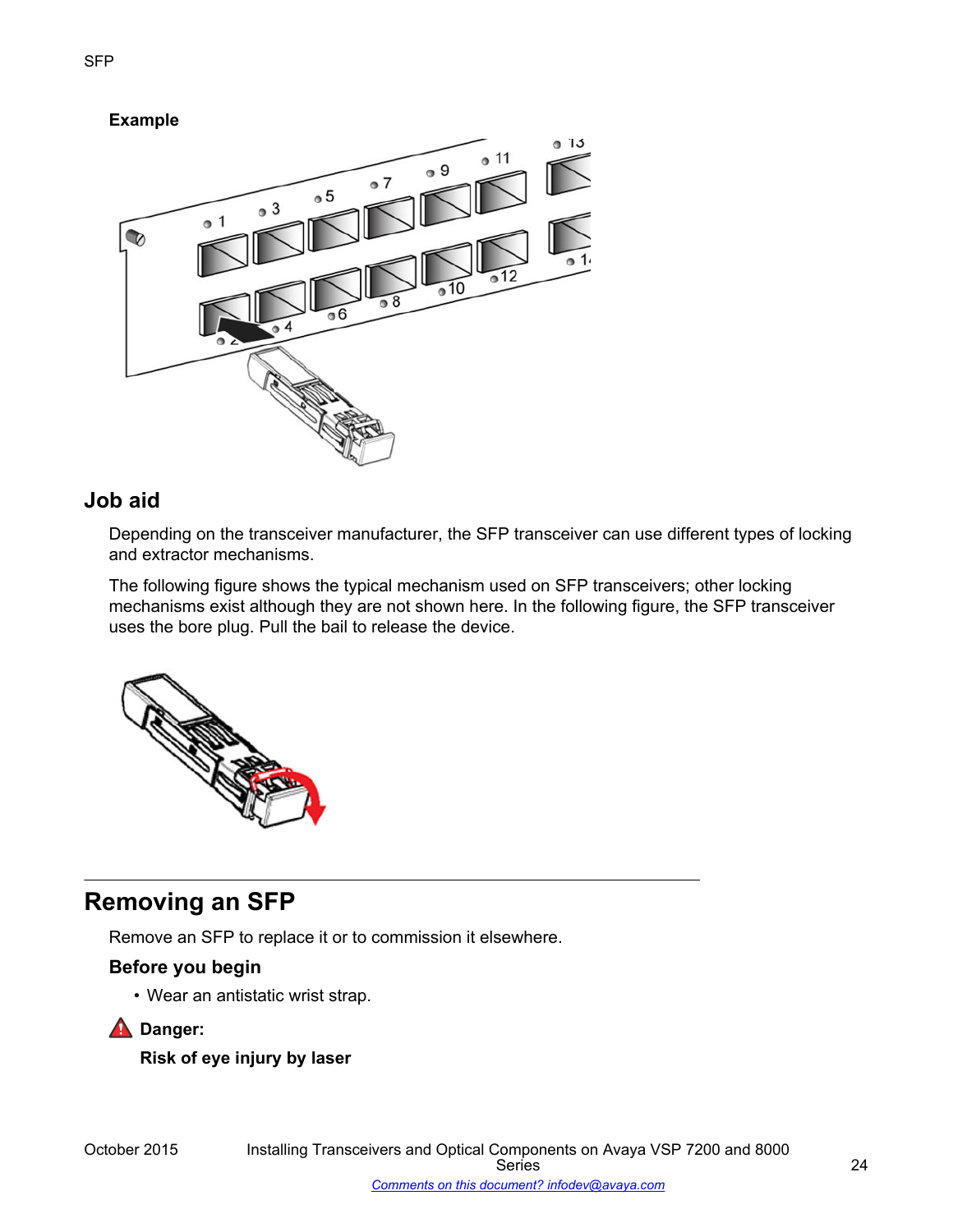<span id="page-24-0"></span>Fiber optic equipment can emit laser or infrared light that can injure your eyes. Never look into an optical fiber or connector port. Always assume that fiber optic cables connect to a light source.



#### **Electrostatic alert:**

ESD can damage electronic circuits. Do not touch electronic hardware unless you wear a grounding wrist strap or other static-dissipating device.

#### **Procedure**

- 1. Disconnect the network fiber optic cable from the SFP connector.
- 2. Depending on your SFP model, there are different locking mechanisms to release the SFP transceiver. The following describes the typical mechanism used on SFP transceivers; other locking and extractor mechanisms exist, although they are not described here.
	- Bail latch: Pull the swing-down latch handle to the fully lowered position and hold the handle to extract the module.
- 3. Slide the SFP out of the module SFP slot.

If the SFP does not slide easily from the module slot, use a gentle side-to-side rocking motion while firmly pulling the SFP from the slot.

- 4. Affix dust covers over the fiber optic bore and connector.
- 5. Store the SFP in a safe place until needed.



If you discard the SFP transceiver, dispose of it according to all national laws and regulations.

# **SFP specifications**

This section provides technical specifications for the supported Small Form Factor Pluggable (SFP) models. Use this information to aid in proper network design.

The specifications in this section meet or exceed those specified in the applicable IEEE standards, where they exist.

In these specifications, unless otherwise noted, receiver sensitivity is the minimum average input optical power for which the receiver is guaranteed to meet the bit error rate (BER) of 10<sup>-12</sup>.

## **Important:**

The switch operates in forgiving mode for SFP transceivers, which means that the switch will bring up the port operationally when using non-Avaya SFP transceivers. Avaya does not provide support for operational issues related to these SFP transceivers, but they will operate and the port link will come up. The switch logs the device as an unsupported or unknown device.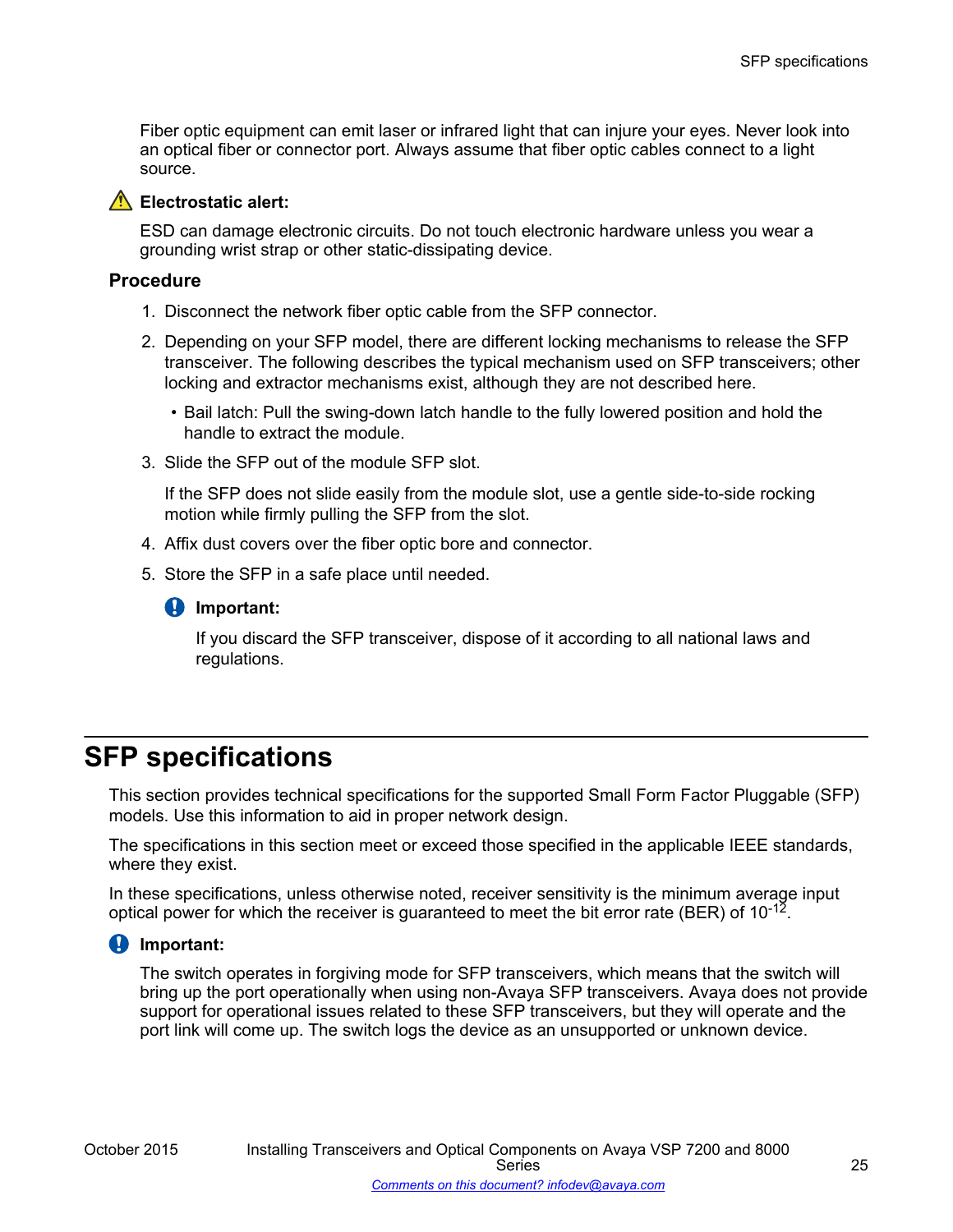# <span id="page-25-0"></span>**SFP labels**

The Avaya label on a typical SFP transceiver contains an Avaya serial number, a bar code, a manufacturer code, an interface type, and a part number.



**Figure 1: SFP label**

# **General SFP specifications**

The following table describes general SFP specifications.

#### **Table 2: General SFP specifications**

| <b>Parameter</b>                   | <b>Description</b>                                                                      |
|------------------------------------|-----------------------------------------------------------------------------------------|
| Dimensions $(H \times W \times D)$ | 8.5 x 13.4 x 56.4 millimeters (0.33 x 0.53 x 2.22)<br>inches), unless otherwise stated. |
| Operating temperature              | $-5$ to 85 °C for RoHS -E6 models                                                       |
| Storage temperature                | $-40$ to 85 °C                                                                          |
| Maximum supply current             | 300 mA, unless otherwise stated                                                         |
| Maximum power consumption          | 1.0 W, unless otherwise stated                                                          |

# **Supported SFP transceivers**

The following section provides specifications for the supported SFP transceivers.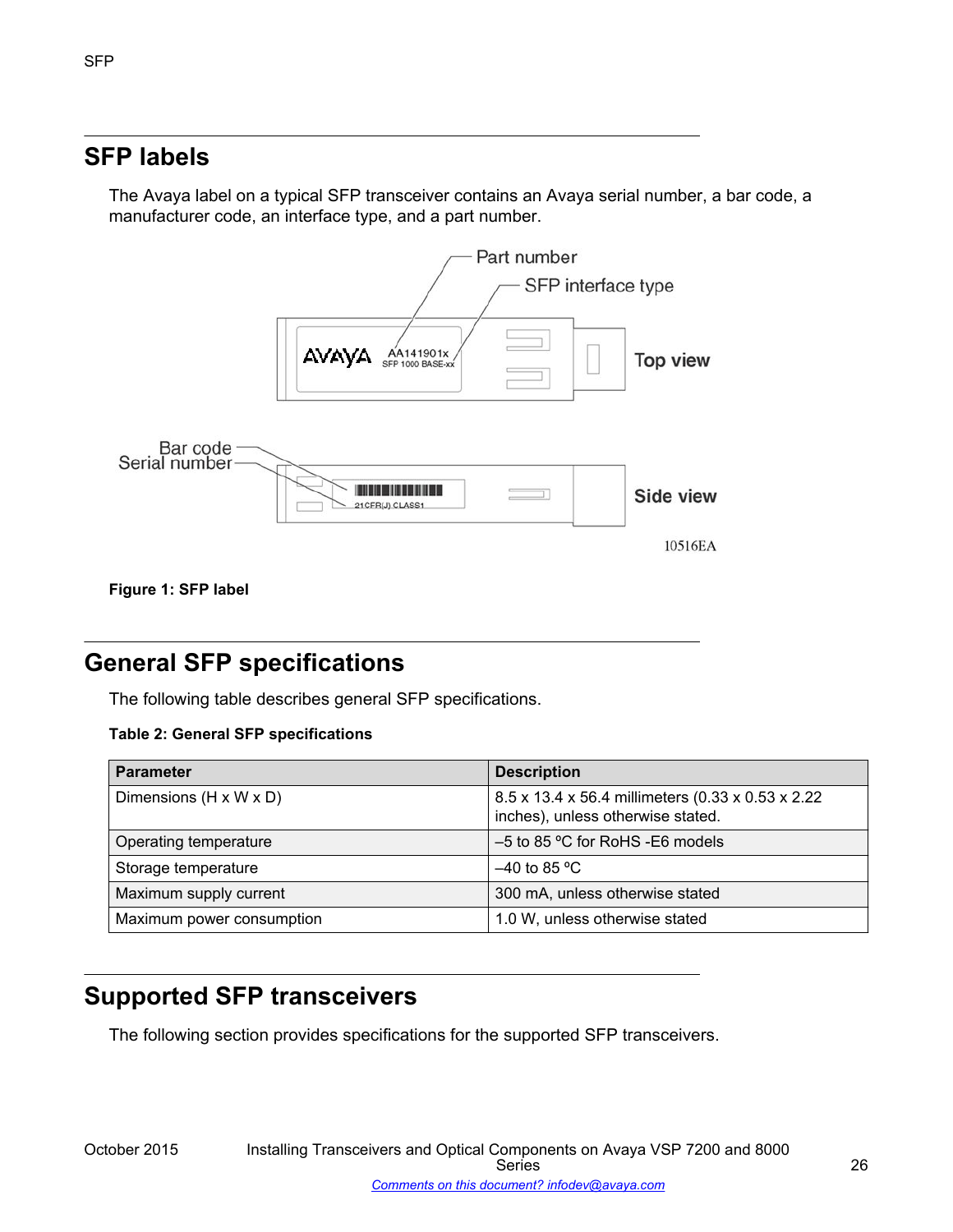# **Autonegotiation**

Use Autonegotiation to allow the device to automatically negotiate the best common data rate and duplex mode to use between two Autonegotiation-capable Ethernet devices.

# **1000BASE-SX (LC) SFP specifications**

The 1000BASE-SX SFP transceiver provides 1000BASE-SX gigabit Ethernet connectivity at 850 nm using multimode optical fiber. This SFP supports only full-duplex operation. The part number is AA1419013-E5.

The following table describes standards, connectors, cabling, and distance for the 1000BASE-SX SFP transceivers.

| <b>Parameter</b>                   | <b>Specifications</b>                       |
|------------------------------------|---------------------------------------------|
| Connectors                         | Duplex LC                                   |
| Cabling                            | • 62.5 µm MMF optic cable                   |
|                                    | • 50 µm MMF optic cable                     |
| <b>Distance</b>                    | • up to 275 m using 62.5 µm MMF optic cable |
|                                    | up to 550 m using 50 µm MMF optic cable     |
| Wavelength                         | 850 nanometers (nm)                         |
| Link optical power budget          | 7.0 deciBels (dB)                           |
| <b>Transmitter characteristics</b> |                                             |
| Launch power                       | $-10$ to $-4.0$ dBm                         |
| <b>Receiver characteristics</b>    |                                             |
| Receiver sensitivity               | $-17$ dBm                                   |
| Maximum input power                | $0$ dBm                                     |

#### **Table 3: IEEE 802.3z 1000BASE-SX (LC) SFP specifications**

# **1000BASE-SX (MT-RJ) SFP specifications**

The 1000BASE-SX (MT-RJ) type SFP provides gigabit Ethernet connectivity using MT-RJ multimode fiber connectors. The part number is AA1419014-E5.

The following table describes standards, connectors, cabling, and distance for the 1000BASE-SX (MT-RJ) type SFP transceiver.

## **Table 4: IEEE 802.3z 1000BASE-SX (MT-RJ) SFP specifications**

| <b>Parameter</b>  | <b>Specifications</b>           |
|-------------------|---------------------------------|
| <b>Connectors</b> | Duplex MT-RJ                    |
| Cabling           | $\cdot$ 62.5 µm MMF optic cable |
|                   | • 50 µm MMF optic cable         |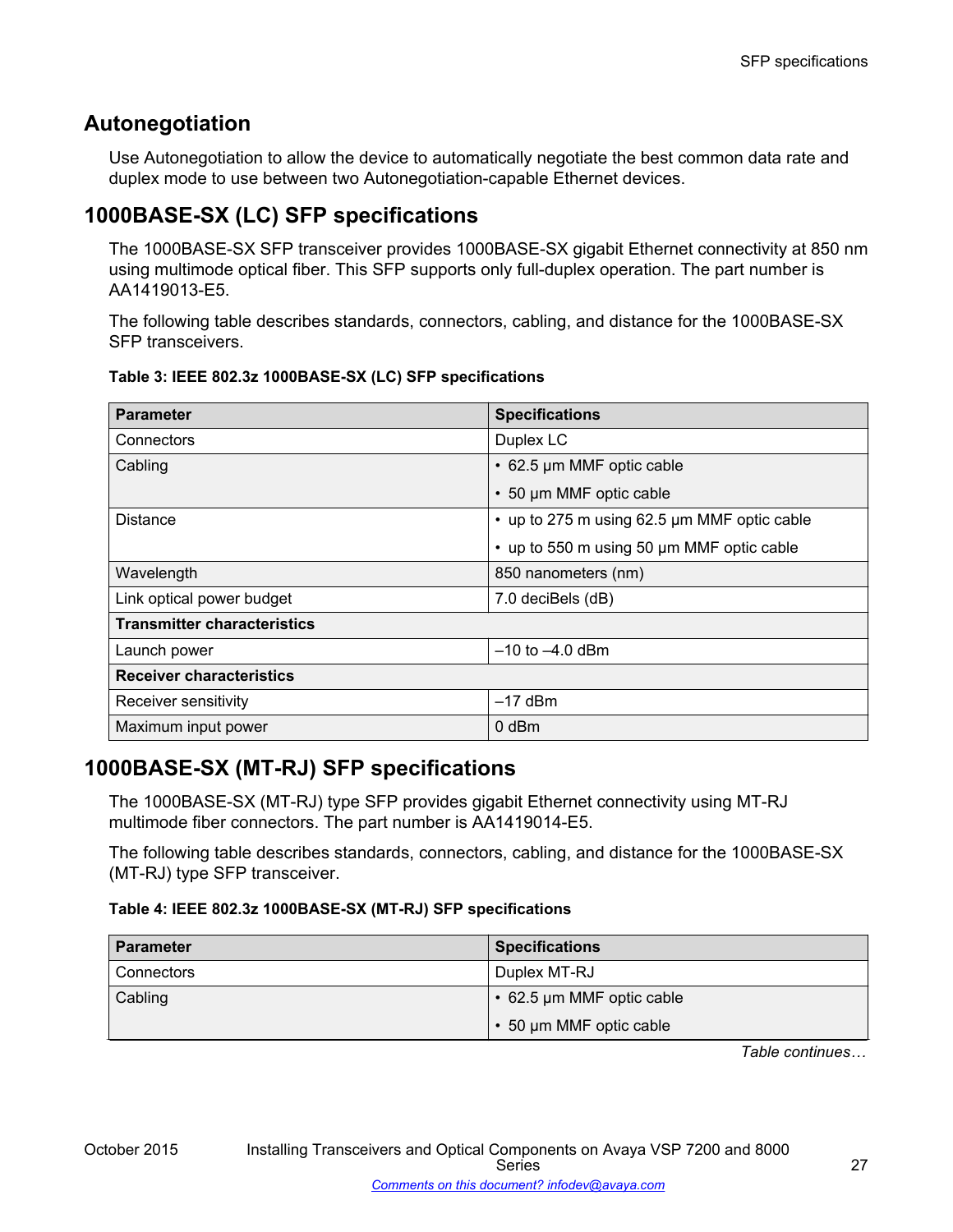| <b>Parameter</b>                   | <b>Specifications</b>                       |
|------------------------------------|---------------------------------------------|
| <b>Distance</b>                    | • up to 275 m using 62.5 µm MMF optic cable |
|                                    | • up to 550 m using 50 µm MMF optic cable   |
| Wavelength                         | 850 nm                                      |
| Link optical power budget          | 7.0 dB                                      |
| <b>Transmitter characteristics</b> |                                             |
| Launch power                       | $-10$ to $-4.0$ dBm                         |
| <b>Receiver characteristics</b>    |                                             |
| Receiver sensitivity               | $-17$ dBm                                   |
| Maximum input power                | $0$ dBm                                     |

# **1000BASE-LX SFP specifications**

The 1000BASE-LX SFP transceiver provides 1000BASE-LX gigabit Ethernet connectivity at 1310 nanometers (nm) using single mode or multimode optical fiber. The 1000BASE-LX SFP transceiver supports only full-duplex operation. The part number is AA1419015-E5.

The following table describes standards, connectors, cabling, and distance for the 1000BASE-LX SFP transceiver.

#### **Table 5: IEEE 802.3z 1000BASE-LX SFP specifications**

| <b>Parameter</b>                   | <b>Specifications</b>                      |
|------------------------------------|--------------------------------------------|
| Connectors                         | Duplex LC                                  |
| Cabling                            | • 50 micrometer (µm) multimode fiber (MMF) |
|                                    | • 62.5 µm multimode fiber                  |
|                                    | • 9 µm single mode fiber (SMF)             |
| <b>Distance</b>                    | • Up to 550 meters (m) using MMF           |
|                                    | • Up to 10 kilometers (km) using SMF       |
| Wavelength                         | 1310 nm                                    |
| Link optical power budget          | 10.5 dB                                    |
| <b>Transmitter characteristics</b> |                                            |
| Launch power                       | $-9.5$ to $-3.0$ dBm                       |
| <b>Receiver characteristics</b>    |                                            |
| Receiver sensitivity               | $-20$ dBm                                  |
| Maximum input power                | $-3.0$ dBm                                 |

# **1000BASE-XD CWDM SFP specifications**

The 1000BASE-XD SFP transceiver provides CWDM gigabit Ethernet connectivity using single mode fiber. This SFP transceiver supports only full-duplex operation. The part numbers of the 40 km models range from AA1419025-E5 to AA1419032-E5.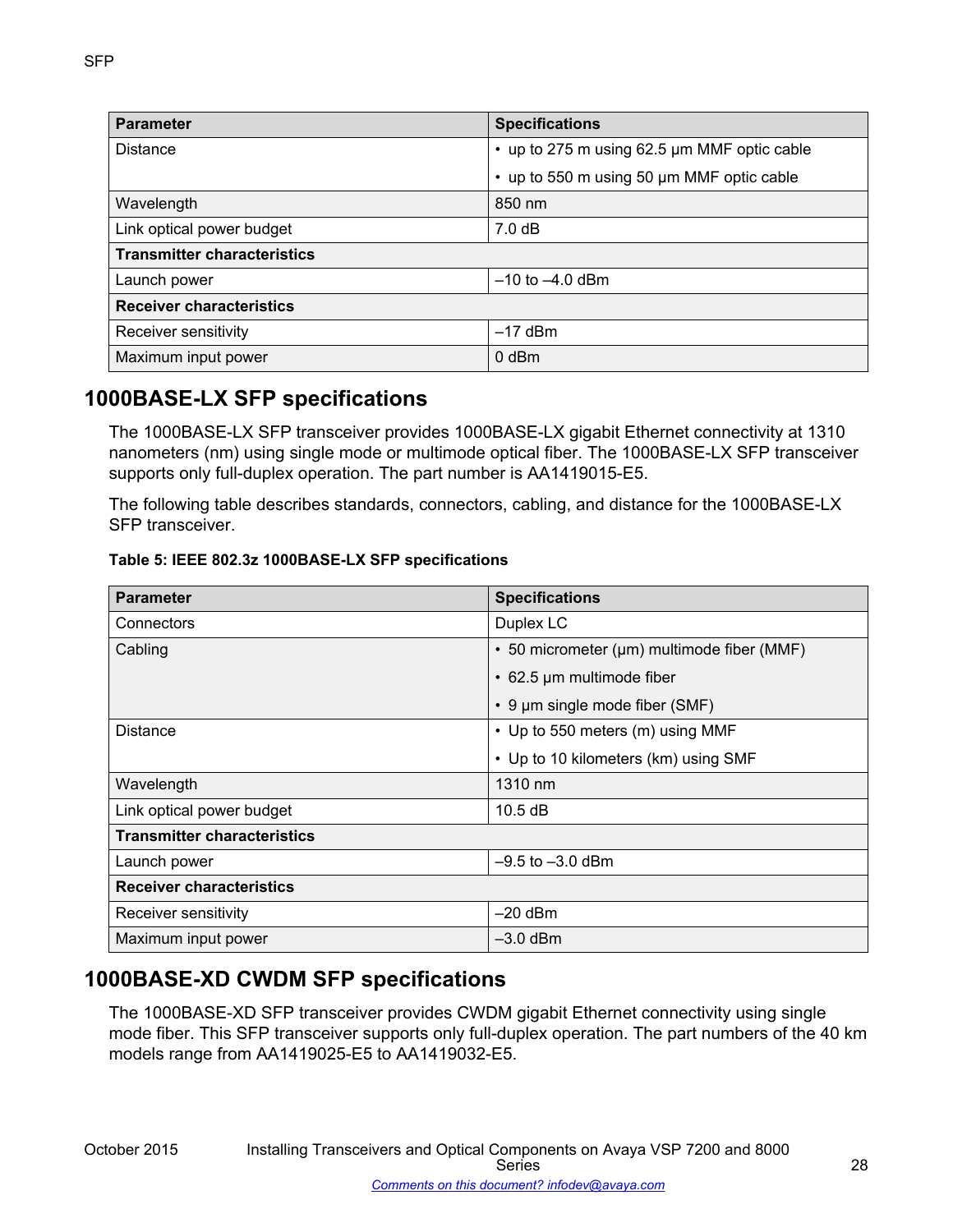# *<u>D* Important:</u>

For the 40 km CWDM SFP transceiver, a minimum attenuation of 4 dB must be present between the transmitter and receiver. To avoid receiver saturation, you must insert a minimum attenuation of 4 dB when you test the CWDM SFP transceiver in loopback mode, or use short runs of fiber with no intermediate CWDM OADM or CWDM OMUX.

#### **Table 6: 1000BASE-XD CWDM (40 km) SFP specifications**

| <b>Parameter</b>                   | <b>Specifications</b> |
|------------------------------------|-----------------------|
| Connectors                         | Duplex LC             |
| Cabling                            | SMF, 9 µm             |
| Data rate                          | 1.0 Gbps              |
| Line rate (8B/10B code)            | 1.25 Gbps             |
| Operating temperature range        | 0 to 60C              |
| Link optical power budget          | 17dB                  |
| <b>Transmitter characteristics</b> |                       |
| Launch power                       | $-4.0$ to 1.0 dBm     |
| <b>Receiver characteristics</b>    |                       |
| Receiver sensitivity               | $-21$ dBm             |
| Maximum input power                | $-3.0$ dBm            |

# **1000BASE-ZX CWDM (LC) SFP specifications**

The 1000BASE-ZX SFP transceiver provides CWDM gigabit Ethernet connectivity using single mode fiber. This SFP supports only full-duplex operation. The part numbers of the 70 km models range from AA1419033-E5 to AA1419040-E5.

# *<u></u>* Important:

For the 70 km CWDM SFP transceivers, a minimum attenuation of 10 dB must be present between the transmitter and receiver.

## **Table 7: 1000BASE-ZX CWDM (70 km) SFP specifications**

| <b>Parameter</b>                   | <b>Specifications</b> |
|------------------------------------|-----------------------|
| Connectors                         | Duplex LC             |
| Cabling                            | SMF, $9 \mu m$        |
| Data rate                          | 1.0 Gbps              |
| Line rate (8B/10B code)            | 1.25 Gbps             |
| Operating temperature range        | 0 to $60^{\circ}$ C   |
| Link optical power budget          | 20dB                  |
| <b>Transmitter characteristics</b> |                       |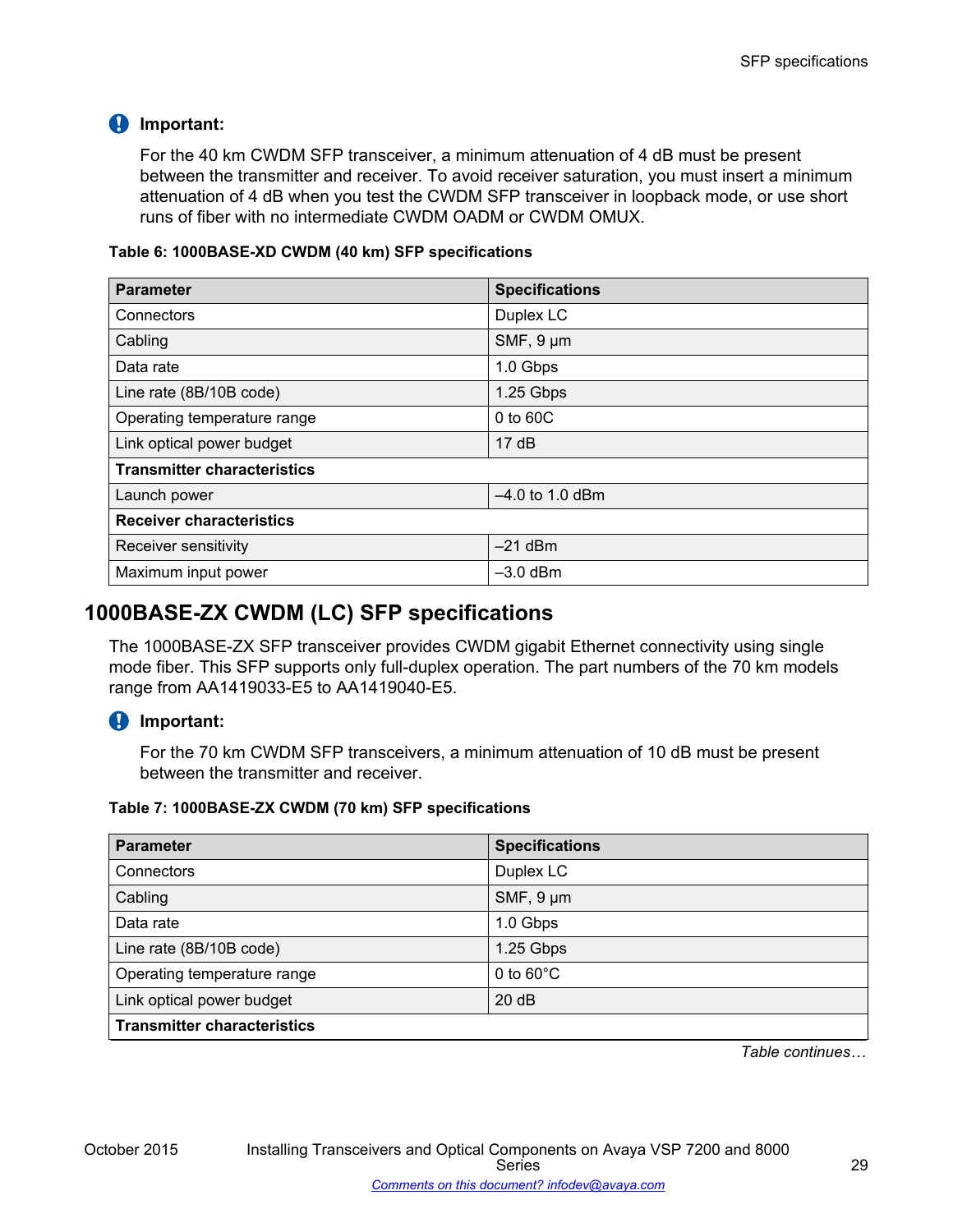| <b>Parameter</b>                | <b>Specifications</b> |  |
|---------------------------------|-----------------------|--|
| Launch power                    | $-3.0$ to 2.0 dBm     |  |
| <b>Receiver characteristics</b> |                       |  |
| Receiver sensitivity            | $-23$ dBm             |  |
| Maximum input power             | $-3.0$ dBm            |  |

# **1000BASE-T SFP specifications**

The 1000BASE-T SFP provides gigabit Ethernet connectivity using a single eight-pin RJ-45 connector. The 1000BASE-T SFP only operates at 1 gigabits per second (Gbps) and does not support 100BASE-T SFP or 10BASE-T interfaces. The part number for this model is AA1419043- E6.

# *<u>D* Important:</u>

You must disable autonegotiation before you use the 1000BASE-T SFP because the default setting on most modules is autonegotiation enabled.

The maximum current requirement of the SFP is 375 milliamperes (mA) at 5 volts (V).

The following table describes the 1000BASE-T SFP specifications.

#### **Table 8: IEEE 802.3z 1000BASE-T SFP specifications**

| <b>Parameter</b> | <b>Specifications</b>     |
|------------------|---------------------------|
| Standards        | IEEE 802.3z, IEEE 802.3ab |
| Connectors       | <b>RJ-45</b>              |
| Cabling          | CAT5E or better UTP       |
| Distance         | Up to $100 \text{ m}$     |

# **1000BASE-SX DDI SFP specifications**

The 1000BASE-SX DDI SFP transceiver has a reach of up to 550 m using 50 µm MMF, and of 275 m using 62.5 µm MMF. This SFP transceiver operates at 850 nm. The part number is AA1419048- E6.

The following table describes standards, connectors, cabling, and distance for the 1000BASE-SX DDI SFP transceivers.

#### **Table 9: 1000BASE-SX SFP DDI (550 m) specifications**

| <b>Parameter</b>                     | <b>Specifications</b> |
|--------------------------------------|-----------------------|
| Maximum electrical power consumption | 1 watt $(W)$          |
| Connector                            | Duplex LC             |
| Cabling                              | MMF                   |
| Data rate                            | 1.0 Gbps              |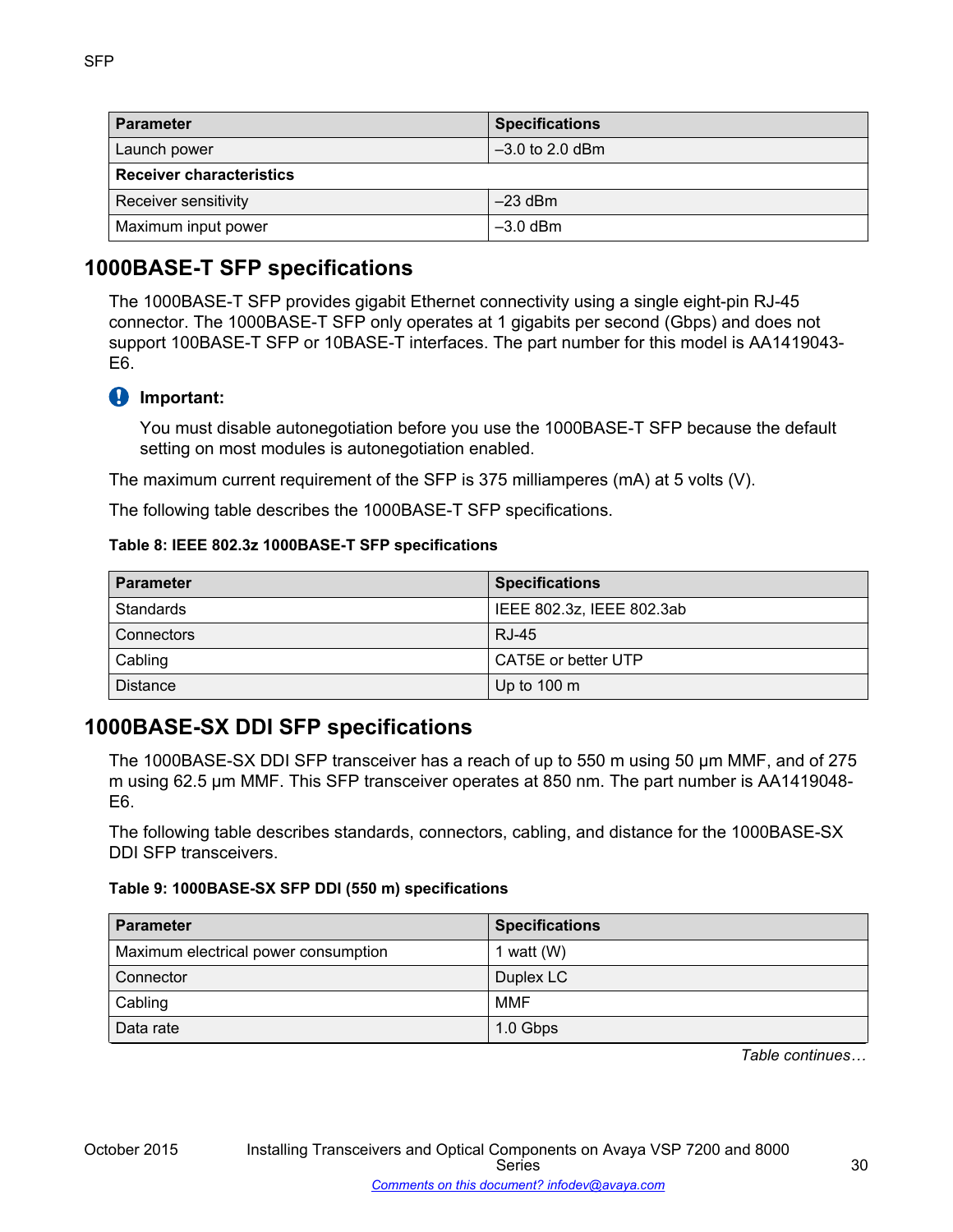| <b>Parameter</b>                   | <b>Specifications</b> |
|------------------------------------|-----------------------|
| Line rate (8B/10B code)            | 1.25 Gbps             |
| Link optical power budget          | $7.5 \text{ dB}$      |
| <b>Transmitter characteristics</b> |                       |
| Launch power                       | $-9.5$ to $-4.0$ dBm  |
| <b>Receiver characteristics</b>    |                       |
| Receiver sensitivity               | $-17$ dBm             |
| Maximum receiver power             | 0 dBm                 |

# **1000BASE-LX DDI SFP specifications**

This SFP transceiver provides 1000BASE-LX gigabit Ethernet connectivity at 1310 nanometers (nm) using single mode or multimode optical fiber. The part number is AA1419049-E6.

**Table 10: 1000BASE-LX DDI SFP specifications**

| <b>Parameter</b>                     | <b>Specifications</b>                      |
|--------------------------------------|--------------------------------------------|
| Maximum electrical power consumption | 1.0 watt $(W)$                             |
| Connectors                           | Duplex LC                                  |
| Cabling                              | • 50 micrometer (µm) multimode fiber (MMF) |
|                                      | • 62.5 µm multimode fiber                  |
|                                      | $\cdot$ 9 µm single mode fiber (SMF)       |
| <b>Distance</b>                      | • Up to 550 meters (m) using MMF           |
|                                      | • Up to 10 kilometers (km) using SMF       |
| Data rate                            | 1.0 Gbps                                   |
| Line rate (8B/10B code)              | 1.25 Gbps                                  |
| Link optical power budget            | 9.5 dB                                     |
| <b>Transmitter characteristics</b>   |                                            |
| Launch power                         | $-9.5$ to $-3.0$ dBm                       |
| <b>Receiver characteristics</b>      |                                            |
| Receiver sensitivity                 | $-19.0$ dBm                                |
| Maximum receiver power               | $-3.0$ dBm                                 |

# **1000BASE-XD DDI 1310 nm SFP specifications**

The following table describes the 1000BASE-XD DDI SFP. This SFP operates at 1310 nm and has a reach of up to 40 km. The part number is AA1419050-E6.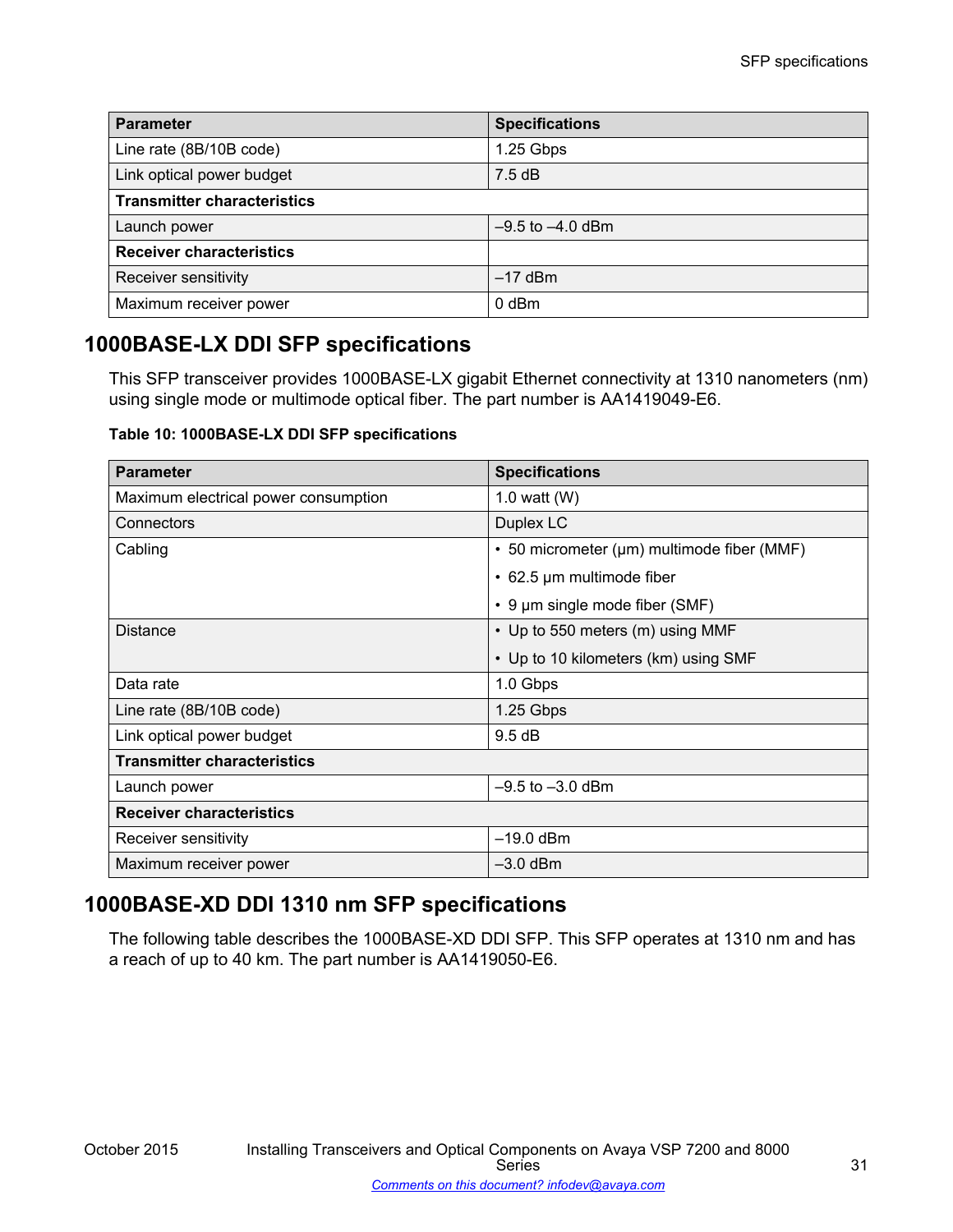# **Table 11: 1000BASE-XD DDI 1310 nm SFP specifications**

| <b>Parameter</b>                     | <b>Specifications</b> |
|--------------------------------------|-----------------------|
| Maximum electrical power consumption | 1.0 W                 |
| Connectors                           | Duplex LC             |
| Cabling                              | SMF, 9 µm             |
| Data rate                            | 1.0 Gbps              |
| Line rate (8B/10B) code              | 1.25 Gbps             |
| Link optical power budget            | 18dB                  |
| <b>Transmitter characteristics</b>   |                       |
| Launch power                         | $-4.5$ to 0 dBm       |
| <b>Receiver characteristics</b>      |                       |
| Receiver sensitivity                 | $-22.5$ dBm           |
| Maximum receiver power               | $0$ dBm               |

# **1000BASE-XD DDI 1550 nm SFP specifications**

The following table describes the 1000BASE-XD DDI SFP transceiver. This SFP transceiver operates at 1550 nm and has a reach of up to 40 km. The part number is AA1419051-E6.

This transceiver has been discontinued and is no longer available for purchase. Avaya recommends AA1419057-E6 as a replacement.

# **Warning:**

# **Risk of equipment damage**

To prevent damage to the optical receiver, ensure that at least 3 dB of attenuation exists between the transmit and receive ports.

## **Table 12: 1000BASE-XD DDI 1550 nm SFP transceiver specifications**

| <b>Parameter</b>                                 | <b>Specification</b> |
|--------------------------------------------------|----------------------|
| Maximum electrical power consumption             | 1.0 W                |
| Connectors                                       | Duplex LC            |
| Cabling                                          | SMF, 9 µm            |
| Data rate                                        | 1.0 Gbps             |
| Line rate (8B/10B code)                          | 1.25 Gbps            |
| Link optical power budget                        | 22 dB                |
| Maximum dispersion power penalty                 | 2 dB at 40 km        |
| Minimum attenuation between transmit and receive | 3 dB                 |
| ports                                            |                      |
| <b>Transmitter characteristics</b>               |                      |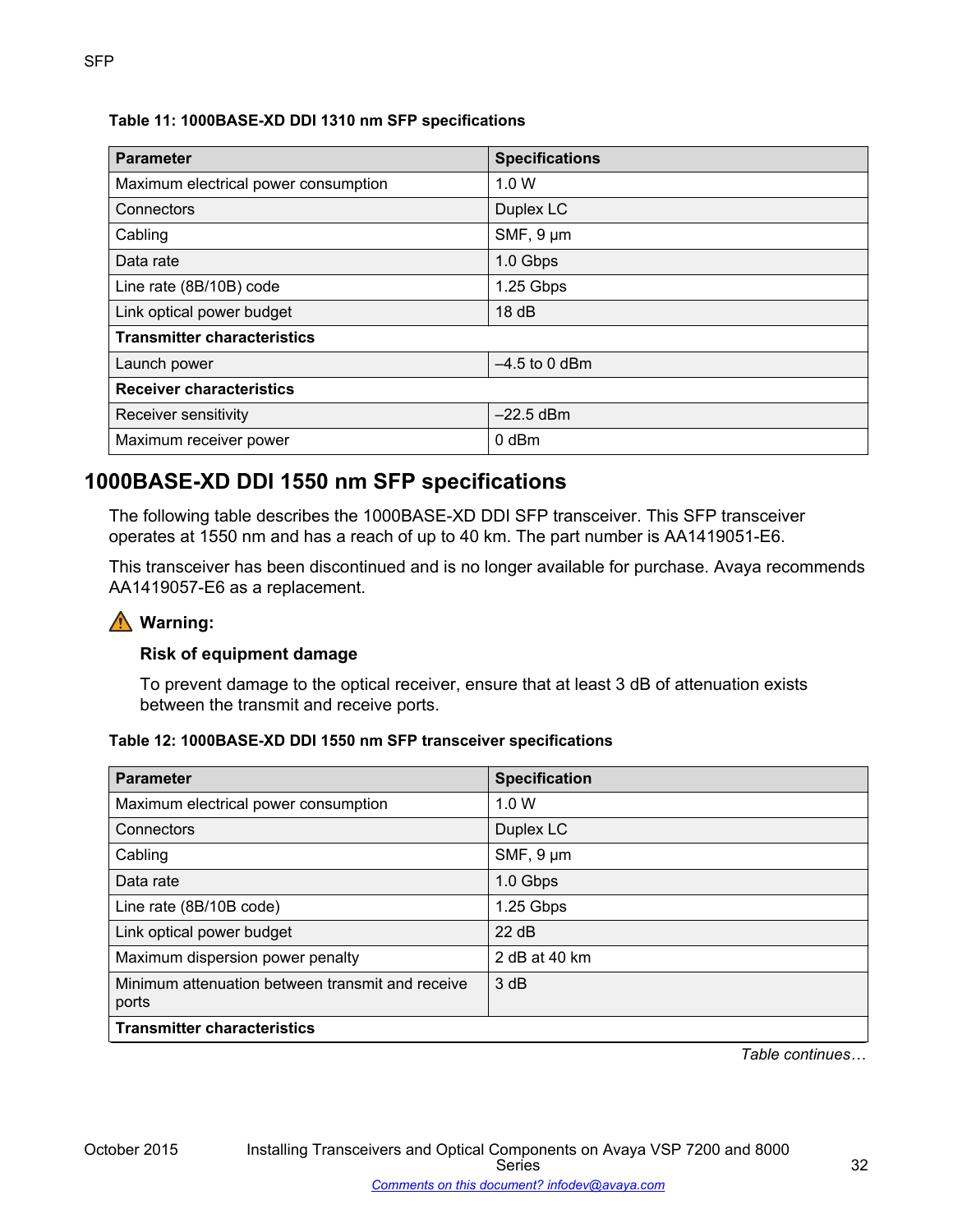| <b>Parameter</b>                | <b>Specification</b> |  |
|---------------------------------|----------------------|--|
| Launch power                    | $-2.0$ to 3.0 dBm    |  |
| <b>Receiver characteristics</b> |                      |  |
| Receiver sensitivity            | $-24$ dBm            |  |
| Maximum receiver power          | 0 dBm                |  |

# **1000BASE-ZX DDI 1550 nm SFP specifications**

The following table describes the 1000BASE-ZX CWDM SFP transceiver. This SFP transceiver operates at 1550 nm and has a reach of up to 70 km. The part number is AA1419052-E6.

This transceiver has been discontinued and is no longer available for purchase. Avaya recommends AA1419065-E6 as a replacement.

# **Warning:**

## **Risk of equipment damage**

To prevent damage to the optical receiver, ensure that at least 5 dB of attenuation exists between the transmit and receive ports.

#### **Table 13: 1000BASE-ZX DDI 1550 nm SFP transceiver specifications**

| <b>Parameter</b>                                          | <b>Specification</b> |
|-----------------------------------------------------------|----------------------|
| Maximum electrical power consumption                      | 1.0 W                |
| Connectors                                                | Duplex LC            |
| Cabling                                                   | SMF, $9 \mu m$       |
| Data rate                                                 | 1.0 Gbps             |
| Line rate (8B/10B code)                                   | 1.25 Gbps            |
| Link optical power budget                                 | 24 dB                |
| Maximum dispersion power penalty                          | 2 dB at 70 km        |
| Minimum attenuation between transmit and receive<br>ports | 5 dB                 |
| <b>Transmitter characteristics</b>                        |                      |
| Launch power                                              | $0$ to 5 dBm         |
| <b>Receiver characteristics</b>                           |                      |
| Receiver sensitivity                                      | $-24$ dBm            |
| Maximum receiver power                                    | $-0$ dBm             |

# **1000BASE-XD DDI CWDM (40 km) SFP specifications**

The following table describes specifications for 1000BASE-XD DDI CWDM SFP transceivers numbered AA1419053-E6 to AA1419060-E6.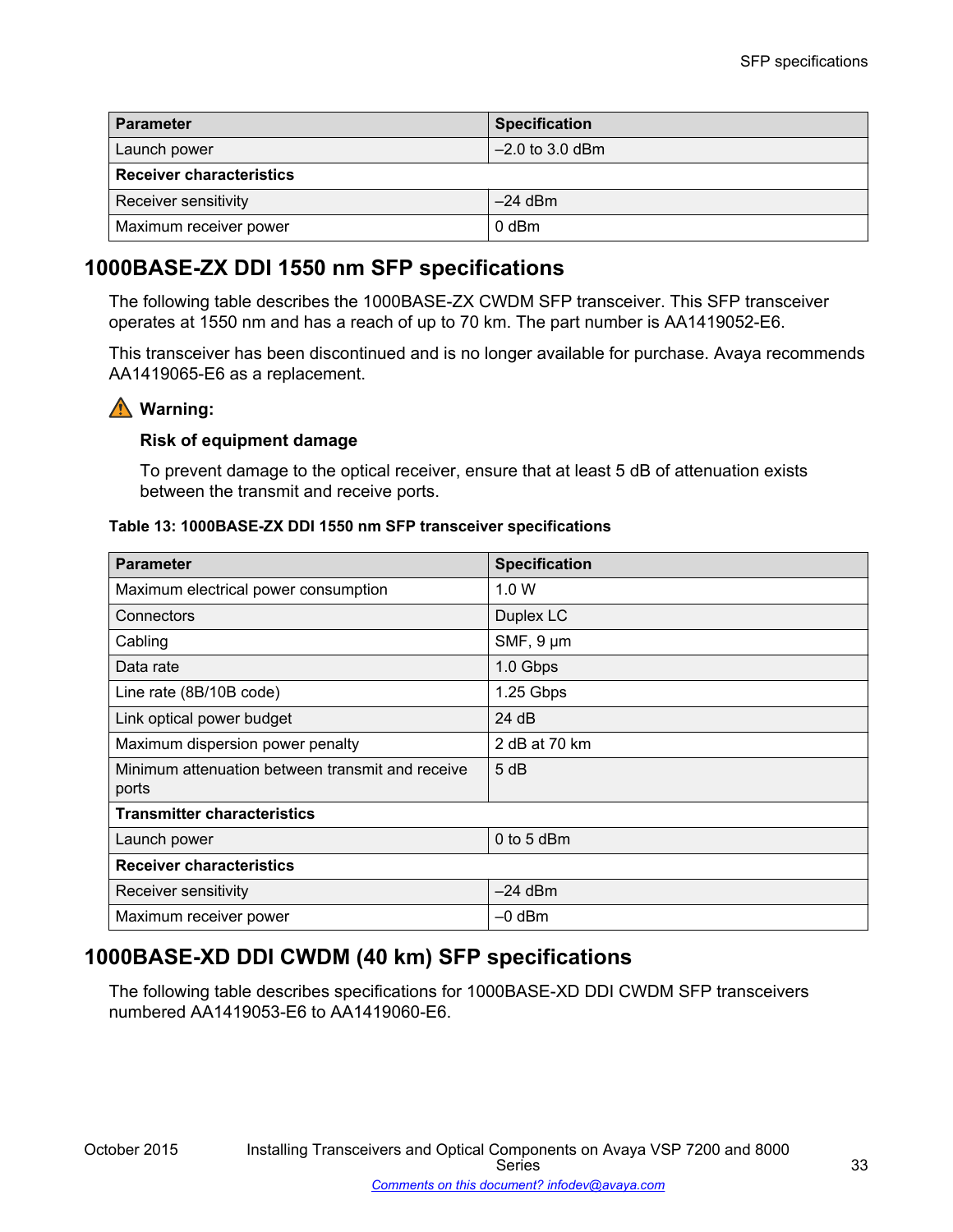# **Warning:**

# **Risk of equipment damage**

To prevent damage to the optical receiver, ensure that at least 4 dB of attenuation exists between the transmit and receive ports.

## **Table 14: 1000BASE-XD CWDM SFP DDI (40 km) specifications**

| <b>Parameter</b>                     | <b>Specifications</b> |
|--------------------------------------|-----------------------|
| Maximum electrical power consumption | 1.0 W                 |
| Connectors                           | Duplex LC             |
| Cabling                              | $SMF, 9 \mu m$        |
| Data rate                            | 1 Gbps                |
| Line rate (8B/10B code)              | 1.25 Gbps             |
| Link optical power budget            | 17dB                  |
| Maximum dispersion power penalty     | 1 dB at 40 km         |
| <b>Transmitter characteristics</b>   |                       |
| Launch power                         | $-4.0$ to 1.0 dBm     |
| <b>Receiver characteristics</b>      |                       |
| Receiver sensitivity                 | $-21$ dBm             |
| Maximum receiver power               | $-3.0$ dBm            |

# **1000BASE-ZX DDI CWDM 70 km SFP specifications**

The following table describes specifications for CWDM SFP transceivers numbered AA1419061-E6 to AA1419068-E6.

# **Warning:**

# **Risk of equipment damage**

To prevent damage to the optical receiver, ensure that at least 8 dB of attenuation is present between the transmit and receive ports.

## **Table 15: 1000BASE-ZX CWDM SFP (70 km) specifications**

| <b>Parameter</b>                     | <b>Specifications</b> |
|--------------------------------------|-----------------------|
| Maximum electrical power consumption | 1.0 W                 |
| Connectors                           | Duplex LC             |
| Cabling                              | $SMF, 9 \mu m$        |
| Data rate                            | 1.0 Gbps              |
| Line rate (8B/10B code)              | 1.25 Gbps             |
| Link optical power budget            | 24 dB                 |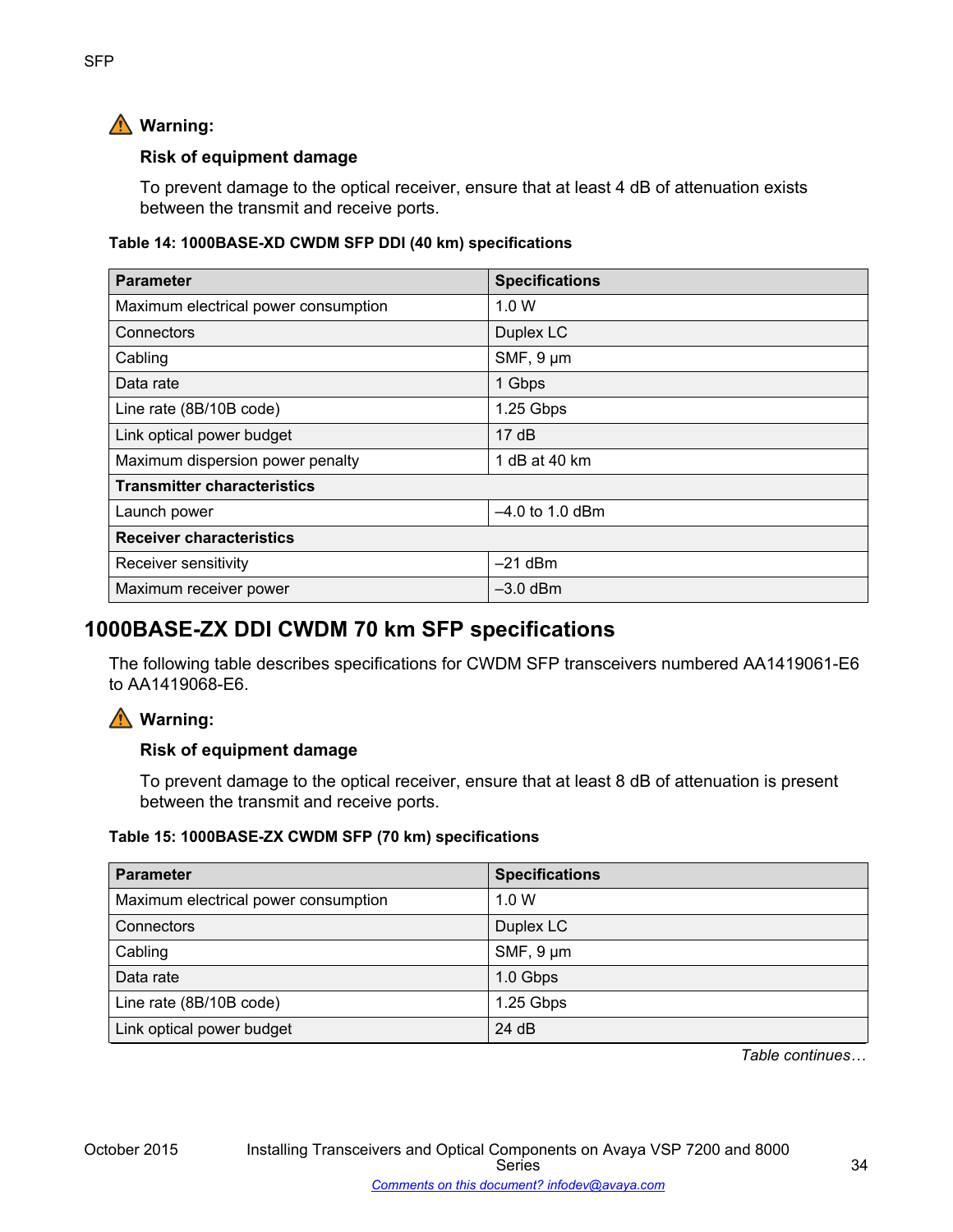| <b>Parameter</b>                   | <b>Specifications</b> |  |
|------------------------------------|-----------------------|--|
| Maximum dispersion power penalty   | 2 dB at 70 km         |  |
| <b>Transmitter characteristics</b> |                       |  |
| Launch power                       | 0 to 5.0 dBm          |  |
| <b>Receiver characteristics</b>    |                       |  |
| Receiver sensitivity               | $-24$ dBm             |  |
| Maximum receiver power             | $-3.0$ dBm            |  |

# **1000BASE-BX bidirectional SFP transceivers**

The 1000BASE-BX bidirectional DDI SFP transceivers provides gigabit Ethernet connectivity over a single fiber.

# **Warning:**

# **Risk of equipment damage**

For the 40 km transceivers only. Connect the 1000BASE-BX SFP transceiver using a single mode fiber with at least 6 dB of attenuation. Damage can result if insufficient attenuation is provided or if the same 1000BASE-BX SFP transceivers are connected.

In the following figure, the transmit  $(Tx)$  and receive  $(Rx)$  paths share the same fiber by using two different wavelengths. One model transmits at 1310 nm and receives at 1490 nm, while the mating model transmits at 1490 nm and receives at 1310 nm. You can only connect a mating pair.



The long wavelength optical transceivers used in these models provide variable distance ranges using single mode fiber optic cabling.

You can use 1000BASE-BX SFP transceivers to double the number of your fiber links. For example, if you install 20 fiber pairs with 20 conventional ports connected, you can use 1000BASE-BX SFP transceivers to expand to 40 ports, using the same fiber.

The following table provides the reach and part numbers for each of the mating pairs.

## **Table 16: 1000BASE-BX SFP transceivers**

| Reach | 1310 nm      | 1490 nm      |
|-------|--------------|--------------|
| 10 km | AA1419069-E6 | AA1419070-E6 |
| 40 km | AA1419076-E6 | AA1419077-E6 |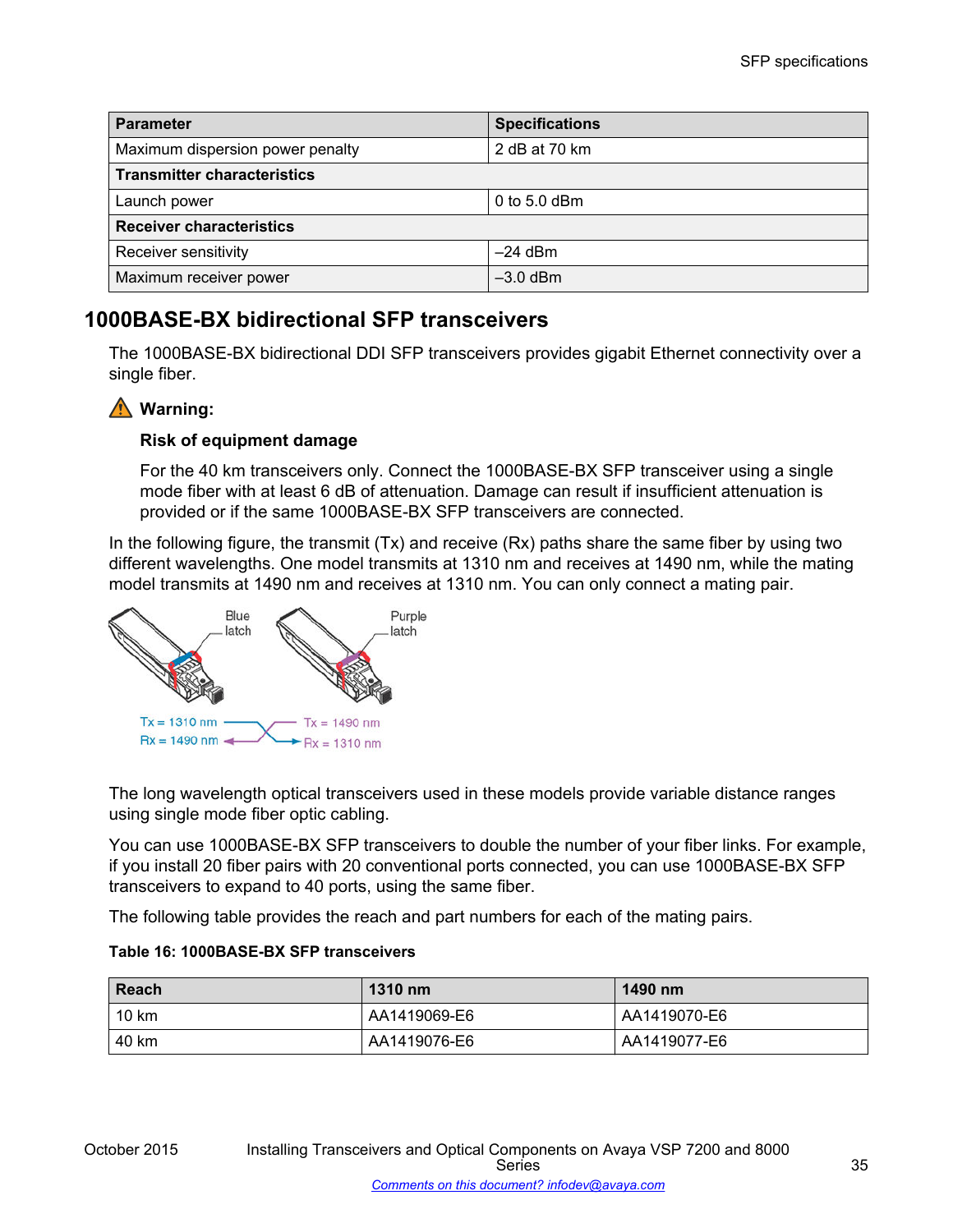# **1000BASE-BX10 bidirectional DDI SFP specifications**

The 1000BASE-BX10 SFP transceivers (part numbers AA1419069-E6 and AA1419070-E6) can attain a reach of up to 10 km.

The following table describes standards, connectors, cabling, and distances for the 1000BASE-BX10 SFP transceiver.

#### **Table 17: IEEE 802.3ah 1000BASE-BX10 bidirectional SFP specifications**

| <b>Parameter</b>                                       | <b>Specification</b> |  |
|--------------------------------------------------------|----------------------|--|
| Connectors                                             | Single-fiber LC      |  |
| Data rate                                              | 1.0 Gbps             |  |
| Line rate (8B/10B code)                                | 1.25 Gbps            |  |
| <b>Distance</b>                                        | Up to 10 km          |  |
| Wavelength                                             | 1310 nm and 1490 nm  |  |
| Link optical power budget                              | 11.0dB               |  |
| Maximum transmitter and dispersion power penalty       | 3.3 dB               |  |
| <b>Transmitter characteristics</b>                     |                      |  |
| Maximum launch power                                   | $-3.0$ dBm           |  |
| Minimum launch power                                   | $-9.0$ dBm           |  |
| <b>Receiver characteristics</b>                        |                      |  |
| Maximum receiver sensitivity                           | $-19.5$ dBm          |  |
| Maximum input power (maximum average receive<br>power) | $-3.0$ dBm           |  |

# **1000BASE-BX40 bidirectional SFP specifications**

The 1000BASE-BX40 SFP transceivers (part numbers AA1419076-E6 and AA1419077-E6) can attain a reach of up to 40 km. The minimum IL is 6 dB.

The following table describes standards, connectors, cabling, and distances for the 1000BASE-BX40 SFP transceiver.

#### **Table 18: 1000BASE-BX40 bidirectional SFP specifications**

| <b>Parameter</b>          | <b>Specifications</b> |
|---------------------------|-----------------------|
| Connectors                | Single-fiber LC       |
| Data rate                 | 1.0 Gbps              |
| Line rate (8B/10B code)   | 1.25 Gbps             |
| <b>Distance</b>           | Up to 40 km with SMF  |
| Wavelength                | 1310 nm and 1490 nm   |
| Link optical power budget | 20.0 dB               |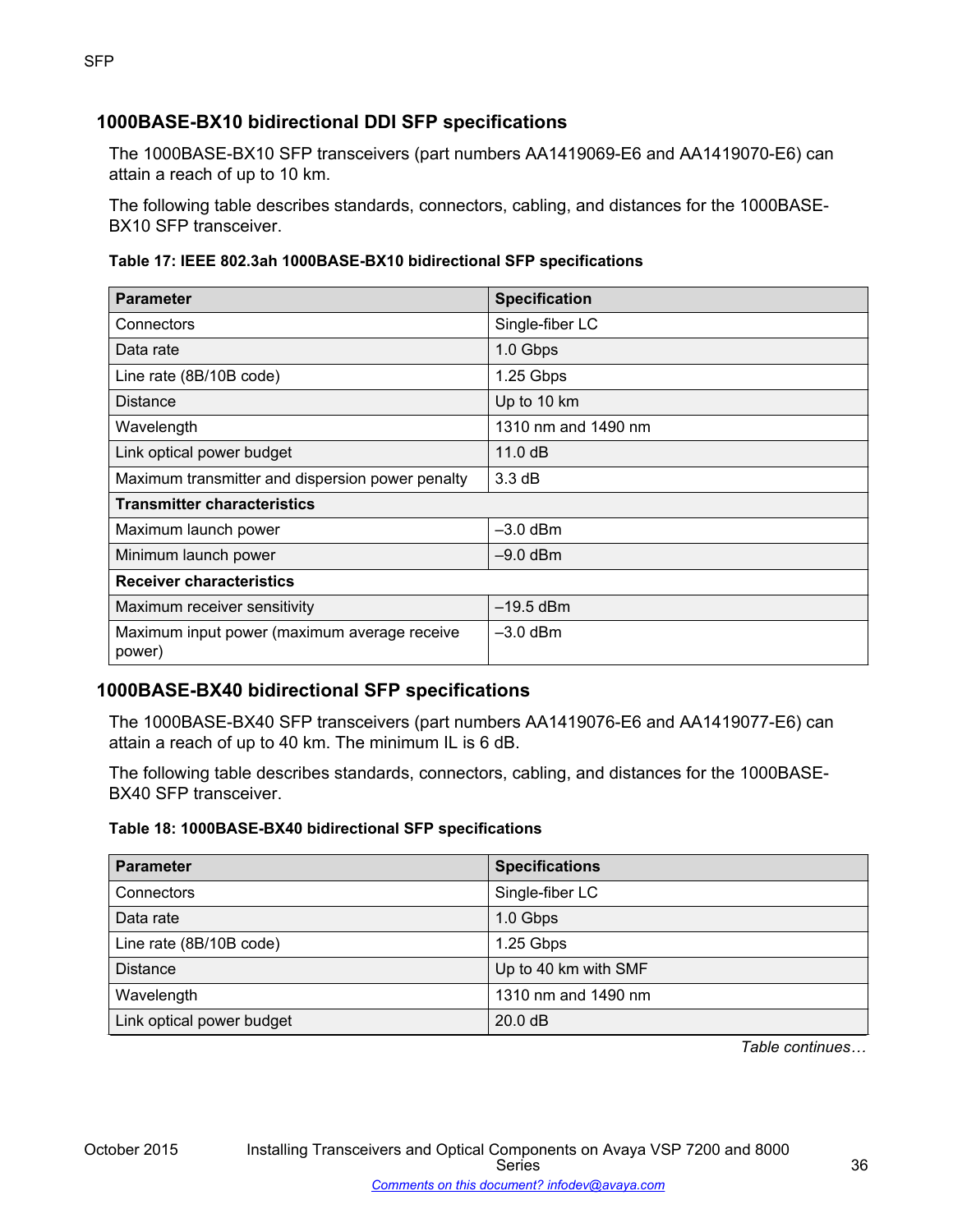| <b>Parameter</b>                                       | <b>Specifications</b> |  |
|--------------------------------------------------------|-----------------------|--|
| Maximum transmitter and dispersion power penalty       | 3.3 dB                |  |
| <b>Transmitter characteristics</b>                     |                       |  |
| Maximum launch power                                   | $3.0$ dBm             |  |
| Minimum launch power                                   | $-3.0$ dBm            |  |
| <b>Receiver characteristics</b>                        |                       |  |
| Maximum receiver sensitivity                           | $-23$ dBm             |  |
| Maximum input power (maximum average receive<br>power) | $-3.0$ dBm            |  |

## **1000BASE-EX DDI SFP specifications**

The following table describes the 1000BASE-EX DDI SFP transceiver. This SFP transceiver operates at 1550 nm and has a reach of up to 120 km. The part number is AA1419071-E6.

## **Warning:**

### **Risk of equipment damage**

To prevent damage to the optical receiver, ensure that at least 14 dB of attenuation exists between the transmit and receive ports.

To attain the BER of 10<sup>-12</sup>, the minimum attenuation between the transmit and receive ports is 15 dB.

### **Table 19: 1000BASE-EX DDI SFP transceiver specifications**

| <b>Parameter</b>                                          | <b>Specification</b> |  |
|-----------------------------------------------------------|----------------------|--|
| Maximum electrical power consumption                      | 1.2W                 |  |
| Connectors                                                | Duplex LC            |  |
| Cabling                                                   | SMF, 9 µm            |  |
| Data rate                                                 | 1.0 Gbps             |  |
| Line rate (8B/10B code)                                   | 1.25 Gbps            |  |
| Link optical power budget                                 | 30 dB                |  |
| Maximum dispersion power penalty                          | 2.0 dB at 120 km     |  |
| Minimum attenuation between transmit and receive<br>ports | 14 dB                |  |
| <b>Transmitter characteristics</b>                        |                      |  |
| Launch power                                              | 0 to $5.0$ dBm       |  |
| <b>Receiver characteristics</b>                           |                      |  |
| Receiver sensitivity                                      | $-30$ dBm            |  |
| Maximum receiver power                                    | $-9.0$ dBm           |  |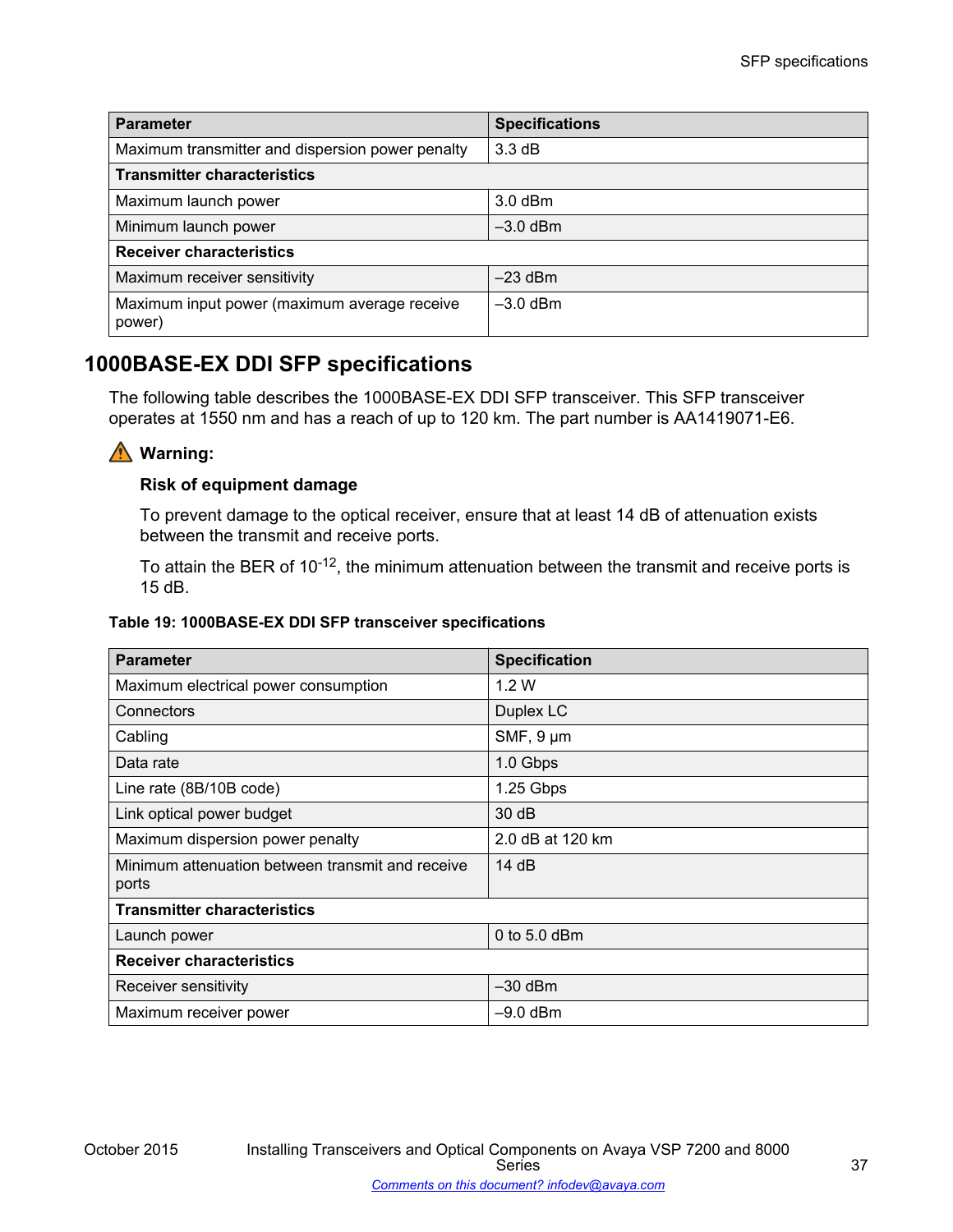# **Chapter 5: SFP+**

This chapter provides installation procedures and specifications for Small Form Factor Pluggable plus (SFP+) transceivers.

# **SFP+ transceivers**

This section describes how to select and install Small Form Factor Pluggable plus (SFP+) transceivers.

Use an SFP+ transceiver to connect a device motherboard to fiber optic or direct attach cables, up to 15 meters in length. SFP+ transceivers are similar to SFP transceivers in physical appearance but SFP+ transceivers support 10-gigabit per second (Gbps) connections. SFP+ modules do not interoperate with SFP modules.

The Avaya VSP 8200 supports SFP+ transceivers on ports 1/1-1/40 and 2/1-2/40.

The Avaya VSP 8400 ports can be used with SFP+ transceivers depending on the type of Ethernet Switch Modules (ESM) installed. For information on ESM types, see *Installing the Avaya Virtual Services Platform 8000 Series*, NN47227-300.

The Avaya VSP 7200 Series supports SFP+ transceivers on ports 1/1–1/48.

### **Important:**

- The VSP 8000 and VSP 7200 Series operate in strict mode for SFP+ transceivers, which means that the switch will not bring the port up operationally when using non-Avaya SFP+ transceivers.
- The VSP 8000 and VSP 7200 Series operate in forgiving mode for SFP+ direct attach cables (DACs), which means that the switch will bring up the port operationally when using non-Avaya direct attach cables. Avaya does not provide support for operational issues related to these DACs, but they will operate and the port link will come up.

### **B** Note:

Although VSP 8000 and VSP 7200 Series support 10G and 40G DAC cables in forgiving mode, the output to the command **show pluggable-optical-modules basic** displays the corresponding vendor names instead of leaving the vendor name blank as in the releases prior to VOSS 4.2.1.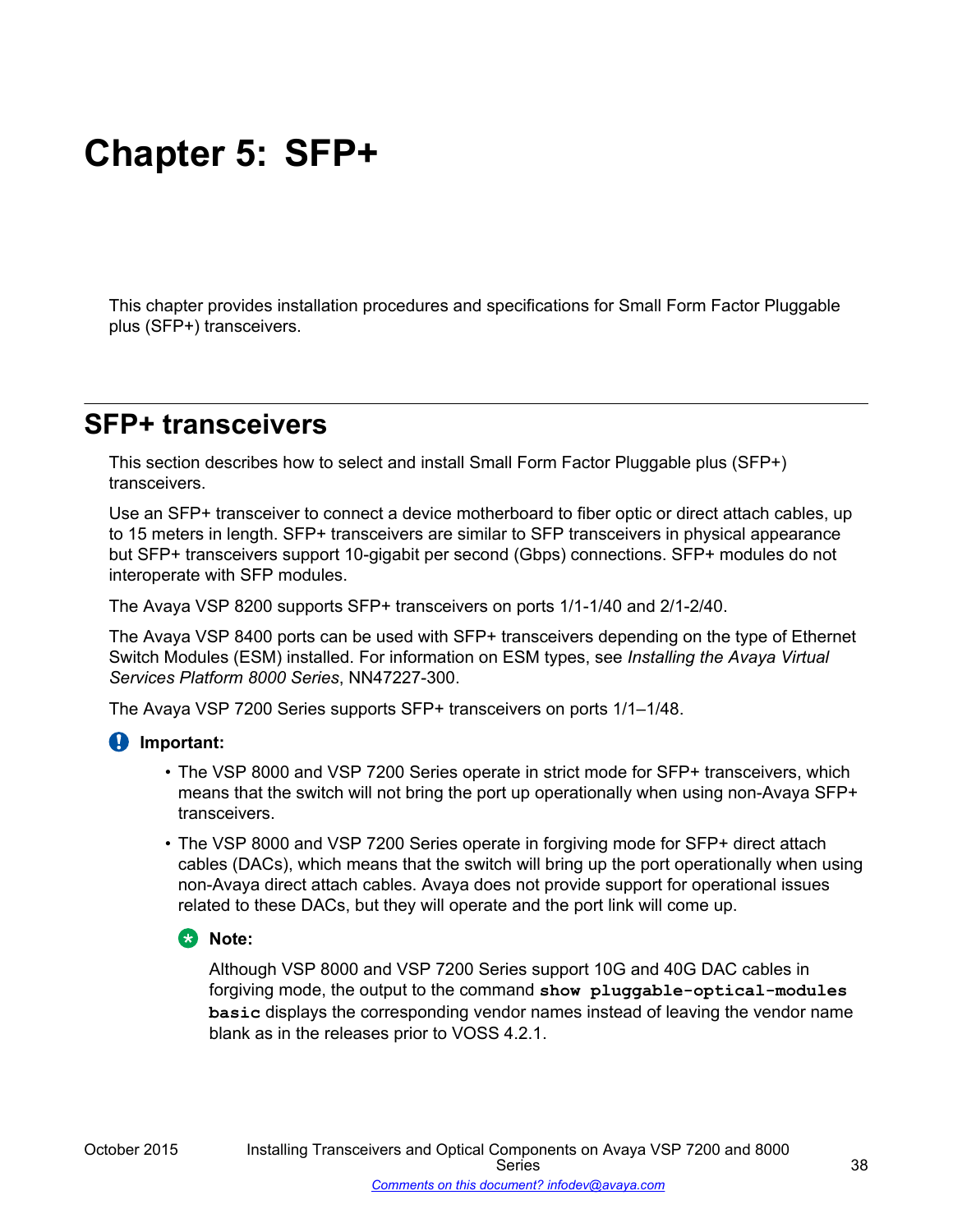# **Selecting an SFP+**

Use an SFP+ transceiver to interface a port to a fiber optic cable.

### **About this task**

Select the appropriate transceiver to provide the required reach. Depending on the product, you can obtain SFP+ transceivers for cable distances of up to 15 meters (m), 400 m, 10 kilometers (km), 40 km, and 70 km. Alternatively, you can use a direct attach cable (10GBASE-CX) to connect ports for cable distances of up to 15 meters.

### **Procedure**

- 1. Determine the required reach.
- 2. Determine wavelength restrictions or requirements.
- 3. Use the following job aid to determine the appropriate SFP+ transceiver or cable for your application.

### **Job aid**

SFP+ transceivers are hot-swappable input and output interface devices that allow 10–gigabit connections.

All Avaya SFP+ transceivers use LC connectors to provide precision keying and low interface losses.

The following table lists and describes the Avaya SFP+ models.

### **Table 20: Compatible 10-gigabit SFP+ transceivers**

| <b>Hardware</b>         | <b>Description</b>           | <b>Minimum software version</b>                                                                                                          |                 |                 | Part number                  |
|-------------------------|------------------------------|------------------------------------------------------------------------------------------------------------------------------------------|-----------------|-----------------|------------------------------|
|                         |                              | <b>VSP 7200</b>                                                                                                                          | <b>VSP 8200</b> | <b>VSP 8400</b> |                              |
| 10GBASE-LR/LW<br>SFP+   | 10 km, 1310 nm<br><b>SMF</b> | 4.2.1                                                                                                                                    | 4.0.0           | 4.2.0           | AA1403011-<br>E6             |
| 10GBASE-<br>ER/EW SFP+  | 40 km, 1550 nm<br><b>SMF</b> | 4.2.1                                                                                                                                    | 4.0.0           | 4.2.0           | AA1403013-<br>E <sub>6</sub> |
| 10GBASE-<br>SR/SW SFP+  | 400 m, 850 nm MMF            | 4.2.1                                                                                                                                    | 4.0.0           | 4.2.0           | AA1403015-<br>E6             |
| 10GBASE-ZR/ZW<br>$SFP+$ | 70 km, 1550 nm<br><b>SMF</b> | <b>VSP</b><br>7254XSQ has<br>a PHYless<br>design which<br>is typical for<br>Data Center<br>Top of Rack<br>switches. The<br>benefits of a | 4.0.0           | 4.2.0           | AA1403016-<br>E <sub>6</sub> |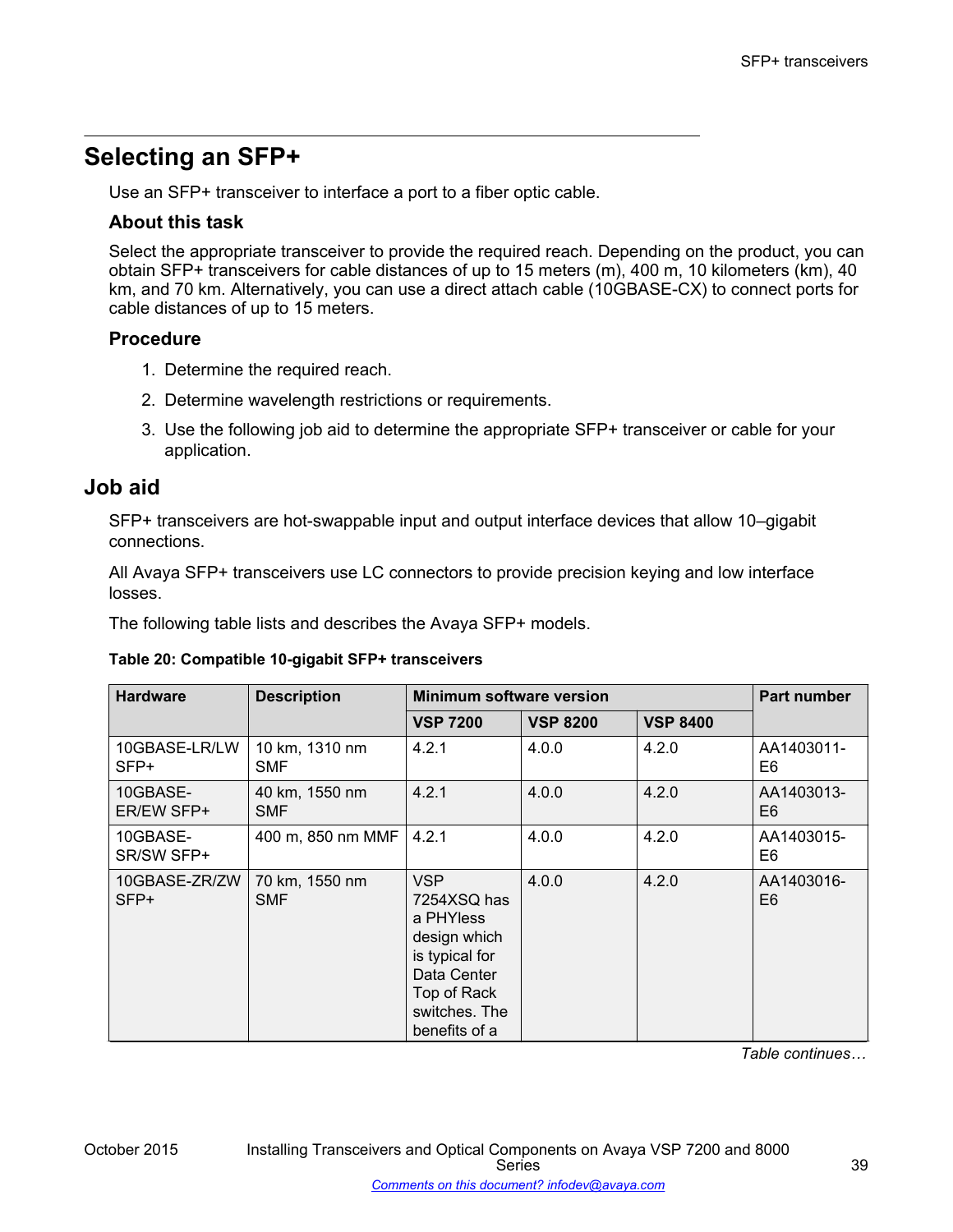| <b>Hardware</b>                                                                                  | <b>Description</b>                                | <b>Minimum software version</b>                                                                                                                                                                                                                                                                                                 |                 | <b>Part number</b> |                              |
|--------------------------------------------------------------------------------------------------|---------------------------------------------------|---------------------------------------------------------------------------------------------------------------------------------------------------------------------------------------------------------------------------------------------------------------------------------------------------------------------------------|-----------------|--------------------|------------------------------|
|                                                                                                  |                                                   | <b>VSP 7200</b>                                                                                                                                                                                                                                                                                                                 | <b>VSP 8200</b> | <b>VSP 8400</b>    |                              |
|                                                                                                  |                                                   | <b>PHYless</b><br>design are<br>lower power<br>consumption<br>and lower<br>latency.<br>However, due<br>to the<br><b>PHYless</b><br>design, this<br>transceiver is<br>not supported.                                                                                                                                             |                 |                    |                              |
|                                                                                                  |                                                   | Substitute with<br>10GBASE-ZR<br><b>CWDM DDI</b><br>SFP+<br>(AA1403165-<br>E6)                                                                                                                                                                                                                                                  |                 |                    |                              |
| 10GBASE-LRM<br>SFP+                                                                              | 220 m, 1260 to 1355<br>nm; 1310 nm<br>nominal MMF | <b>VSP</b><br>7254XSQ has<br>a PHYless<br>design which<br>is typical for<br>Data Center<br>Top of Rack<br>switches. The<br>benefits of a<br><b>PHYless</b><br>design are<br>lower power<br>consumption<br>and lower<br>latency.<br>However, due<br>to the<br><b>PHYless</b><br>design, this<br>transceiver is<br>not supported. | 4.0.0           | 4.2.0              | AA1403017-<br>E <sub>6</sub> |
| 10GBASE-CX<br>SFP+ 2-pair<br>twinaxial copper<br>cable that plugs<br>into the SFP+<br>socket and | 10 meter                                          | 4.2.1                                                                                                                                                                                                                                                                                                                           | 4.0.0           | 4.2.0              | AA1403018-<br>E <sub>6</sub> |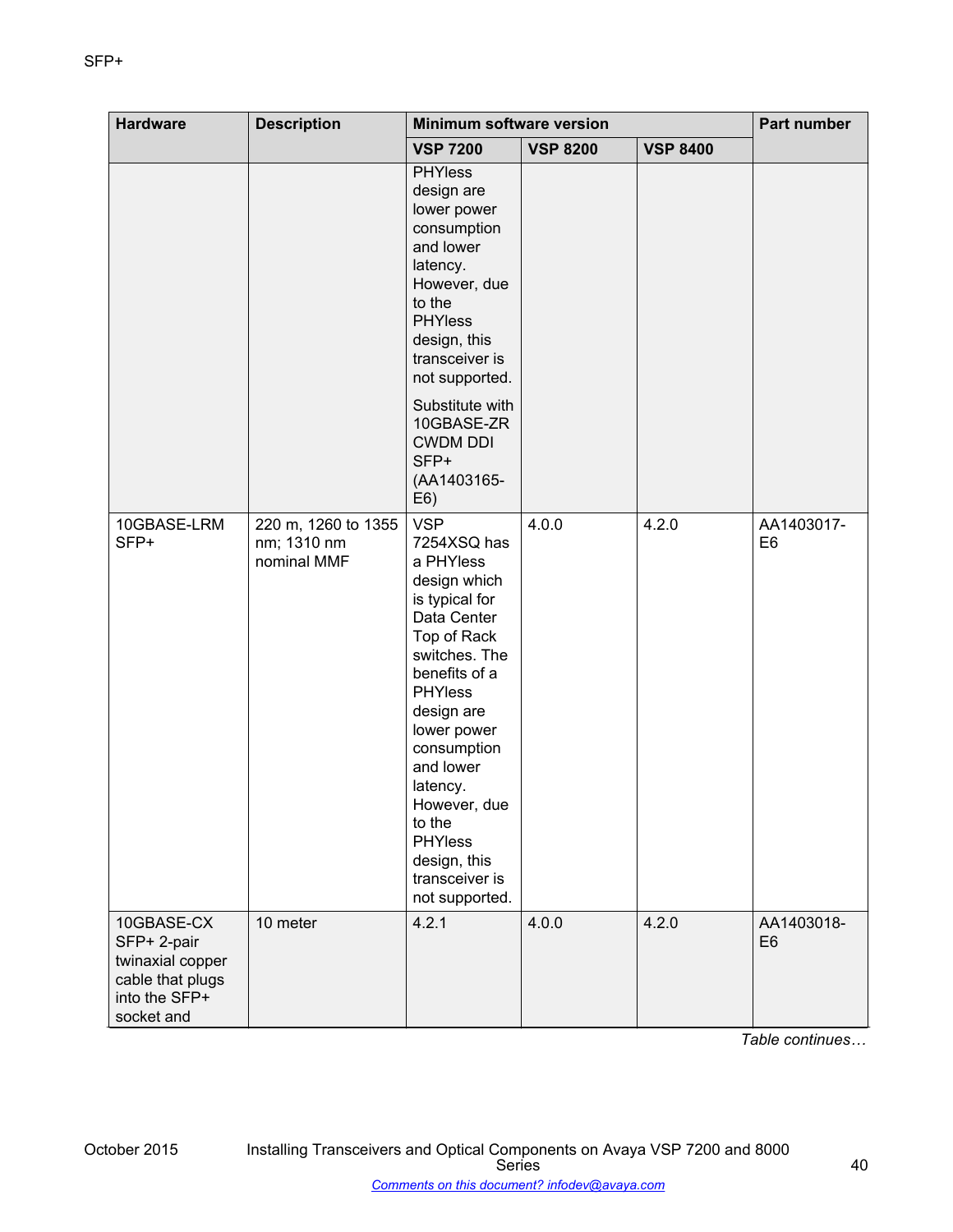| <b>Hardware</b>                    | <b>Description</b>           | Minimum software version |                 |                 | <b>Part number</b>                                   |
|------------------------------------|------------------------------|--------------------------|-----------------|-----------------|------------------------------------------------------|
|                                    |                              | <b>VSP 7200</b>          | <b>VSP 8200</b> | <b>VSP 8400</b> |                                                      |
| connects two 10-<br>gigabit ports  |                              |                          |                 |                 |                                                      |
| 10GBASE-ER<br>CWDM DDI SFP+        | 40 km, 1471 to 1611<br>nm    | 4.2.1                    | 4.0.0           | 4.2.0           | AA1403153-<br>E <sub>6</sub> to<br>AA1403160-<br>E6  |
| 10GBASE-ZR<br><b>CWDM DDI SFP+</b> | 70 km, 1471 to 1611<br>nm    | 4.2.1                    | 4.0.0           | 4.2.0           | AA1403161-<br>E <sub>6</sub> to<br>AA1403168-<br>E6  |
| 10GBASE-LR/LW<br>SFP+              | 10 km, 1310 nm<br><b>SMF</b> | 4.2.1                    | 4.1.0           | 4.2.0           | AA1403011-<br>E <sub>6</sub>                         |
| 10GBASE-BX10<br>SFP+               | $10 \text{ km}$              | 4.2.1                    | 4.2.1           | 4.2.1           | AA1403169-<br>E6 and<br>AA1403170-<br>E <sub>6</sub> |

### *B* Important:

Avaya recommends the use of Avaya branded SFP+ transceivers as they have been through extensive qualification and testing. Avaya will not be responsible for issues related to non-Avaya branded SFP+ transceivers.

For more information about SFP+ specifications, see [SFP+ specifications](#page-43-0) on page 44.

# **Installing an SFP+**

Install an SFP+ transceiver to provide a 10-gigabit Ethernet interface between the device and other network devices.

### **Before you begin**

### **Important:**

Do not install an SFP+ transceiver in an SFP slot. The two transceivers look the same but function differently. Ensure the slot is an SFP+ slot.

- Verify that the SFP+ transceiver is the correct model for your network configuration.
- Before you install the optical connector, ensure it is clean.

### **A** Danger:

### **Risk of eye injury by laser**

Fiber optic equipment can emit laser or infrared light that can injure your eyes. Never look into an optical fiber or connector port. Always assume that fiber optic cables connect to a light source.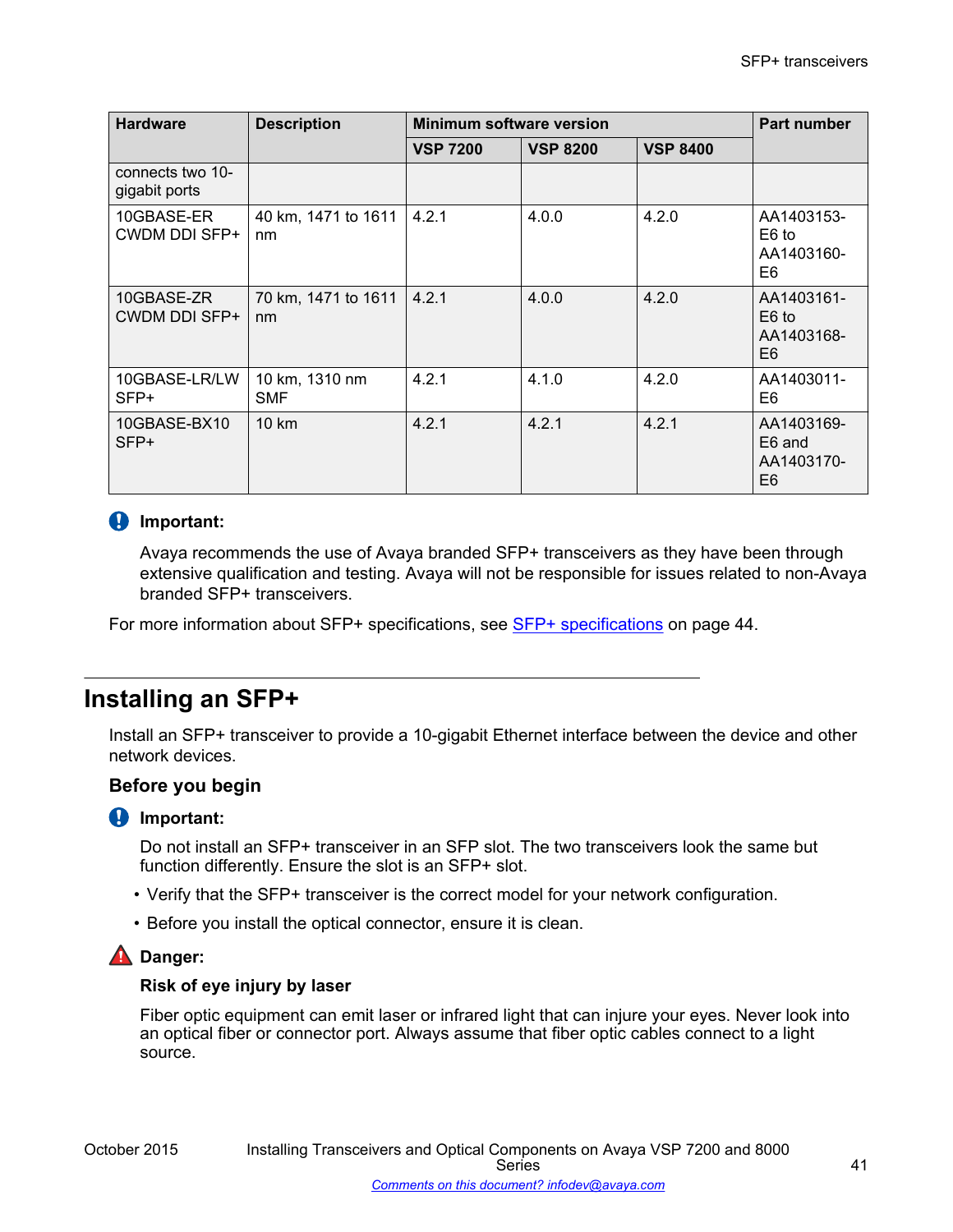### **Electrostatic alert:**

ESD can damage electronic circuits. Do not touch electronic hardware unless you wear a grounding wrist strap or other static-dissipating device.

### **Warning:**

### **Risk of equipment damage**

Only trained personnel can install this product.

### **About this task**

Installing an SFP+ transceiver takes approximately 3 minutes.

### **Procedure**

- 1. Remove the SFP+ transceiver from its protective packaging.
- 2. Grasp the SFP+ transceiver between your thumb and forefinger.
- 3. Insert the device into the port on the module.

Depending on the module type, you must insert some SFP+ transceivers into the port with the bail facing up and some SFP+ transceivers with the bail facing down.

### **Warning:**

### **Risk of equipment damage**

SFP+ transceivers are keyed to prevent incorrect insertion. If the SFP+ transceiver resists pressure, do not force it; turn it over, and reinsert it.

Apply a light pressure to the SFP+ transceiver until the device clicks and locks into position in the module.

4. Remove the dust cover from the SFP+ optical bores, and insert the fiber optic cable.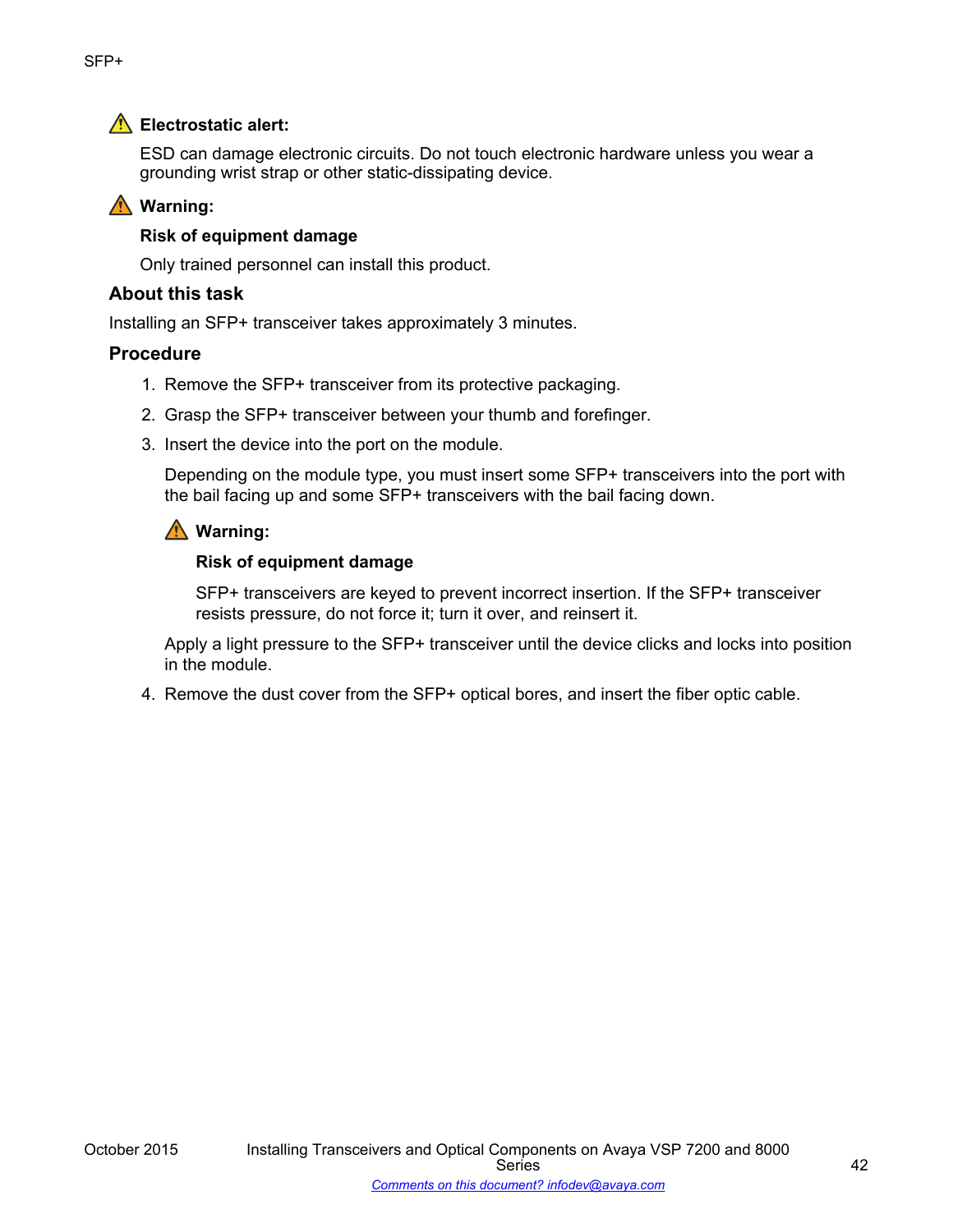### **Example**



## **Job aid**

Depending on the transceiver manufacturer, the SFP+ transceiver uses bail-latch type of locking and extractor mechanism.

The following figure shows typical mechanism used on SFP+ transceivers; other locking and extractor mechanisms exist. SFP+ transceivers are similar to SFP transceivers in physical appearance. In the following figure, the SFP+ transceiver still contains the bore plug. Pull the bail to release the device.



# **Removing an SFP+**

Remove an SFP+ transceiver to replace it or to commission it elsewhere.

### **Before you begin**

• Wear an antistatic wrist strap.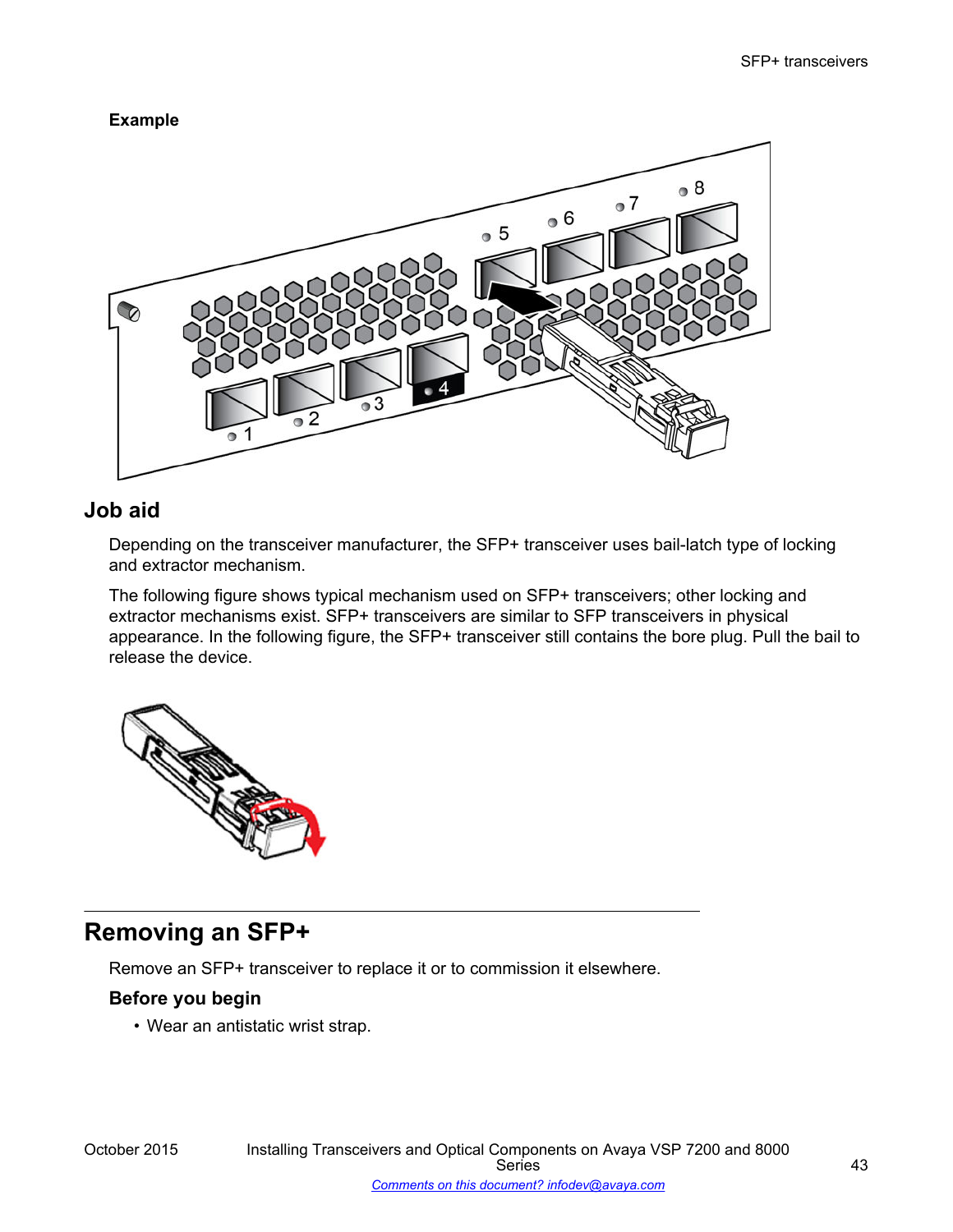## <span id="page-43-0"></span>**A** Danger:

### **Risk of eye injury by laser**

Fiber optic equipment can emit laser or infrared light that can injure your eyes. Never look into an optical fiber or connector port. Always assume that fiber optic cables connect to a light source.

### **A** Electrostatic alert:

ESD can damage electronic circuits. Do not touch electronic hardware unless you wear a grounding wrist strap or other static-dissipating device.

### **Procedure**

- 1. Disconnect the network fiber optic cable from the SFP+ connector.
- 2. Pull the swing-down latch handle to the fully lowered position, and hold the handle to extract the module.
- 3. Slide the SFP+ transceiver out of the module SFP+ slot.

If the SFP+ does not slide easily from the module slot, use a gentle side-to-side rocking motion while firmly pulling the SFP+ transceiver from the slot.

- 4. Affix dust covers over the fiber optic bore and connector.
- 5. Store the SFP+ transceiver in a safe place until needed.

### *<u>D* Important:</u>

If you discard the SFP+ transceiver, dispose of it according to all national laws and regulations.

# **SFP+ specifications**

This section provides technical specifications for the supported 10 gigabit SFP+ models. Use these specifications to aid in network design.

The specifications in this section are a subset of the IEEE 802.3ae, 802.3aq, and 802.3ak specifications. For more information, see these standards documents. All Avaya SFP+ transceivers meet or exceed these standards.

All Avaya SFP+ transceivers support Digital Diagnostic Monitoring (DDM).

### *<u>D* Important:</u>

- The VSP 8000 and VSP 7200 Series operate in strict mode for SFP+ transceivers, which means that the switch will not bring the port up operationally when using non-Avaya SFP+ transceivers.
- The VSP 8000 and VSP 7200 Series operate in forgiving mode for SFP+ direct attach cables, which means that the switch will bring up the port operationally when using non-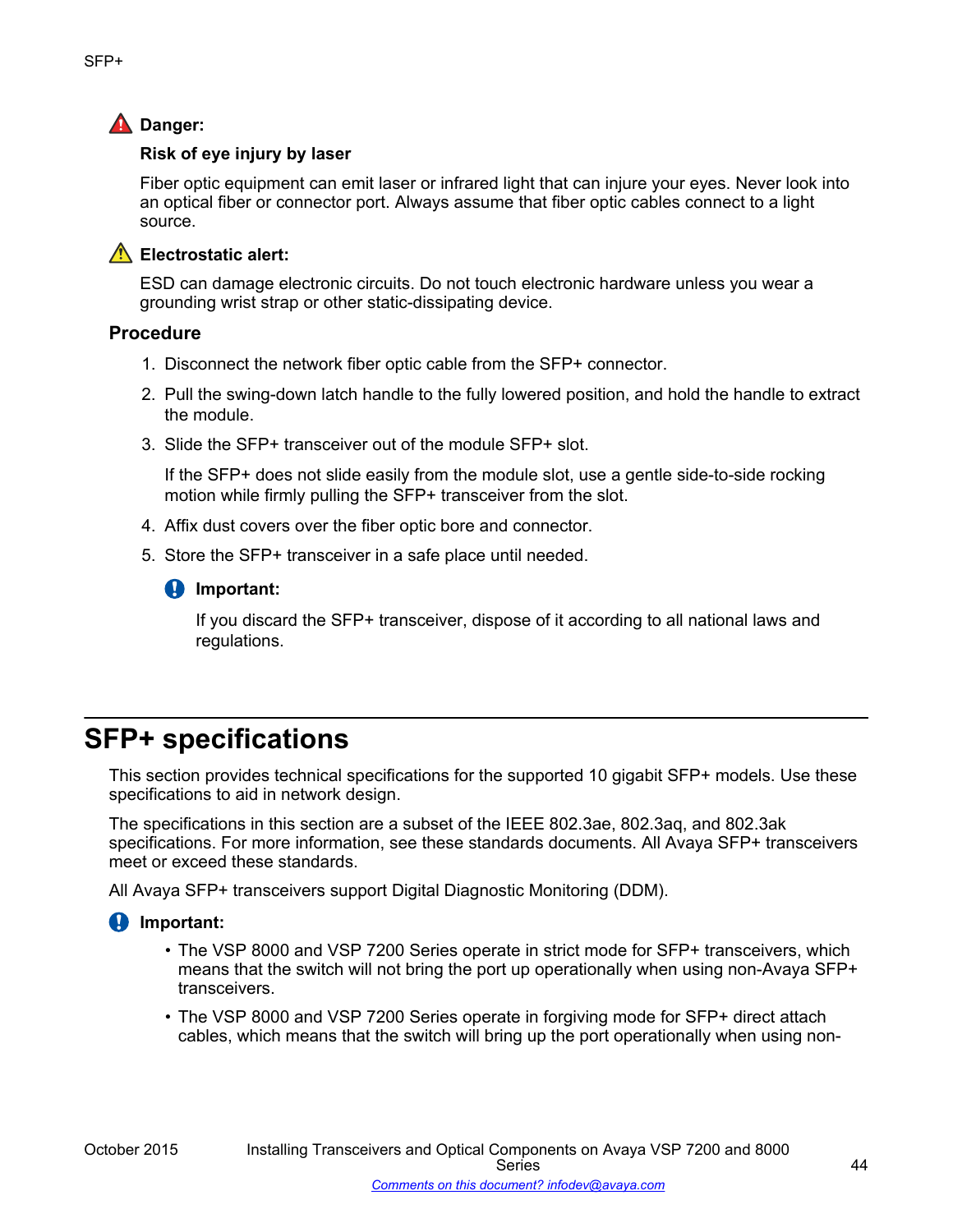Avaya direct attach cables. Avaya does not provide support for operational issues related to these DACs, but they will operate and the port link will come up.

## **SFP+ labels**

The typical Avaya SFP+ transceiver has a label on the top and bottom or side of the transceiver. The following figures show example labels. Avaya does use alternate labels, depending on the size of the device and space available for label information. Some devices do not have a CLEI code or label.



CLEI code

**Figure 3: SFP+ bottom label**

# **General SFP+ specifications**

The following table describes general SFP+ specifications.

### **Table 21: General SFP+ specifications**

| <b>Parameter</b>                   | <b>Specifications</b>                                                                  |
|------------------------------------|----------------------------------------------------------------------------------------|
| Dimensions $(H \times W \times D)$ | 8.5 x 13.4 x 56.4 millimeters (0.33 x 0.53 x 2.22<br>inches), unless otherwise stated. |
| Connectors                         | LC ultra physical contact (UPC)                                                        |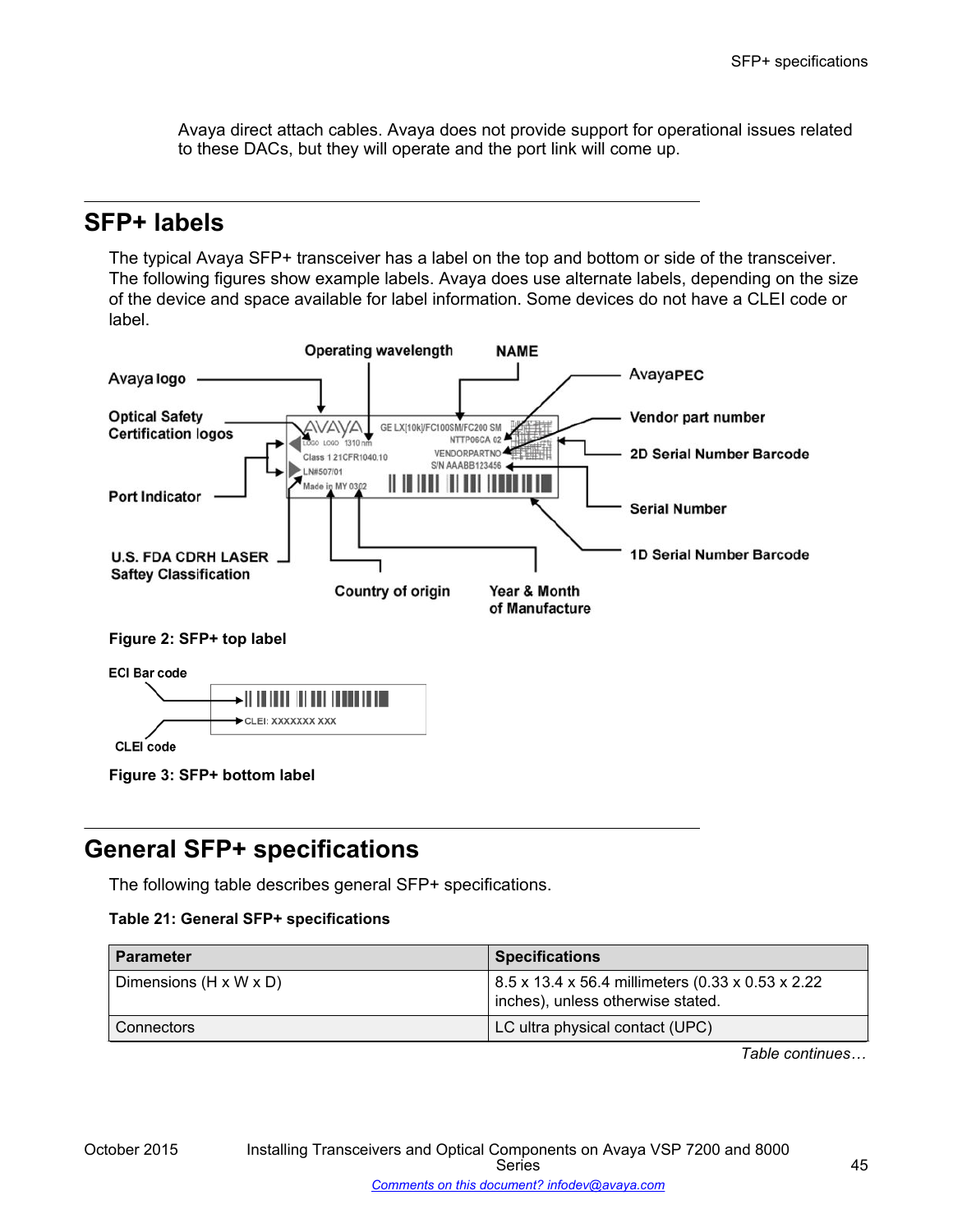| <b>Parameter</b>      | <b>Specifications</b>                   |
|-----------------------|-----------------------------------------|
| Storage temperature   | ' –40 to 85 °C                          |
| Operating temperature | 0 to 70 °C for RoHS -E6 models          |
|                       | up to 85 °C for high temperature models |

# **Supported SFP+ transceivers**

The following section provides specifications for the supported SFP+ transceivers.

## **10GBASE-LR/LW SFP+ specifications**

The 10GBASE-LR/LW SFP+ transceiver provides 10 GbE or OC-192 service at a nominal wavelength of 1310 nm. This SFP+ transceiver can attain link lengths of up to 10 km.

For more information about the 10GBASE-LR/LW SFP+ transceiver, including test and measurement information, see the IEEE 802.3ae standard.

The following table lists the transmitter and receiver specifications for the 10GBASE-LR/LW SFP+ transceiver. The part number of this SFP+ transceiver is AA1403011-E6.

| Table 22: IEEE 802.3ae 10GBASE-LR/LW SFP+ transceiver specifications |  |
|----------------------------------------------------------------------|--|
|----------------------------------------------------------------------|--|

| <b>Parameter</b>                                                               | <b>Specifications</b>                      |
|--------------------------------------------------------------------------------|--------------------------------------------|
| Center wavelength range                                                        | 1260 to 1355 nm; 1310 nm nominal           |
| Distance                                                                       | Up to 10 km                                |
| Link optical power budget                                                      | 9.4 dB                                     |
| Maximum transmitter and dispersion penalty                                     | 3.2 dB at 10 km                            |
| <b>Transmitter characteristics</b>                                             |                                            |
| Line rate (nominal                                                             | 10GBASE-LR 10.3125 Gbps ±100 ppm (10 GbE)  |
| Average launch power                                                           | $-8.2$ to 0.5 dBm                          |
| Minimum launch power in OMA minus transmission<br>and dispersion penalty (TDP) | $-6.2$ dBm                                 |
| Minimum optical modulation amplitude                                           | $-5.2$ dBm                                 |
| Minimum extinction ratio                                                       | 3.5dB                                      |
| Maximum optical return loss tolerance                                          | $-12$ dB                                   |
| Maximum transmitter reflectance                                                | $-12$ dB                                   |
| <b>Receiver characteristics</b>                                                |                                            |
| Line rate (nominal)                                                            | 10GBASE-LR 10.3125 Gbps ± 100 ppm (10 GbE) |
| Average receive power for BER $10^{-12}$                                       | $-14.4$ dBm to 0.5 dBm                     |
| Receiver damage threshold                                                      | $1.5$ dBm                                  |
| Maximum receiver sensitivity in OMA                                            | $-12.6$ dBm                                |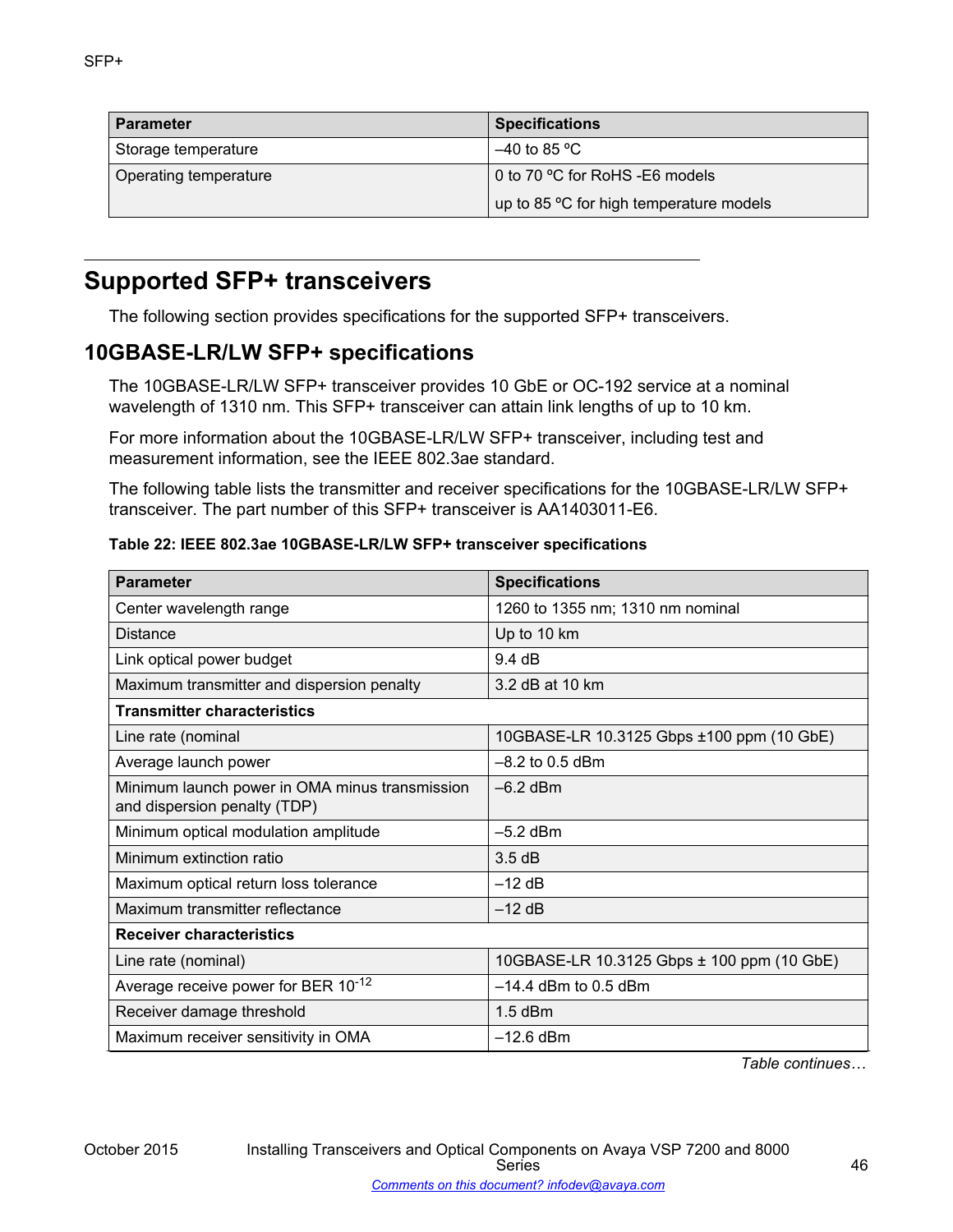| ∣ Parameter                          | <b>Specifications</b> |
|--------------------------------------|-----------------------|
| Maximum receiver reflectance         | $-12$ dB              |
| Stressed receiver sensitivity in OMA | ' –10.3 dBm           |

Examples of an OFF transmitter are as follows: no power supplied to the PDM, laser shutdown for safety conditions, activation of a PMD\_global\_transmit\_disable or other optional transmitter shutdown condition.

## **10GBASE-LR/LW SFP+ high temperature (-5 °C to +85 °C) specifications**

The 10GBASE-LR/LW SFP+ high temperature transceiver (–5 °C to +85 °C) provides 10 GbE or OC-192 service at a nominal wavelength of 1310 nm. This SFP+ transceiver can attain link lengths of up to 10 km.

For more information about the 10GBASE-LR/LW SFP+ (-5 °C to +85 °C), including test and measurement information, see the IEEE 802.3ae standard.

The following table lists the transmitter and receiver specifications for the 10GBASE-LR/LW SFP + transceiver (–5 °C to +85 °C) . The part number of this SFP+ transceiver is AA1403011-E6HT.

| Table 23: IEEE 802.3ae 10GBASE-LR/LW SFP+ (-5 °C to +85 °C) transceiver specifications |  |  |
|----------------------------------------------------------------------------------------|--|--|
|                                                                                        |  |  |

| <b>Parameter</b>                                                               | <b>Specifications</b>                      |
|--------------------------------------------------------------------------------|--------------------------------------------|
| Center wavelength range                                                        | 1260 to 1355 nm; 1310 nm nominal           |
| <b>Distance</b>                                                                | Up to 10 km                                |
| Link optical power budget                                                      | 9.4 dB                                     |
| Maximum transmitter and dispersion penalty                                     | 3.2 dB at 10 km                            |
| Operating case temperature range                                               | $-5$ °C to +85 °C                          |
| <b>Transmitter characteristics</b>                                             |                                            |
| Line rate (nominal)                                                            | 10GBASE-LR 10.3125 Gbps ±100 ppm (10 GbE)  |
| Average launch power                                                           | $-8.2$ to 0.5 dBm                          |
| Minimum launch power in OMA minus transmission<br>and dispersion penalty (TDP) | $-6.2$ dBm                                 |
| Minimum optical modulation amplitude                                           | $-5.2$ dBm                                 |
| Minimum extinction ratio                                                       | 3.5dB                                      |
| Maximum optical return loss tolerance                                          | $-12$ dB                                   |
| Maximum transmitter reflectance                                                | $-12$ dB                                   |
| <b>Receiver characteristics</b>                                                |                                            |
| Line rate (nominal)                                                            | 10GBASE-LR 10.3125 Gbps ± 100 ppm (10 GbE) |
| Average receive power for BER 10-12                                            | $-14.4$ dBm to 0.5 dBm                     |
| Maximum average receive power for damage                                       | $1.5$ dBm                                  |
| Maximum receiver sensitivity in OMA                                            | $-12.6$ dBm                                |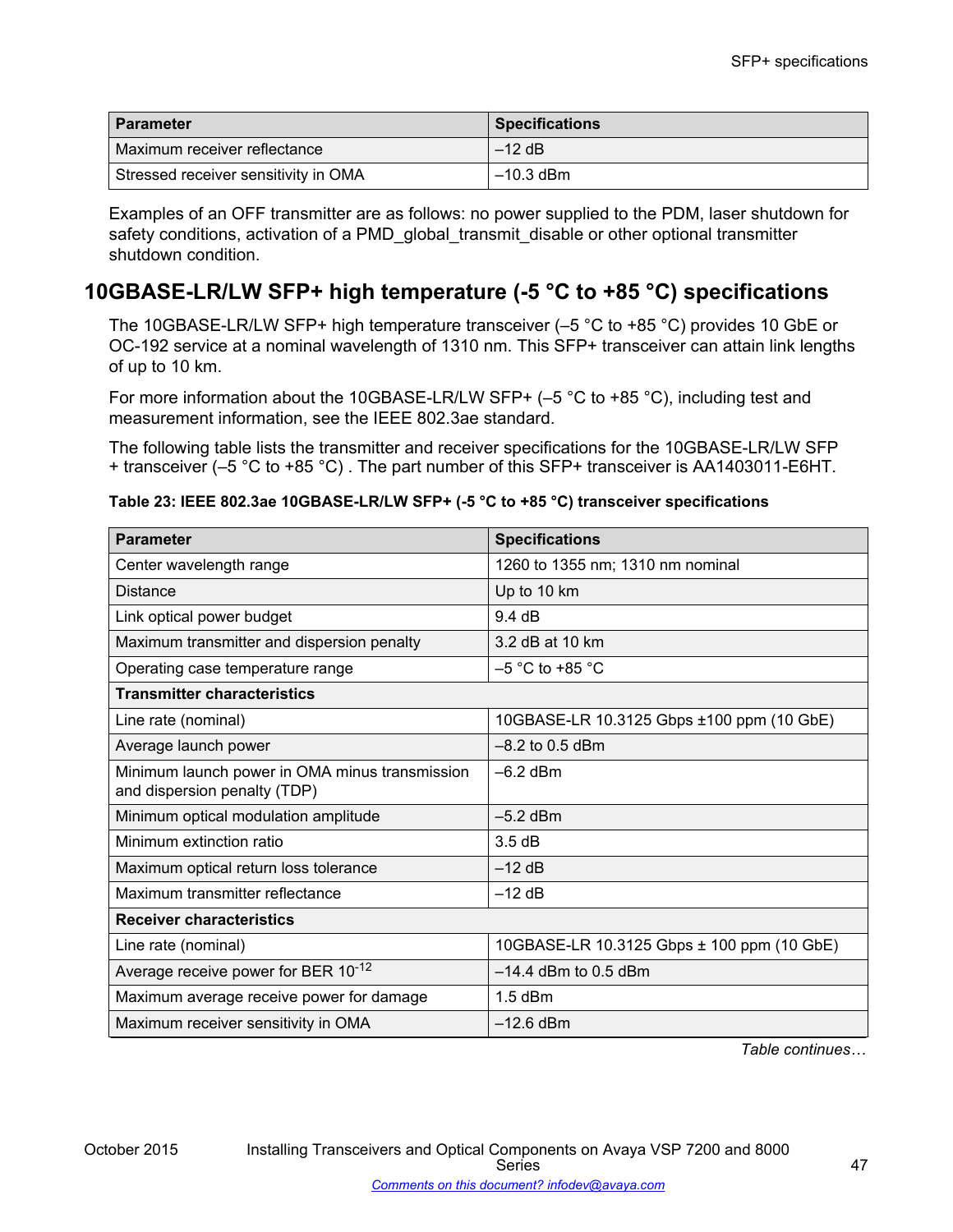| <b>Parameter</b>                     | <b>Specifications</b> |
|--------------------------------------|-----------------------|
| Maximum receiver reflectance         | $-12$ dB              |
| Stressed receiver sensitivity in OMA | ' –10.3 dBm ∖         |

Examples of an OFF transmitter are as follows: no power supplied to the PDM, laser shutdown for safety conditions, activation of a PMD\_global\_transmit\_disable or other optional transmitter shutdown condition.

## **10GBASE-ER/EW SFP+ specifications**

The 10GBASE-ER/EW SFP+ transceiver provides a reach of up to 40 km at a wavelength of 1550 nm.

For more information about the 10GBASE-ER/EW SFP+ transceiver, including test and measurement information, see the IEEE 802.3ae standard.

The following table lists the transmitter and receiver specifications for the 10GBASE-ER/EW SFP+ transceiver. The part number of this SFP+ transceiver is AA1403013-E6.

### **Table 24: IEEE 802.3ae 10GBASE-ER/EW SFP+ transceiver specifications**

| <b>Parameter</b>                                                               | <b>Specifications</b>                        |
|--------------------------------------------------------------------------------|----------------------------------------------|
| Line rate (nominal)                                                            | 10GBASE-ER/EW 10.3125 Gb/s ±100 ppm (10 GbE) |
| Center wavelength range                                                        | 1530 to 1565 nm; nominal 1550 nm             |
| <b>Distance</b>                                                                | Up to 40 km                                  |
| Link optical power budget                                                      | 15dB                                         |
| Transmitter and dispersion power penalty                                       | 3.0 dB at 40 km                              |
| <b>Transmitter characteristics</b>                                             |                                              |
| Launch power                                                                   | $-4.7$ to 4.0 dBm                            |
| Minimum side mode suppression ratio                                            | 30dB                                         |
| Minimum launch power in OMA minus transmission<br>and dispersion penalty (TDP) | $-2.1$ dBm                                   |
| Minimum optical modulation amplitude                                           | $-1.7$ dBm                                   |
| Maximum average launch power of OFF transmitter                                | $-30$ dBm                                    |
| Minimum extinction ratio                                                       | 3.0 dB                                       |
| Maximum RIN <sub>12</sub> OMA                                                  | $-128$ dB/Hz                                 |
| Maximum optical return loss tolerance                                          | $-21$ dB                                     |
| <b>Receiver characteristics</b>                                                |                                              |
| Average receive power for BER 10-12                                            | $-15.8$ dBm to $-1.0$ dBm                    |
| Maximum receive power for damage                                               | 4.0 dBm                                      |
| Maximum receiver sensitivity in OMA                                            | $-14.1$ dBm                                  |
| Maximum receiver reflectance                                                   | $-26$ dB                                     |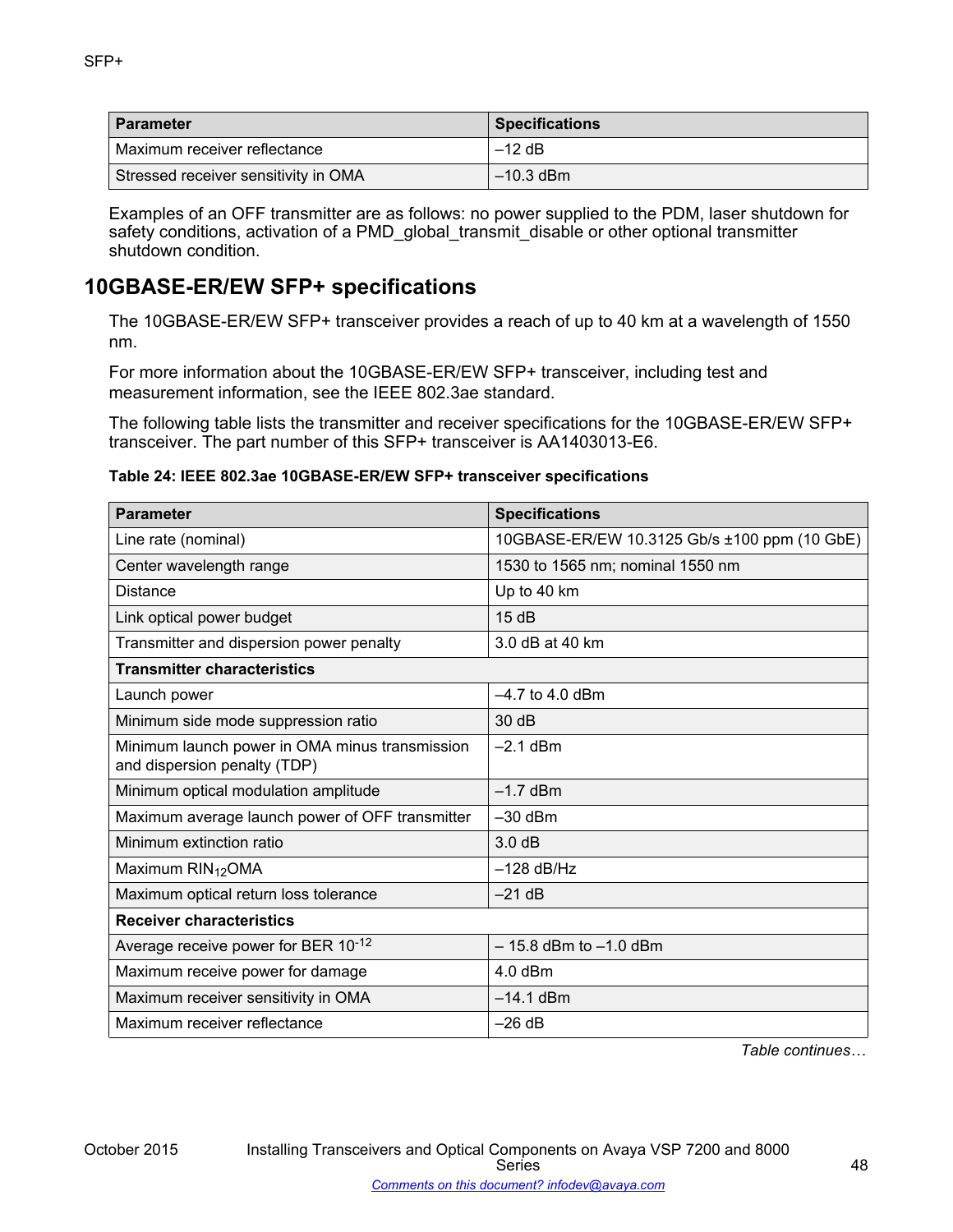| <b>Parameter</b>                               | <b>Specifications</b> |
|------------------------------------------------|-----------------------|
| Stressed receiver sensitivity in OMA           | $-11.3$ dBm           |
| Receive electrical 3 dB upper cutoff frequency | 12.3 GHz              |
| (maximum)                                      |                       |

The following list shows examples of an OFF transmitter:

- No power supplied to the PDM.
- Laser shutdown for safety conditions.
- Activation of **PMD\_global\_transmit\_disable** or other optional transmitter shutdown condition.

## **10GBASE-SR/SW SFP+ specifications**

The 10GBASE-SR/SW SFP+ transceivers provides 10 GbE service at 850 nm.

For more information about the 10GBASE-SR/SW SFP+ transceiver, including test and measurement information, see the IEEE 802.3ae standard.

## **Caution:**

### **Risk of equipment damage**

To prevent damage to the optical receiver, ensure that at least 1 dB of attenuation exists between the transmit and receive ports.

The following table lists the specifications for the 10GBASE-SR/SW SFP+ transceivers. The part number of this SFP+ transceiver is AA1403015-E6.

### **Table 25: IEEE 802.3ae 10GBASE-SR/SW SFP+ transceiver specifications**

| <b>Parameter</b>          | <b>Specifications</b>                          |
|---------------------------|------------------------------------------------|
| Data rate                 | 10 gigabits per second (Gbps)                  |
| Line rate (64B/66B code)  | 10.3125 Gbps $\pm$ 100 parts per million (ppm) |
| Center wavelength range   | 840 to 860 nanometers (nm), nominal 850 nm     |
| <b>Distance</b>           | Using 62.5 µm MMF optic cable:                 |
|                           | $\cdot$ 160 MHz-km fiber: 2 to 26 m            |
|                           | $\cdot$ 200 MHz-km fiber: 2 to 33 m            |
|                           | Using 50 µm MMF optic cable:                   |
|                           | $\cdot$ 400 MHz-km fiber: 2 to 66 m            |
|                           | $\cdot$ 500 MHz-km fiber: 2 to 82 m            |
|                           | $\cdot$ 2000 MHz-km fiber: 2 to 300 m          |
|                           | • 4700 MHz-km fiber (OM4): 2 to 400 m          |
| Link optical power budget | 7.3 dB                                         |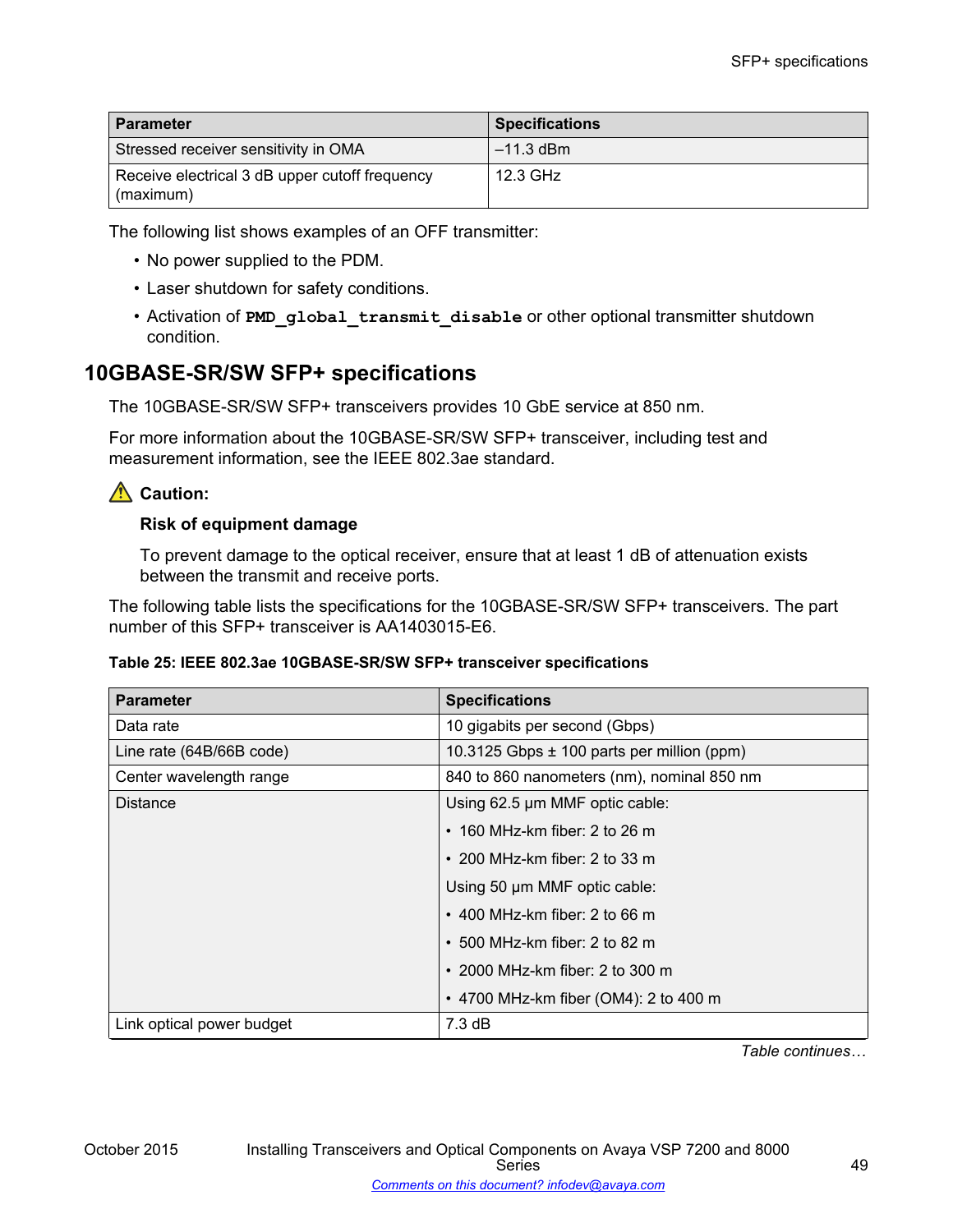| <b>Parameter</b>                           | <b>Specifications</b> |  |
|--------------------------------------------|-----------------------|--|
| Maximum transmitter and dispersion penalty | 3.9 dB at 300 m       |  |
| <b>Transmitter characteristics</b>         |                       |  |
| Root-mean-square spectral width            | 0.05 to 0.40 nm       |  |
| Launch power                               | $-7.3$ to $-1.0$ dBm  |  |
| Minimum extinction ratio                   | 3.0 dB                |  |
| Maximum optical return loss tolerance      | $-12$ dB              |  |
| <b>Receiver characteristics</b>            |                       |  |
| Average receive power for BER 10-12        | $-9.9$ to $-1.0$ dBm  |  |
| Receiver damage threshold                  | 0 dBm                 |  |
| Maximum receiver sensitivity in OMA        | $-11.1$ dBm           |  |
| Maximum receiver reflectance               | $-12$ dB              |  |
| Stressed receiver sensitivity in OMA       | $-7.5$ dBm            |  |

## **10GBASE-SR/SW SFP+ high temperature (0 °C to +85 °C) specifications**

The 10GBASE-SR/SW SFP+ high temperature transceiver (0 °C to +85 °C) provides 10 GbE service at 850 nm.

The following table lists the specifications for the 10GBASE-SR/SW SFP+ transceiver (0 °C to +85 °C). The part number of this SFP+ transceiver is AA1403015-E6HT.

For more information about the 10GBASE-SR/SW SFP+ transceiver (0 °C to +85 °C), including test and measurement information, see the IEEE 802.3ae standard.

## **Warning:**

### **Risk of equipment damage**

To prevent damage to the optical receiver, ensure that at least 1 dB of attenuation exists between the transmit and receive ports.

| Table 26: IEEE 802.3ae 10GBase–SR/SW SFP+ (0 °C to +85 °C) transceiver specifications |  |  |  |  |
|---------------------------------------------------------------------------------------|--|--|--|--|
|---------------------------------------------------------------------------------------|--|--|--|--|

| <b>Parameter</b>         | <b>Specifications</b>                                               |  |
|--------------------------|---------------------------------------------------------------------|--|
| Data rate                | 10 Gbps                                                             |  |
| Line rate (64B/66B code) | 10.3125 gigabits per second (Gbps) ± 100 parts per million<br>(ppm) |  |
| Center wavelength range  | 840 to 860 nanometers (nm), nominal 850 nm                          |  |
| <b>Distance</b>          | Using 62.5 µm MMF optic cable:                                      |  |
|                          | $\cdot$ 160 MHz-km fiber: 2 to 26 m                                 |  |
|                          | $\cdot$ 200 MHz-km fiber: 2 to 33 m                                 |  |
|                          | Using 50 µm MMF optic cable:                                        |  |
|                          | $\cdot$ 400 MHz-km fiber: 2 to 66 m                                 |  |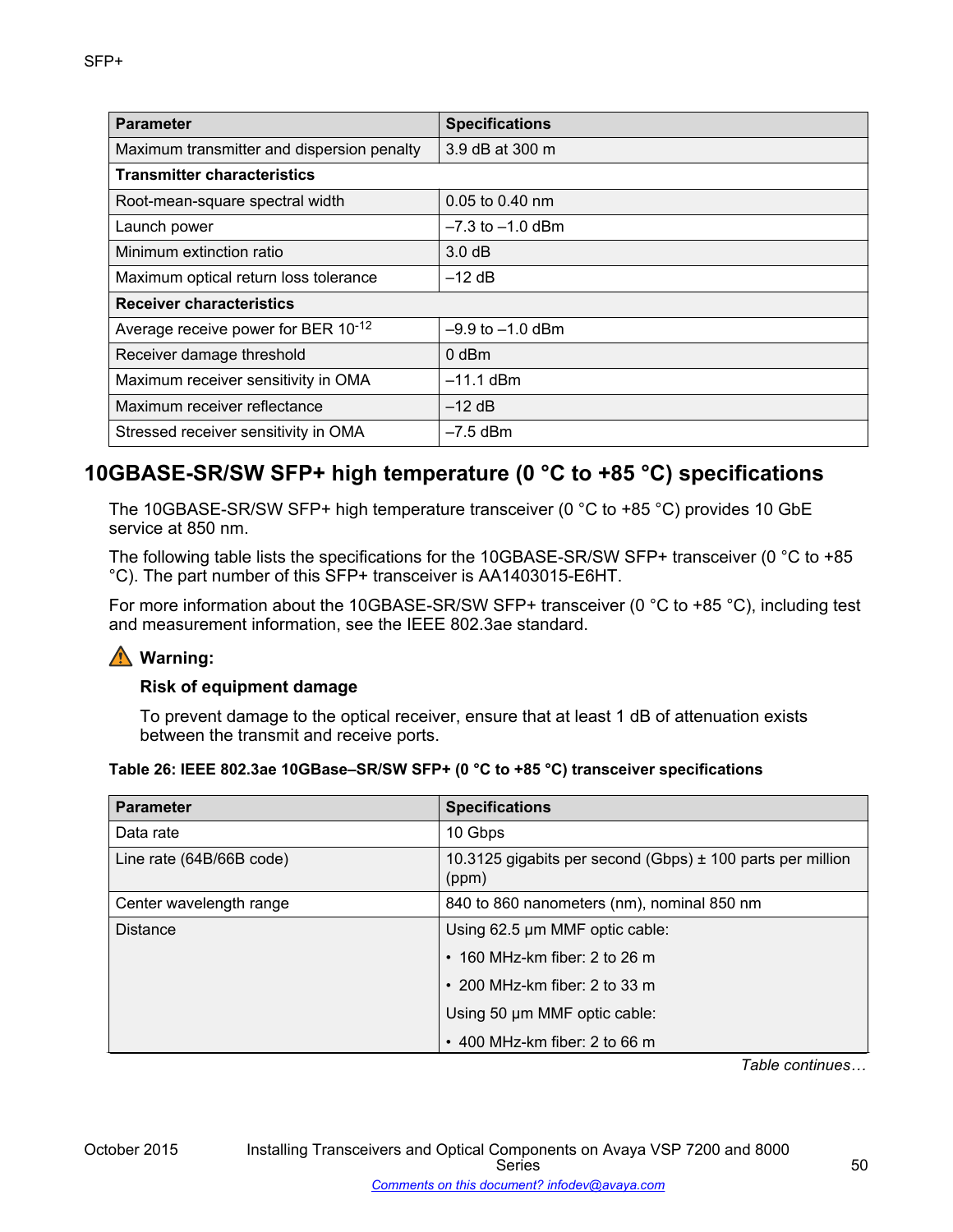| <b>Parameter</b>                           | <b>Specifications</b>                 |
|--------------------------------------------|---------------------------------------|
|                                            | $\cdot$ 500 MHz-km fiber: 2 to 82 m   |
|                                            | • 2000 MHz-km fiber (OM3): 2 to 300 m |
|                                            | • 4700 MHz-km fiber (OM4): 2 to 400 m |
| Link optical power budget                  | 7.3 dB                                |
| Maximum transmitter and dispersion penalty | 3.9 dB at 300 m                       |
| Operating case temperature range           | 0 °C to +85 $\degree$ C               |
| <b>Transmitter characteristics</b>         |                                       |
| Root-mean-square spectral width            | 0.05 to 0.40 nm                       |
| Launch power                               | $-7.3$ to $-1.0$ dBm                  |
| Minimum extinction ratio                   | 3.0 dB                                |
| Maximum optical return loss tolerance      | $-12$ dB                              |
| <b>Receiver characteristics</b>            |                                       |
| Average receive power for BER 10-12        | $-9.9$ to $-1.0$ dBm                  |
| Receiver damage threshold                  | 0dBm                                  |
| Maximum receiver sensitivity in OMA        | $-11.1$ dBm                           |
| Maximum receiver reflectance               | $-12$ dB                              |
| Stressed receiver sensitivity in OMA       | $-7.5$ dBm                            |

## **10GBASE-ZR/ZW SFP+ specifications**

The following table lists the transmit and receive specifications for the 10GBASE-ZR/ZW SFP+ transceiver. The part number of this SFP+ transceiver is AA1403016-E6.

## **B** Note:

VSP 7254XSQ has a PHYless design which is typical for Data Center Top of Rack switches. The benefits of a PHYless design are lower power consumption and lower latency. However, due to the PHYless design, this transceiver is not supported. For the VSP 7200 Series, use the 10GBASE-ZR CWDM DDI SFP+ transceiver with part number AA1403165-E6.

## **Warning:**

Risk of BER increase

For proper SFP+ transceiver operation, ensure that at least 11 dB of attenuation is present between the transmit and receive ports.

The reach for this SFP+ transceiver is up to 70 km\* at a wavelength of 1550 nm.

### **Table 27: 10GBASE-ZR/ZW SFP+ specifications**

| ∣ Parameter           | <b>Specifications</b>                     |
|-----------------------|-------------------------------------------|
| ' Line rate (nominal) | 10GBASE-ZR 10.3125 Gbps ±100 ppm (10 GbE) |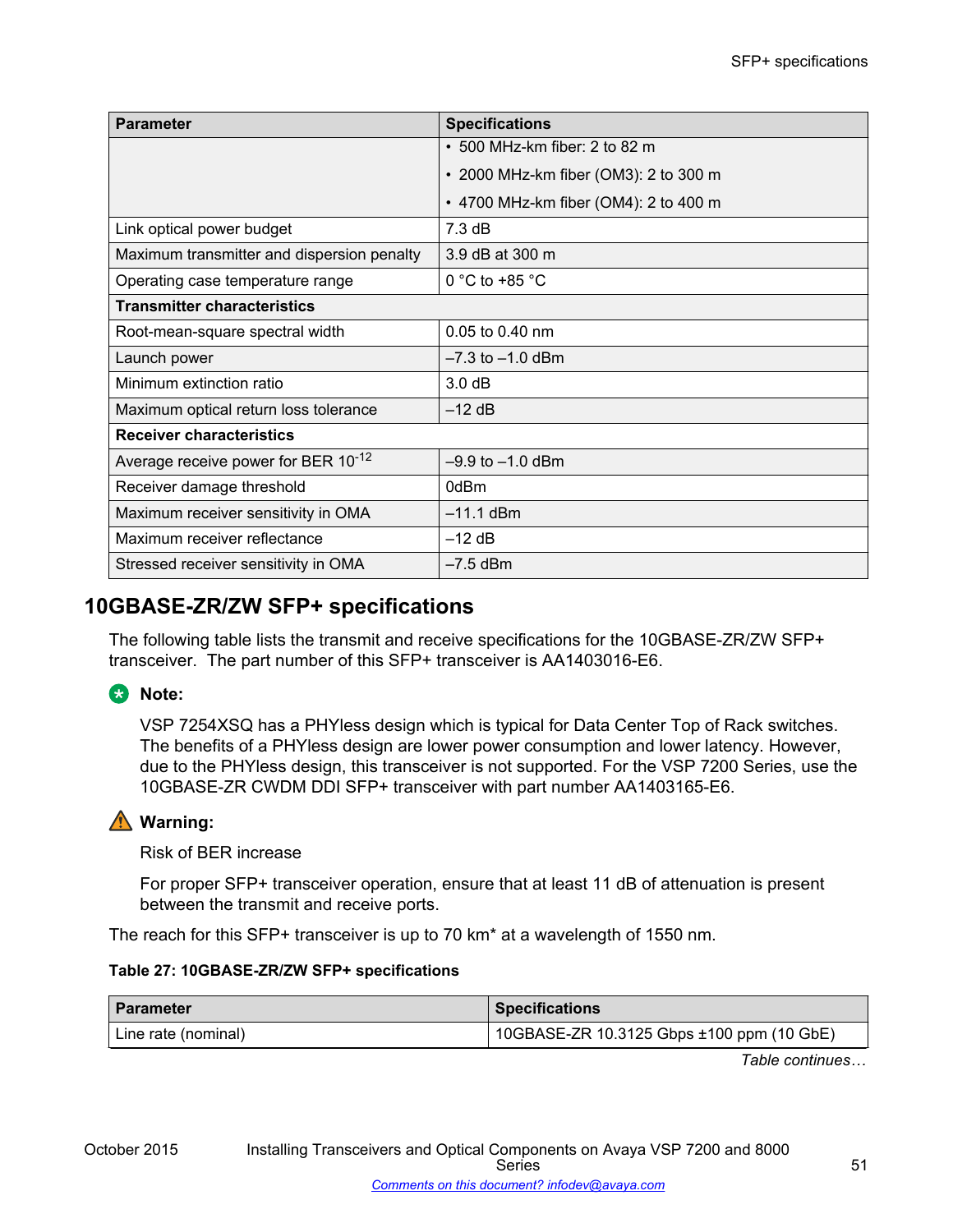| <b>Parameter</b>                                          | <b>Specifications</b>                                            |
|-----------------------------------------------------------|------------------------------------------------------------------|
| Distance                                                  | Up to 70 km *                                                    |
| Link optical power budget                                 | 24 dB                                                            |
| Dispersion power penalty                                  | 3.0 dB at 70 km (G.652 fiber)                                    |
| Minimum attenuation between transmit and receive<br>ports | 11 dB                                                            |
| Transmitter characteristics                               |                                                                  |
| Center wavelength range                                   | 1530 to 1565 nm, nominal 1550 nm                                 |
| Average launch power                                      | 0 to 4.0 dBm                                                     |
| Optical modulation amplitude (minimum)                    | $-1.7$ dBm                                                       |
| Extinction ratio (ER) (minimum)                           | 8.2 dB                                                           |
| Maximum transmitter reflectance                           | $-12$ dB                                                         |
| <b>Receiver characteristics</b>                           |                                                                  |
| Wavelength range                                          | 1280 to 1575 nm. Sensitivity specified for 1530 to<br>$1565$ nm. |
| Maximum receiver sensitivity (average power)              | $-24$ dBm                                                        |
| Maximum receiver (average) power, BER 10-12               | $-7.0$ dBm                                                       |
| Receiver damage threshold (average power)                 | $+5.0$ dBm                                                       |
| Receiver reflectance (maximum)                            | $-27$ dB                                                         |

\* Achievable link distance is primarily dependent on cable plant insertion loss. 70 km is not possible in some situations.

# **10GBASE-ER CWDM SFP+ specifications**

The following table lists the part numbers for the 10GBASE-ER CWDM SFP+ transceivers with corresponding wavelengths.

### **Table 28: Part number and center wavelength assignment**

| Part number  | <b>Center wavelength</b><br>assignment | <b>Reach</b> | <b>Minimum insertion loss</b> |
|--------------|----------------------------------------|--------------|-------------------------------|
| AA1403153-E6 | 1471 nm                                | Up to 40 km  | 5 dB between Tx and Rx        |
| AA1403154-E6 | 1491 nm                                | Up to 40 km  | 5 dB between Tx and Rx        |
| AA1403155-E6 | 1511 nm                                | Up to 40 km  | 5 dB between Tx and Rx        |
| AA1403156-E6 | 1531 nm                                | Up to 40 km  | 5 dB between Tx and Rx        |
| AA1403157-E6 | 1551 nm                                | Up to 40 km  | 5 dB between Tx and Rx        |
| AA1403158-E6 | 1571 nm                                | Up to 40 km  | 5 dB between Tx and Rx        |
| AA1403159-E6 | 1591 nm                                | Up to 40 km  | 5 dB between Tx and Rx        |
| AA1403160-E6 | 1611 nm                                | Up to 40 km  | 5 dB between Tx and Rx        |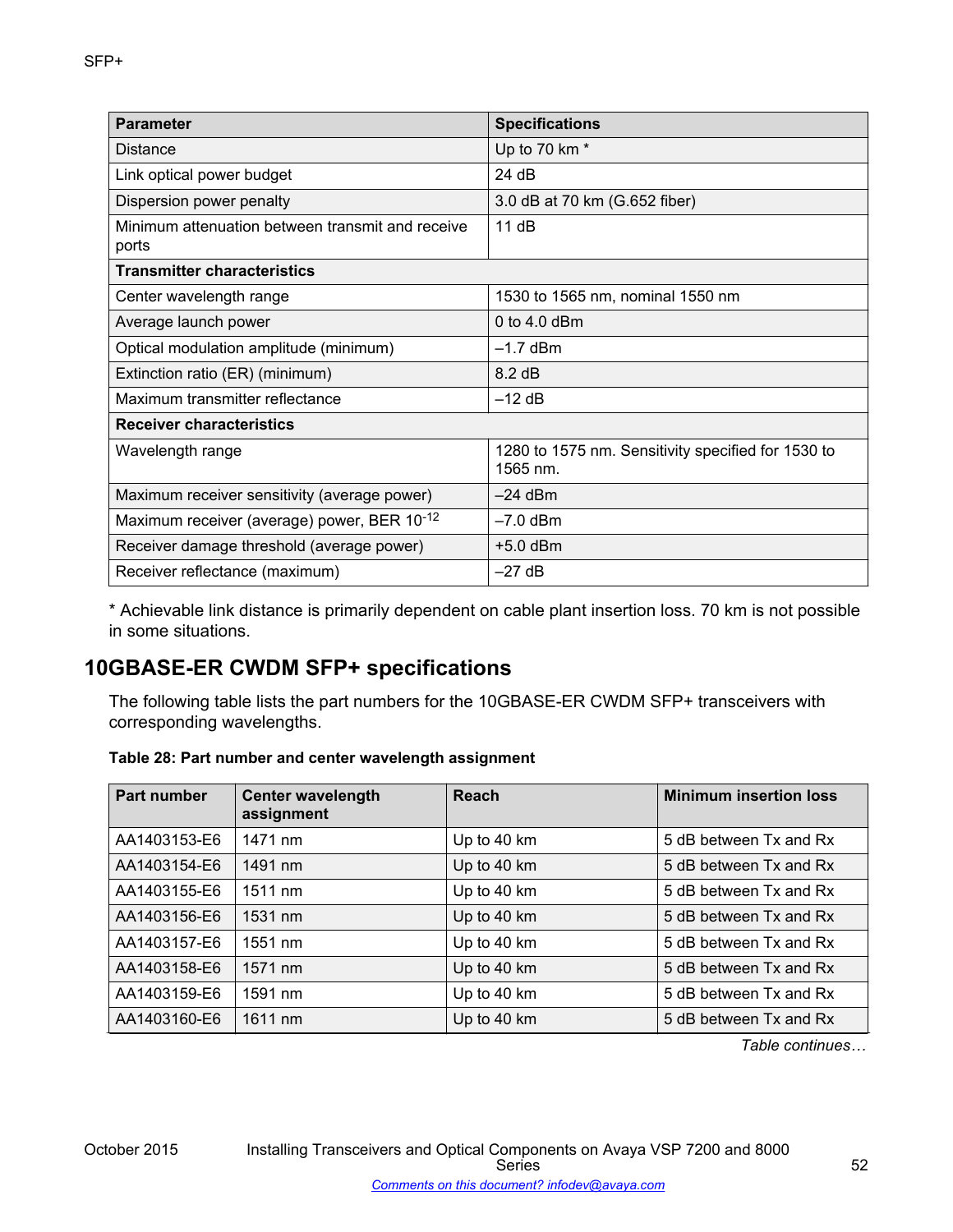| Part number  | <b>Center wavelength</b><br>assignment | Reach        | <b>Minimum insertion loss</b> |
|--------------|----------------------------------------|--------------|-------------------------------|
| AA1403161-E6 | 1471 nm                                | Up to 70 km. | 5 dB between Tx and Rx        |
| AA1403162-E6 | 1491 nm                                | Up to 70 km  | 5 dB between Tx and Rx        |
| AA1403163-E6 | 1511 nm                                | Up to 70 km  | 5 dB between Tx and Rx        |
| AA1403164-E6 | 1531 nm                                | Up to 70 km  | 5 dB between Tx and Rx        |
| AA1403165-E6 | 1551 nm                                | Up to 70 km  | 5 dB between Tx and Rx        |
| AA1403166-E6 | 1571 nm                                | Up to 70 km  | 5 dB between Tx and Rx        |
| AA1403167-E6 | 1591 nm                                | Up to 70 km  | 5 dB between Tx and Rx        |
| AA1403168-E6 | 1611 nm                                | Up to 70 km  | 5 dB between Tx and Rx        |

The following table lists the transmitter and receiver specifications for the 10GBASE-ER CWDM SFP+ transceivers.

### **Table 29: 10GBASE-ER CWDM SFP+ specifications**

| <b>Parameter</b>                        | <b>Specifications</b>              |  |  |  |
|-----------------------------------------|------------------------------------|--|--|--|
| <b>Transmitter characteristics</b>      |                                    |  |  |  |
| Optical Data Rate (nominal)             | 9.95 Gbps to 10.313 Gbps           |  |  |  |
| Center wavelength                       | Nominal -6.5 nm to nominal +6.5 nm |  |  |  |
| Spectral width (rms at -20 dB)          | $1 \text{ nm}$                     |  |  |  |
| Side Mode Suppression ratio             | 30 dB                              |  |  |  |
| <b>RIN</b>                              | $-128$ dB/Hz                       |  |  |  |
| Average launched power                  | $-0.2$ dBm to 4 dBm                |  |  |  |
| Average launched power, Tx OFF          | $-30$ dBm                          |  |  |  |
| Extinction ratio (minimum)              | 8.2 dB                             |  |  |  |
| Tx power, OMA (minimum)                 | $+1.5$ dBm                         |  |  |  |
| Tx power, OMA-TDP (minimum)             | $-0.2$ dBm                         |  |  |  |
| TDP at 800 ps dispersion (maximum)      | 2.8 dB                             |  |  |  |
| IEEE 10GBASE-ER eye mask margin         | 10%                                |  |  |  |
| <b>Receiver characteristics</b>         |                                    |  |  |  |
| Wavelength (requirement)                | 1450 nm to 1620 nm                 |  |  |  |
| Receiver sensitivity (unstressed), OMA  | $-14.1$ dBm, P $\_OMA$             |  |  |  |
| IEEE 10GBASE-ER Stressed Rx Sensitivity | $-11.3$ dBm, P_OMA                 |  |  |  |
| Receiver overload                       | $-1$ dBm, P_avg                    |  |  |  |
| Receiver reflectance                    | $-26$ dB                           |  |  |  |
| Receiver damage threshold               | $+4$ dBm                           |  |  |  |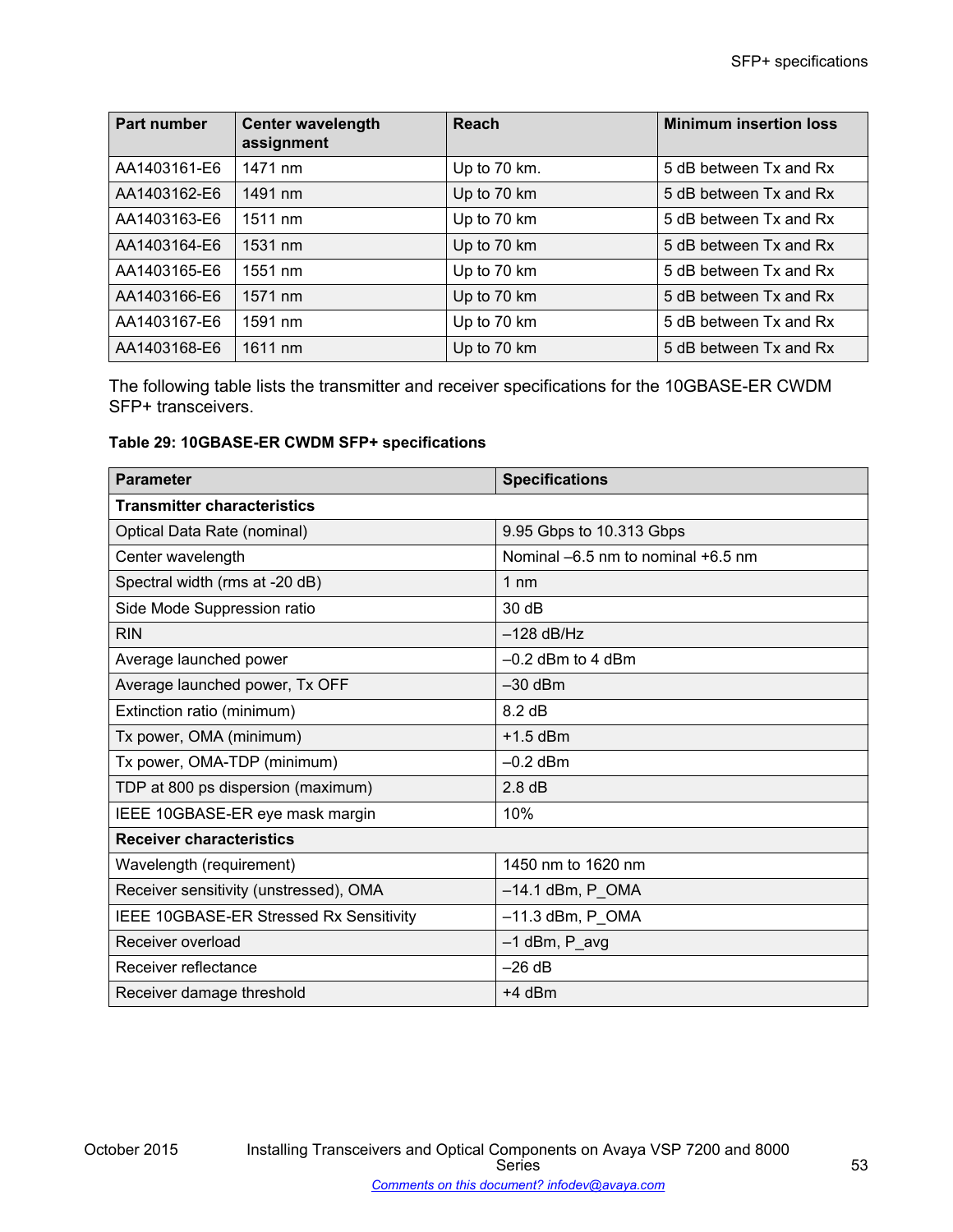## **10GBASE-LRM SFP+ specifications**

The 10GBASE-LRM SFP+ transceiver provides 10 GbE service at a wavelength of 1310 nm. This SFP+ transceiver can attain a reach of up to 220 m on 62.5 μm multimode fiber.

The following table lists the transmitter and receiver specifications for the 10GBASE-LRM SFP+ transceiver. These parameters meet the IEEE 802.3aq-2006 standard. The part number of this SFP + transceiver is AA1403017-E6.

**RD** Note:

VSP 7254XSQ has a PHYless design, which is typical for Data Center Top of Rack switches. The benefits of a PHYless design are lower power consumption and lower latency. However, due to the PHYless design, this transceiver is not supported.

In this table, the OMA, average launch power, and peak power specifications apply at TP2, after accounting for patch cord loss.

### **Table 30: IEEE 802.3aq 10GBASE-LRM SFP+ transceiver specifications**

| <b>Parameter</b>                                              | <b>Specifications</b>            |
|---------------------------------------------------------------|----------------------------------|
| Data rate                                                     | 10 Gbps                          |
| Line rate (64B/66B code)                                      | 10.3125 Gbps ± 100 ppm           |
| Center wavelength range                                       | 1260 to 1355 nm; 1310 nm nominal |
| <b>Distance</b>                                               | Up to 220 m                      |
| Link optical power budget                                     | 1.7 to 1.9 dB                    |
| Maximum transmitter waveform and dispersion<br>penalty (TWDP) | 4.7 $dB$                         |
| <b>Transmitter characteristics</b>                            |                                  |
| Average launch power                                          | $-6.5$ to 0.5 dBm                |
| Peak launch power                                             | 3 dBm                            |
| Root-mean-square spectral width                               | 2.4 to 4 nm                      |
| Launch power in OMA                                           | $-4.5$ to 1.5 dBm                |
| Minimum extinction ratio                                      | 3.5dB                            |
| Optical return loss tolerance (minimum)                       | $-20$ dB                         |
| <b>Receiver characteristics</b>                               |                                  |
| Receiver damage threshold                                     | $1.5$ dBm                        |
| Receiver reflectance (maximum)                                | $-12$ dB                         |

For more information about the conditions used for the stressed receiver tests, and other information, see the IEEE 802.3–2012 standard.

The following table (from IEEE 802.3–2012) describes the maximum channel insertion loss. The channel insertion loss includes both attenuation and connector loss (1.5 dB); therefore the maximum fiber attenuation is 0.2 to 0.4 dB.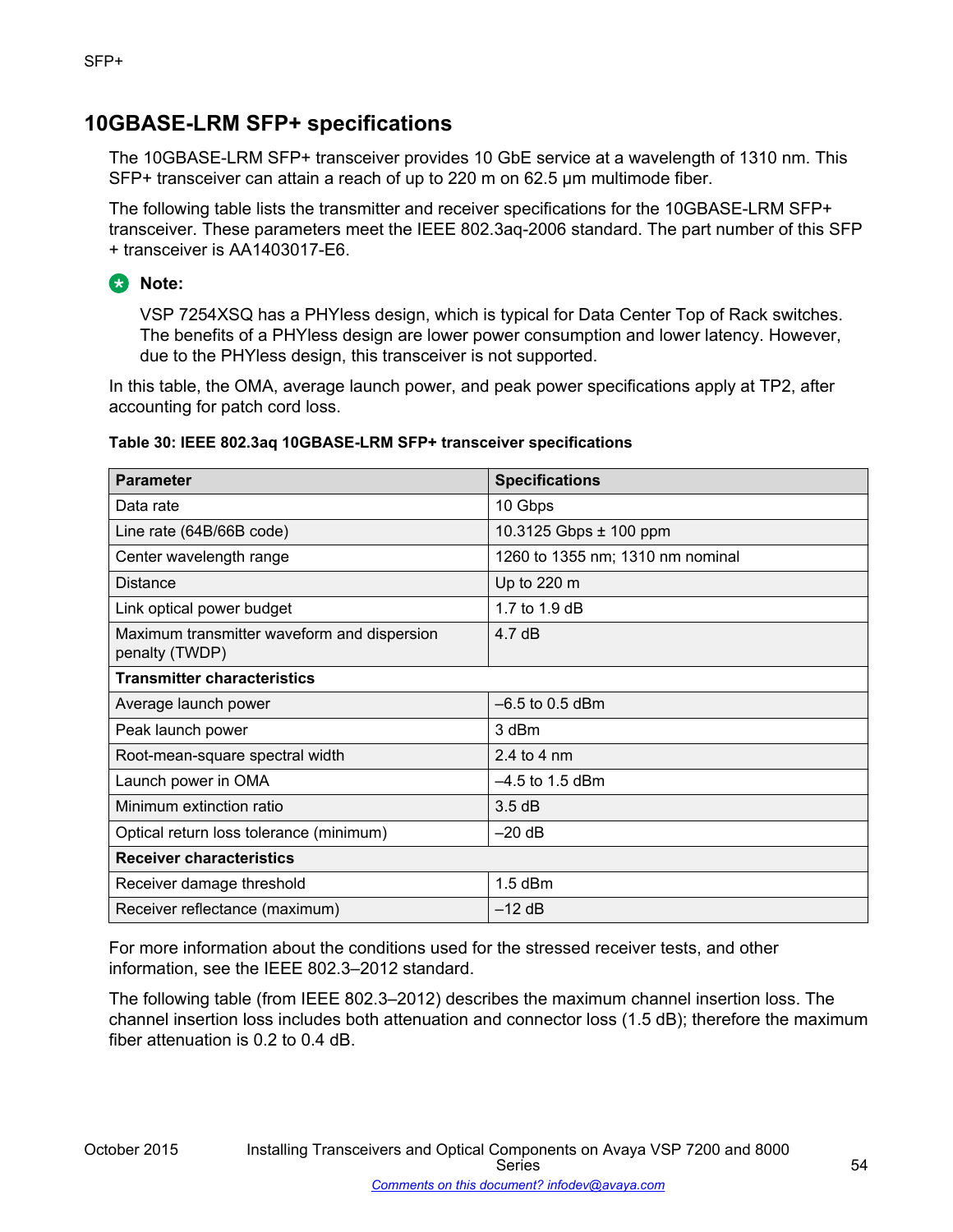**Table 31: 10GBASE-LRM channel insertion loss and range**

| Fiber type (core diameter and OFL bandwidth)                 | Range       | <b>Maximum channel</b><br>insertion loss |
|--------------------------------------------------------------|-------------|------------------------------------------|
| 62.5 µm (FDDI grade)                                         | Up to 220 m | $1.9 \text{ dB}$                         |
| $\cdot$ 160 MHz-km at 850 nm                                 |             |                                          |
| • 500 MHz-km at 1300 nm                                      |             |                                          |
| 62.5 µm (ISO/IEC OM1)                                        | Up to 220 m | $1.9 \text{ dB}$                         |
| $\cdot$ 200 MHz-km at 850 nm                                 |             |                                          |
| $\cdot$ 500 MHz-km at 1300 nm                                |             |                                          |
| 50 µm (ISO/IEC OM2)                                          | Up to 220 m | $1.9 \text{ dB}$                         |
| $\cdot$ 500 MHz-km at 850 nm                                 |             |                                          |
| • 500 MHz-km at 1300 nm                                      |             |                                          |
| $50 \mu m$                                                   | Up to 100 m | $1.7 \text{ dB}$                         |
| $\cdot$ 400 MHz-km at 850 nm                                 |             |                                          |
| • 400 MHz-km at 1300 nm                                      |             |                                          |
| 50 µm (ISO/IEC OM3)                                          | Up to 220 m | 1.9 dB                                   |
| • 1500 MHz-km at 850 nm (includes laser launch<br>bandwidth) |             |                                          |
| • 500 MHz-km at 1300 nm (includes laser launch<br>bandwidth) |             |                                          |

The following abbreviations are used in the preceding tables:

- FDDI Fiber Distributed Data Interface
- ISO International Standards Organization
- IEC International Electrotechnical Commission
- OFL Over Filled Launch

## **10GBASE-CX specifications**

The 10GBASE-CX is a 2-pair twinaxial copper cable that plugs into the SFP+ socket and connects two 10-gigabit ports. The reach for this cable is up to 15 m with a bit error rate (BER) better than 10-12 .

The 10GBASE-CX is a lower cost alternative to the optical SFP+ devices.

For more information about the 10GBASE-CX, including test and measurement information and more specifications, see the IEEE 802.3–2012 standard. The following table identifies the part numbers for specific cable lengths.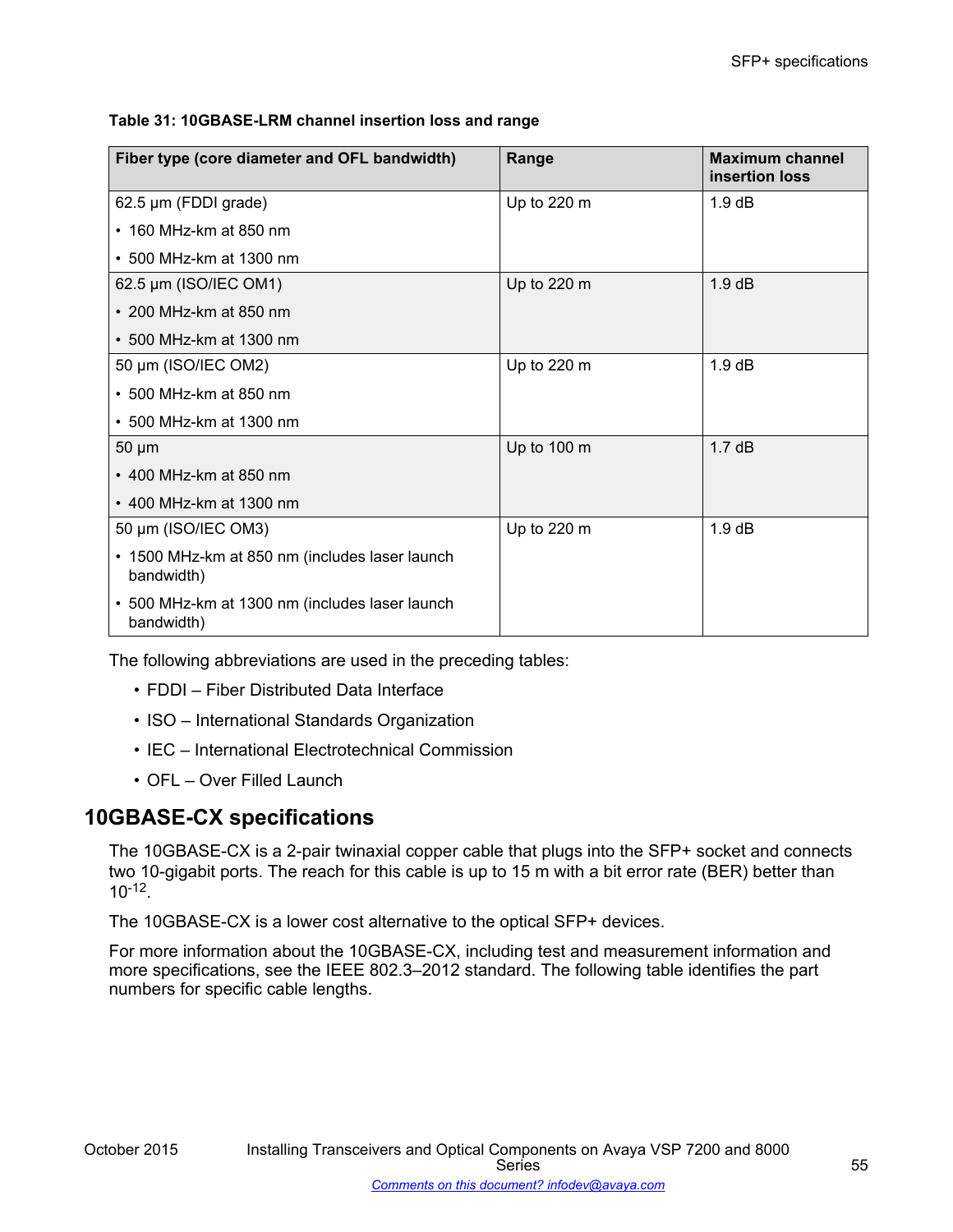### **Table 32: 10GBASE-CX cables**

| <b>Cable length</b> | <b>Part number</b> |
|---------------------|--------------------|
| 3 meter             | AA1403019-E6       |
| 5 meter             | AA1403020-E6       |
| 10 meter            | AA1403018-E6       |

## **10GBASE-ZR CWDM DDI SFP+ specifications**

The following table lists the part numbers for the 10GBASE-ZR CWDM DDI SFP+ transceivers with corresponding wavelengths.

The reach for this SFP+ transceiver is up to 70 km\* at a wavelength of 1551 nm.

**Table 33: Part number and center wavelength assignment**

| <b>Part number</b> | <b>Center wavelength</b><br>assignment | Reach | <b>Minimum insertion loss</b> |
|--------------------|----------------------------------------|-------|-------------------------------|
| AA1403161-E6       | 1471 nm                                | 70 km | 10 dB between Tx and Rx       |
| AA1403162-E6       | 1491 nm                                | 70 km | 10 dB between Tx and Rx       |
| AA1403163-E6       | 1511 nm                                | 70 km | 10 dB between Tx and Rx       |
| AA1403164-E6       | 1531 nm                                | 70 km | 10 dB between Tx and Rx       |
| AA1403165-E6       | 1551 nm                                | 70 km | 10 dB between Tx and Rx       |
| AA1403166-E6       | 1571 nm                                | 70 km | 10 dB between Tx and Rx       |
| AA1403167-E6       | 1591 nm                                | 70 km | 10 dB between Tx and Rx       |
| AA1403168-E6       | 1611 nm                                | 70 km | 10 dB between Tx and Rx       |

The following table lists the transmitter and receiver specifications for the 10GBASE-ZR CWDM DDI SFP+ transceiver.

### **Table 34: 10GBASE-ZR CWDM DDI SFP+ specifications**

| <b>Parameter</b>                   |        | <b>Specifications</b> |                                        |  |  |
|------------------------------------|--------|-----------------------|----------------------------------------|--|--|
| <b>Transmitter characteristics</b> |        |                       |                                        |  |  |
| Optical Data Rate (nominal)        |        |                       | 9.95 Gbps to 10.313 Gbps               |  |  |
| Center wavelength                  |        |                       | Nominal $-6.5$ nm to nominal $+6.5$ nm |  |  |
| Spectral width (RMS at -20 dB)     |        | 1 nm                  |                                        |  |  |
| <b>RIN OMA</b>                     |        | $-128$ dB/Hz          |                                        |  |  |
| Extinction ratio (minimum)         |        |                       | 8.2 dB                                 |  |  |
| Tx output:                         | Min    | Max                   | Units                                  |  |  |
| P_avg                              | $-1$   | 4                     | dBm                                    |  |  |
| <b>OMA</b>                         | $+0.7$ |                       | dBm                                    |  |  |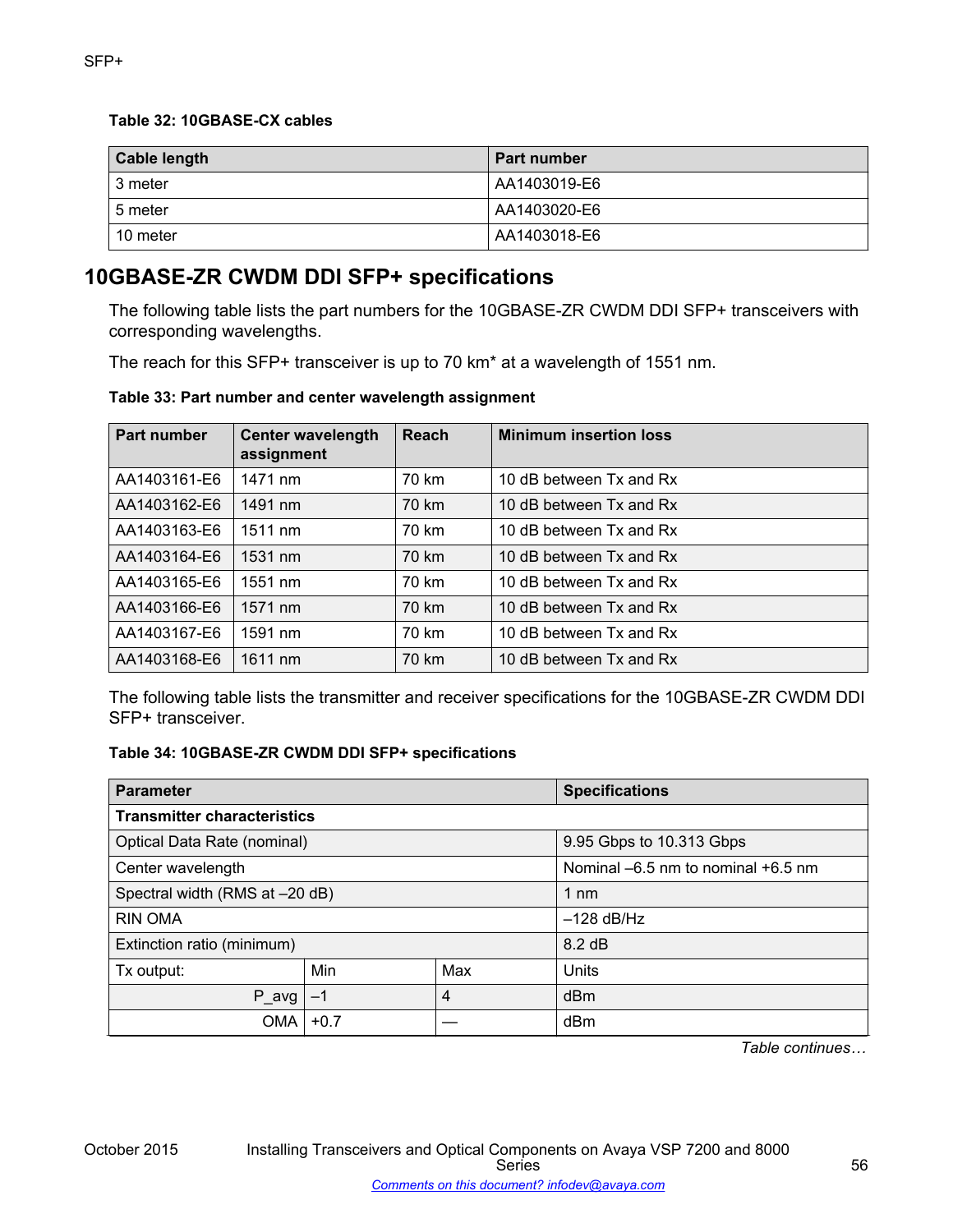| <b>Parameter</b>                |        | <b>Specifications</b> |                 |  |
|---------------------------------|--------|-----------------------|-----------------|--|
| OMA-TDP                         | $-2.3$ |                       | dBm             |  |
| TDP at 1400 ps dispersion       |        |                       | 3 dB            |  |
| Optical return loss tolerance   |        |                       | 21 dB           |  |
| <b>Receiver characteristics</b> |        |                       |                 |  |
| Wavelength range                |        | 1460 nm to 1620 nm    |                 |  |
| Rx sensitivity:                 | Min    | Max                   | Units           |  |
| back-to-back                    |        | $-23$                 | dB <sub>m</sub> |  |
| with 70 km fiber                |        | $-21$                 | d <sub>Bm</sub> |  |
| with 70 km fiber, OMA           |        | $-19.3$               | dBm             |  |
| Receiver overload               |        | $-7$ dBm, P_avg       |                 |  |
| Receiver reflectance            |        | $-27$ dB              |                 |  |
| Receiver damage threshold       |        | +5 dBm, P_avg         |                 |  |

\* Achievable link distance is primarily dependent on cable plant insertion loss. 70 km is not possible in some situations.

## **10GBASE-BX SFP+ specifications**

The 10GBASE-BX SFP+ provides 10 Gigabit Ethernet (GbE) service with single mode bidirectional transceivers. One transceiver transmits at 1270 nm and receives at 1330 nm and the mating transceiver transmits at 1330 nm and receives at 1270 nm.

## **RD** Note:

Transceivers AA1403169-E6 and AA1403170-E6 must be used only as a pair.

The following table provides the wavelength and distance details for the transceiver pair:

| AA1403169-E6 | 1270 nm Tx | 1330 nm Rx | up to 10 km | Paired with AA1403170-E6! ! |
|--------------|------------|------------|-------------|-----------------------------|
| AA1403170-E6 | 1330 nm Tx | 1270 nm Rx | up to 10 km | Paired with AA1403169-E6 !  |

The following table lists the specifications for the 10GBASE-BX SFP+ transceivers.

| <b>Parameter</b>                           | <b>Specifications</b> |
|--------------------------------------------|-----------------------|
| Connector                                  | Single-fiber LC       |
| Data rate                                  | 10 Gbps               |
| Line rate                                  | 10.3125 Gbps          |
| <b>Distance</b>                            | Up to 10 km           |
| Single power supply                        | 3.3V                  |
| Maximum transmitter and dispersion penalty | $3.2$ dBm             |
| Operating case temperature range           | $-40$ to +85 °C       |
| <b>Transmitter characteristics</b>         |                       |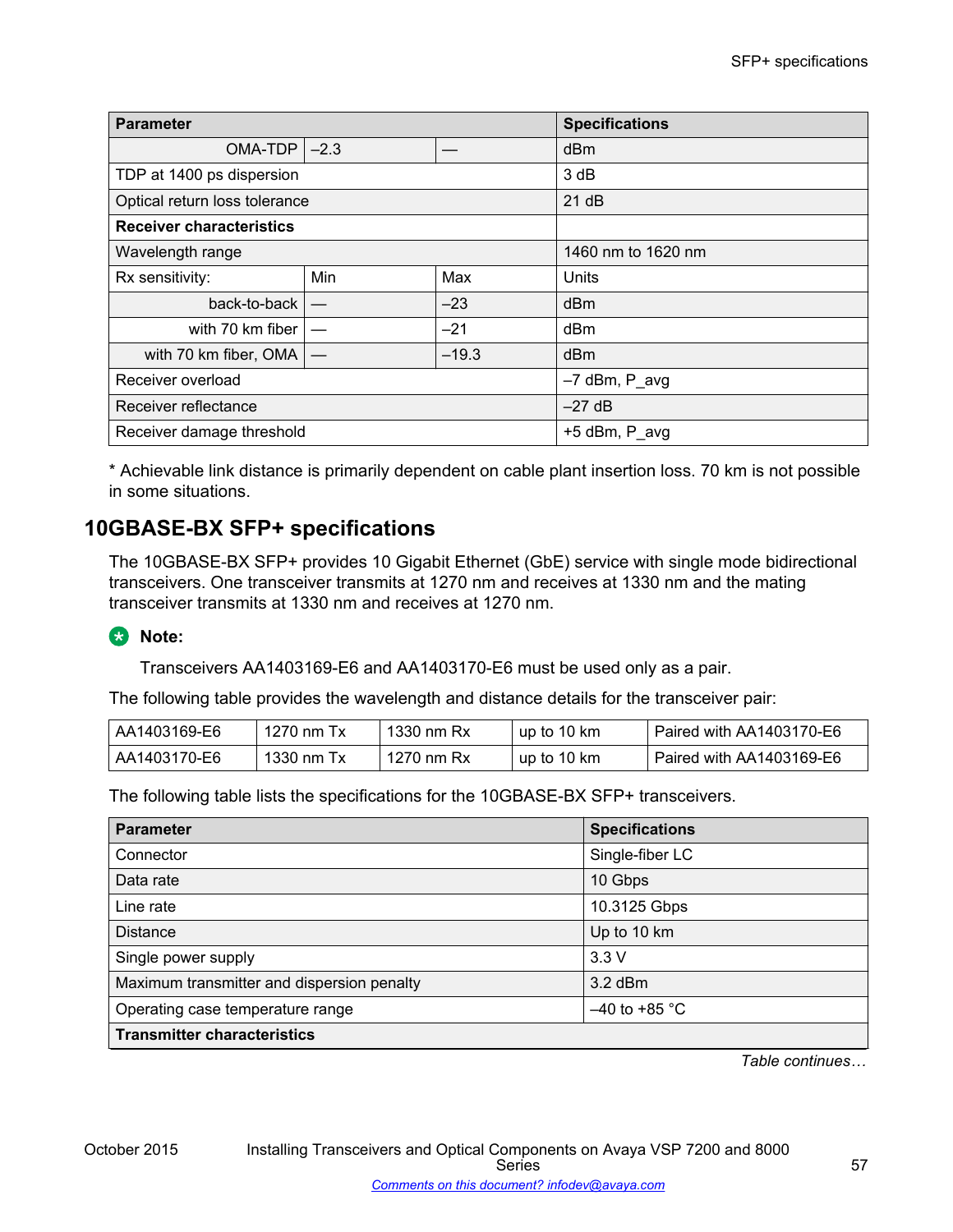| <b>Parameter</b>                                         | <b>Specifications</b>                |
|----------------------------------------------------------|--------------------------------------|
| Wavelength                                               | 1270 $+/-$ 10 nm or 1330 $+/-$ 10 nm |
| Launch power                                             | $-8.2$ to $+0.5$ dBm                 |
| Average launch power of OFF transmitter <sub>P</sub> OFF | $-30$ dBm                            |
| Minimum extinction ratio                                 | 3.5dB                                |
| Optical Modulation Amplitude <sub>P</sub> OMA            | $-5.2$ dBm                           |
| OMA-TDP, min                                             | $-6.2$ dBm                           |
| <b>Receiver characteristics</b>                          |                                      |
| Wavelength                                               | 1330 +/- 10 nm or 1270 +/- 10 nm     |
| Average receive power                                    | $-14.4$ to $+0.5$ dBm                |
| Maximum receiver sensitivity in OMA                      | $-12.6$ dBm                          |
| Maximum receiver reflectance                             | $-12$ dB                             |
| Stressed receiver sensitivity in OMA                     | $-10.3$ dBm                          |

# **SFP+ cable assembly specifications**

This section provides cable assembly specifications for Small Form Factor Pluggable plus (SFP+) transceivers.

# **SFP+ direct attach cable specifications**

This section provides technical specification for the supported direct attach cable (DAC).

| <b>Cable type</b>                                                                                                        | <b>Cable length</b> | <b>Minimum software version</b> | <b>Part number</b> |                 |              |
|--------------------------------------------------------------------------------------------------------------------------|---------------------|---------------------------------|--------------------|-----------------|--------------|
|                                                                                                                          |                     | <b>VSP 7200</b>                 | <b>VSP 8200</b>    | <b>VSP 8400</b> |              |
| 10GBASE-CX SFP+ 2-pair<br>twinaxial copper cable that<br>plugs into the SFP+ socket and<br>connects two 10-gigabit ports | 10 meter            | 4.2.1                           | 4.0.0              | 4.2.0           | AA1403018-E6 |
| 10GBASE-CX SFP+ 2-pair<br>twinaxial copper cable that<br>plugs into the SFP+ socket and<br>connects two 10-gigabit ports | 3 meter             | 4.2.1                           | 4.0.0              | 4.2.0           | AA1403019-E6 |
| 10GBASE-CX SFP+ 2-pair<br>twinaxial copper cable that<br>plugs into the SFP+ socket and<br>connects two 10-gigabit ports | 5 meter             | 4.2.1                           | 4.0.0              | 4.2.0           | AA1403020-E6 |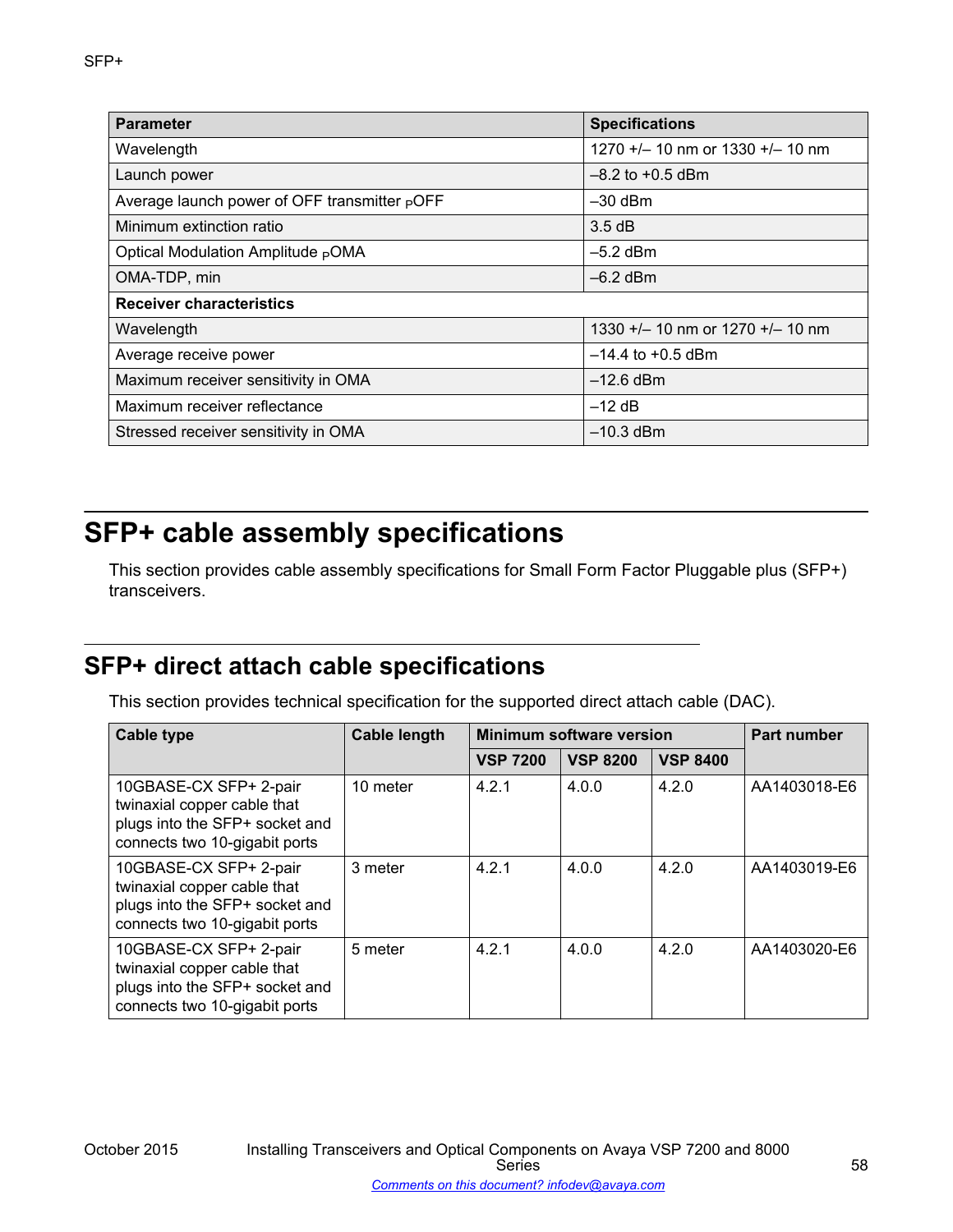# **Chapter 6: QSFP+**

This chapter provides installation procedures and specifications for 40-gigabit Ethernet Quad Small Form Factor Pluggable plus (QSFP+) transceiver modules.

# **QSFP+ transceivers**

This section describes how to select, install, and remove Quad (4-channel) Small Form Factor Pluggable plus (QSFP+) transceiver modules.

Use a QSFP+ transceiver to connect a device motherboard to fiber optic or direct attach cables. QSFP+ transceivers support 40 gigabit per second (Gbps) connections.

The Avaya Virtual Services Platform 8000 Series supports QSFP+ transceivers on the following ESMs

- The Avaya 8200 supports only four 40Gbps ports on 1/41, 1/42, 2/41 and 2/42.
- The Avaya VSP 8400 ports can be used with QSFP+ transceivers depending on the type of Ethernet Switch Modules (ESM) installed. For information on ESM types, see *Installing the Avaya Virtual Services Platform 8000 Series*, NN47227-300.
- The Avaya VSP 7200 Series supports 40Gbps QSFP+ transceivers on ports 2/1–2/6.

### **Important:**

- The VSP 8000 and VSP 7200 Series operate in strict mode for QSFP+ transceivers, which means that the switch will not bring the port up operationally when using non-Avaya QSFP + transceivers.
- The VSP 8000 and VSP 7200 Series operate in forgiving mode for QSFP+ direct attach cables (DACs), which means that the switch will bring up the port operationally when using non-Avaya direct attach cables. Avaya does not provide support for operational issues related to these DACs, but they will operate and the port link will come up.

### **ED** Note:

Although VSP 8000 and VSP 7200 Series support 10G and 40G DAC cables in forgiving mode, the output to the command **show pluggable-optical-modules basic** displays the corresponding vendor names instead of leaving the vendor name blank as in the releases prior to VOSS 4.2.1.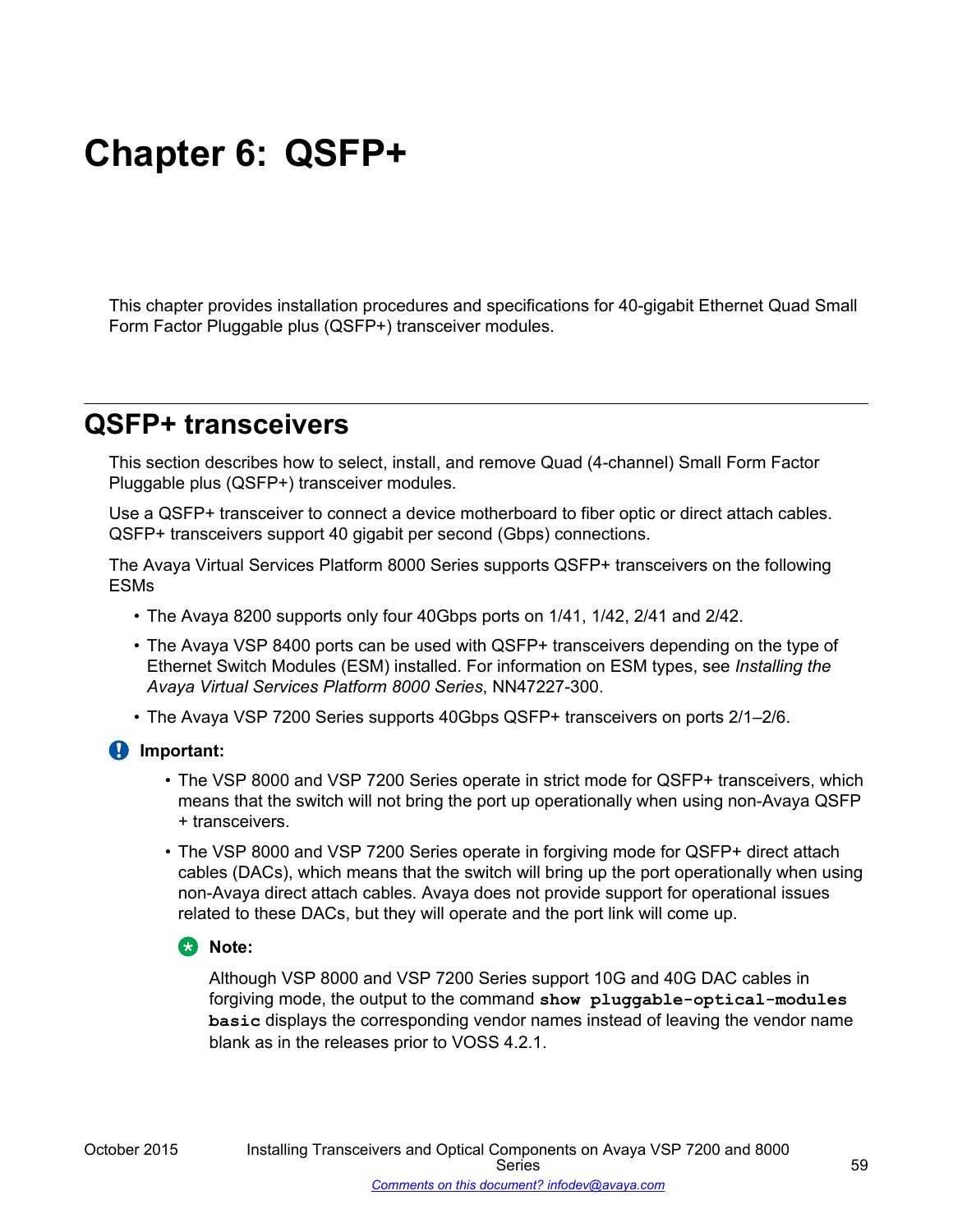# **Selecting a QSFP+**

Use a QSFP+ transceiver to interface a port to a fiber optic cable. Depending on the product, you can obtain QSFP+ transceivers for cable distances of up to 40 km. Alternatively, you can use a direct attach cable (QSFP+ to QSFP+ DAC) to connect ports for cable distances of up to 5 meters.

### **About this task**

Select the appropriate transceiver to provide the required reach.

### **Procedure**

- 1. Determine the required reach.
- 2. Determine wavelength restrictions or requirements.
- 3. Use the following job aid to determine the appropriate QSFP+ transceiver or cable for your application.

### **Job aid**

QSFP+ transceivers are hot-swappable data input and output components that allow 40-gigabit Ethernet ports to link with other 40-gigabit Ethernet ports.

All Avaya QSFP+ transceivers use LC connectors and MPO/MTP connectors to provide precision keying and low interface losses.

The following table lists and describes the Avaya QSFP+ transceiver models.

### **Table 35: Compatible 40-gigabit QSFP+ transceiver models**

| Cable type                           | <b>Cable length</b>                   | <b>Minimum software version</b> | <b>Part number</b> |                 |              |
|--------------------------------------|---------------------------------------|---------------------------------|--------------------|-----------------|--------------|
|                                      |                                       | <b>VSP 7200</b>                 | <b>VSP 8200</b>    | <b>VSP 8400</b> |              |
| Passive copper<br>DAC                | $0.5$ meter                           | 4.2.1                           | 4.0.0              | 4.2.0           | AA1404037-E6 |
| Passive copper<br>DAC.               | 1 meter                               | 4.2.1                           | 4.0.0              | 4.2.0           | AA1404029-E6 |
| Passive copper<br>DAC                | 3 meter                               | 4.2.1                           | 4.0.0              | 4.2.0           | AA1404031-E6 |
| Passive copper<br><b>DAC</b>         | 5 meter                               | 4.2.1                           | 4.0.0              | 4.2.0           | AA1404032-E6 |
| 40GBASE-LR4<br>QSFP+                 | $10 \text{ km}$                       | 4.2.1                           | 4.0.0              | 4.2.0           | AA1404001-E6 |
| 40GBASE-SR4<br>4x10GBASE-SR<br>QSFP+ | 100 meters<br>with OM3 fiber<br>cable | 4.2.1                           | 4.0.0              | 4.2.0           | AA1404005-E6 |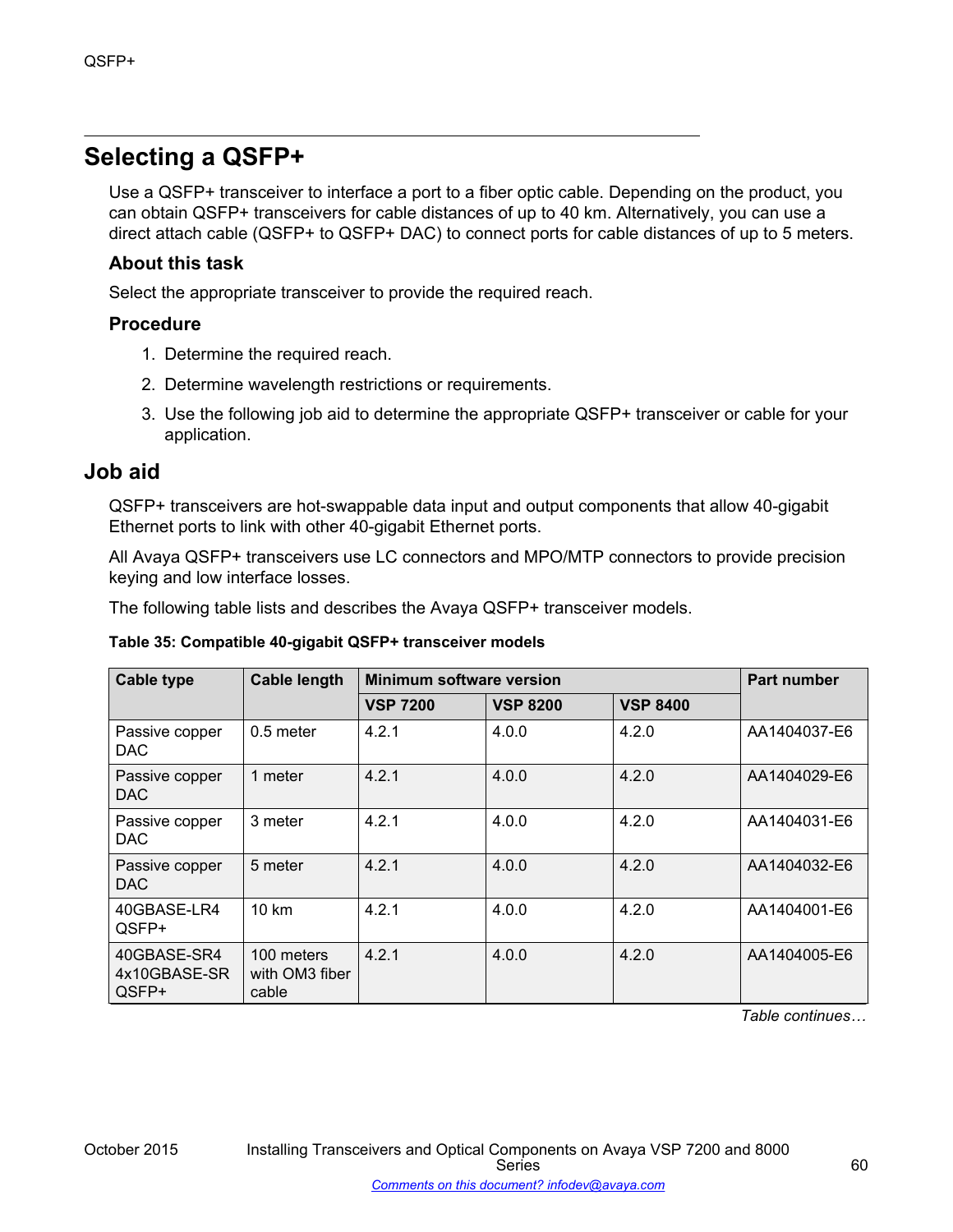| <b>Cable type</b>                                                                                                                                                                                                                  | <b>Cable length</b>                         | Minimum software version | Part number     |                 |              |
|------------------------------------------------------------------------------------------------------------------------------------------------------------------------------------------------------------------------------------|---------------------------------------------|--------------------------|-----------------|-----------------|--------------|
|                                                                                                                                                                                                                                    |                                             | <b>VSP 7200</b>          | <b>VSP 8200</b> | <b>VSP 8400</b> |              |
|                                                                                                                                                                                                                                    | 150 meters<br>with OM4 fiber<br>cable       |                          |                 |                 |              |
| Passive copper<br>breakout cable                                                                                                                                                                                                   | 1 meter                                     | 4.2.1                    | 4.2.0           | 4.2.0           | AA1404033-E6 |
| Passive copper<br>breakout cable                                                                                                                                                                                                   | 3 meter                                     | 4.2.1                    | 4.2.0           | 4.2.0           | AA1404035-E6 |
| Passive copper<br>breakout cable                                                                                                                                                                                                   | 5 meter                                     | 4.2.1                    | 4.2.0           | 4.2.0           | AA1404036-E6 |
| Active optical<br><b>DAC</b>                                                                                                                                                                                                       | 10 meter                                    | 4.2.1                    | 4.2.1           | 4.2.1           | AA1404028-E6 |
| Active optical<br>breakout cable                                                                                                                                                                                                   | 10 meter                                    | 4.2.1                    | 4.2.1           | 4.2.1           | AA1404041-E6 |
| 40GBASE-LM4<br>QSFP+                                                                                                                                                                                                               | 80 meters on<br>50 µm<br>multimode<br>fiber | 4.2.1                    | 4.2.1           | 4.2.1           | AA1404002-E6 |
| 40GBASE-ER4<br>QSFP+                                                                                                                                                                                                               | 40 km                                       | 4.2.1                    | 4.2.1           | 4.2.1           | AA1404003-E6 |
| <b>Warning:</b><br>Do not use<br>a short<br>jumper or<br>loopback<br>cable.<br>Ensure at<br>least 1.8 dB<br>insertion<br>loss exists<br>between the<br>transmitter<br>and receiver<br>to avoid<br>permanent<br>receiver<br>damage. |                                             |                          |                 |                 |              |

# **Installing a QSFP+ transceiver**

Install a QSFP+ transceiver to provide a 40-gigabit Ethernet interface between the device and other network devices.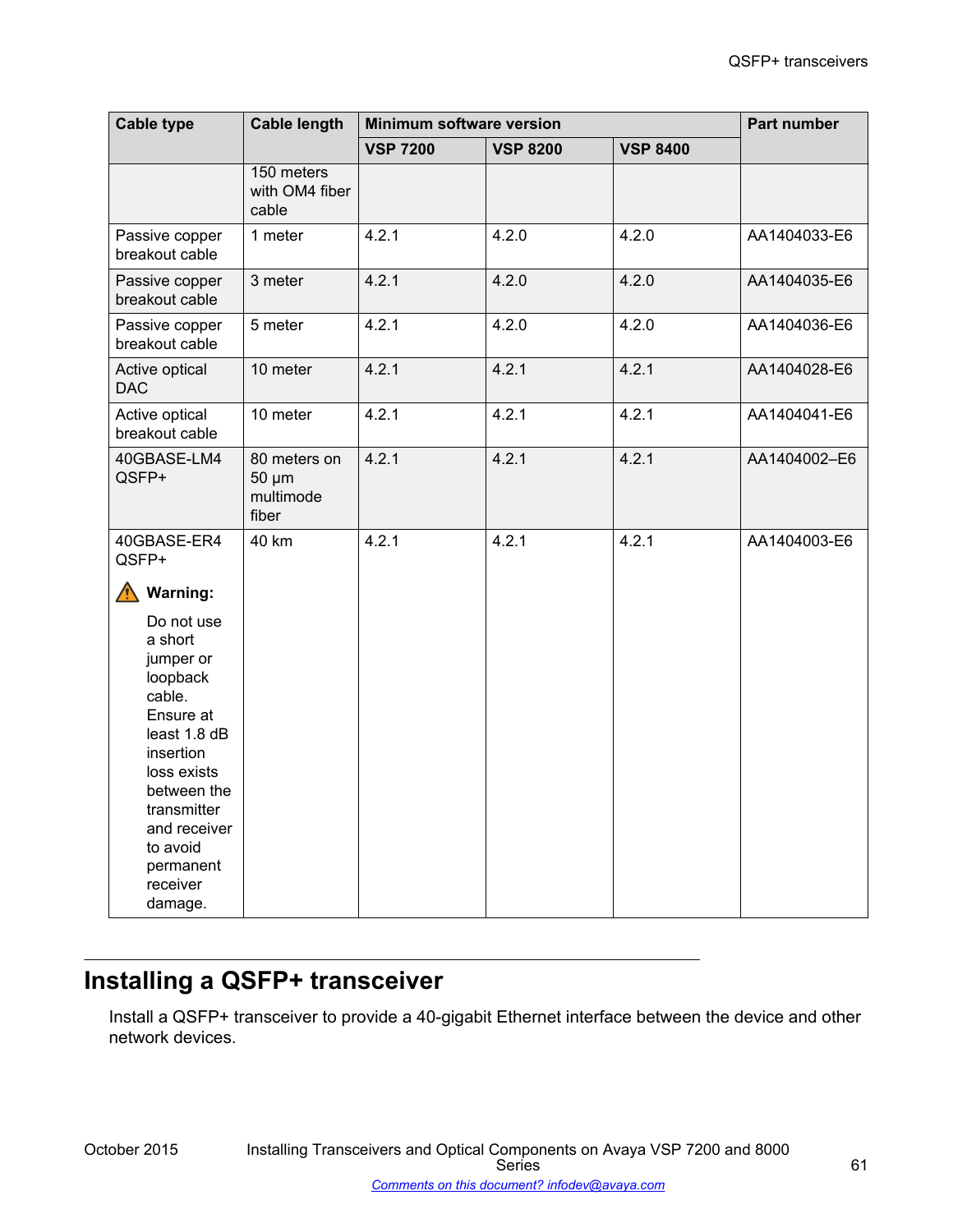### **Before you begin**

- Verify that the QSFP+ is the correct model for your network configuration.
- Before you install the optical connector, ensure it is clean.

### **A** Danger:

### **Risk of eye injury by laser**

Fiber optic equipment can emit laser or infrared light that can injure your eyes. Never look into an optical fiber or connector port. Always assume that fiber optic cables connect to a light source.



### **Electrostatic alert:**

### **Risk of equipment damage**

ESD can damage electronic circuits. Do not touch electronic hardware unless you wear a grounding wrist strap or other static-dissipating device.

### **Warning:**

### **Risk of equipment damage**

Only trained personnel can install this product.

### **Warning:**

### **Risk of equipment damage**

QSFP+ transceivers are keyed to prevent incorrect insertion. If the QSFP+ resists pressure, do not force it; turn it over, and reinsert it.

### **About this task**

Installing a QSFP+ takes approximately 3 minutes.

### **Procedure**

- 1. Remove the QSFP+ from its protective packaging.
- 2. Remove the dust cover from the QSFP+ optical bores and insert the fiber optic cable.
- 3. Grasp the QSFP+ between your thumb and forefinger.
- 4. Insert the device into a QSFP+ port.

Apply a light pressure to the QSFP+ until the device clicks and locks into position in the port.

### **Job aid**

Avaya uses the QSFP+ transceiver with the pull-tab type of locking and extractor mechanism.

The following figure shows the QSFP+ transceiver with a bore plug installed. Pull the tab to release the device.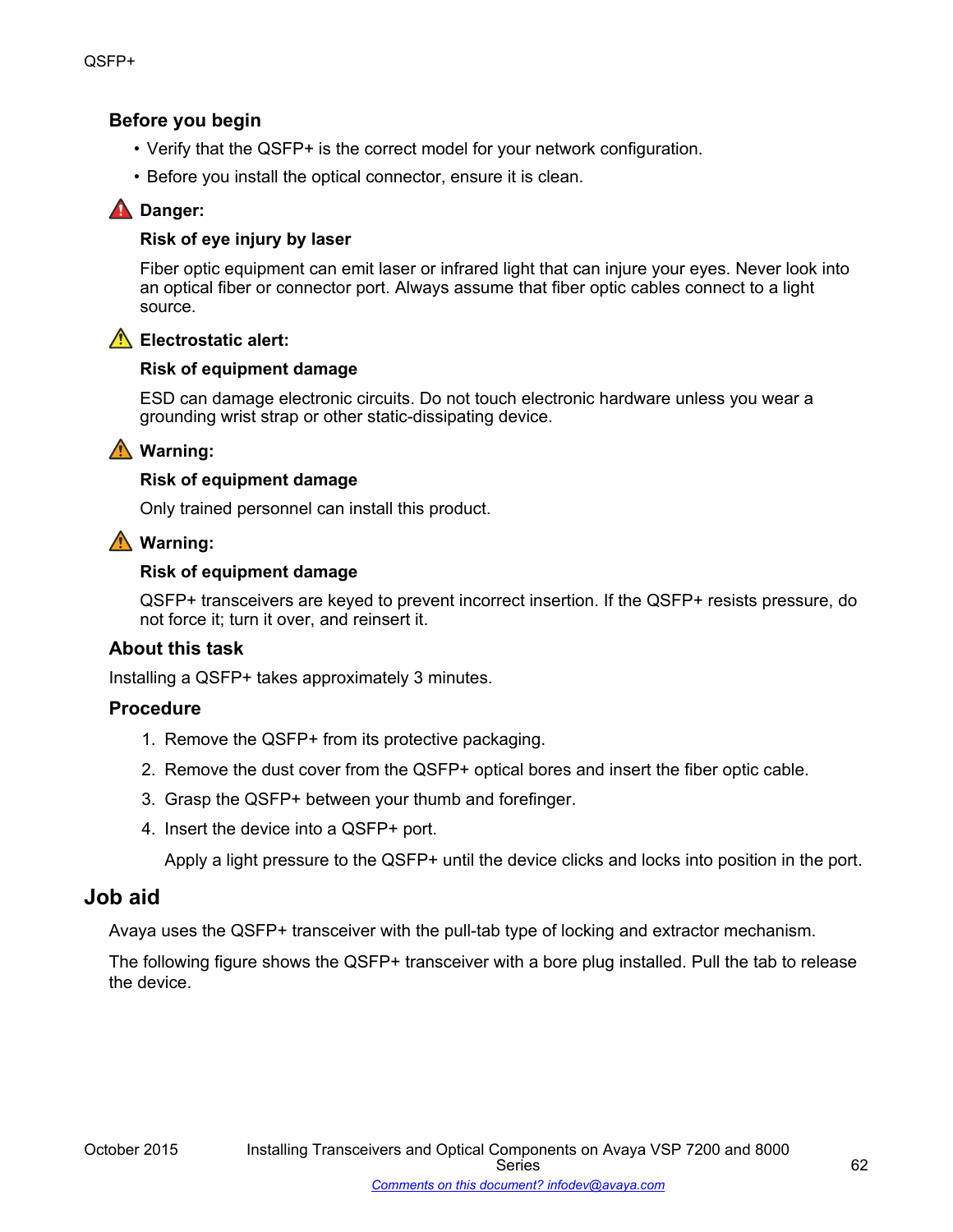

# **Removing a QSFP+ transceiver**

Remove a QSFP+ transceiver to replace it or to commission it elsewhere.

### **Before you begin**

### **A** Danger:

### **Risk of eye injury by laser**

Fiber optic equipment can emit laser or infrared light that can injure your eyes. Never look into an optical fiber or connector port. Always assume that fiber optic cables connect to a light source.

### **Electrostatic alert:**

### **Risk of equipment damage**

To prevent damage from electrostatic discharge, always wear an antistatic wrist strap connected to an electrostatic discharge (ESD) jack.

### **Procedure**

- 1. Disconnect the network fiber optic cable from the QSFP+ connector.
- 2. Grasp the pull-tab and slide the QSFP+ transceiver out of the module QSFP+ slot.

If the QSFP+ transceiver does not slide easily from the module slot, use a gentle side-to-side rocking motion while firmly pulling the QSFP+ transceiver from the slot.

- 3. Remove connector from transceiver and affix dust covers over the fiber optic bore and connector.
- 4. Store the QSFP+ transceiver in a safe place until needed.

### *<u>I</u>* Important:

If you discard the QSFP+ transceiver, dispose of it according to all national laws and regulations.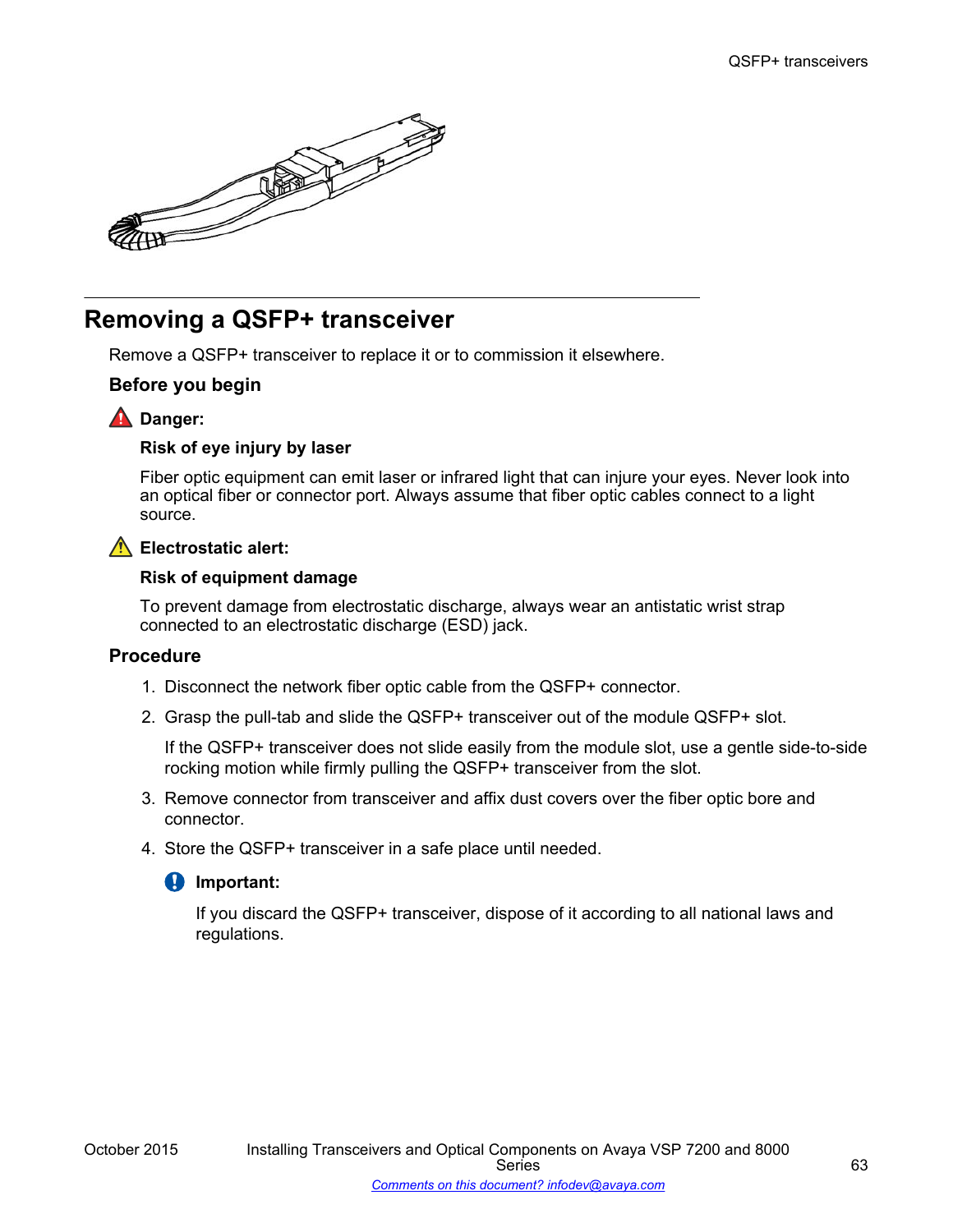# **QSFP+ transceiver specifications**

This section provides technical specifications for the supported 40 gigabit QSFP+ transceiver models. Use these specifications to aid in network design.

### **Important:**

The VSP 8000 and VSP 7200 Series operate in strict mode for QSFP+ transceivers, which means that the switch will not bring the port up operationally when using non-Avaya QSFP+ transceivers.

## **QSFP+ transceiver labels**

A label can be located on either the top or bottom of the typical Avaya QSFP+ transceiver. The following figure shows an example label.

Avaya uses alternate labels, depending on the size of the device and space available for label information.



### **Figure 4: 40GBASE–SR4 QSFP+ transceiver label example**

The following table identifies the numbered items in the preceding figure.

### **Table 36: Figure notes for a 40GBASE–SR4 QSFP+ transceiver label**

| 1. Avaya logo                                            |
|----------------------------------------------------------|
| 2. Optical safety certification logos                    |
| 3. Year and month of manufacture                         |
| 4. Country of origin                                     |
| 5. Name                                                  |
| 6. Operating wavelength                                  |
| 7. Avaya PEC                                             |
| 8. Vendor part number                                    |
| 9. U.S. FDA CDRH laser classification                    |
| 10. U.S. FDA CDRH laser classification compliance number |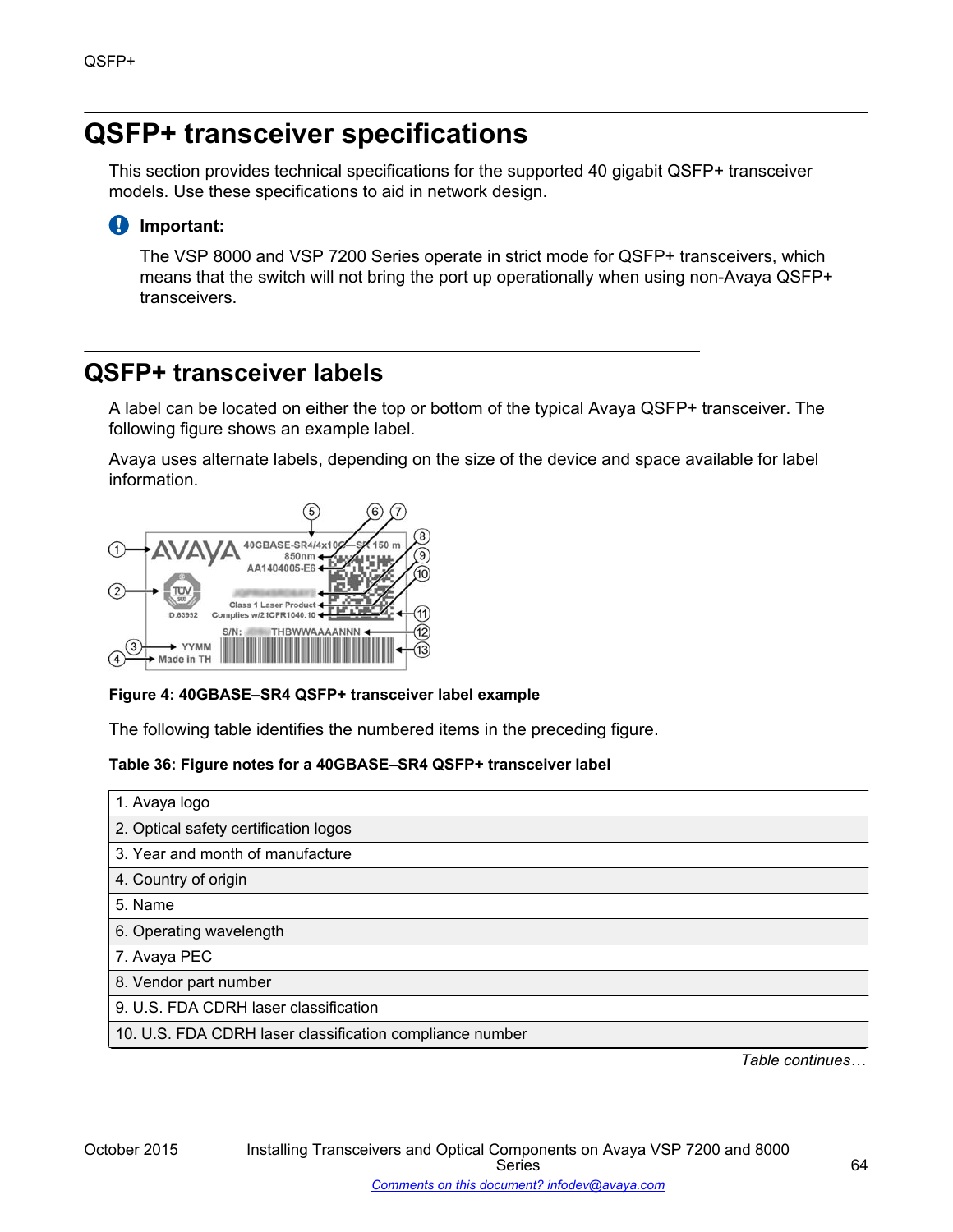- 11. 2D serial number barcode
- 12. Serial number
- 13. 1D serial number barcode

## **General QSFP+ transceiver specifications**

The following table describes general QSFP+ transceiver specifications.

#### **Table 37: General QSFP+ specifications**

| <b>Parameter</b>                   | <b>Specification</b> |                                                                                                                                              |
|------------------------------------|----------------------|----------------------------------------------------------------------------------------------------------------------------------------------|
| Dimensions $(H \times W \times D)$ |                      | 8.5 x 18.35 x 72.4 mm (0.33 x<br>0.72 x 2.85 in.), unless otherwise<br>stated.                                                               |
|                                    |                      | Note:<br>$\star$                                                                                                                             |
|                                    |                      | The length of the pull tab<br>latch varies depending on the<br>vendor and the body, with a<br>length of 125 to 132 mm<br>(4.92 to 5.20 in.). |
| Connectors                         | 40GBASE-SR4 QSFP+    | MPO or MTP                                                                                                                                   |
|                                    | 40GBASE-LR4 QSFP+    | <b>LC Duplex</b>                                                                                                                             |
| Storage temperature                |                      | $-40$ °F (-4 °C) to 185 °F (85 °C)                                                                                                           |
| Operating temperature              |                      | 23 °F (-5 °C) to 158 °F (70 °C)                                                                                                              |

# **Supported QSFP+ transceivers**

The following section provides specifications for supported QSFP+ transceivers.

### **40GBASE-SR4 QSFP+ specifications**

The 40GBASE-SR4 4x10GBASE-SR transceiver provides a high-speed link at an aggregate signaling rate.

### **Important:**

Not all Avaya networking products support the 4x10GBASE-SR mode of operation.

The 40GBASE-SR4 transceiver supports the MPO connector and the duplex LC connector. Typically, the MPO connector has two alignment pins, which keeps the connector and the fibers aligned to the mating cable.

For more information about the 40GBASE-SR4 4x10GBASE-SR QSFP+ transceiver, including test and measurement information, see the IEEE 802.3-2012 standard.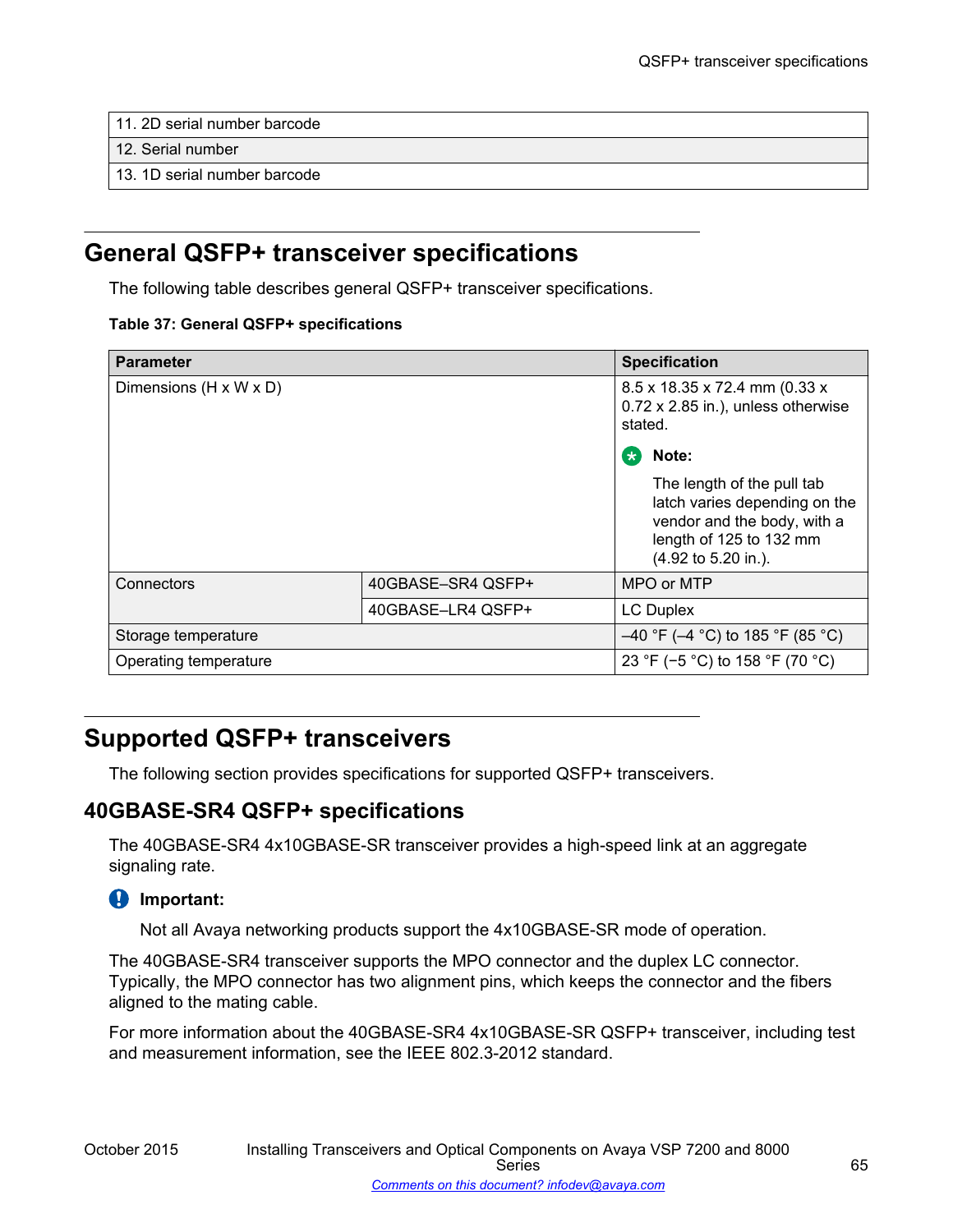The following table lists the specifications for the 40GBASE-SR4 4x10GBASE-SR QSFP+ transceiver. The part number of this QSFP+ transceiver is AA1404005-E6.

| Table 38: 40GBASE-SR4 4x10GBASE-SR QSFP+ transceiver specifications |  |
|---------------------------------------------------------------------|--|
|---------------------------------------------------------------------|--|

| <b>Parameter</b>                                            |            |            | <b>Specification</b>                               |
|-------------------------------------------------------------|------------|------------|----------------------------------------------------|
| Line rate                                                   |            |            | 10.3125 Gbps                                       |
| Center wavelength range                                     |            |            | 840 to 860 nanometers                              |
| <b>Distance</b>                                             |            |            | $Up$ to:                                           |
|                                                             |            |            | • 328 feet (100 meters) – with OM3 fiber<br>cable. |
|                                                             |            |            | • 492 feet (150 meters) – with OM4 fiber<br>cable. |
| <b>Transmitter characteristics</b>                          |            |            |                                                    |
| Signaling rate, each lane                                   |            |            | 10.3125 Gbps                                       |
| RMS spectral width                                          |            |            | 0.65 nanometers maximum                            |
| Average launch power, each lane                             | Min        | <b>Max</b> | <b>Units</b>                                       |
|                                                             | $-8.0$     | $-1.0$     | dBm                                                |
| Optical modulation amplitude (OMA),<br>each lane            | Min        | <b>Max</b> | <b>Units</b>                                       |
|                                                             | $-5.6$     | 3          | dBm                                                |
| Maximum transmitter and dispersion penalty (TDP), each lane |            |            | 3.9dB                                              |
| Minimum launch power in OMA minus TDP, each lane            |            |            | $-7.8$ dBm                                         |
| Minimum extinction ratio                                    |            |            | 3 dB                                               |
| Maximum optical return loss tolerance                       |            |            | 12 dB                                              |
| <b>Receiver characteristics</b>                             |            |            |                                                    |
| Signaling rate, each lane                                   |            |            | 10.3125 Gbps                                       |
| Average receive power, each lane                            | <b>Min</b> | <b>Max</b> | <b>Units</b>                                       |
|                                                             | $-9.5$     | 2.4        | dBm                                                |
| Receive power in OMA, each lane                             | <b>Min</b> | <b>Max</b> | <b>Units</b>                                       |
|                                                             | $-7.5$     | 3          | dBm                                                |
| Receive input optical power (damage threshold)              |            |            | 3.4 dBm                                            |

## **40GBASE-LR4 QSFP+ transceiver specifications**

The 40GBASE-LR4 QSFP+ transceiver can attain link lengths of up to 10 kilometers on International Telecommunication Union (ITU) recommendation G.652 single-mode fiber (SMF) cable.

The following table lists the transmitter and receiver specifications for the 40GBASE-LR4 transceiver. The part number of this QSFP+ transceiver is AA1404001-E6.

For more information about the 40GBASE-LR4 transceiver, including test and measurement information, see the IEEE 802.3–2012 standard.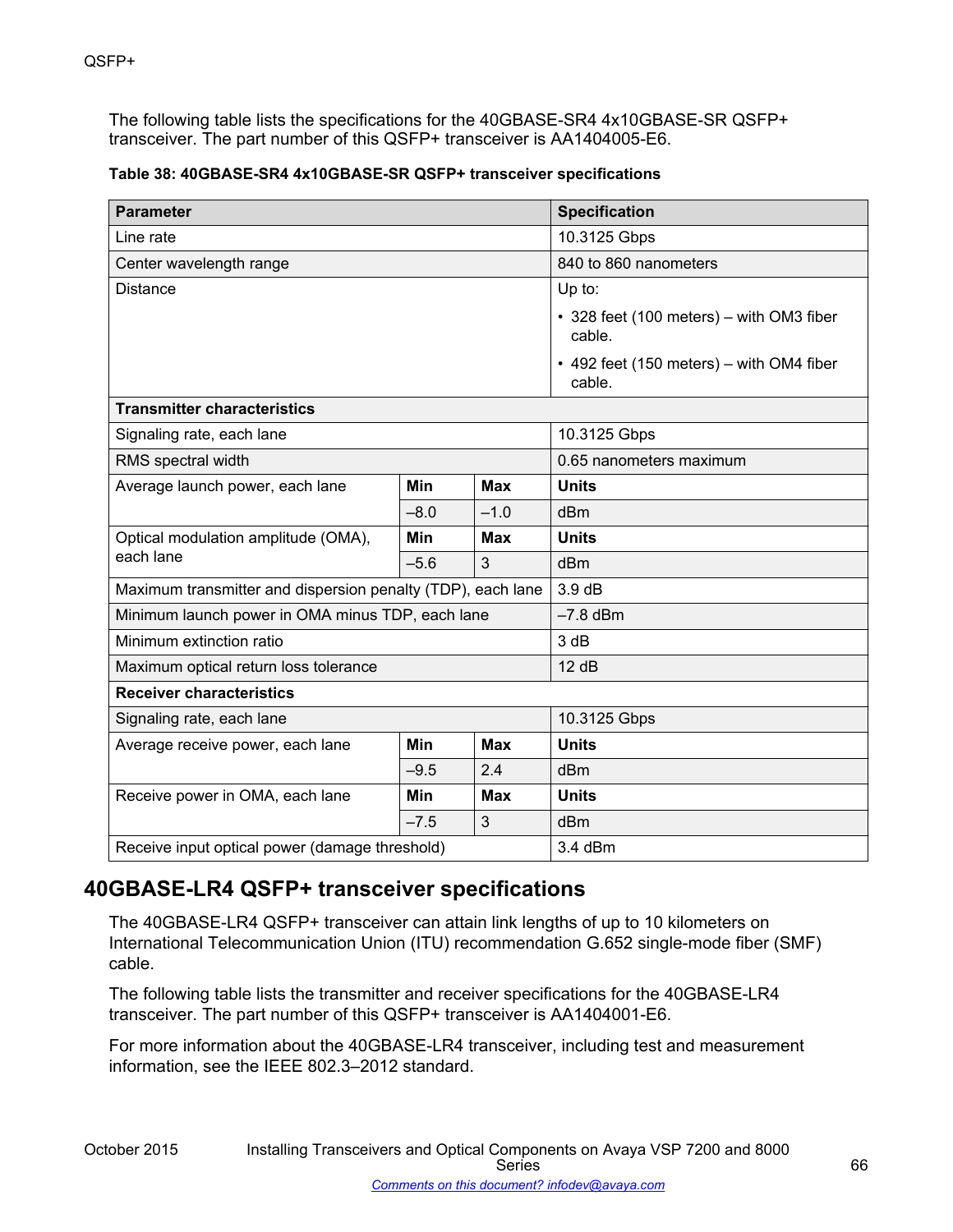### **Table 39: IEEE 802.3–2012 40GBASE-LR4 transceiver specifications**

| <b>Parameter</b>                                               | <b>Specification</b>                   |
|----------------------------------------------------------------|----------------------------------------|
| <b>Distance</b>                                                | Up to 10 kilometers                    |
| <b>Transmitter characteristics</b>                             |                                        |
| Line rate                                                      | 10 Gbps                                |
| Signaling rate, each lane 10GBase                              | 10.3125 Gbps                           |
| Data rate, total 40GBase                                       | 41.25 Gbps                             |
| Lane wavelength ranges                                         | 1264.5 nanometers to 1277.5 nanometers |
|                                                                | 1284.5 nanometers to 1297.5 nanometers |
|                                                                | 1304.5 nanometers to 1317.5 nanometers |
|                                                                | 1324.5 nanometers to 1337.5 nanometers |
| Total average optical power                                    | 8.3 dBm                                |
| Minimum average optical power, each lane at 10.3125<br>Gbps.   | $-7$ dBm                               |
| Maximum average optical power, each lane at 10.3125<br>Gbps.   | $2.3$ dBm                              |
| Difference in optical power between any two lanes              | 6.5dB                                  |
| Minimum side mode suppression ratio                            | 30 dB                                  |
| Minimum optical modulation amplitude                           | $-4$ dBm                               |
| Maximum optical modulation amplitude                           | $3.5$ dBm                              |
| Maximum average optical power of OFF transmitter,<br>each lane | $-30$ dBm                              |
| Minimum extinction ratio at 10.3125 Gbps                       | 3.5dB                                  |
| RIN <sub>20</sub> OMA (maximum)                                | $-128$ dB/Hz                           |
| Maximum optical return loss tolerance                          | 20 dB                                  |
| <b>Receiver characteristics</b>                                |                                        |
| Line rate                                                      | 10 Gbps                                |
| Signaling rate, each lane 10GBase                              | 10.3125 Gbps                           |
| Data rate, total 40GBase                                       | 41.25 Gbps                             |
| Lane wavelength ranges                                         | 1264.5 nanometers to 1277.5 nanometers |
|                                                                | 1284.5 nanometers to 1297.5 nanometers |
|                                                                | 1304.5 nanometers to 1317.5 nanometers |
|                                                                | 1324.5 nanometers to 1337.5 nanometers |
| Average receive power, each lane at 10.3125 Gbps.              | $-13.7$ to 2.3 dBm                     |
| Maximum receiver power, each lane in OMA.                      | $3.5$ dBm                              |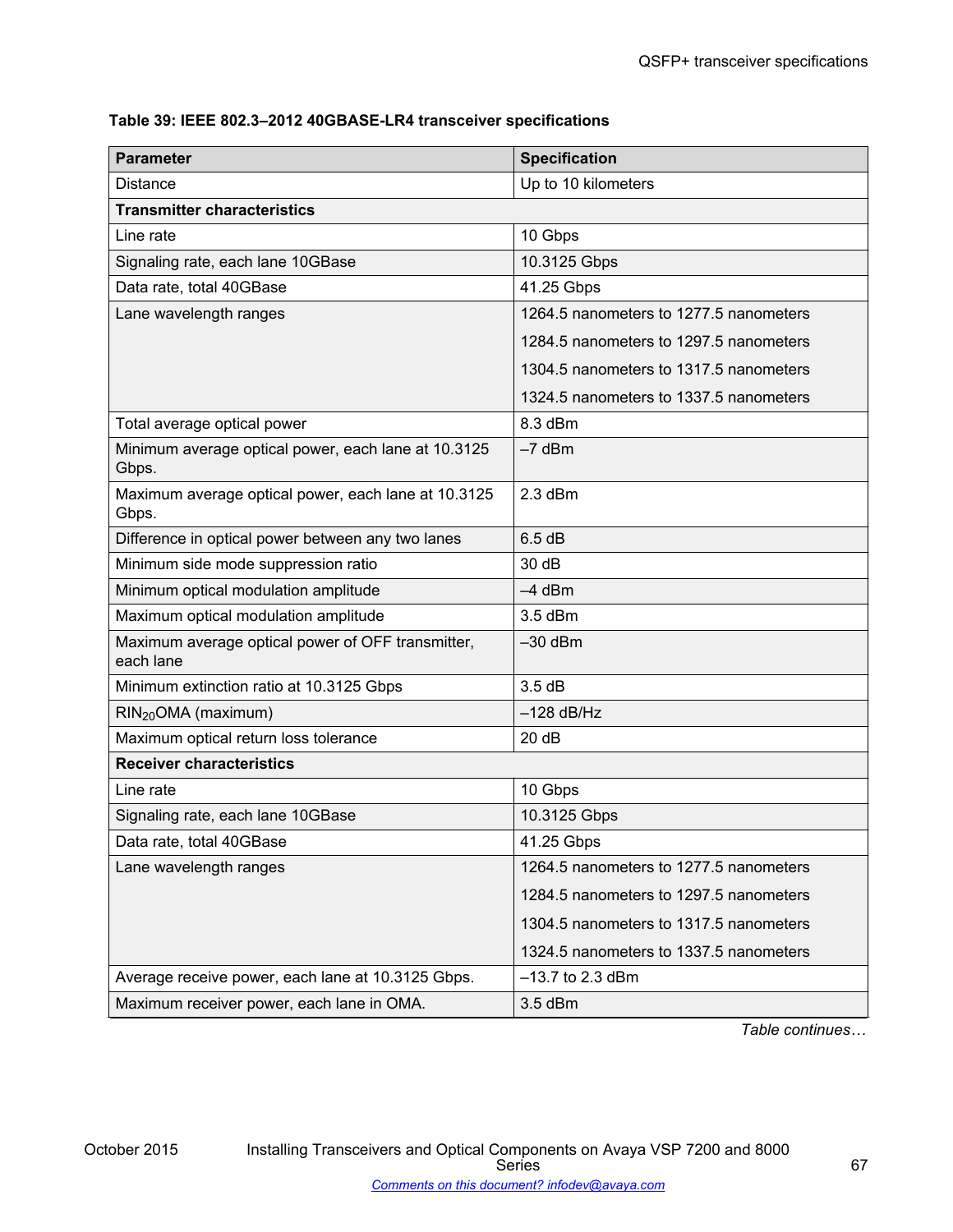| <b>Parameter</b>                                                   | <b>Specification</b> |
|--------------------------------------------------------------------|----------------------|
| Maximum receiver sensitivity in OMA, each lane at<br>10.3125 Gbps. | $-11.5$ dBm          |
| Maximum receiver reflectance                                       | $-26$ dBm            |
| Stressed receiver sensitivity, each lane at 10.3125<br>Gbps.       | $-9.6$ dBm           |
| Receive input optical power (damage threshold per lane)            | $3.3$ dBm            |

## **40GBASE-LM4 QSFP+ specifications**

This transceiver operates up to 80 meters on 50 µm MMF cable plant and is compliant with channel insertion loss specified in IEEE standard 802.3-2012, Table 52-10, for 2000 (OM3) or 4700 MHz\*km (OM4) 50 um multimode fiber.

## **Note:**

Channel insertion loss includes connectors.

The 40GBASE-LM4 QSFP+ transceiver supports a link configuration of a backbone cable between patch panels with one jumper from the transceiver to the patch panel at each end. All ends support duplex LC connectors. Connector return loss requirement is 20 dB or greater (reflectance –20 dB or less).

Other 10GBASE-S transceivers and link parameters do not apply, as the LM4 operates in the 1310 nm region. The 40GBASE-LM4 QSFP+ transceiver contains four transmitters where the signal is internally multiplexed to the Tx port and contains four receivers where the signal is internally demultiplexed at the Rx port.

The 40GBASE-LM4 QSFP+ transceiver replaces a 40GBASE-SR4 QSFP+ transceiver for applications up to 80 meters. The transceiver uses one pair of MMF fibers and a duplex LC connector versus the eight fibers with MPO/MTP connectors that are used with the 40GBASE-SR4 QSFP+ transceiver. The transceiver is not interoperable with 40GBASE-SR4 or 10GBASE-SR transceivers.

The following table lists the transmitter, cable plant, and receiver specifications for the 40GBASE-LM4 QSFP+ transceiver. The part number is AA1404002-E6.

| <b>Parameter</b>                                | <b>Specification</b>    |  |
|-------------------------------------------------|-------------------------|--|
| Data rate (nominal)                             | 4 X 10 Gbps             |  |
| Nominal transmitter center wavelengths          | 1271, 1291, 1311, 1331  |  |
| Link distance (OM3 and OM4)                     | Up to 80 m maximum      |  |
| Operating temperature range                     | 0 °C to +70 $\degree$ C |  |
| <b>Transmitter characteristics</b>              |                         |  |
| Maximum total average launch power              | 10.3 dBm                |  |
| Maximum average launch power, each lane         | $4.3$ dBm               |  |
| Maximum average launch power of OFF transmitter | $-30$ dBm               |  |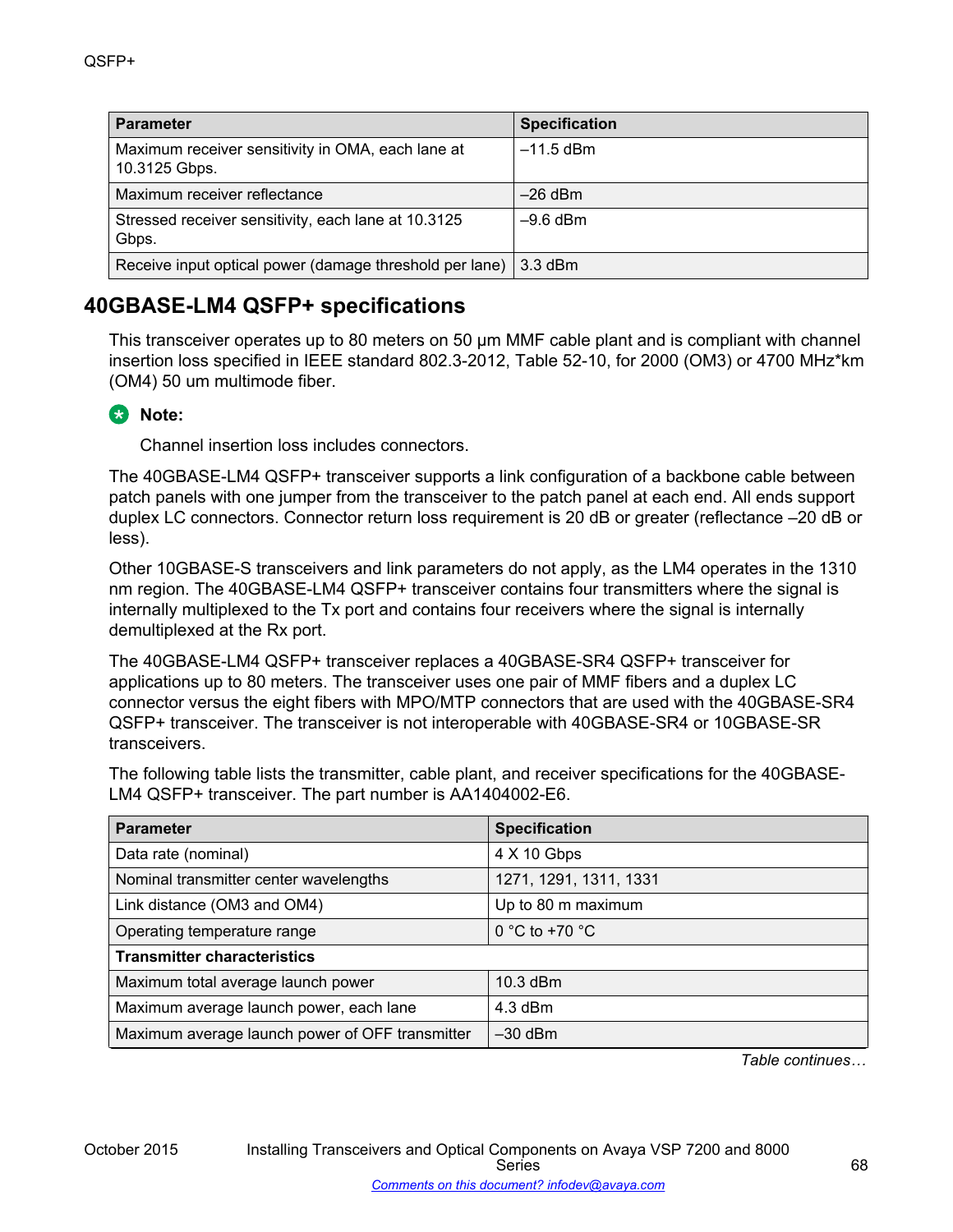| <b>Parameter</b>                             | <b>Specification</b>                 |  |  |  |
|----------------------------------------------|--------------------------------------|--|--|--|
| Maximum optical return loss tolerance        | 20 dB                                |  |  |  |
| Applicable cable plant                       |                                      |  |  |  |
| Maximum insertion loss, including connectors | 2.6 dB (OM3) or 2.9 dB (OM4)         |  |  |  |
| Minimum optical return loss                  | 20 dB                                |  |  |  |
| Maximum link distance                        | 80 <sub>m</sub>                      |  |  |  |
| <b>Receiver characteristics</b>              |                                      |  |  |  |
| Maximum average receive power, each lane     | 4.3 dBm                              |  |  |  |
| Maximum input optical power                  | Tolerates direct Tx to Rx connection |  |  |  |
| Stressed receiver sensitivity                | $-5.0$ dBm                           |  |  |  |

## **40GBASE-ER4 QSFP+ specifications**

The following table lists the transmitter and receiver specifications for the 40GBASE-ER4 QSFP+ transceiver with corresponding wavelengths. The reach for this QSFP+ transceiver is up to 40 kilometers. The part number is AA1404003-E6.

## **Warning:**

Do not use a short jumper or loopback cable. Ensure at least 1.8 dB insertion loss exists between the transmitter and receiver to avoid permanent receiver damage.

A minimum of 9 dB insertion loss must exist between the transmitter and receiver for correct operation. If the fiber cable does not have this much loss, use an attenuator to meet the 9 dB requirement. No attenuator is needed if insertion loss is at least 9 dB.

### **Table 40: IEEE 802.3ae 40GBASE-ER4 QSFP+ specifications**

| <b>Parameter</b>                                       |        |      | <b>Specification</b>                   |  |
|--------------------------------------------------------|--------|------|----------------------------------------|--|
| Distance                                               |        |      | Up to 40 kilometers                    |  |
| Loss budget                                            |        |      | 18.5 dB                                |  |
| <b>Transmitter characteristics</b>                     |        |      |                                        |  |
| Line rate                                              |        |      | 10 Gbps                                |  |
| Signaling rate, each lane 10GBASE                      |        |      | 10.3125 Gbps                           |  |
| Lane wavelength ranges                                 |        |      | 1264.5 nanometers to 1277.5 nanometers |  |
|                                                        |        |      | 1284.5 nanometers to 1297.5 nanometers |  |
|                                                        |        |      | 1304.5 nanometers to 1317.5 nanometers |  |
|                                                        |        |      | 1324.5 nanometers to 1337.5 nanometers |  |
| Total average optical power                            |        |      | $10.5$ dBm                             |  |
| Average optical power,<br>each lane at 10.3125<br>Gbps | Min.   | Max. | Units                                  |  |
|                                                        | $-2.7$ | 4.5  | dBm                                    |  |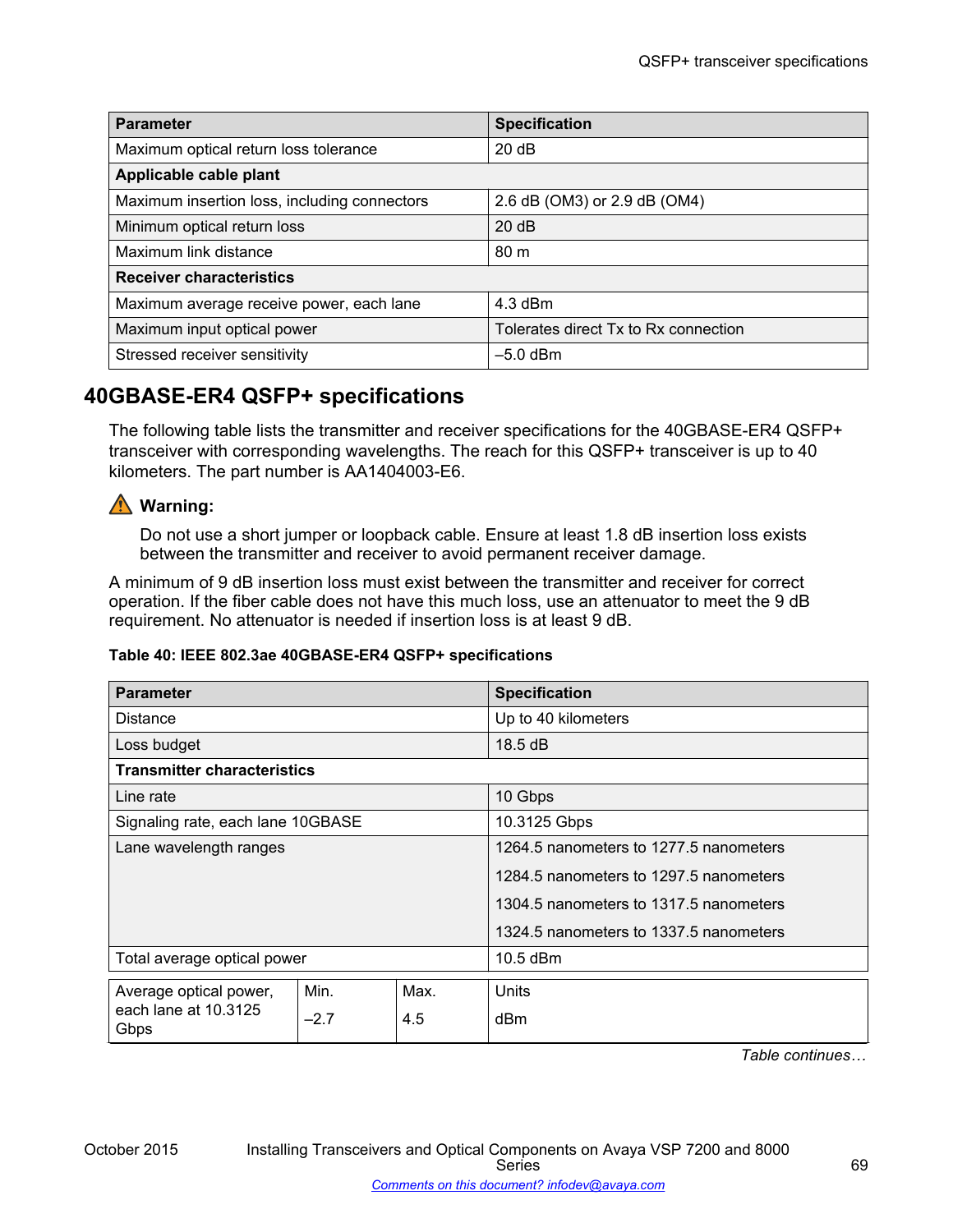| Difference in optical power between any two lanes              |      |      | 4.7 dB OMA                             |  |
|----------------------------------------------------------------|------|------|----------------------------------------|--|
| Minimum side mode suppression ratio                            |      |      | 30 dBm                                 |  |
| Optical modulation                                             | Min. | Max. | Units                                  |  |
| amplitude                                                      | 0.3  | 5    | dBm                                    |  |
| Maximum average optical power of OFF transmitter,<br>each lane |      |      | $-30$ dBm                              |  |
| Launch power in OMA minus TDP, each lane, (min.)               |      |      | $-0.5$ dBm                             |  |
| Minimum extinction ratio at 10.3125 Gbps                       |      |      | 5.5dB                                  |  |
| $RIN_{20}OMA$ (maximum)                                        |      |      | $-128$ dB/Hz                           |  |
| Maximum optical return loss tolerance                          |      |      | 20dB                                   |  |
| <b>Receiver characteristics</b>                                |      |      |                                        |  |
| Line rate                                                      |      |      | 10 Gbps                                |  |
| Signaling rate, each lane 10GBASE                              |      |      | 10.3125 Gbps                           |  |
| Damage threshold per lane (min.)                               |      |      | $3.8$ dBm                              |  |
| Lane wavelength ranges                                         |      |      | 1264.5 nanometers to 1277.5 nanometers |  |
|                                                                |      |      | 1284.5 nanometers to 1297.5 nanometers |  |
|                                                                |      |      | 1304.5 nanometers to 1317.5 nanometers |  |
|                                                                |      |      | 1324.5 nanometers to 1337.5 nanometers |  |
| Average receive power, each lane at 10.3125 Gbps               |      |      | $-21.2$ to $-4.5$ dBm                  |  |
| Maximum receiver power, each lane in OMA                       |      |      | $-4$ dBm                               |  |
| Receiver sensitivity (OMA), each lane                          |      |      | $-19$ dBm                              |  |
| Stressed receiver sensitivity (OMA), each lane<br>(max.)       |      |      | $-16.8$ dBm                            |  |
| Maximum receiver reflectance                                   |      |      | $-26$ dBm                              |  |

### **Link Engineering for greater than 30 km operation**

### **Caution:**

Operating ranges that are greater than 30 km for the same link power budget are considered engineered links. If your operating range is greater than 30 km, you require engineering skills to determine correct device and cable plant specifications, and installation practices. Avaya recommends that you consider the potential impact of operating with near zero assured margin.

The following list provides the requirements for achieving operation to 40 km:

- Ensure fiber insertion loss, in dB/km, is less than (18.5 connector loss, dB)/length.
- Observe strict limits on number and insertion loss of connectors.
- Note that operation to 40 km can possibly eliminate power margin allocated to aging, additional connectors, or cable repairs. This increases risk of additional remediation effort in the event of cable or configuration changes. Cable cuts are the dominant cause of link failure and have been observed to occur on average 4.39 times per thousand sheath miles per year.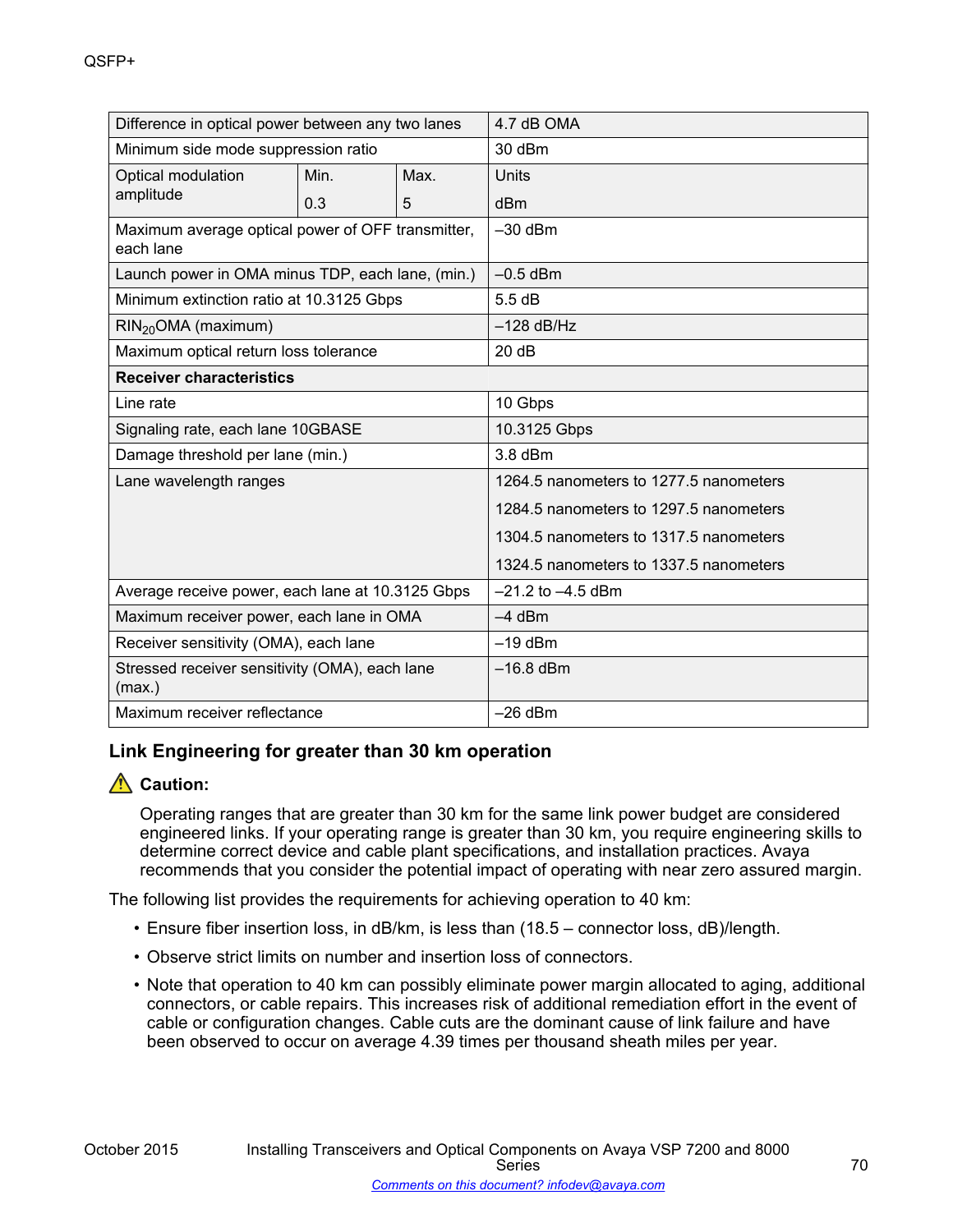#### **Table 41: 40GBASE-ER4 operating ranges**

| <b>Required operating range</b> |  |  |  |
|---------------------------------|--|--|--|
| 2 m to 30 km                    |  |  |  |
| 2 m to 40 km                    |  |  |  |

### Interoperation

40GBASE-ER4 and 40GBASE-LR4 QSFP+ transceivers can interoperate with a properlyengineered link. It requires the cabling (channel) characteristics for 40GBASE-LR4 to be met, with the exception of the maximum and minimum channel insertion loss values, as shown in the following table, for the two link directions separately.

| <b>Direction</b>                                       | Min. loss | Max. loss | <b>Unit</b> |
|--------------------------------------------------------|-----------|-----------|-------------|
| 40GBASE-LR4<br>transmitter to 40GBASE-<br>ER4 receiver | 7.5       | 14.2      | dB          |
| 40GBASE-ER4<br>transmitter to 40GBASE-<br>LR4 receiver | 2.2       | 11        | dB          |

# **QSFP+ cable assembly specifications**

This section provides cable assembly specifications for the supported 40–gigabit QSFP+ transceiver module.

### *<u>B* Important:</u>

The VSP 8000 and VSP 7200 Series operate in forgiving mode for QSFP+ direct attach cables, which means that the switch will bring up the port operationally when using non-Avaya direct attach cables. Avaya does not provide support for operational issues related to these DACs, but they will operate and the port link will come up.

# **QSFP+ breakout cable specifications**

This section provides technical specifications for the supported breakout cables (BOC).

### **QSFP+ to four SFP+ 10–gigabit BOC**

The QSFP+ to four SFP+ 10–gigabit direct attach breakout cable assembly directly connects one QSFP+ port to four SFP+ ports.

The following table identifies the part numbers for specific cable assembly lengths.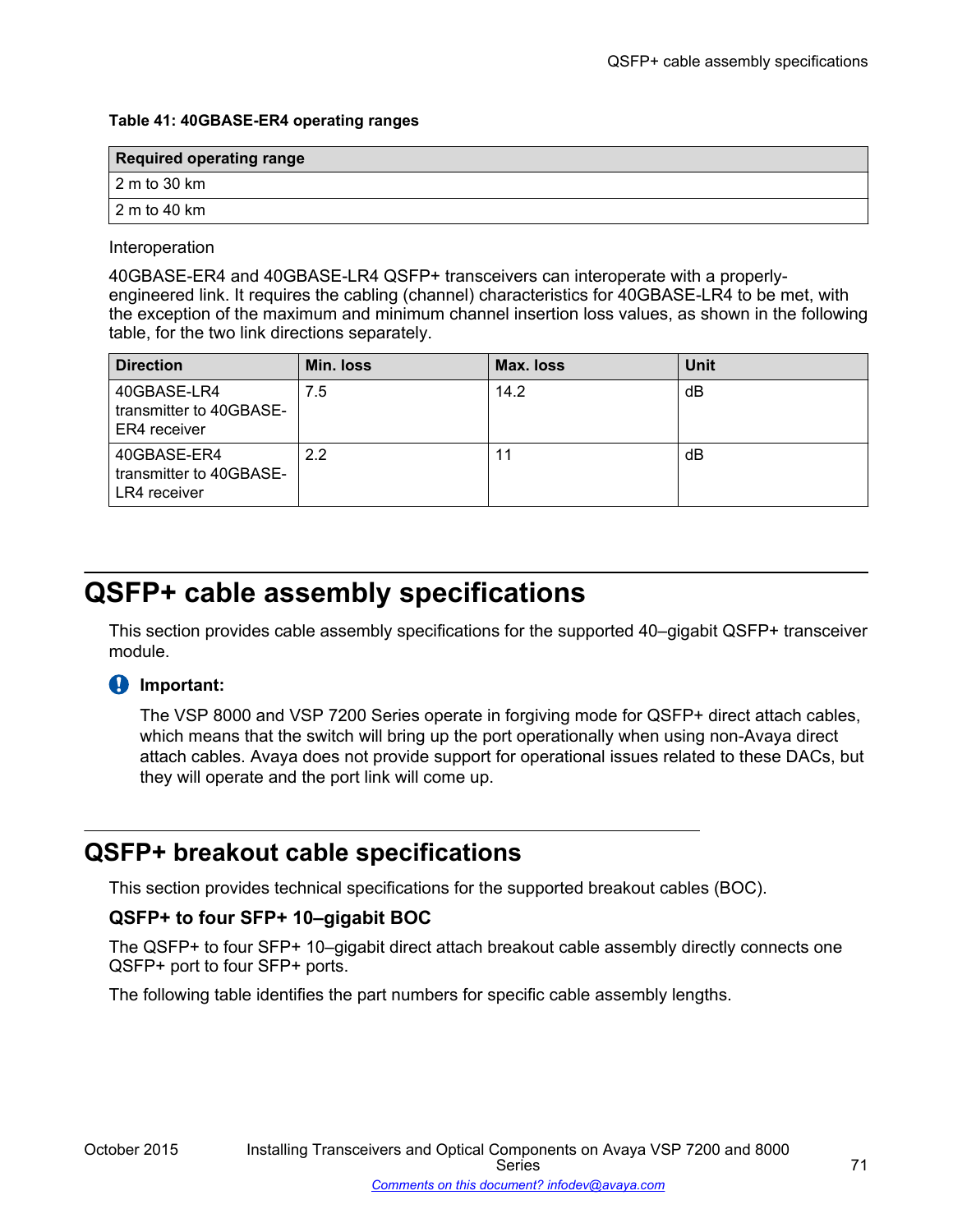| <b>Cable type</b>                | <b>Cable length</b> | Minimum software version |                 |                 | <b>Part number</b> |
|----------------------------------|---------------------|--------------------------|-----------------|-----------------|--------------------|
|                                  |                     | <b>VSP 7200</b>          | <b>VSP 8200</b> | <b>VSP 8400</b> |                    |
| Passive copper<br>breakout cable | meter               | 4.2.1                    | 4.2.0           | 4.2.0           | AA1404033-E6       |
| Passive copper<br>breakout cable | 3 meter             | 421                      | 4.2.0           | 4.2.0           | AA1404035-E6       |
| Passive copper<br>breakout cable | 5 meter             | 4.2.1                    | 4.2.0           | 4.2.0           | AA1404036-E6       |
| Active optical<br>breakout cable | 10 meter            | 4.2.1                    | 4.2.1           | 4.2.1           | AA1404041-E6       |

# **QSFP+ to QSFP+ 40–gigabit direct attach cable specifications**

The QSFP+ to QSFP+ 40–gigabit Direct Attach Cable (DAC) assembly directly connects two QSFP + ports. For more information, see the IEEE 802.3ba 40GBASE-CR4 cable assembly specification standard.

| Cable                           | <b>Cable length</b> | <b>Minimum software version</b> |       |       | <b>Part number</b> |
|---------------------------------|---------------------|---------------------------------|-------|-------|--------------------|
| type                            |                     | 7200                            | 8200  | 8400  |                    |
| Passive<br>flexi-DAC<br>(TAA)   | 0.5 meter           | 4.2.1                           | 4.0.0 | 4.2.0 | AA1404037-E6       |
| Passive<br>copper<br>DAC        | 1 meter             | 4.2.1                           | 4.0.0 | 4.2.0 | AA1404029-E6       |
| Passive<br>copper<br>DAC        | 3 meter             | 4.2.1                           | 4.0.0 | 4.2.0 | AA1404031-E6       |
| Passive<br>copper<br>DAC        | 5 meter             | 4.2.1                           | 4.0.0 | 4.2.0 | AA1404032-E6       |
| Active<br>optical<br><b>DAC</b> | 10 meter            | 4.2.1                           | 4.2.1 | 4.2.1 | AA1404028-E6       |

The following table identifies the part numbers for specific cable assembly lengths.

### **Important:**

Not all Avaya products support all cable lengths.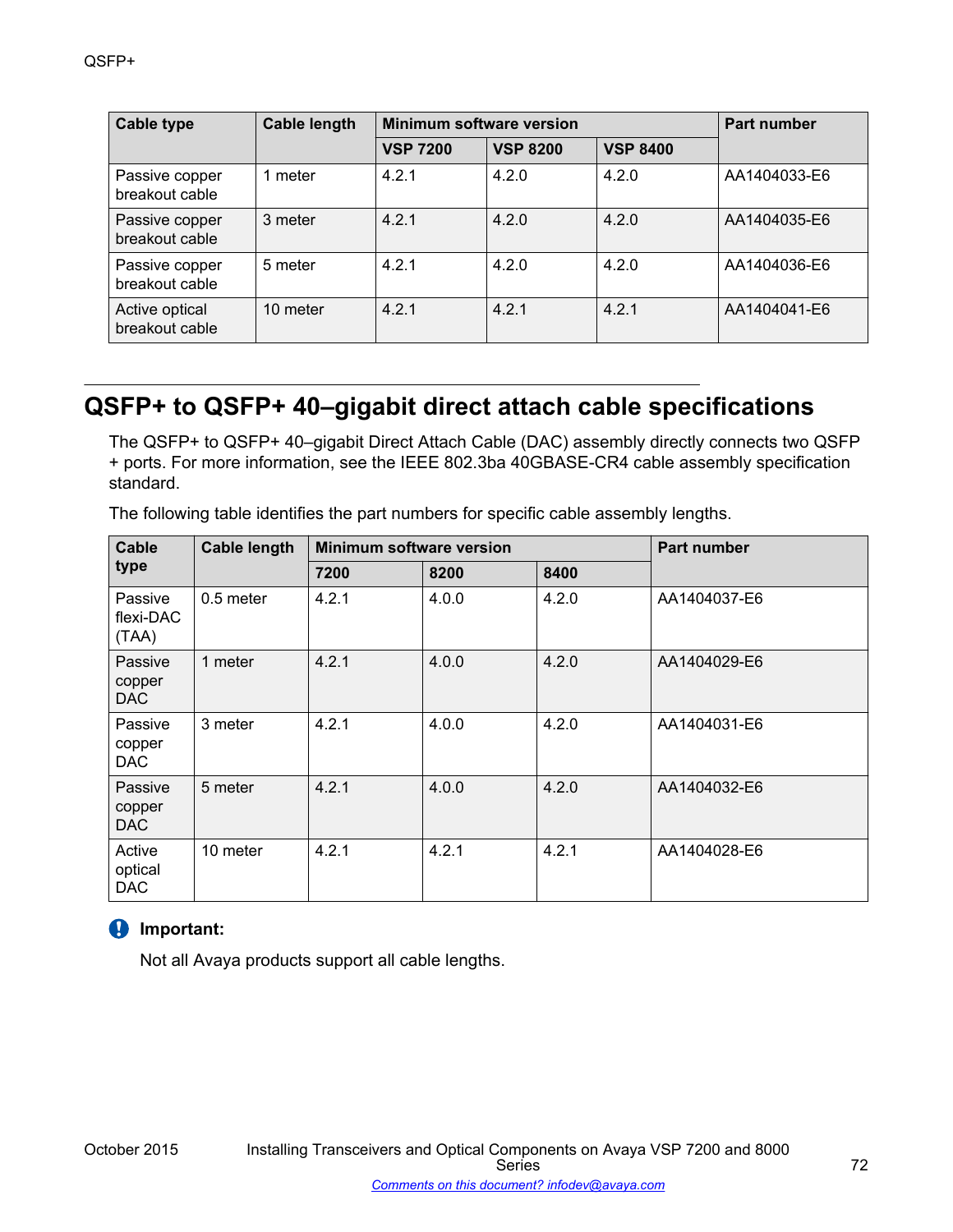# **Chapter 7: Translations of safety messages**

### **Class A electromagnetic interference warning statement**

#### **Warning:**

#### **Risk of electromagnetic interference**

This device is a Class A product. Operation of this equipment in a residential area is likely to cause harmful interference, in which case users are required to take appropriate measures necessary to correct the interference at their own expense.

#### **Warning:**

#### **AVERTISSEMENT**

Le périphérique est un produit de Classe A. Le fonctionnement de cet équipement dans une zone résidentielle risque de causer des interférences nuisibles, auquel cas l'utilisateur devra y remédier à ses propres frais.

#### **Warning:**

#### **WARNUNG**

Dies ist ein Gerät der Klasse A. Bei Einsatz des Geräts in Wohngebieten kann es Störungen des Radio- und Fernsehempfangs verursachen. In diesem Fall muss der Benutzer alle notwendigen Maßnahmen ergreifen, die möglicherweise nötig sind, um die Störungen auf eigene Rechnung zu beheben.

#### **Warning:**

#### **ADVERTENCIA**

Este es un producto clase A. El uso de este equipo en áreas residenciales puede causar interferencias nocivas, en cuyo caso, se requerirá que los usuarios tomen cualquier medida necesaria para corregir la interferencia por cuenta propia.

#### **Warning:**

#### **AVISO**

Este dispositivo é um produto Classe A. Operar este equipamento em uma área residencial provavelmente causará interferência prejudicial; neste caso, espera-se que os usuários tomem as medidas necessárias para corrigir a interferência por sua própria conta.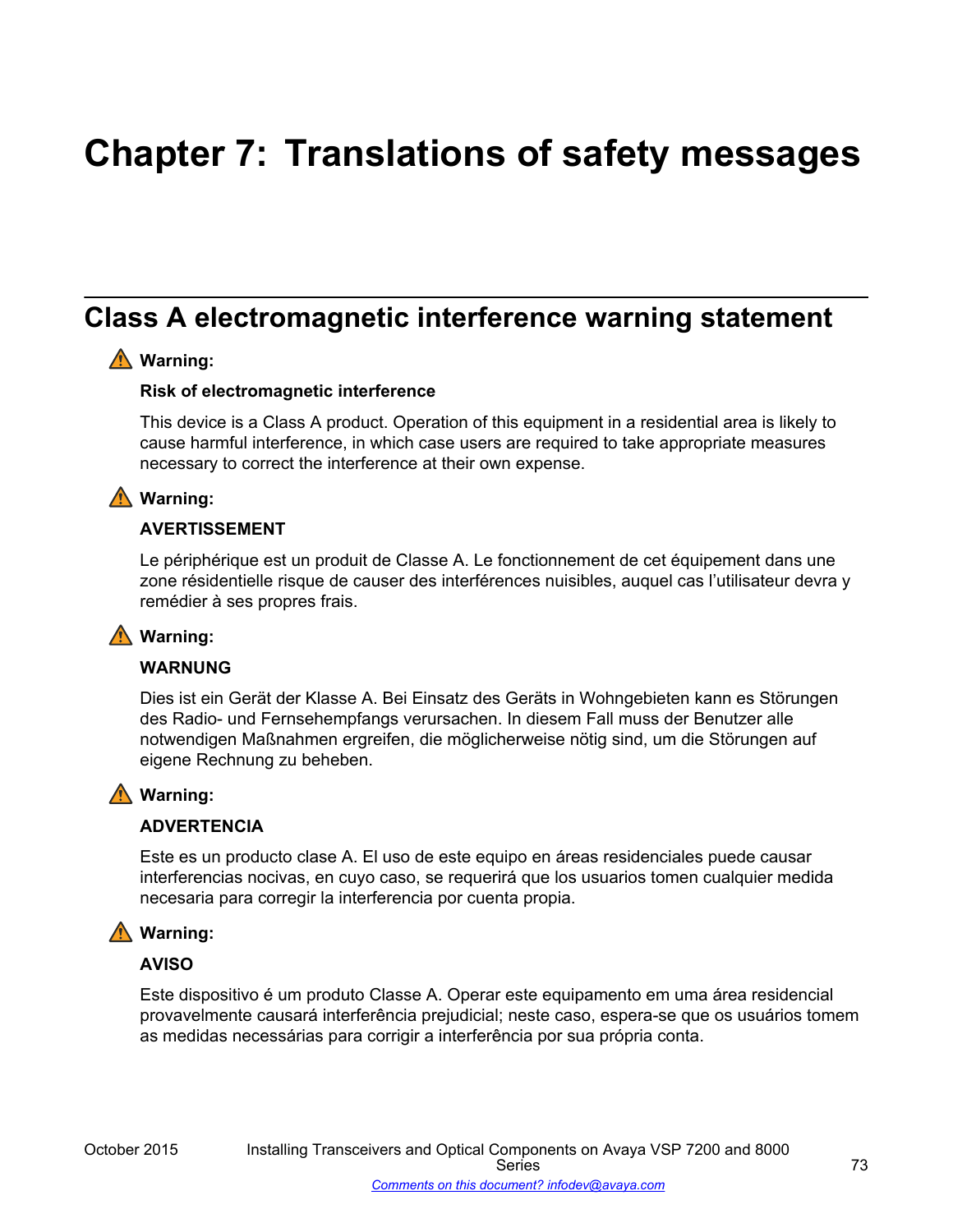

#### **AVVISO**

Questo dispositivo è un prodotto di Classe A. Il funzionamento di questo apparecchio in aree residenziali potrebbe causare interferenze dannose, nel cui caso agli utenti verrà richiesto di adottare tutte le misure necessarie per porre rimedio alle interferenze a proprie spese.

### **Electrostatic discharge caution statement**

#### **Electrostatic alert:**

#### **ELECTROSTATIC ALERT**

ESD can damage electronic circuits. Do not touch electronic hardware unless you wear a grounding wrist strap or other static-dissipating device.

#### **Electrostatic alert:**

#### **ELEKTROSTATIKWARNUNG**

Elektronische Schaltkreise können durch elektrostatische Entladung beschädigt werden. Berühren Sie elektronische Hardware nur, wenn Sie ein Erdungsarmband oder ein anderes Statik ableitendes Medium tragen.

#### **Electrostatic alert:**

#### **ALERTA DE ELECTROESTÁTICA**

Una descarga electroestática puede dañar los circuitos eléctrónicos. No toque el hardware electrónico a no ser que utilicé una muñequera antiestática u otro dispositivo disipador de estática.

### **Electrostatic alert:**

#### **ALERTA CONCERNANT LES DÉCHARGES ÉLECTROSTATIQUES**

Une décharge électrostatique (DES) peut endommager les circuits électroniques. Ne touchez pas le matériel électronique, à moins de mettre à votre poignet une bande de mise à la masse ou autre dispositif dissipant l'électricité statique.

#### **Electrostatic alert:**

#### **ALERTA DE ELETROSTÁTICA**

ESD pode danificar circuitos eletrônicos. Não toque em equipamentos eletrônicos a menos que esteja utilizando pulseira de aterramento ou outro dispositivo para dissipação de energia estática.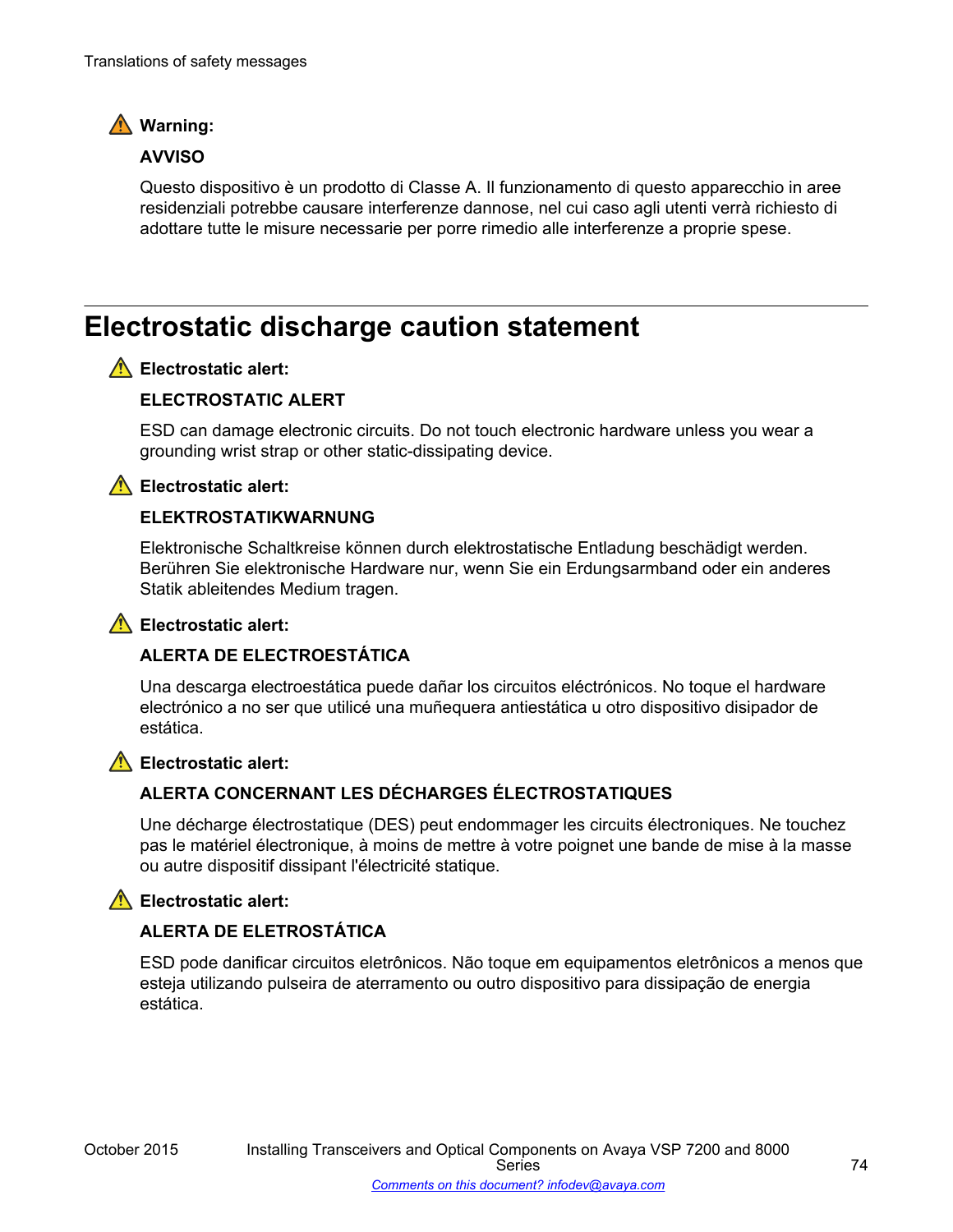#### **Electrostatic alert:**

#### **AVVISO ELETTROSTATICO**

Le scariche elettrostatiche (ESD) possono danneggiare i circuiti elettronici. Non toccare i componenti elettronici senza aver prima indossato un braccialetto antistatico o un altro dispositivo in grado di dissipare l'energia statica.

### **Laser eye safety danger statement**

#### **A** Danger:

#### **Risk of eye injury by laser**

Fiber optic equipment can emit laser or infrared light that can injure your eyes. Never look into an optical fiber or connector port. Always assume that fiber optic cables are connected to a light source.

#### **A** Danger:

#### **DANGER**

Risques de blessure oculaire par lumière laser

L'équipement de fibres optiques peut émettre une lumière laser ou infrarouge nuisible à vos yeux. Ne regardez jamais en direction de fibres optiques ou d'un port connecteur. Supposez toujours que les câbles de fibres optiques sont connectés à une source de lumière.

#### **A** Danger:

#### **GEFAHR**

Risiko einer Augenverletzung durch Laser

Risiko einer Augenverletzung durch Laser Glasfasergeräte können Laserstrahlen oder ultraviolettes Licht aussenden, das Ihre Augen verletzen kann. Schauen Sie nie direkt in einen Glasfaserleiter oder Verbindungsanschluss. Gehen Sie immer davon aus, dass Glasfaserkabel mit einer Lichtquelle verbunden sind.

#### **A** Danger:

#### **PELIGRO**

Riesgo de lesión en los ojos por láser

El equipo de fibra óptica puede emitir una luz láser o infrarroja que dañe sus ojos. Nunca mire un puerto de fibra óptica o conector. Siempre asuma que los cables de fibra óptica están conectados a una fuente de luz.



**PERIGO**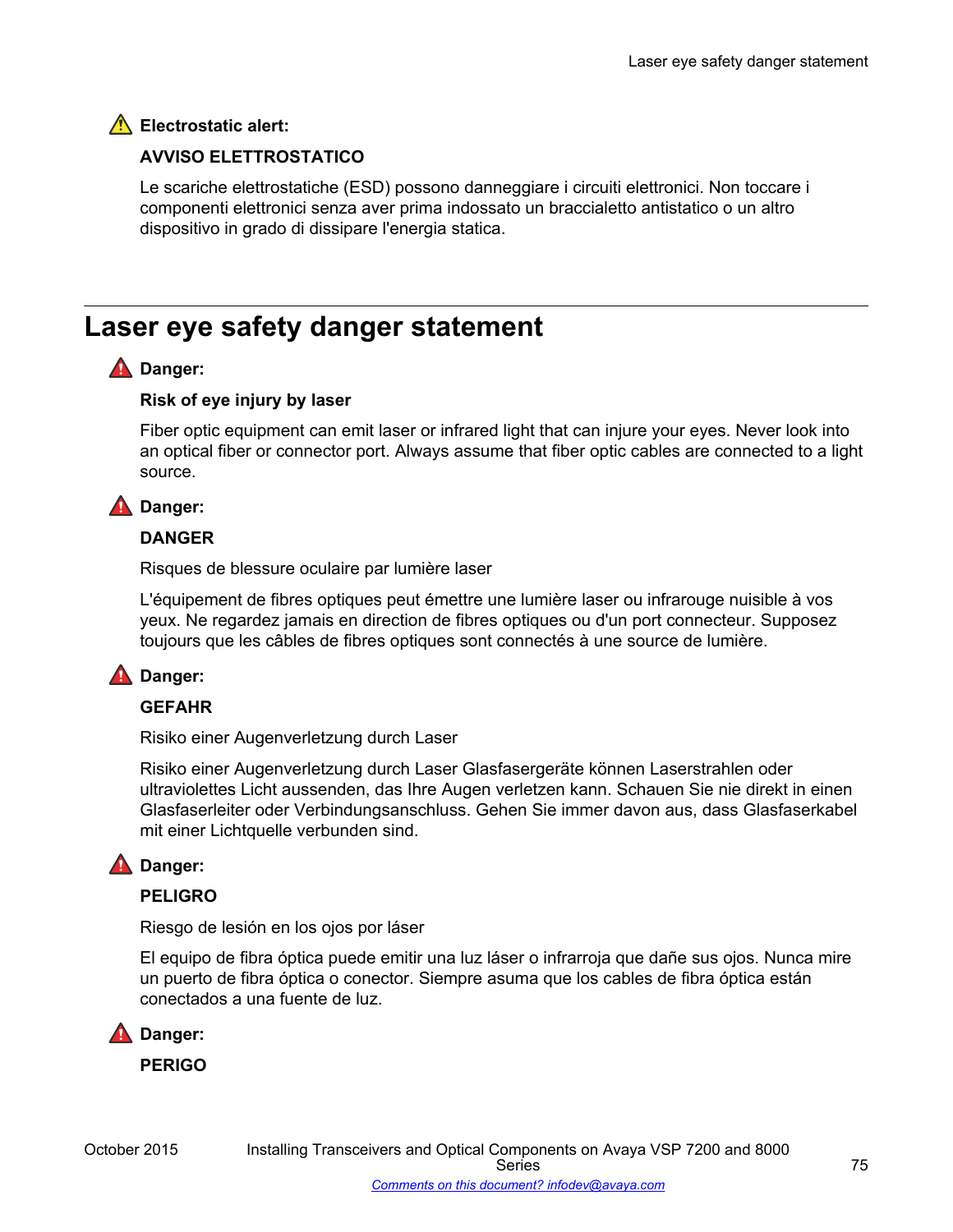O laser pode causar ferimentos no olho

O equipamento de fibra ótica pode emitir laser ou luz infravermelha que pode causar danos a sua vista. Nunca olhe para dentro da fibra ótica ou da porta do conector. Tenha sempre em mente que os cabos de fibra ótica estão ligados a uma fonte de luz.

#### **A** Danger:

#### **PERICOLO**

Rischio di ustioni agli occhi dovute al laser

Le apparecchiature con fibre ottiche possono emettere raggi laser o infrarossi in grado di provocare ferite agli occhi. Non guardare mai all'interno di una porta di connessione o una fibra ottica. Tenere sempre presente che i cavi a fibra ottica sono collegati a una sorgente luminosa.

### **Laser eye safety connector inspection danger statement**

#### **A** Danger:

#### **Risk of eye injury**

When you inspect a connector, ensure that light sources are off. The light source used in fiber optic cables can damage your eyes.

#### **A** Danger:

#### **DANGER**

Risques de blessure oculaire

Assurez-vous que toutes les sources de lumière ont été désactivées avant de procéder au contrôle d'un connecteur. La source de lumière utilisée dans les câbles de fibres optiques risque de provoquer des lésions oculaires.

#### **A** Danger:

#### **GEFAHR**

Verletzungsrisiko der Augen

Achten Sie bei der Kontrolle der Anschlüsse darauf, dass die Lichtquellen abgeschaltet sind. Die für die Glasfaserkabel verwendeten Lichtquellen können Augenschäden hervorrufen.

#### **A** Danger:

#### **PELIGRO**

Riesgo de lesiones oculares

Cuando inspeccione un conector, controle que las fuentes de luz estén apagadas. La fuente de luz que utilizan los cables de fibra óptica puede ocasionar daños en la vista.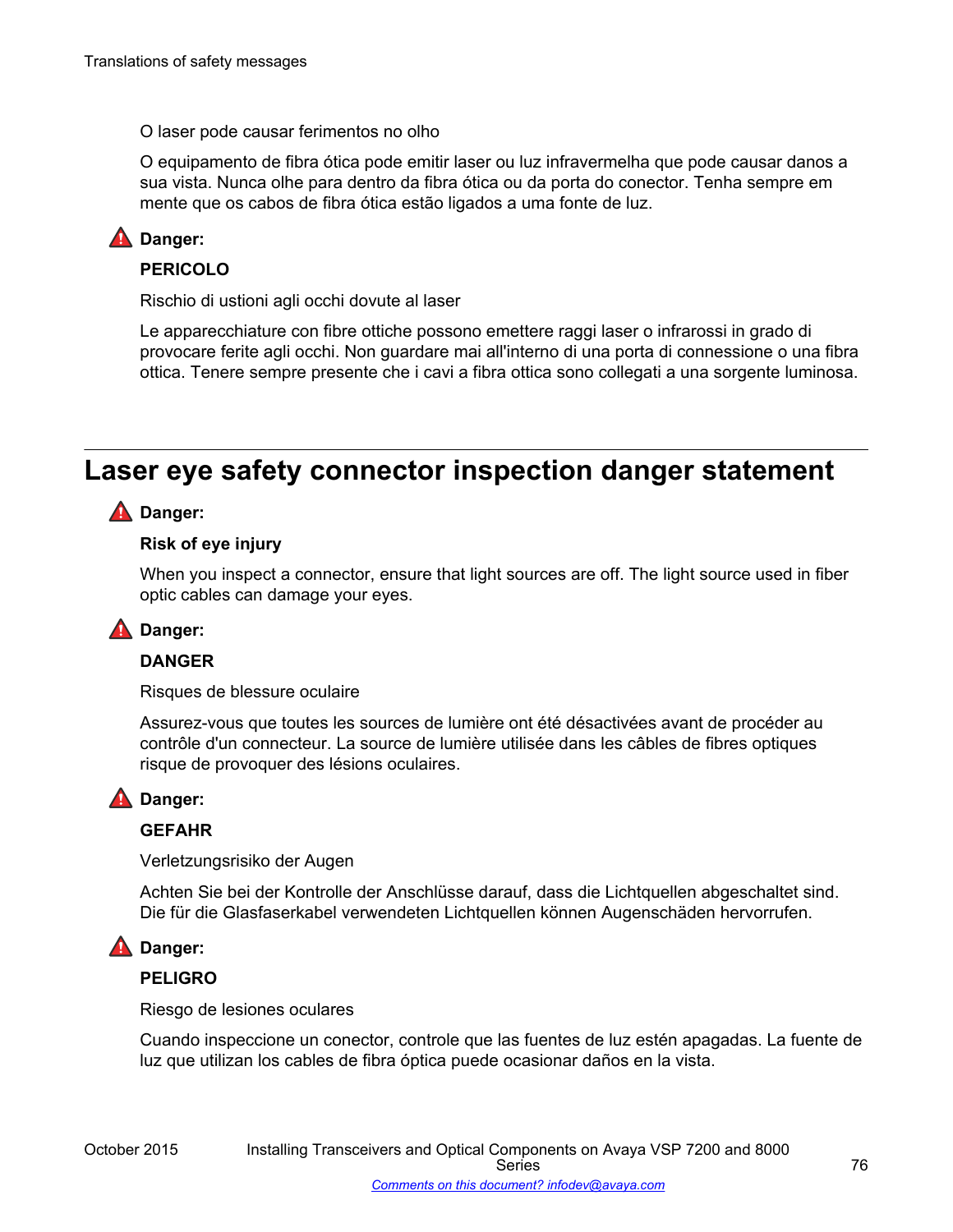#### **A** Danger:

#### **PERIGO**

Risco de ferimento nos olhos

Ao inspecionar um conector, verifique se as fontes luminosas estão desligadas. A fonte luminosa usada nos cabos de fibra ótica pode causar danos a seus olhos.

#### **A** Danger:

#### **PERICOLO**

Rischio di lesioni agli occhi

Quando si esamina un connettore, assicurarsi che le sorgenti di luce siano spente. La sorgente di luce utilizzata nei cavi a fibre ottiche potrebbero danneggiare gli occhi.

### **Connector cleaning safety danger statement**

#### **A** Danger:

#### **Risk of eye injury**

When you inspect a connector, ensure that light sources are off. The light source used in fiber optic cables can damage your eyes. To avoid getting debris in your eyes, wear safety glasses when you work with the canned air duster. To avoid eye irritation on contact, wear safety glasses when you work with isopropyl alcohol.

#### **A** Danger:

#### **DANGER**

Risques de blessure oculaire

Assurez-vous que toutes les sources de lumière ont été désactivées avant de procéder au contrôle d'un connecteur. La source de lumière utilisée dans les câbles de fibres optiques risque de provoquer des lésions oculaires. Pour éviter tout risque de projection vers les yeux, portez des lunettes de protection lorsque vous utilisez la bombe dépoussiérante à air comprimé. Pour éviter tout risque d'irritation oculaire, portez des lunettes de protection lorsque vous utilisez de l'alcool à 90°.

#### **A** Danger:

#### **GEFAHR**

Verletzungsrisiko der Augen

Achten Sie bei der Kontrolle der Anschlüsse darauf, dass die Lichtquellen abgeschaltet sind. Die für die Glasfaserkabel verwendeten Lichtquellen können Augenschäden hervorrufen. Zum Schutz vor Schmutzteilchen tragen Sie eine Schutzbrille, wenn Sie mit einem Pressluft-Spray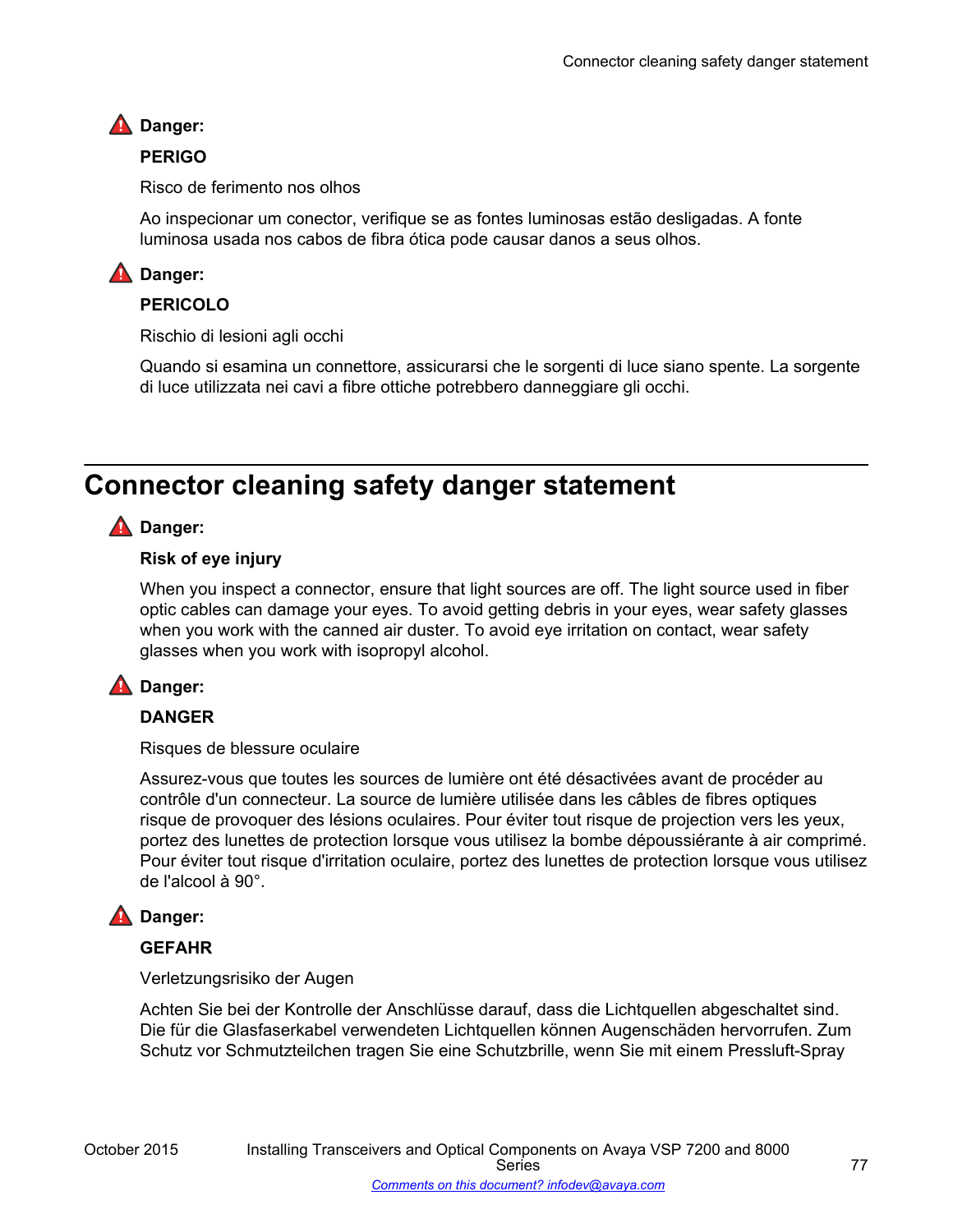arbeiten. Zum Schutz vor Augenirritationen tragen Sie eine Schutzbrille, wenn Sie mit Isopropanol arbeiten.



#### **PELIGRO**

Riesgo de lesiones

Cuando inspeccione un conector, controle que las fuentes de luz estén apagadas. La fuente de luz que utilizan los cables de fibra óptica puede ocasionar daños en la vista. Cuando trabaje con el pulverizador de aire envasado, utilice gafas de seguridad para evitar el ingreso de residuos en los ojos. Utilice gafas de seguridad cuando trabaje con alcohol isopropilo para evitar irritación en los ojos.

#### **A** Danger:

#### **PERIGO**

Risco de ferimento nos olhos

Ao inspecionar um conector, verifique se as fontes luminosas estão desligadas. A fonte luminosa usada nos cabos de fibra ótica pode causar danos a seus olhos. Para evitar que seus olhos sejam atingidos por resíduos, use óculos de segurança ao trabalhar com lata de ar comprimido. Para evitar irritação dos olhos, use óculos de segurança ao trabalhar com álcool isopropílico.

#### **A** Danger:

#### **PERICOLO**

Rischio di lesioni agli occhi

Quando si esamina un connettore, assicurarsi che le sorgenti di luce siano spente. La sorgente di luce utilizzata nei cavi a fibre ottiche potrebbero danneggiare gli occhi. Per evitare l'accidentale introduzione di detriti negli occhi, indossare gli occhiali di sicurezza quando si lavora con un'impolveratrice ad aria compressa. Per evitare irritazioni oculari da contatto, indossare gli occhiali di sicurezza quando si lavora con alcool isopropilico.

### **Optical fiber damage warning statement**

#### **Warning:**

#### **Risk of equipment damage**

Do not crush fiber optic cable. If fiber optic cable is in the same tray or duct with large, heavy electrical cables, the weight of the electrical cable can damage the fiber optic cable.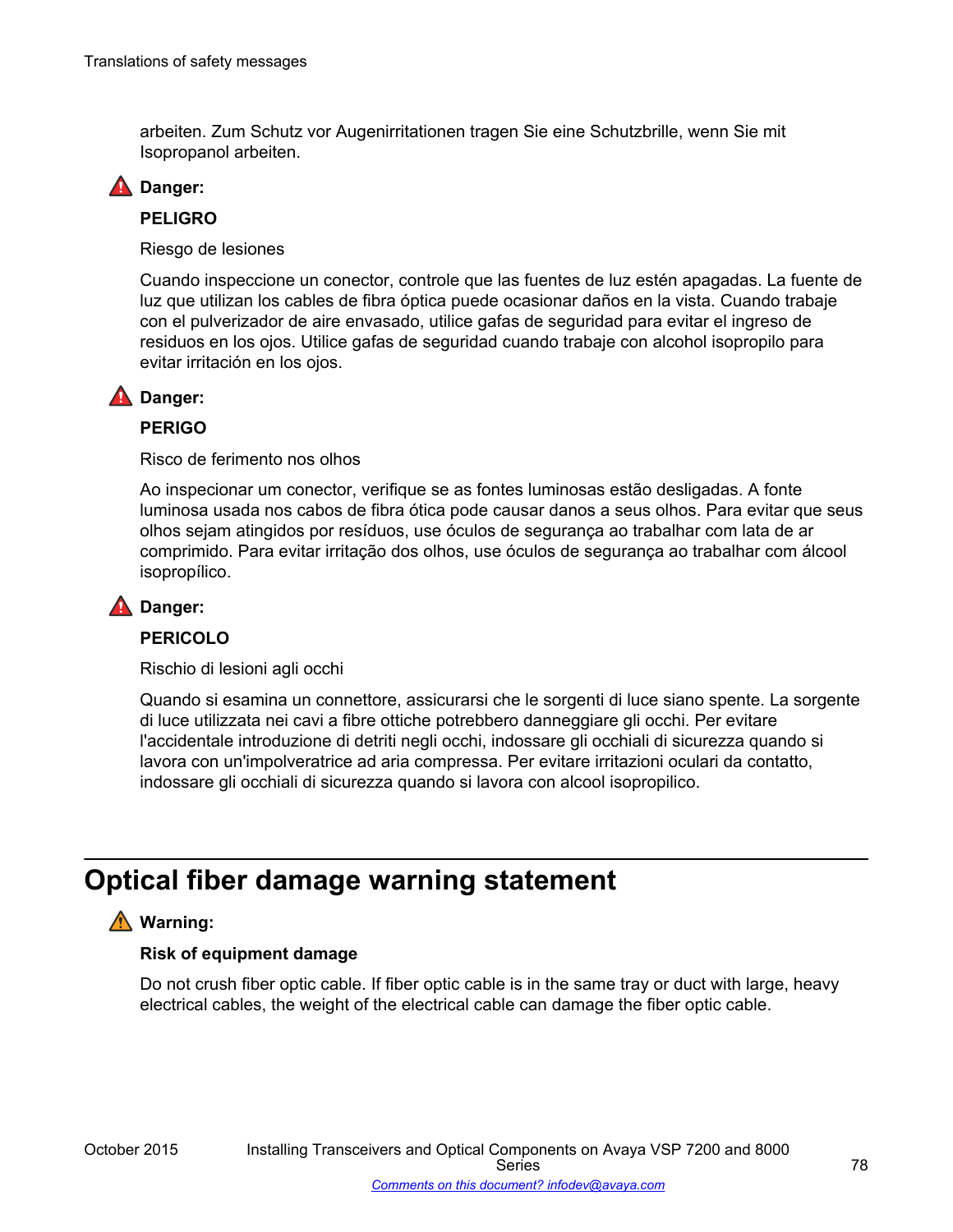### **Warning:**

#### **AVERTISSEMENT**

Risques d'endommagement de l'équipement

N'exercez pas de pression sur les câbles de fibres optiques. Ne placez pas de câbles de fibres optiques dans la même caisse ou dans le même fourreau que des câbles électriques lourds car leur poids risquerait de les endommager.

#### **Warning:**

#### **WARNUNG**

Risiko von Geräteschäden

Das Glasfaserkabel darf nicht zerdrückt werden. Wenn sich ein Glasfaserkabel zusammen mit großen und schweren Elektrokabeln im gleichen Kabelkanal oder in der gleichen Führung befindet, kann es durch das Gewicht der Elektrokabel beschädigt werden.

#### **Warning:**

#### **ADVERTENCIA**

Riesgo de daños en los equipos

Evite aplastar los cables de fibra óptica. Si el cable de fibra óptica se encuentra en la misma bandeja o conducto que otros cables eléctricos grandes y pesados, puede dañarse.

#### **Warning:**

#### **AVISO**

Risco de danos ao equipamento

Não amasse o cabo de fibra ótica. Se o cabo de fibra ótica estiver na mesma bandeja ou duto com cabos elétricos longos e pesados, ele pode ser danificado pelo peso do cabo elétrico.

#### **Warning:**

#### **Avvertenza**

Rischio di danno all'apparecchio

Non schiacciare o piegare il cavo a fibre ottiche. Se il cavo a fibre ottiche è posizionato in un vassoio o condotto con cavi elettrici pesanti e di grosse dimensioni, esso potrebbe essere danneggiato dal peso dei cavi elettrici.

### **Optical fiber connector damage warning statement**

#### **Warning:**

**Risk of equipment damage**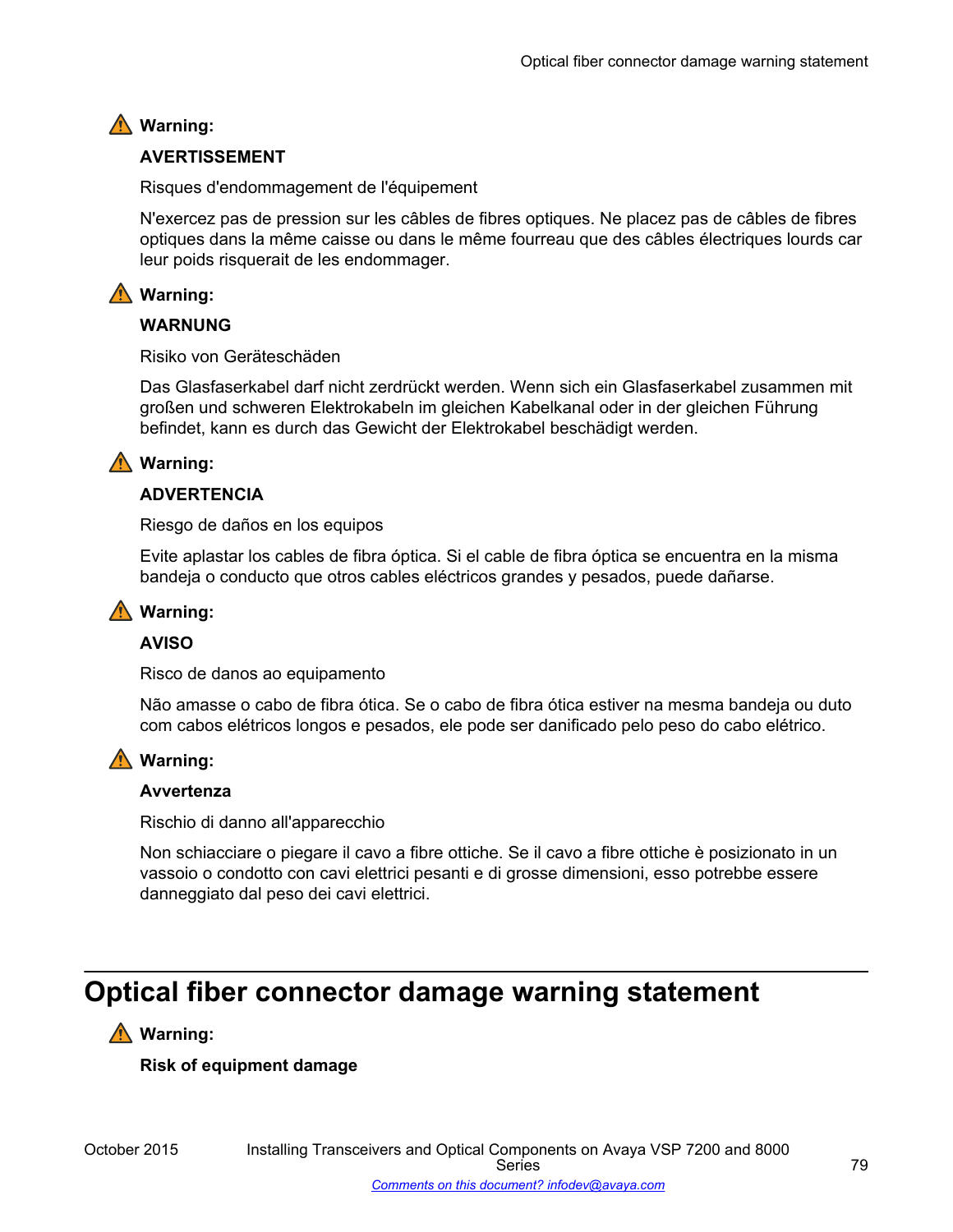To prevent further contamination, clean fiber optic equipment only when you see evidence of contamination.

To prevent contamination, cover the optical ports of all active devices with a dust cap or optical connector.

To avoid the transfer of oil or other contaminants from your fingers to the end face of the ferrule, handle connectors with care.

#### **Warning:**

#### **AVERTISSEMENT**

Risques d'endommagement de l'équipement

Pour éviter tout risque de nouvelle contamination, nettoyez uniquement le matériel en fibre optique lorsque les preuves de contamination sont avérées.

Pour éviter tout risque de contamination, assurez-vous que tous les ports optiques des périphériques sous tension sont protégés par un capuchon anti-poussière ou par un connecteur optique.

Manipulez les connecteurs avec précaution afin d'éviter toute application d'huile provenant de vos doigts ou d'autres contaminants sur l'extrémité de la ferrule.

#### **Warning:**

#### **WARNUNG**

Risiko von Geräteschäden

Zur Vermeidung weiterer Verunreinigungen reinigen Sie die Glasfiber-Ausrüstung nur dann, wenn sie offensichtlich kontaminiert ist.

Zur Vermeidung von Verunreinigungen schützen Sie die optischen Ports aller aktiven Geräte mit einer Staubkappe oder einem optischen Steckverbinder.

Zur Vermeidung von Verunreinigungen des hinteren Muffenteils durch Öl von den Fingern oder durch andere Kontaminationsstoffe behandeln Sie die Anschlüsse vorsichtig.

#### **Warning:**

#### **ADVERTENCIA**

Riesgo de daños en los equipos

Limpie los equipos de fibra óptica únicamente cuando existan rastros de contaminación para evitar diseminarla aun más.

Para evitar la contaminación, controle que los puertos ópticos de todos los dispositivos activos estén cubiertos con una tapa protectora o un conector óptico.

Maneje los conectores con cuidado para no contaminar la superficie de los casquillos con la grasa de los dedos ni otros contaminantes.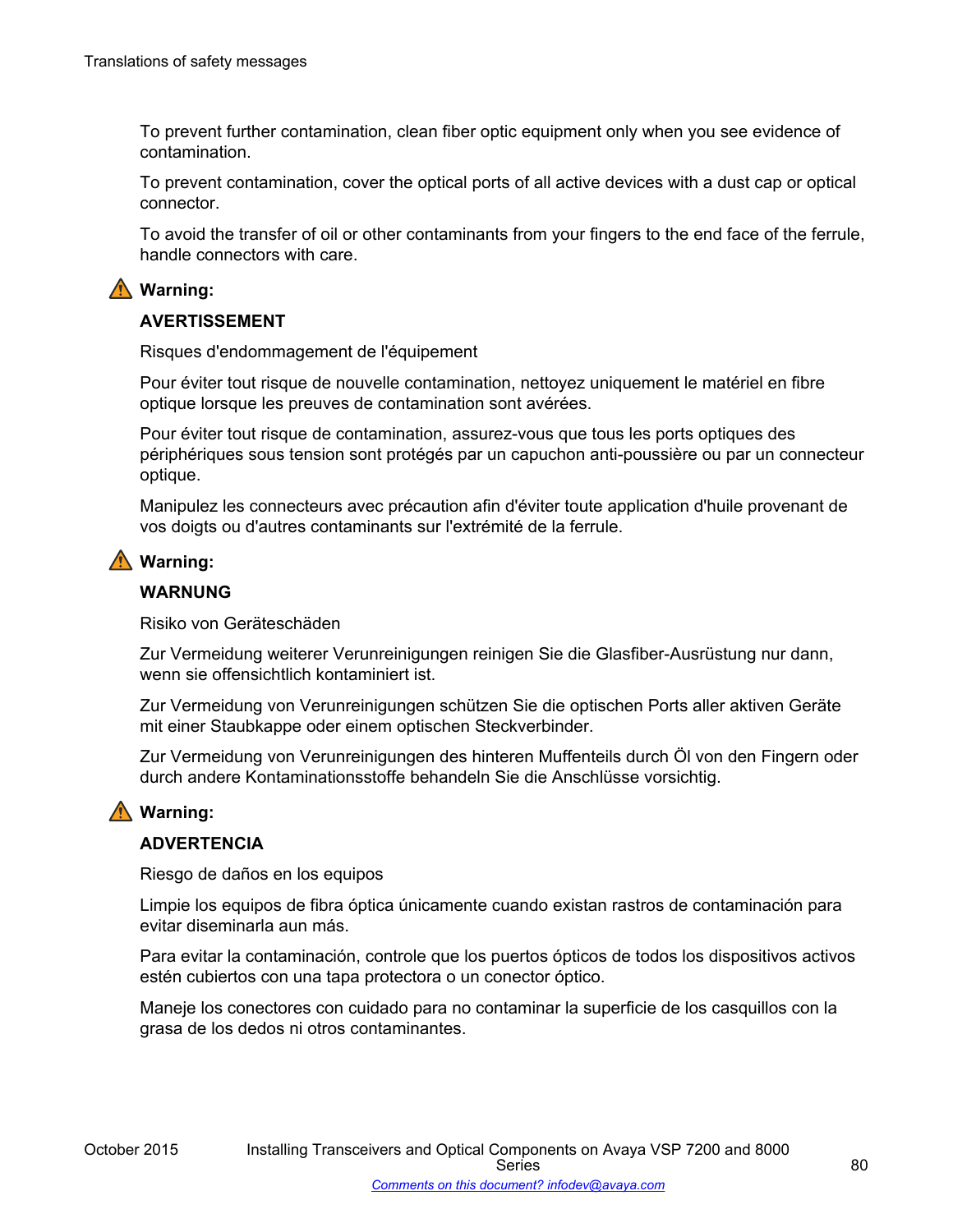#### **Warning:**

#### **AVISO**

Risco de danos ao equipamento

Para evitar contaminação futura, limpe o equipamento ótico apenas quando houver evidência de contaminação.

Para evitar a contaminação, verifique se as portas óticas de todos os dispositivos ativos estão cobertas com uma proteção contra pó ou conector ótico.

Para evitar a transferência de óleo ou outro agente contaminador de seus dedos para a extremidade final da ponteira, manuseie os conectores com cuidado.

#### **Warning:**

#### **Avvertenza**

Rischio di danno all'apparecchio

Per evitare ulteriori contaminazioni, pulire l'apparecchio a fibre ottiche solo in presenza di evidente contaminazione.

Per evitare contaminazioni, assicurarsi che le porte ottiche di tutti i dispositivi attivi siano coperte da un tappo antipolvere o da un connettore ottico.

Per evitare il trasferimento di olio o di altri agenti contaminanti dalle dita alla parte finale della ghiera, maneggiare con cura i connettori.

## **SFP damage warning statement**

#### **Warning:**

#### **Risk of equipment damage**

SFPs are keyed to prevent incorrect insertion. If the SFP resists pressure, do not force it; turn it over, and reinsert it.

#### **Warning:**

#### **AVERTISSEMENT**

Risques d'endommagement de l'équipement

Afin d'éviter tout risque d'insertion incorrecte, les modules SFP sont verrouillés. Si vous ne parvenez pas à insérer un module SFP, ne forcez pas. Retournez-le et renouvelez l'opération.

#### **Warning:**

#### **WARNUNG**

Risiko von Geräteschäden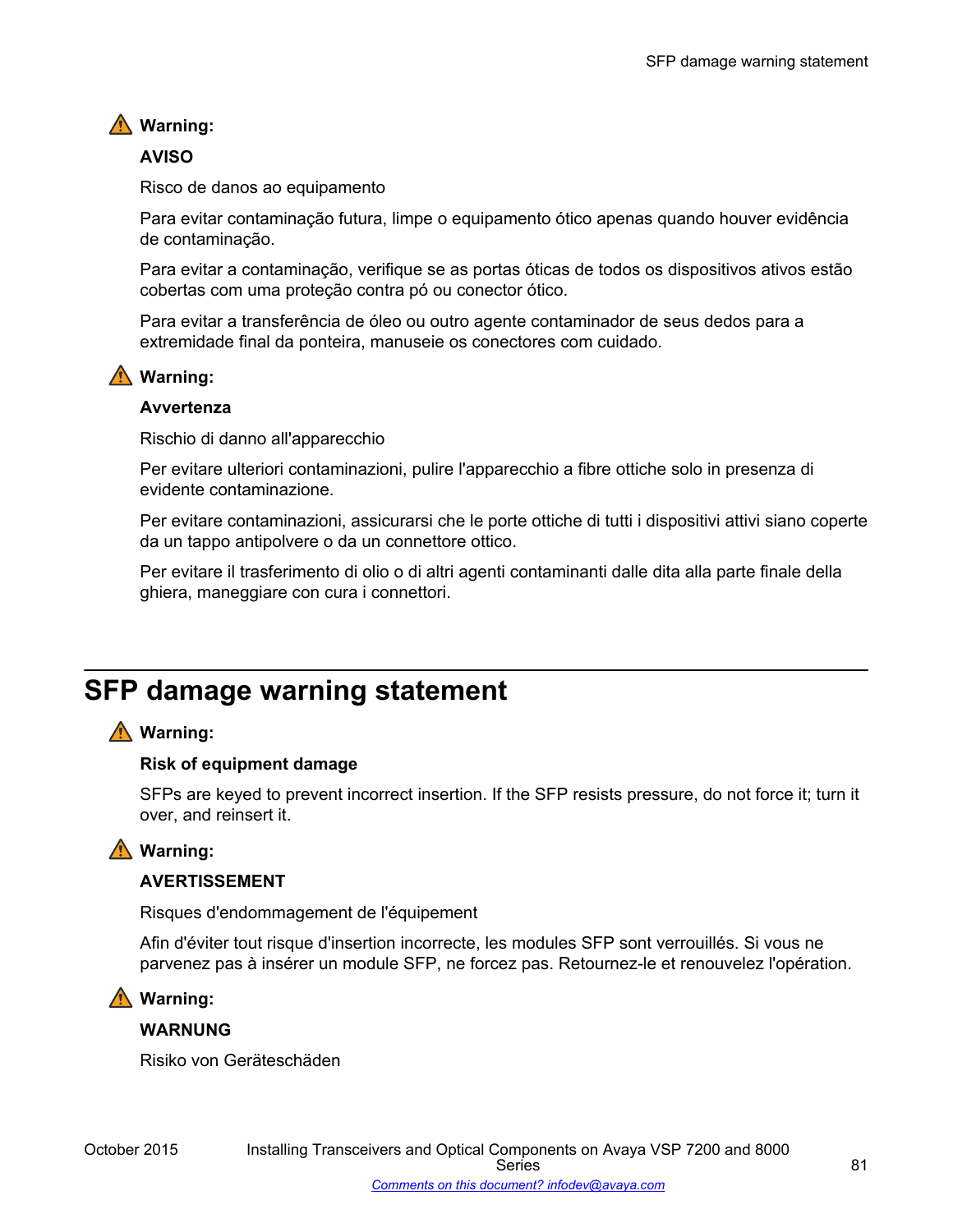Die SFPs sind so konstruiert, dass ein falsches Einsetzen verhindert wird. Lässt sich ein SFP auch auf Druck hin nicht einsetzen, versuchen Sie nicht, es gewaltsam einzusetzen, sondern drehen Sie es um, und setzen Sie es erneut ein.

#### **Warning:**

#### **ADVERTENCIA**

Riesgo de daños en los equipos

Los módulos SFP cuentan con cuñas que no permiten insertarlos de forma incorrecta. Si el módulo SFP opone resistencia a la presión, no lo fuerce; gírelo e insértelo nuevamente.

#### **Warning:**

#### **AVISO**

Risco de danos ao equipamento

Os SFPs são chaveados para evitar inserção indevida. Se o SFP resistir à pressão, não o force; inverta e recoloque-o.

#### **Warning:**

#### **Avvertenza**

Rischio di danni all'apparecchio

Gli SFP dispongono di chiavi in modo da evitarne l'inserimento errato. Se l'SFP resiste alla pressione, non forzarlo ma capovolgerlo e reinserirlo.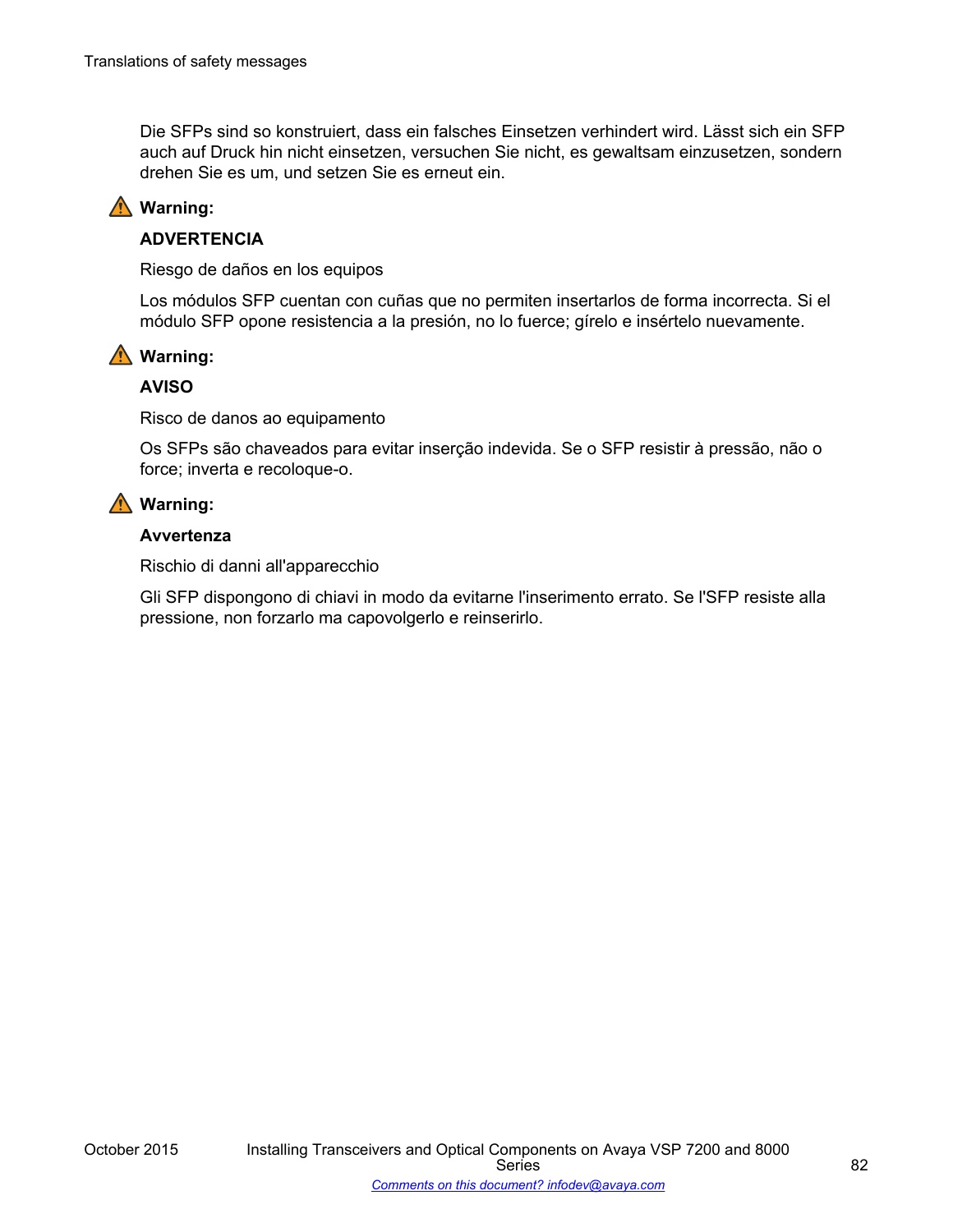# **Glossary**

| attenuation                                          | The decrease in signal strength in an optical fiber caused by absorption and<br>scattering.                                                                                                                      |
|------------------------------------------------------|------------------------------------------------------------------------------------------------------------------------------------------------------------------------------------------------------------------|
| <b>Avaya command line</b><br>interface (ACLI)        | A textual user interface. When you use ACLI, you respond to a prompt by<br>typing a command. After you enter the command, you receive a system<br>response.                                                      |
| bit error rate (BER)                                 | The ratio of the number of bit errors to the total number of bits transmitted<br>in a specific time interval.                                                                                                    |
| cable plant                                          | All the optical elements, such as fiber connectors and splices, between a<br>transmitter and a receiver.                                                                                                         |
| coarse wavelength<br>division multiplexing<br>(CWDM) | A technology that uses multiple optical signals with different wavelengths to<br>simultaneously transmit in the same direction over one fiber, and then<br>separates by wavelength at the distant end.           |
| demultiplexing                                       | The wavelength separation in a wavelength-division multiplexing system.<br>The opposite of multiplexing.                                                                                                         |
| dense wavelength<br>division multiplexing<br>(DWDM)  | A technology that uses many optical signals (16 or more) with different<br>wavelengths to simultaneously transmit in the same direction across one<br>fiber, and then separate by wavelength at the distant end. |
| dispersion                                           | The broadening of input pulses as they travel the length of an optical fiber.<br>The following types of dispersion exist:                                                                                        |
|                                                      | • modal dispersion—caused by the many optical path lengths in a<br>multimode fiber                                                                                                                               |
|                                                      | • chromatic dispersion—caused by the differential delay at various<br>wavelengths in an optical fiber                                                                                                            |
|                                                      | • waveguide dispersion—caused by light traveling through both the core<br>and cladding materials in single-mode fibers                                                                                           |
| gigabit Ethernet<br>(GbE)                            | Ethernet technology with speeds up to 10 Gbps.                                                                                                                                                                   |
| light emitting diode<br>(LED)                        | A semiconductor diode that emits light when a current passes through it.                                                                                                                                         |